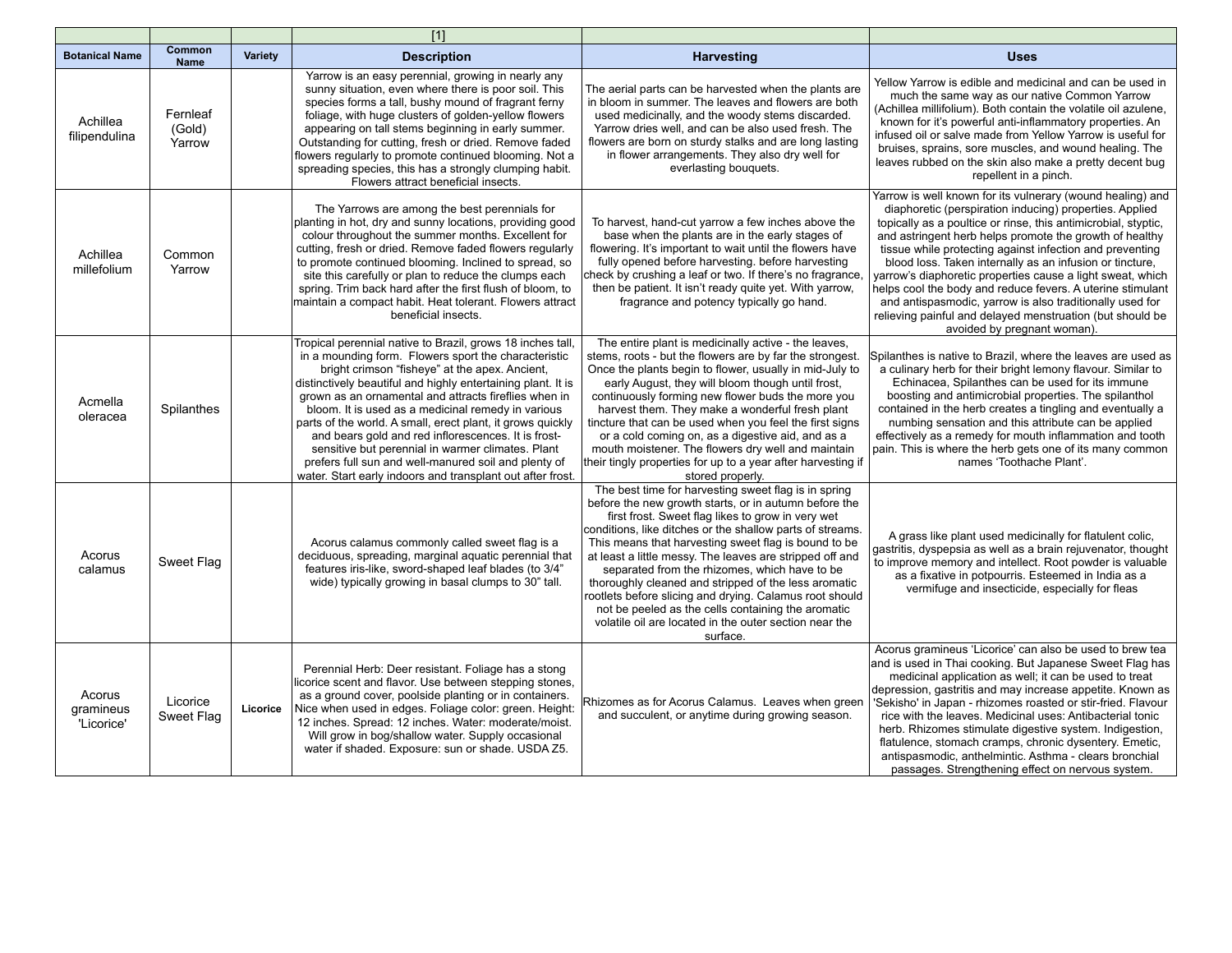|                         |                             |         | $[1]$                                                                                                                                                                                                                                                                                                                                                                                                                                                                                                                                                                                                                                                                                                                                                                                                                                           |                                                                                                                                                                                                                                                                                                                                                                                                                                                                                                                                                                                                                                                                                                                                                                                                                                                          |                                                                                                                                                                                                                                                                                                                                                                                                                                                                                                                                                                                                                                                                                                                                                                                         |
|-------------------------|-----------------------------|---------|-------------------------------------------------------------------------------------------------------------------------------------------------------------------------------------------------------------------------------------------------------------------------------------------------------------------------------------------------------------------------------------------------------------------------------------------------------------------------------------------------------------------------------------------------------------------------------------------------------------------------------------------------------------------------------------------------------------------------------------------------------------------------------------------------------------------------------------------------|----------------------------------------------------------------------------------------------------------------------------------------------------------------------------------------------------------------------------------------------------------------------------------------------------------------------------------------------------------------------------------------------------------------------------------------------------------------------------------------------------------------------------------------------------------------------------------------------------------------------------------------------------------------------------------------------------------------------------------------------------------------------------------------------------------------------------------------------------------|-----------------------------------------------------------------------------------------------------------------------------------------------------------------------------------------------------------------------------------------------------------------------------------------------------------------------------------------------------------------------------------------------------------------------------------------------------------------------------------------------------------------------------------------------------------------------------------------------------------------------------------------------------------------------------------------------------------------------------------------------------------------------------------------|
| <b>Botanical Name</b>   | Common<br><b>Name</b>       | Variety | <b>Description</b>                                                                                                                                                                                                                                                                                                                                                                                                                                                                                                                                                                                                                                                                                                                                                                                                                              | <b>Harvesting</b>                                                                                                                                                                                                                                                                                                                                                                                                                                                                                                                                                                                                                                                                                                                                                                                                                                        | <b>Uses</b>                                                                                                                                                                                                                                                                                                                                                                                                                                                                                                                                                                                                                                                                                                                                                                             |
| Actaea<br>racemosa      | <b>Black</b><br>Cohosh      |         | It is a native medicinal plant found in rich woodlands<br>from as far north as Maine and Ontario, south to<br>Georgia, and west to Missouri and Indiana. In North<br>Carolina it can be found at elevations up to 4,000 feet<br>and is most common in the western part of the state. It<br>is an herbaceous perennial reaching a mature height of<br>over four ft tall and can grow 18 to 22 inches per month<br>during the growing season. The leaves are large with<br>three pinnately compound divisions and irregularly<br>toothed leaflets. Tall plumes of cream to white flowers,<br>on wand-like flower stalks, bloom from May to July,<br>often towering over six ft. From August to October,<br>seeds develop in capsules that make a rattling sound<br>when shaken. At this stage, the seeds are mature and<br>ready to be harvested. | Most black cohosh is harvested in the fall before the<br>plant dies back. At this time, the roots are at their peak<br>in weight and bioactive constituents. A few buyers will<br>also purchase fresh black cohosh roots in the spring.<br>The entire root, including rhizome and fibrous roots, is<br>harvested. Digging is usually done by hand using a<br>spading fork. Shake the harvested roots free of soil<br>and carefully separate out any roots that are not black<br>cohosh. All soil, sand, rocks, and other foreign matter<br>must be removed. If the roots will be sold for<br>processing into an herbal product, wash them carefully<br>with a pressure water hose or a root washer. A<br>common root washer consists of a rotating drum with<br>water nozzles positioned to spray the roots as they<br>tumble, thoroughly cleaning them. | Native Americans used black cohosh for a variety of<br>medical conditions ranging from gynecological problems to<br>snake bites. Physicians made use of it in the 19th century<br>to treat fever, menstrual cramps, and arthritis. In Europe,<br>black cohosh has been used for over 40 years as a<br>treatment for menstrual pain. Other traditional and folk<br>uses were for treatment of sore throats and bronchitis. In<br>recent years, this material has been used as an alternative<br>to mainstream hormone replacement therapy for treatment<br>of menopause and premenstrual syndrome. Black cohosh<br>has been clinically proven to create an "estrogen-like"<br>effect in the user, often reducing unpleasant menopausal<br>symptoms, such as hot flashes and night sweats |
| Agastache<br>cana       | Double<br><b>Bubblemint</b> |         | Texas Hummingbird mint is a very rare wildflower with<br>aromatic, raspberry- pink flowers that cover the plant<br>for several months in late summer and fall. Licorice-<br>mint scented foliage is deer resistant. The blooms of<br>Agastache Cana mix well with other late blooming<br>perennials. Hummingbirds and butterflies love this long<br>blooming favorite. This plant is native to mountainous<br>areas to 6000' in New Mexico and western Texas<br>where it is sometimes commonly called mosquito plant<br>because rubbing the aromatic foliage on one's skin<br>reportedly repels mosquitoes. Leaves may be used<br>fresh or dried to flavor teas                                                                                                                                                                                 | Harvest leaves and flowers in late summer and fall<br>either for teas or for cut-flowers. Do not harvest more<br>than 50% at a time. Cut back to higher nodes on the<br>plant to encourage bushiness and re-blooming.                                                                                                                                                                                                                                                                                                                                                                                                                                                                                                                                                                                                                                    | Closely related to Anise Hyssop, Double Bubble Mint<br>eaves have a minty, licorice, bubblegum-like flavour that is<br>lovely added fresh to salads or used to flavour deserts.<br>Makes a lovely beverage tea. Traditionally used a remedy<br>for coughs, fevers, and digestive upset.                                                                                                                                                                                                                                                                                                                                                                                                                                                                                                 |
| Agastache<br>foeniculum | Anise<br>Hyssop             |         | Anise Hyssop has very showy flowers, fragrant foliage<br>and seems to be of little interest to deer. It often<br>blooms the first year. It's a bee, hummingbird, and<br>butterfly magnet and makes an excellent addition to<br>herb gardens, borders, perennial gardens, and prairies.<br>When the leaves of the Anise Hyssop are crushed they<br>smell like licorice and have been used to make tea and<br>cold remedies.                                                                                                                                                                                                                                                                                                                                                                                                                      | The aerial parts can be harvested during the peak-<br>potency of summer bloom-time, or anytime during the<br>growing season for culinary use.                                                                                                                                                                                                                                                                                                                                                                                                                                                                                                                                                                                                                                                                                                            | Anise-Hyssop leaves have a minty licorice-like flavour that<br>is lovely added fresh to salads or used to flavour deserts.<br>Makes a lovely beverage tea. Traditionally used a remedy<br>for coughs, fevers, and digestive upset.                                                                                                                                                                                                                                                                                                                                                                                                                                                                                                                                                      |
| Agastache<br>mexicana   | Giant<br>Mexican<br>Hyssop  |         | Agastache mexicana is a herbacous perennial plant<br>producing a cluster of erect, branched stems from 1.5-<br>4ft tall from slowly-spreading rhizomes.<br>The plant is a popular medicinal herb in Mexico, where<br>it is sold in local markets and also in national markets.<br>It is cultivated for medicinal use and is also grown as<br>an ornamental, valued especially for its flowers and<br>their ability to attract bees, butterflies and humming<br>birds to the garden. Prefers a warm sunny sheltered<br>position and a well-drained soil. Succeeds in most soils<br>so long as they are well-drained.<br>Plants are not very long-lived, especially in cultivation.                                                                                                                                                               | Harvest Leaves and flowers in summer and fall either<br>for teas or for cut-flowers. Do not harvest more than<br>50% at a time. Cut back to higher nodes on the plant to<br>encourage bushiness and re-blooming.                                                                                                                                                                                                                                                                                                                                                                                                                                                                                                                                                                                                                                         | Edible Uses: The highly aromatic young leaves are used<br>as a flavouring in salads and cooked foods. A pungent,<br>liquorice flavour. The young leaves are used to make a<br>herbal tea. It is drunk as an aromatic tea after meals.<br>Medicinal uses: The plant is used in traditional medicine as<br>a tranquilizer, sleep inducer, anti-hypertensive, anti<br>rheumatic treatment, and as a treatment for stomach pain.<br>An infusion of the plant, both fresh or dried, is valued in<br>treating various gastrointestinal, nervous, and<br>cardiovascular ailments.<br>The plant is harvested for drying as it comes into flower<br>since this is when it is most aromatic.                                                                                                      |
| Agastache<br>rupestris  | Mexican<br>Hyssop           |         | Agastache rupestris, known as the threadleaf giant<br>hyssop, Mexican Hyssop, or licorice mint, is a<br>wildflower of the mint family native to the mountains of<br>Arizona, New Mexico, and Chihuahua, Mexico.<br>Agastache rupestris (Licorice Mint Hyssop) is one of<br>the best, most durable species in the Agastache family.<br>With smoky orange flowers held by lavender calyxes,<br>the entire plant is scented like licorice and mint. Some<br>people smell a rootbeer like aroma as well. Tolerates<br>poor soil as long as it's well drained. Tolerates drought<br>but will bloom more if watered                                                                                                                                                                                                                                   | The aerial parts can be harvested during the peak-<br>potency of summer bloom-time, or anytime during the<br>growing season for culinary use.                                                                                                                                                                                                                                                                                                                                                                                                                                                                                                                                                                                                                                                                                                            | Closely related to Anise-Hyssop, Mexican Hyssop leaves<br>have a minty, licorice, rootbeer-like flavour that is lovely<br>added fresh to salads or used to flavour deserts. Makes a<br>lovely beverage tea. Traditionally used a remedy for<br>coughs, fevers, and digestive upset.                                                                                                                                                                                                                                                                                                                                                                                                                                                                                                     |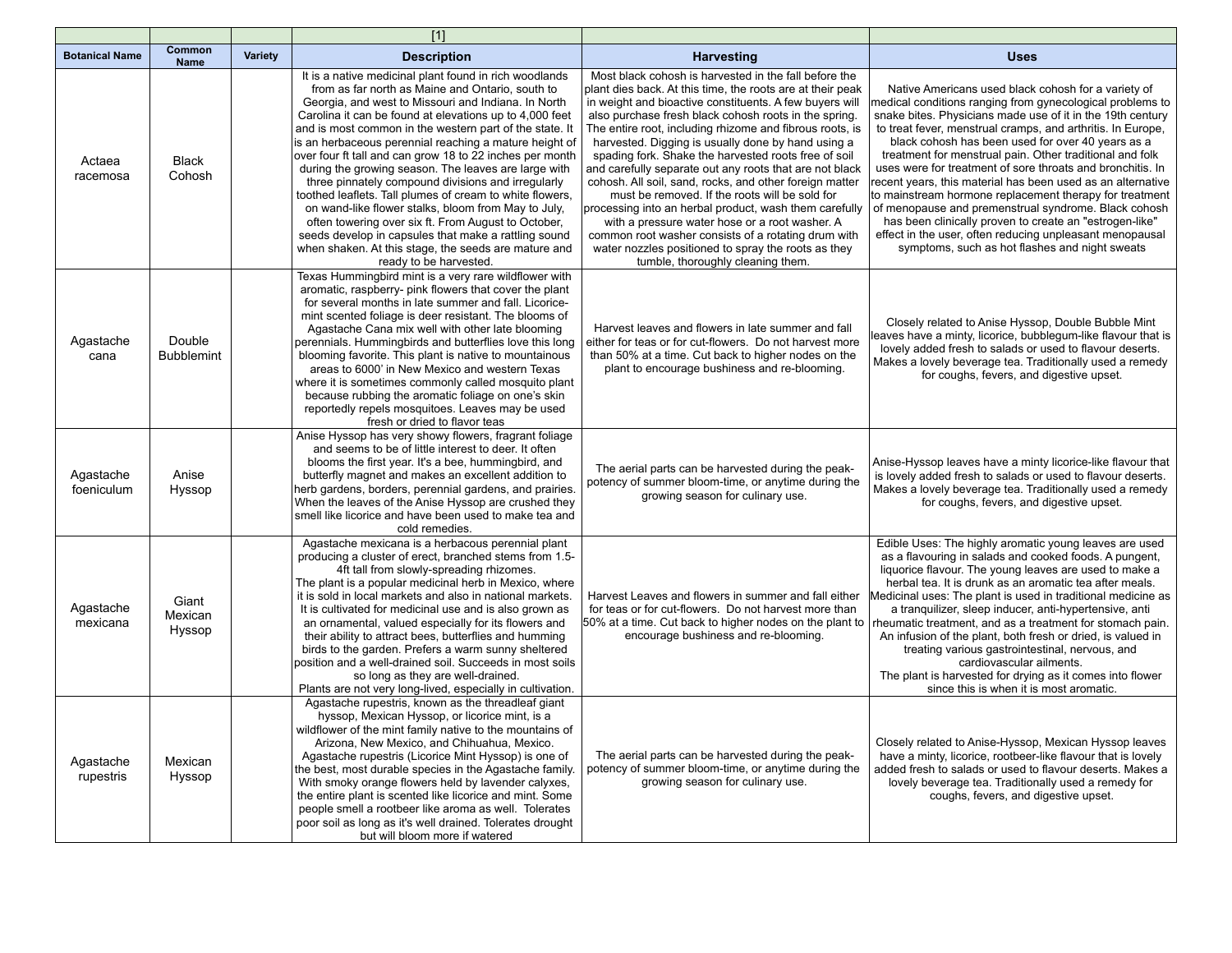|                        |                              |                | $[1]$                                                                                                                                                                                                                                                                                                                                                                                                                                                                                                                                                             |                                                                                                                                                                                                                                                                               |                                                                                                                                                                                                                                                                                                                                                                                                                                                                                                                                                                                                                                                                                                                                                                                                                                                                                                                                                                                                                                                                                                                                                                                                                                                                                                                                                                                                                                                                              |
|------------------------|------------------------------|----------------|-------------------------------------------------------------------------------------------------------------------------------------------------------------------------------------------------------------------------------------------------------------------------------------------------------------------------------------------------------------------------------------------------------------------------------------------------------------------------------------------------------------------------------------------------------------------|-------------------------------------------------------------------------------------------------------------------------------------------------------------------------------------------------------------------------------------------------------------------------------|------------------------------------------------------------------------------------------------------------------------------------------------------------------------------------------------------------------------------------------------------------------------------------------------------------------------------------------------------------------------------------------------------------------------------------------------------------------------------------------------------------------------------------------------------------------------------------------------------------------------------------------------------------------------------------------------------------------------------------------------------------------------------------------------------------------------------------------------------------------------------------------------------------------------------------------------------------------------------------------------------------------------------------------------------------------------------------------------------------------------------------------------------------------------------------------------------------------------------------------------------------------------------------------------------------------------------------------------------------------------------------------------------------------------------------------------------------------------------|
| <b>Botanical Name</b>  | <b>Common</b><br><b>Name</b> | <b>Variety</b> | <b>Description</b>                                                                                                                                                                                                                                                                                                                                                                                                                                                                                                                                                | <b>Harvesting</b>                                                                                                                                                                                                                                                             | <b>Uses</b>                                                                                                                                                                                                                                                                                                                                                                                                                                                                                                                                                                                                                                                                                                                                                                                                                                                                                                                                                                                                                                                                                                                                                                                                                                                                                                                                                                                                                                                                  |
| Agave parryi           | Parry Agave                  |                | Parry's agave plants grow to 2' feet high and 3' feet<br>wide. Flower spikes grow to 30' feet high and may<br>branch 20' or 30' feet wide. Agave Parryi is a<br>herbaceous evergreen perennial succulent.                                                                                                                                                                                                                                                                                                                                                         | Harvest just before flowering. Or harvest flower stalk<br>as an alternative Christmas tree or sculpture or fiber<br>material.                                                                                                                                                 | Sugars concentrate in the core of an agave just before<br>flowering. If the leaves are trimmed away, the core can be<br>baked or roasted. Native Americans of many Southwestern<br>tribes pit-roasted agaves in an elaborate process that took<br>three or four days of cooking. The sweet meat is said to<br>have a flavor of sweet potato, molasses, and pineapple,<br>but is quite fibrous. Chunks of roasted agave were chewed<br>and the tough fibers discarded. Roasted agave could also<br>be pounded into cakes and dried for later use.<br>Agave leaves have strong fibers good for many uses. Sisal<br>fiber derived from Agave sisalana is grown worldwide and<br>used for inexpensive twine, rope, paper, fabric, filters,<br>mattresses, and carpets.                                                                                                                                                                                                                                                                                                                                                                                                                                                                                                                                                                                                                                                                                                           |
| Alcea rosea            | Hollyhock                    |                | Hollyhocks (Alcea spp.) are classified as biennials or<br>short-lived perennials. These easy-care plants originate<br>in China and the Mediterranean. Hollyhocks produce<br>showy blossoms that attract butterflies, bees and<br>hummingbirds to the garden. Plant hollyhock seeds<br>outside in the winter to produce blossoms by summer.<br>Traditional spring-planted seeds will not flower until the<br>next summer. Hollyhocks reseed themselves year after<br>year.                                                                                         | Harvest leaves and flowers when they are full and<br>vibrant throughout summer.                                                                                                                                                                                               | So, how do you use Hollyhock? 1. Eat Hollyhock leaves<br>The leaves of Hollyhock can be used as a spinach.<br>Choose the younger softer ones. 2. Eat Hollyhock flowers.<br>The flowers of Hollyhock are edible and can be added to<br>salads. 3. Hollyhock to sooth dry skin – face and body. Put<br>flowers in warm water, crush a little and apply to dry or<br>flaky skin on your face. You can add them to your bath too<br>to soothe dry skin. 4. Make a Cold Infused Hollyhock Tea.<br>Marshmallow and Hollyhock flowers, leaves and roots<br>reduce pain and inflammation. They are good as a healing<br>tea. Cold infused medicinal tea to soothe the respiratory<br>tract, sore throat, dry cough, stomach issues and urinary<br>tract inflammation. Note: do not boil this tea as it will loose<br>lots of the healing properties. To make a cold infused tea,<br>gather a handful of fresh flowers or leaves (dried is OK<br>too) and place in a plunger, or wrap in a cheesecloth and<br>tie with string as a homemade teabag. Leave overnight.<br>Refrigerate and use within a day or two. 5. Make a<br>Hollyhock Poultice. Hollyhock leaves can also be made<br>into a poultice for chapped skin, splinters, and painful<br>swellings. The leaves are quite thick so sometimes you<br>might need to lightly steam them first to make them more<br>flexible. Put the leaves on the affected area while the are<br>still warm and strap it on for an hour or so. |
| Alchemilla<br>vulgaris | Lady's<br>Mantle             |                | Lady's mantle is an interesting plant to add to the<br>garden, especially in shady borders. It is also<br>commonly used as a ground cover and makes a nice<br>edging when kept in bounds. The soft furry leaves<br>delicately collect moisture, which then forms ethereal<br>silver droplets; a simple and beautiful sight to behold.<br>When it flowers, sweet, pale yellow blossoms adorn the<br>leaves. Its soft gray-green foliage is semi-round with<br>scalloped-shaped leaves. It is a low-growing ground<br>cover, about 6 to 12 inches (15-30 cm.) tall. | Lady's mantle traditionally is harvested when the plant<br>is in flower, but a study interestingly showed that the<br>plant is higher in tannins when harvested later in the<br>season                                                                                        | Lady's mantle historically was used to heal wounds,<br>staunch bleeding, and address a wide range of issues,<br>especially in relation to excess discharges. Lady's mantle<br>is most commonly used today for all matters relating to lax<br>tissues in the uterus and vaginal mucous membranes,<br>especially in regard to excessive discharges. Here are<br>some examples: to staunch excessive menstrual flow or<br>regulate menstrual cycles menorrhagia/metrorrhagia); to<br>relieve menstrual pain; to address excessive vaginal<br>discharge (leukorrhea); to address fibroids and<br>endometriosis.6,7 In addition to stopping an excessive<br>menstrual flow, lady's mantle is also an emmenagogue,<br>helping to stimulate blood flow to the uterus and promote<br>timely menstruation. This ability to both increase circulation<br>as well as stop excessive flows is a poignant reminder that<br>herbs don't operate within a world of black and white<br>actions but act in very complex ways. Lady's mantle is also<br>used to promote fertility. It is often combined with other<br>herbs like red raspberry leaves (Rubus idaeus), red clover<br>(Trifolium pratense), and stinging nettle (Urtica dioica).                                                                                                                                                                                                                                                 |
| Alkanna<br>orientalis  | Oriental<br>Alkanet          |                | Herbaceous perennial native to Greece, Turkey, the<br>Middle East, Eqypt, Saudi Arabia and South-west Asia.<br>Soft, forgiving, citrus-scented leaves give rise to dense,<br>mounding, self-mulching tops studded with long-lasting,<br>deeply golden yellow flowers. An exemplary herbal<br>bedding plant.                                                                                                                                                                                                                                                       | Harvest the roots just before the plant flowers in the<br>second year (typically only forms a rosette of leaves<br>the first year). Alkanet root is generally infused in<br>carrier oil or extracted with alcohol. Store mixture in a<br>glass container in a cool dry place. | Traditional use (TWM): burn remedy, digestive woes, an<br>antimicrobial wound-healer. Source of antimicrobial and<br>efflux-pump inhibiting compound serothrin. Plant prefers a<br>full sun position and fast-draining soil.                                                                                                                                                                                                                                                                                                                                                                                                                                                                                                                                                                                                                                                                                                                                                                                                                                                                                                                                                                                                                                                                                                                                                                                                                                                 |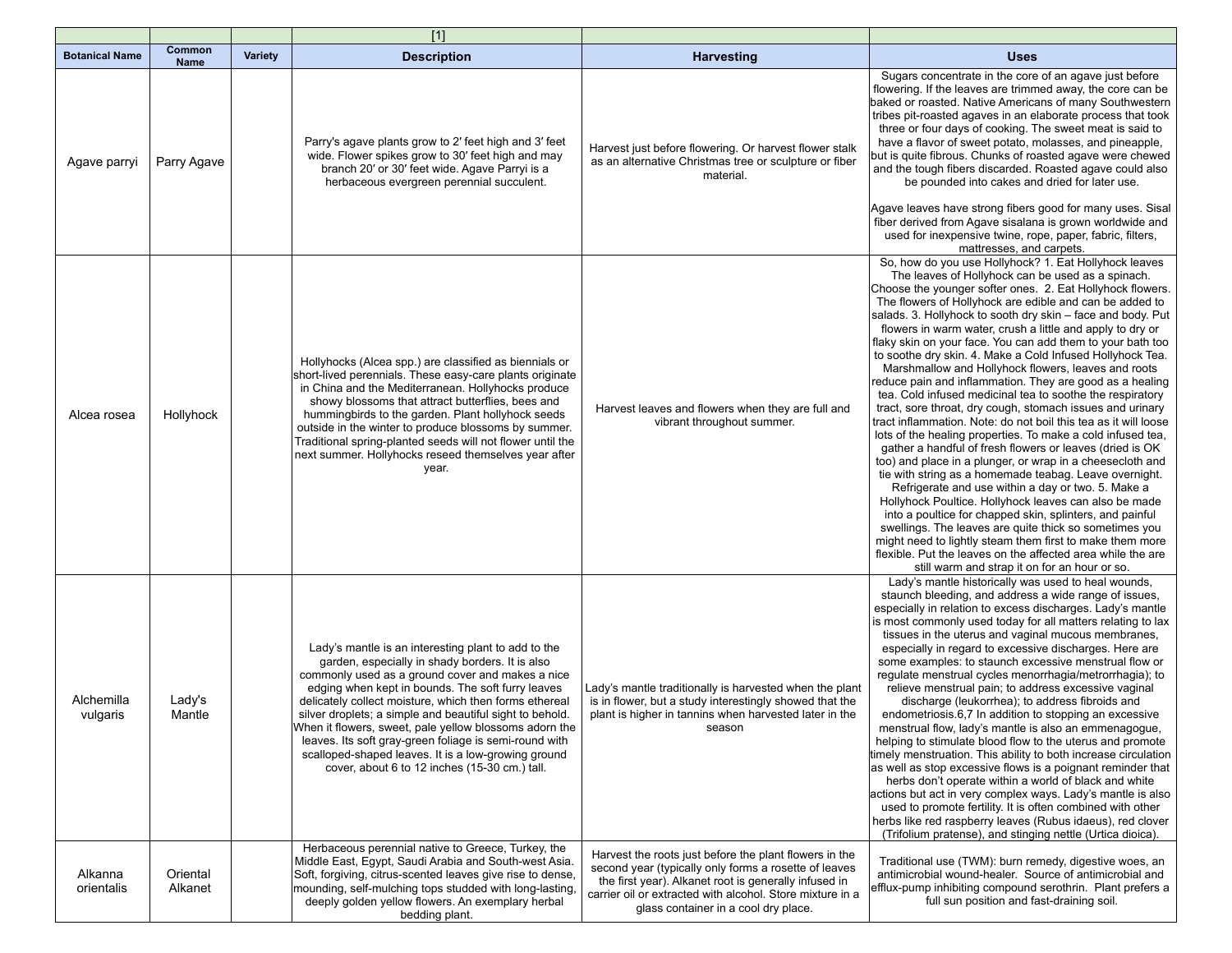|                              |                              |         | $[1]$                                                                                                                                                                                                                                                                                                                                                                                                                                                              |                                                                                                                                                                                                                                                                                                                                                                                                                                                                                                                                                                                                                                                                                                                                                                                                                                                                                        |                                                                                                                                                                                                                                                                                                                                                                                                                                                                                                                                                                                                                                                                                                                                                                                                                                                                                                                                                                                                                                                                                                                                                                                                                               |
|------------------------------|------------------------------|---------|--------------------------------------------------------------------------------------------------------------------------------------------------------------------------------------------------------------------------------------------------------------------------------------------------------------------------------------------------------------------------------------------------------------------------------------------------------------------|----------------------------------------------------------------------------------------------------------------------------------------------------------------------------------------------------------------------------------------------------------------------------------------------------------------------------------------------------------------------------------------------------------------------------------------------------------------------------------------------------------------------------------------------------------------------------------------------------------------------------------------------------------------------------------------------------------------------------------------------------------------------------------------------------------------------------------------------------------------------------------------|-------------------------------------------------------------------------------------------------------------------------------------------------------------------------------------------------------------------------------------------------------------------------------------------------------------------------------------------------------------------------------------------------------------------------------------------------------------------------------------------------------------------------------------------------------------------------------------------------------------------------------------------------------------------------------------------------------------------------------------------------------------------------------------------------------------------------------------------------------------------------------------------------------------------------------------------------------------------------------------------------------------------------------------------------------------------------------------------------------------------------------------------------------------------------------------------------------------------------------|
| <b>Botanical Name</b>        | Common<br><b>Name</b>        | Variety | <b>Description</b>                                                                                                                                                                                                                                                                                                                                                                                                                                                 | <b>Harvesting</b>                                                                                                                                                                                                                                                                                                                                                                                                                                                                                                                                                                                                                                                                                                                                                                                                                                                                      | <b>Uses</b>                                                                                                                                                                                                                                                                                                                                                                                                                                                                                                                                                                                                                                                                                                                                                                                                                                                                                                                                                                                                                                                                                                                                                                                                                   |
| Allium cepa x<br>proliferum  | Egyptian<br>Walking<br>Onion |         | Egyptian walking onions taste much like shallots,<br>although slightly more pungent. When the bluish-green<br>stalk gets top-heavy, the stalk fall over, creating new<br>roots and a new plant where the bulbs touch the<br>ground. One Egyptian walking onion plant can travel 24<br>inches per year. Plant in full sun where you intend to<br>have them for a long time. It can even be grown in a<br>mixed border for an unusual effect!                        | There are 3 ways to harvest walking onions. Chives<br>can be harvested when tender in early spring. Bulbs or<br>whole plants can be harvested soon after. Once they<br>start sending up shoots with bulbil sets, the bulbs<br>become tough. The bulbils can be harvested from<br>when they begin growing until they get dried and<br>papery outer layers. As the bulbils form they get larger<br>for a little while before the outer layers dry out.                                                                                                                                                                                                                                                                                                                                                                                                                                   | Use chives like onion chives, bulbs like a strong onion, and<br>bulbils like garlic cloves. They are particularly good in<br>baked, stir fry and egg dishes.                                                                                                                                                                                                                                                                                                                                                                                                                                                                                                                                                                                                                                                                                                                                                                                                                                                                                                                                                                                                                                                                  |
| Allium<br>fistulosum         | <b>Bunching</b><br>Onion     |         | Allium fistulosum, commonly called spring onion, Welsh<br>onion, or Japanese bunching onion, is a clumping,<br>slowly-spreading, evergreen perennial onion that is<br>primarily grown as a vegetable for harvest of its tasty<br>onion-flavored leaves. This bunching onion was<br>developed in Asia from a wild relative native to China.                                                                                                                         | Plants can be harvested in two ways: you can pull<br>entire plants and eat them like green onions, or you<br>can snip off leaves as needed throughout the growing<br>season, more like chives. Leaves will grow back<br>quickly and can be cut down several times throughout<br>the season. Harvesting can begin any time after plants<br>have reached 4-6 inches high. The larger they get, the<br>stronger the flavor will be! If pulling up entire plants,<br>you may want to wait 4-5 months from seeding to<br>harvest, until they reach full maturity. In the first year,<br>do not begin harvesting until midsummer, and be<br>careful not to over harvest, so that young plants will<br>have the opportunity to develop strong roots. You<br>should also remove flower heads when they form,<br>unless you are planning to save seeds or enjoy the<br>flowers in your cooking. | They have thick, round, hollow stems that are bright green<br>in color, and unique and lovely greenish-white flowers that<br>are slow to develop and bloom through much of the<br>summer.<br>The leaves have a mild onion flavor and are edible raw or<br>cooked. Larger varieties are similar to leeks, and smaller<br>ones resemble chives. The flowers are edible, with a<br>similarly sharp flavor, though they tend to be a bit dry. In<br>addition to being a tasty inclusion in all manner of cuisine,<br>it also has many uses in Chinese medicine. It has been<br>used to help improve metabolism, prevent cardiovascular<br>disorders, and fight colds and upper respiratory infections.<br>A poultice made from scallions is said by herbalists to even<br>be helpful for treating infections or draining sores. A<br>poultice is a moist lump of plant matter that is placed on<br>the skin to treat wounds or skin ailments. It can be<br>wrapped in cloth or applied directly to the skin.                                                                                                                                                                                                                      |
| Allium<br>schoeno-<br>prasum | Chives                       |         | Easy to grow, onion chives pack a lot of flavor for their<br>compact size. The plants form neat grass-like clumps<br>of tubular leaves that contribute an onion flavor to<br>salads, creamy soups, potatoes, egg dishes, and<br>others. A wonderful addition to an herb garden. Great<br>for containers, and also makes a neat border. Enjoy the<br>light purple blooms in the spring-they are edible, too.<br>Frost tolerant. Flowers attract beneficial insects. | Harvest fresh greens whenever they are young and<br>tender. cut whole sections back to trigger tender<br>regrown. Cut flowers can be harvested in the spring<br>and periodically through summer. Harvest flower<br>clusters when 1/3-1/2 the flowers have opened. Cut<br>flowers back with the whole plant to trigger reblooming<br>as well. Chives can also be harvested like green<br>onions in spring but tend to get tough in the bulbs and<br>stems later in the year.                                                                                                                                                                                                                                                                                                                                                                                                            | Chives can be featured in all sorts of recipes, from baked<br>potatoes to soups, salads, sauces, and omelets. They're<br>frequently mixed with cream cheese to make a savory<br>spread. Chive butter, a compound butter made by blending<br>chopped fresh chives into butter, is frequently served with<br>grilled steaks or roasted poultry. Besides using the leaves,<br>try the pretty purple flowers, separated into florets, in<br>salads for colour and flavour. Medicinally, the leaves are<br>mildly antiseptic as they contain a sulfur-rich oil found in all<br>Allium. When sprinkled on food, they stimulate the appetite<br>and promote digestion. They are high in vitamin C.                                                                                                                                                                                                                                                                                                                                                                                                                                                                                                                                   |
| Althaea<br>officinalis       | Marshmallow                  |         | Upright perennial with a fleshy taproot, downy stems,<br>velvety round to ovate leaves and pale pink flowers.<br>The roots are whitish yellow outside and white and<br>fibrous within. Dies down in winter and grow out again<br>in spring. Grows in any soil - will grow larger in moist<br>than in dry soil.                                                                                                                                                     | The roots of Marshmallow are large sturdy multi-<br>branched taproots. They are considered to have the<br>strongest action compared to the leaves. They are best<br>harvested in the fall or winter of the second and third<br>year. Marshmallow roots, leaves, and flowers can be<br>used fresh or dried.                                                                                                                                                                                                                                                                                                                                                                                                                                                                                                                                                                             | The entire plant is edible. A confectionary made out of the<br>root was the original 'marshmallow' treat. The main healing<br>properties of the herb are due to its mucilage content.<br>Mucilage is a slippery plant starch that is soothing to the<br>irritated tissues of the body. Marshmallow root is useful for<br>irritations and inflammations of the respiratory, urinary, and<br>digestive tracts. It can be taken for irritable coughs,<br>bronchitis, sore throats and laryngitis. It also has a mild<br>expectorant action. Marshmallow has an important<br>application in ulcerations and inflammations of digestive<br>tract. It can sooth, calm, coat and protect irritated mucus<br>membranes helping to relieve pain and inflammation, and<br>reducing cramps and spasms that can betriggered by the<br>irritation. The decoction and cold infusion are useful for<br>treating bladder inflammation The leaf has indications in<br>the treatment of urinary tract infections. A 2004 study also<br>demonstrated marshmallows strong antioxidant capacity;<br>can be made into a tea, tincture, poultice or powder.<br>Young leaves and crunchy seeds can be used in salads<br>and the roots can be steamed. |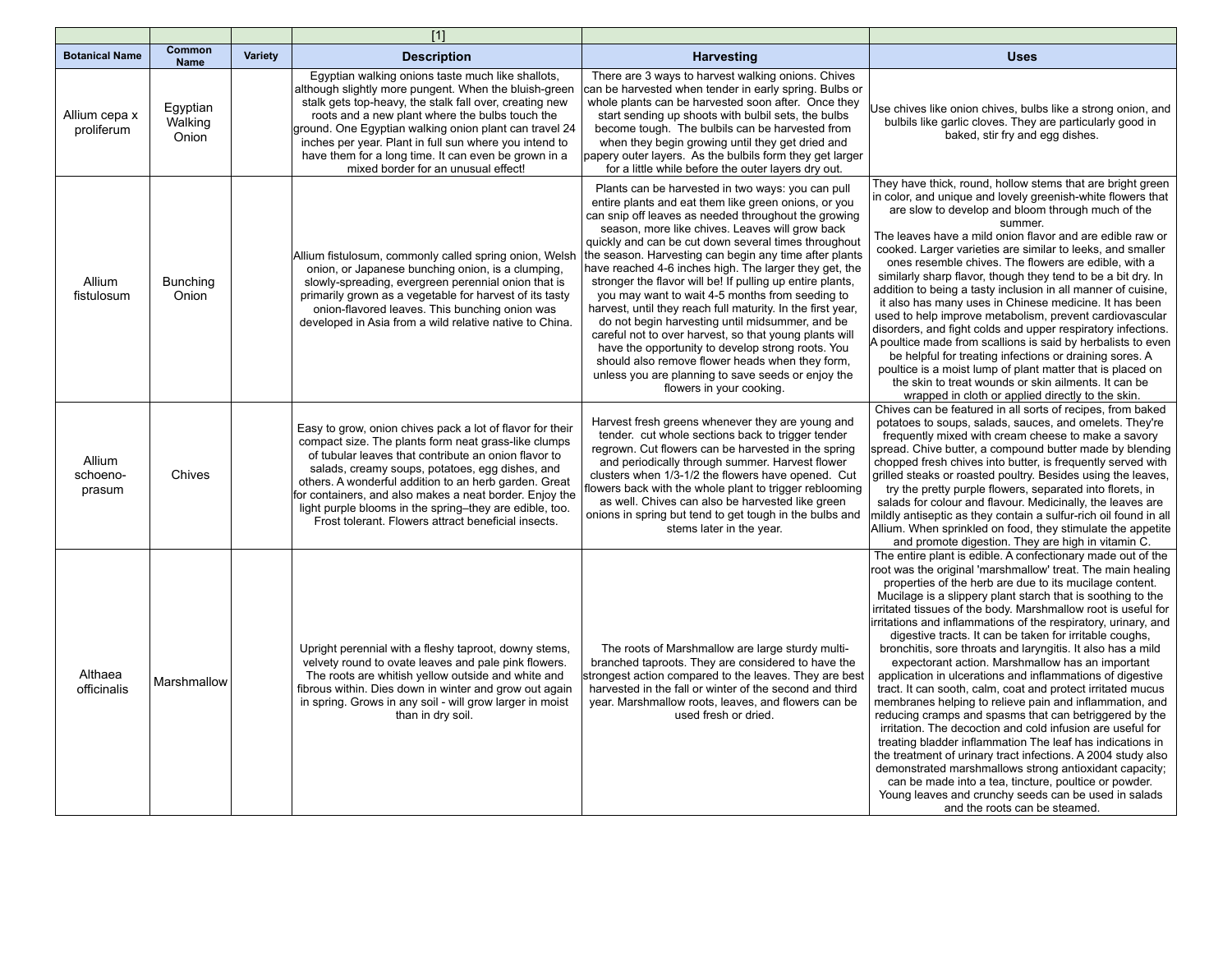|                                 |                           |                | $[1]$                                                                                                                                                                                                                                                                                                                                                                                                                                                                                                                                                                                                                                                                                                                                                                                                                                                                                          |                                                                                                                                                                                                                                                                                                                                                                                       |                                                                                                                                                                                                                                                                                                                                                                                                                                                                                                                                                                                                                                                 |
|---------------------------------|---------------------------|----------------|------------------------------------------------------------------------------------------------------------------------------------------------------------------------------------------------------------------------------------------------------------------------------------------------------------------------------------------------------------------------------------------------------------------------------------------------------------------------------------------------------------------------------------------------------------------------------------------------------------------------------------------------------------------------------------------------------------------------------------------------------------------------------------------------------------------------------------------------------------------------------------------------|---------------------------------------------------------------------------------------------------------------------------------------------------------------------------------------------------------------------------------------------------------------------------------------------------------------------------------------------------------------------------------------|-------------------------------------------------------------------------------------------------------------------------------------------------------------------------------------------------------------------------------------------------------------------------------------------------------------------------------------------------------------------------------------------------------------------------------------------------------------------------------------------------------------------------------------------------------------------------------------------------------------------------------------------------|
| <b>Botanical Name</b>           | Common<br><b>Name</b>     | <b>Variety</b> | <b>Description</b>                                                                                                                                                                                                                                                                                                                                                                                                                                                                                                                                                                                                                                                                                                                                                                                                                                                                             | <b>Harvesting</b>                                                                                                                                                                                                                                                                                                                                                                     | <b>Uses</b>                                                                                                                                                                                                                                                                                                                                                                                                                                                                                                                                                                                                                                     |
| Anchusa<br>azurea               | Azure<br>Anchusa          |                | Anchusa azurea, or Alkanet, is a flowering, bristly,<br>short-lived, perennial. In its native Europe, it is often<br>found on the sides of arable fields, waste places,<br>roadsides and stony hills. The small, bright blue flowers<br>of Alkanet are borne in loose clusters from late spring<br>to mid-summer. The plant will grow best in full sun, but<br>you should provide some afternoon shade during the<br>hot summer months, and it tolerates heavy clay soil. It<br>prefers moist, well-drained, soil, but established plants<br>will tolerate drought. These plants are extraordinary in<br>the landscape, but like many Boraginacea they do get<br>rangy after flowering. At this point, cut them back to the<br>base and they will gather their resources and go for<br>another flowering cycle A great choice for<br>encouraging pollinating insect wildlife into your garden! | Harvest flowers as for Borage. Harvest whole plant<br>and root to use for dye.                                                                                                                                                                                                                                                                                                        | Flowers - raw. An excellent and decorative addition to the<br>salad bowl, or used as a garnish. The tender young leaves<br>and young flowering shoots can be cooked and eaten as a<br>vegetable. The whole plant is antitussive, depurative,<br>diaphoretic and diuretic. It is harvested when in flower and<br>dried for later use. The dried and powdered herb is used<br>as a poultice to treat inflammations. Use internally with<br>caution, the plant contains the alkaloid cynoglossine which<br>can have a paralyzing effect                                                                                                            |
| Anethum<br>graveolens           | Dill                      |                | Dill is a tall herb with fine, feathery foliage. Foliage<br>color can range from dark green to a blue-green. In<br>mid-summer, dill will produce large, flat topped yellow<br>flower clusters with seeds that can be harvested for<br>culinary use                                                                                                                                                                                                                                                                                                                                                                                                                                                                                                                                                                                                                                             | You can use dill weed once the fern-like leaves<br>develop (about 8 weeks); cut them next to the stem.<br>However, peak quality is just as flower heads open.<br>Culinary quality of dill declines after cutting; if possible,<br>cut just what you need when you need it. Gently<br>harvest your herbs; use pruning scissors. Remove the<br>stems when the seeds are brown and ripe. | Dill weed is an essential flavoring for pickling. The<br>feathery, fresh young leaves add a delicate flavor to fish,<br>potatoes and sauces                                                                                                                                                                                                                                                                                                                                                                                                                                                                                                     |
| Anthemis<br>nobilis             | Roman<br>Chamomile        |                | Roman Chamomile is one of those small plants that<br>packs a big aromatic punch. Smelling like a Jolly<br>Rancher sour apple candy, it makes an odiferous bright<br>green ground cover in cool summer climes. Often used<br>in England to fill in cracks between pavers or as a path<br>cover or even as a soft bench cover. Chamomile can<br>be used for more than just a sweet smelling ground<br>cover or a tasty tea. The fresh flowers can be used as<br>a garnish. Just be sure to remove the green bitter<br>leaves under the flowers. The flowers and the leaves<br>can also be used in potpourri in combination with other<br>dried flowers. And, there are endless combinations of<br>tea, both hot and iced, that Chamomile can lend its<br>unique flavor and scent to. Flowers attract beneficial<br>insects.                                                                      | The aerial parts are harvested when the plants are in<br>bloom. The plants can be cut back to the ground and<br>will re-grow.                                                                                                                                                                                                                                                         | Chamomile is one of the most well known herbs, most<br>popular for its calming effect; both on the body and mind.<br>Its antispasmotic makes it effective for muscle and<br>digestive pain. Its medicinal properties dont end there!<br>Also beneficial for inflammation, infection and more, A<br>steam inhalation infused with chamomile essential oil can<br>help nourish the skin and mucus membranes while its<br>antibacterial and anticatarrhal action can help clear<br>infection and eliminate mucus buildup. When added to a<br>hot bath, chamomile aids in muscle pain relief. Flowering<br>tops can be used to make a relaxing tea. |
| Anthemis<br>Sancti-<br>johannis | Saint John's<br>Chamomile |                | Masses of striking, sunniest orange marguerite daisies<br>rise above bushy, ferny fragrant foliage to 2' tall. Plants<br>form a bushy mound of ferny green foliage, bearing<br>loads of small bright-orange daisies from early summer<br>on. Useful in containers, as well as in the garden.<br>Relatively drought tolerant, and adapts well to poor<br>soils. Removing faded flowers regularly will greatly<br>increase blooming time. If plants become floppy in mid-<br>summer, shear them back to 6 inches to rejuvenate. A<br>short-lived perennial, but will often self seed.                                                                                                                                                                                                                                                                                                            | Cut flowers when 1/3-2/3 are open for boquets.                                                                                                                                                                                                                                                                                                                                        | A fragrant cut flower, the petals are edible and may be<br>used to garnish salads, and the dried flowers are good in<br>pot-pourri.                                                                                                                                                                                                                                                                                                                                                                                                                                                                                                             |
| Anthemis<br>tinctoria           | Dyer's<br>Chamomile       |                | A clump-forming, shrubby perennial growing to 3' tall<br>which features profuse 1.5" diameter, yellow, daisy-like<br>flowers and finely divided, fern-like, aromatic, green<br>leaves which are whitish and woolly beneath. Good<br>fresh cut flower. Large, lemon-yellow daisies used for<br>tea or to dye wool. Plants prefer full sun and regular<br>garden soiil-will even naturalize in waste places                                                                                                                                                                                                                                                                                                                                                                                                                                                                                      | Harvest flowers every two to three weeks once they<br>are mature and dry them completely ready to be used<br>in a dye bath. Plant parts can be harvested throughout<br>the growing season. Some sources recommend using<br>only fresh flowers.                                                                                                                                        | Dye Color and Parts Used for Dye: Flowers, leaves and<br>stems can be used to achieve yellow, orange-yellow and<br>buff dyes in wool mordanted with alum or alum and cream<br>of tartar.                                                                                                                                                                                                                                                                                                                                                                                                                                                        |
| Arctium lappa                   | Burdock,<br>Gobo          |                | Japanese variety of Burdock                                                                                                                                                                                                                                                                                                                                                                                                                                                                                                                                                                                                                                                                                                                                                                                                                                                                    | Harvest roots at the end of the summer about 100<br>days after planting                                                                                                                                                                                                                                                                                                               | Japanese vegetable with powerful medicinal properties.<br>Slender, smooth-skinned roots up to 1m/40" long have a<br>delightful oyster-like flavour similar to salsify, but stronger.<br>Peel, slice, and cook 30 minutes, drain and cook again for<br>10 minutes. Season with butter, salt and herbs and serve.<br>Japanese research shows that this variety has potent anti-<br>tumour effects. Commonly used as a blood purifier.                                                                                                                                                                                                             |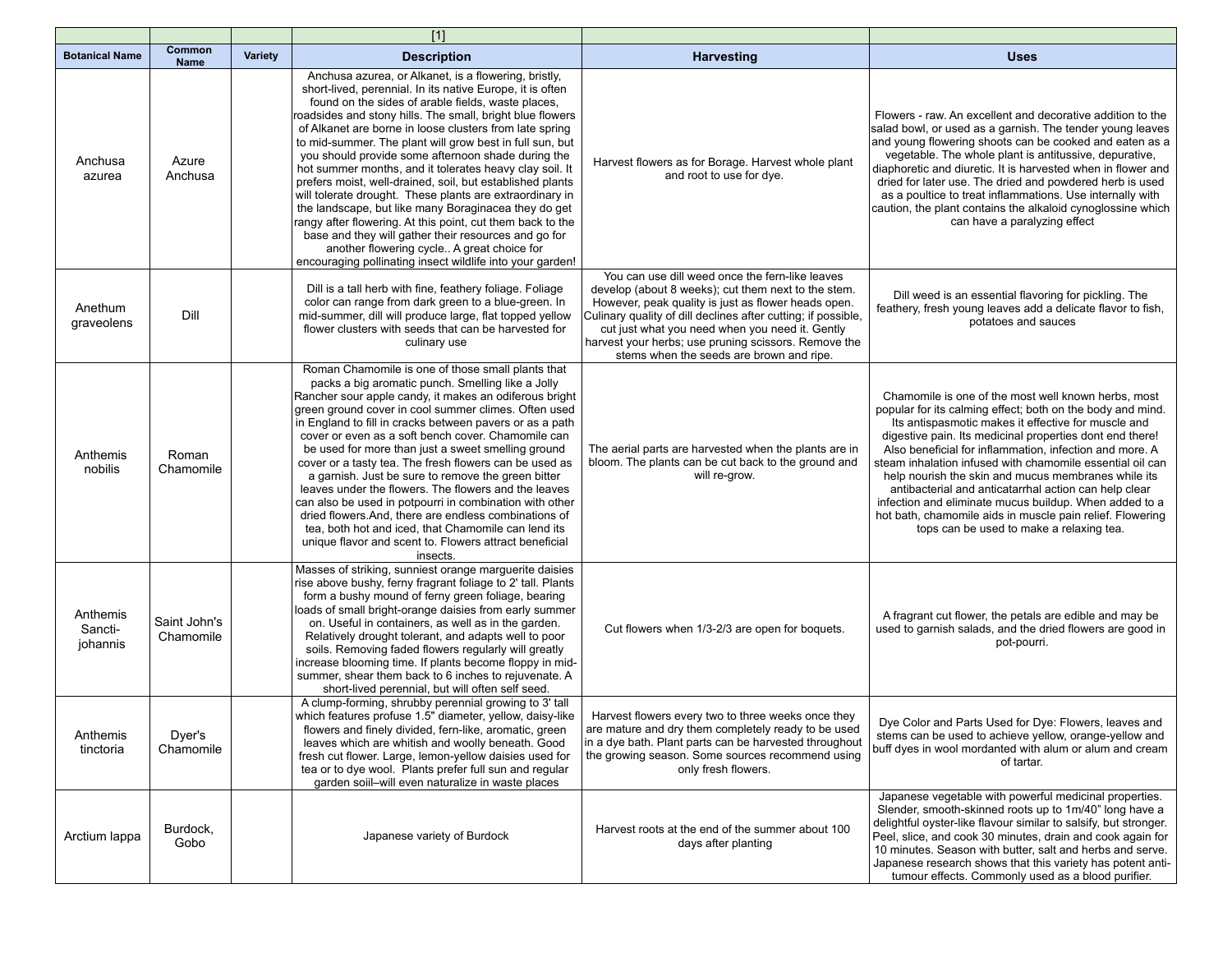|                        |                            |                | $[1]$                                                                                                                                                                                                                                                                                                                                                                                                                                                                                                                                                                                                                                                                    |                                                                                                                                                                                                                                                                                                                                                                                                                                                                                                                                                                                                                                                                                                                                                                                                                                                                                                                                                                                                                                                                                                    |                                                                                                                                                                                                                                                                                                                                                                                                                                                                                                                                                                                                                                                                                                                                                                                                                                                                                                                                                                                                                              |
|------------------------|----------------------------|----------------|--------------------------------------------------------------------------------------------------------------------------------------------------------------------------------------------------------------------------------------------------------------------------------------------------------------------------------------------------------------------------------------------------------------------------------------------------------------------------------------------------------------------------------------------------------------------------------------------------------------------------------------------------------------------------|----------------------------------------------------------------------------------------------------------------------------------------------------------------------------------------------------------------------------------------------------------------------------------------------------------------------------------------------------------------------------------------------------------------------------------------------------------------------------------------------------------------------------------------------------------------------------------------------------------------------------------------------------------------------------------------------------------------------------------------------------------------------------------------------------------------------------------------------------------------------------------------------------------------------------------------------------------------------------------------------------------------------------------------------------------------------------------------------------|------------------------------------------------------------------------------------------------------------------------------------------------------------------------------------------------------------------------------------------------------------------------------------------------------------------------------------------------------------------------------------------------------------------------------------------------------------------------------------------------------------------------------------------------------------------------------------------------------------------------------------------------------------------------------------------------------------------------------------------------------------------------------------------------------------------------------------------------------------------------------------------------------------------------------------------------------------------------------------------------------------------------------|
| <b>Botanical Name</b>  | Common<br><b>Name</b>      | <b>Variety</b> | <b>Description</b>                                                                                                                                                                                                                                                                                                                                                                                                                                                                                                                                                                                                                                                       | <b>Harvesting</b>                                                                                                                                                                                                                                                                                                                                                                                                                                                                                                                                                                                                                                                                                                                                                                                                                                                                                                                                                                                                                                                                                  | <b>Uses</b>                                                                                                                                                                                                                                                                                                                                                                                                                                                                                                                                                                                                                                                                                                                                                                                                                                                                                                                                                                                                                  |
| Arctium lappa          | Burdock,<br>Watanabe       |                | Short Season variety of Brudock                                                                                                                                                                                                                                                                                                                                                                                                                                                                                                                                                                                                                                          | Harvest roots at the mid-late summer about 50 days<br>after planting                                                                                                                                                                                                                                                                                                                                                                                                                                                                                                                                                                                                                                                                                                                                                                                                                                                                                                                                                                                                                               | The long, thin, early-maturing roots of Watanabe are better<br>than general burdock for eating. They are smooth textured<br>and sweetly nutritious as a boiled vegetable or scrubbed<br>hard and grated in a ginger and tamari marinade.                                                                                                                                                                                                                                                                                                                                                                                                                                                                                                                                                                                                                                                                                                                                                                                     |
| Arctium sp.            | Burdock                    |                | Arctium lappa is a herbaceous, biennial plant that can<br>grow up to 2 metres tall when flowering. The plant<br>produces a rosette of basal leaves and a deep, stout<br>taproot in its first year of growth, sending up a tall<br>flowering stem in its second year.<br>Burdock is a very important medicinal herb in both<br>Eastern and Western traditions and is also often used<br>as a food. Commonly harvested from the wild, it is also<br>often cultivated for medicinal use and, especially in<br>Japan, for its edible root,<br>The plant has been spread through human agency to<br>many temperate areas of the globe, including Australia<br>and N. America. | Harvest roots at the end of the summer about 100<br>days after planting                                                                                                                                                                                                                                                                                                                                                                                                                                                                                                                                                                                                                                                                                                                                                                                                                                                                                                                                                                                                                            | Roots have blood purifying properties, terming it an<br>alterative specifically targeted for skin complaints,<br>especially associated with psoriasis, eczema and<br>dermatitis. Also acts as a diuretic, antibacterial and has<br>been studied for its effect on blood sugar regulation. Roots<br>have a sweet mucilaginous texture when chewed. The<br>bitter constituents as well as the mucilaginous nature may<br>be the reason why it has been historically used as a<br>digestive tonic. Typically dosed as a tincture and<br>decoction. An infusion or tincture of the leaf can be used<br>externally as a poultice.                                                                                                                                                                                                                                                                                                                                                                                                 |
| Armoracia<br>rusticana | Horseradish                |                | Horseradish grows up to 1.5 meters (5 feet) tall, with<br>hairless bright green unlobed leaves up to 1 m (3 ft 3)<br>in) long that may be mistaken for docks (Rumex). Often<br>forms shiny spirally leaves. Dies back to ground in<br>winter. It is cultivated primarily for its large, white,<br>tapered root. The white four-petalled flowers are<br>scented and are borne in dense panicles. Established<br>plants may form extensive patches and may become<br>invasive unless carefully managed                                                                                                                                                                     | You can enjoy your first horseradish harvest one year<br>after planting. Don't allow it to grow for more than a<br>year as it will become tough and unpleasant tasting.<br>Carefully dig away the soil from around the main root,<br>taking care to free up the side roots and remove them<br>at the same time. For the best yields, Oregon State<br>University recommends harvesting after frost kills the<br>foliage. Scrub the main root under running water and<br>dry well. If enclosed in a perforated plastic bag,<br>horseradish root will keep in the vegetable bin of your<br>refrigerator for three months or even longer. After<br>digging the roots you can replant any unused portions<br>such as side shoots or the crown for more horseradish<br>later!<br>Newbie hint: For smoother, straighter, fatter roots, the<br>University of Illinois recommends removing the suckers<br>- leaf-bearing sprouts that form above ground. When<br>the plants are about 8 inches tall, use a sharp knife to<br>cut off the suckers, leaving only three or four at the<br>center of the crown. | The taproot can grow more than 50cm (20") long and can<br>be used to make horseradish sauce, or grated fresh to<br>bring a sharp, sparkling flavour to coleslaws and dips. For<br>homemade prepared horseradish, peel roots into cubes<br>and puree in a food processor, adding white vinegar and<br>salt to taste. For a twist, try the delicious young leaves in<br>salads. Before it became a popular condiment,<br>horseradish was a medicinal herb valued for its antibiotic<br>and stimulant properties. Its mild antibiotic and diuretic<br>effect made it one of the first, best treatments for urinary<br>tract infections. A source of vitamin C, it was once used to<br>combat scurvy.                                                                                                                                                                                                                                                                                                                            |
| Artemisia<br>abrotanum | Citrus<br>Southernwoo<br>d | <b>Citrus</b>  | Some people say the scent of the delicate foliage is<br>tangerine and others say it's more like lemon. We can't<br>decide which but it does have a lovely fresh citrusy<br>scent with a dash of pine. Taller and more feathery<br>than the standard southernwood. Ht. 4-6ft                                                                                                                                                                                                                                                                                                                                                                                              | Harvest and Use as for Southernwood                                                                                                                                                                                                                                                                                                                                                                                                                                                                                                                                                                                                                                                                                                                                                                                                                                                                                                                                                                                                                                                                | Harvest and Use as for Southernwood                                                                                                                                                                                                                                                                                                                                                                                                                                                                                                                                                                                                                                                                                                                                                                                                                                                                                                                                                                                          |
| Artemisia<br>abrotanum | Southern<br>wood           |                | Artemisia abrotanum, commonly called southernwood,<br>is a perennial sub-shrub that typically grows on woody.<br>upright-branching stems to form a 3-4' tall bushy<br>mound of ferny, strongly aromatic, medium to light<br>green leaves, each of which is 1-3 times pinnately<br>dissected into threadlike segments                                                                                                                                                                                                                                                                                                                                                     | Harvest July-September. Ideally The leaves should be<br>collected before the flowering, then dried for furture<br>use.                                                                                                                                                                                                                                                                                                                                                                                                                                                                                                                                                                                                                                                                                                                                                                                                                                                                                                                                                                             | Dried leaves and blooming stem parts are used<br>medicinally and as a culinary herb. Use as a medicinal<br>herb: stomach trouble, bilious complaint, liver complaints,<br>malaria (supportive), menstruation, bladder weakness,<br>common cold, cough. Use as spice herb: dish of wild<br>game, meat, soft drinks. When dosing, however, caution is<br>necessary, because even small amounts of the aromatic<br>plant are sufficient to aromatize the food vigorously and<br>give it a spicy and slightly bitter taste. Southernwood is not<br>only used as a spicy and beneficial herb, it also has a<br>tradition in combating or preventing moths. For this, the<br>dried herb is hung in cotton or organza sacks in the closet.<br>The intense scent of the essential oils expels the cloth-<br>destroying insects. Furthermore, southernwood -<br>especially the lemon southernwood (also called lemon<br>herb (Artemisia abrotanum 'Citrina')) is used as part of<br>fragrant potpourris. Do not use during pregnancy. |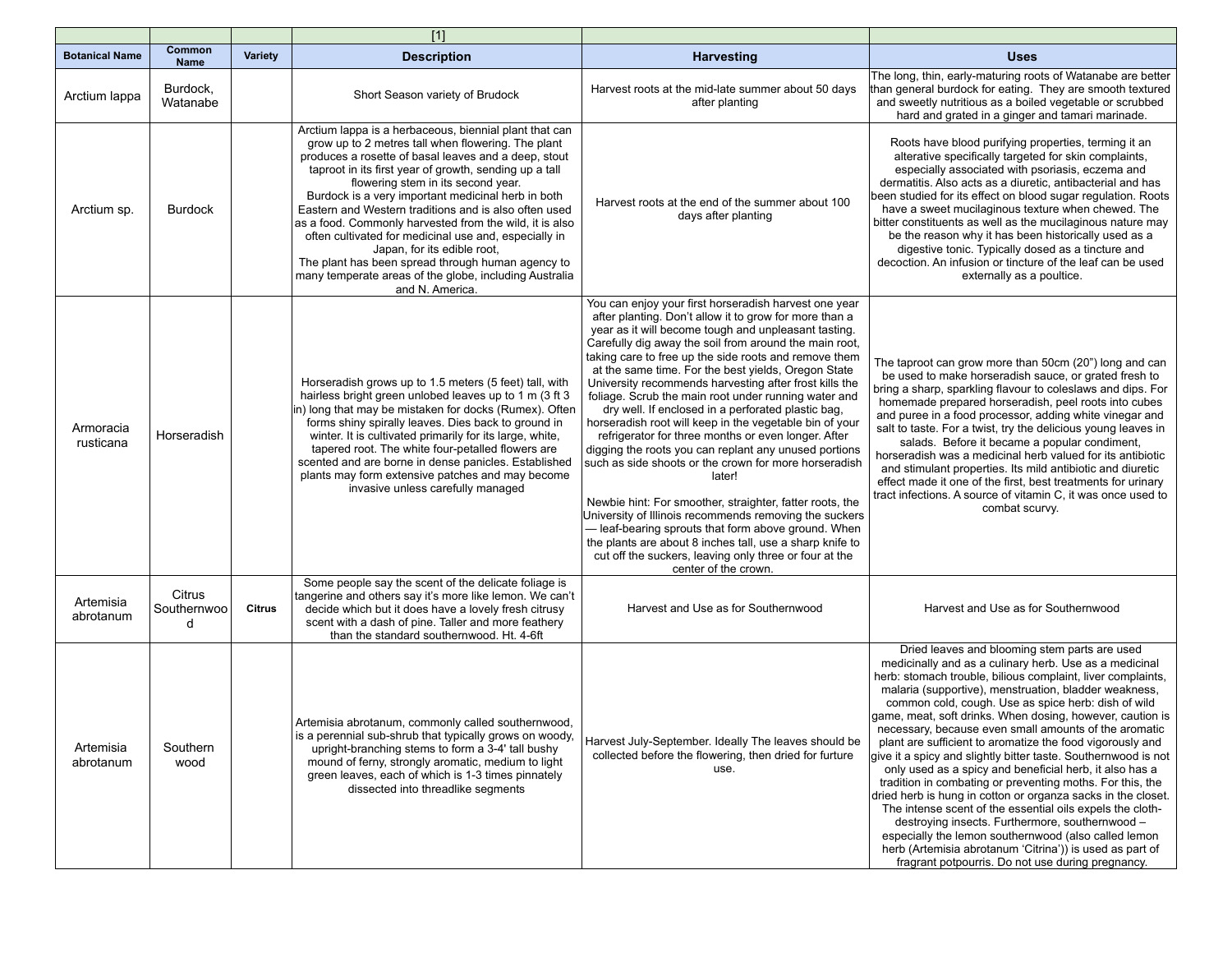|                          |                       |                | $[1]$                                                                                                                                                                                                                                                                                                                                                                                                                                                                                                                                                                                                               |                                                                                                                                                                                                                                                                                                                                                                                                                              |                                                                                                                                                                                                                                                                                                                                                                                                                                                                                                                                                                                                                                                                                                                                                                                                          |
|--------------------------|-----------------------|----------------|---------------------------------------------------------------------------------------------------------------------------------------------------------------------------------------------------------------------------------------------------------------------------------------------------------------------------------------------------------------------------------------------------------------------------------------------------------------------------------------------------------------------------------------------------------------------------------------------------------------------|------------------------------------------------------------------------------------------------------------------------------------------------------------------------------------------------------------------------------------------------------------------------------------------------------------------------------------------------------------------------------------------------------------------------------|----------------------------------------------------------------------------------------------------------------------------------------------------------------------------------------------------------------------------------------------------------------------------------------------------------------------------------------------------------------------------------------------------------------------------------------------------------------------------------------------------------------------------------------------------------------------------------------------------------------------------------------------------------------------------------------------------------------------------------------------------------------------------------------------------------|
| <b>Botanical Name</b>    | Common<br><b>Name</b> | <b>Variety</b> | <b>Description</b>                                                                                                                                                                                                                                                                                                                                                                                                                                                                                                                                                                                                  | Harvesting                                                                                                                                                                                                                                                                                                                                                                                                                   | <b>Uses</b>                                                                                                                                                                                                                                                                                                                                                                                                                                                                                                                                                                                                                                                                                                                                                                                              |
| Artemisia<br>absinthium  | Wormwood              |                | We admire the prolific and aromatic cushion of soft<br>silver, laced leaf growth, and resiliency in dry or poor<br>soil conditions. Wormwood is great for xeriscaping,<br>rock gardens and anywhere there is reliably less<br>moisture. Wormwood will self seed, and benefits from<br>pruning in the spring.                                                                                                                                                                                                                                                                                                        | The aerial parts can be harvested when the plants are<br>in bloom in summer.                                                                                                                                                                                                                                                                                                                                                 | Though it has a medicine chest of uses $\sim$ antiseptic,<br>analgesic, astringent, anti-inflammatory, antiparasitic,<br>digestive stimulant, anticancer, emmenagogue, nervine,<br>antidepressant, diaphoretic, antispasmodic ~ Wormwood is<br>probably most well known as a key ingredient in the drink<br>absinthe. highly reputable as a digestive aid, with bitter<br>leaves infused and distilled into absinthe, and vermouth;<br>liquors of which are appetite stimulants and digestive aids.<br>Today, we value the many varieties of Wormwood, planted<br>for their medicinal components, used internally for fever,<br>jaundice, parasites and externally to treat sprains, bruises<br>and lumbago. Also appreciated as a pesticide against<br>nematode soil pests.                             |
| Artemisia<br>annua       | Sweet Annie           |                | Sweet Annie is one of the well-known Artemisias loved<br>by hobby farmers and flower growers alike for its long,<br>plume-like, sweetly scented foliage and its ornamental<br>value in wreath making, leaf pressing and flower<br>arrangements. It is a self-sowing annual that grows up<br>to five feet tall and equally wide. It is hardy to zone 7<br>and like many Artemisias, is extremely vigorous and<br>essentially disease and pest free. It does not produce<br>large, striking blooms, but its sweet, luscious fragrance<br>more than makes up for that.                                                 | Fresh or Dried - Once flower heads have developed on<br>stems                                                                                                                                                                                                                                                                                                                                                                | Sweet Annie is used as a dietary spice, herbal tea, and<br>medicinal plant in its native growing region in the milder<br>climates of Asia. It has historically been used as a<br>treatment for malaria. Extensive research is being<br>conducted on its use in the treatment of cancer. Most<br>recently, it has made the news for being used in<br>Madagascar as a treatment for Corona Virus and is an<br>ingredient in the region's Covid-Organics drink.<br>The sap of Sweet Annie can cause dermatitis in some<br>people, so use gloves and caution when working with the<br>plant. The pollen can be extremely allergenic in some<br>people. It should not be used during pregnancy due to a<br>potential risk of embryotoxicity at high doses.                                                    |
| Artemisia<br>dracunculus | French<br>Tarragon    |                | French tarragon is a loose, open perennial growing to<br>about two to three feet tall. Leaves are dark green,<br>narrow and slightly twisted. Plant will occasionally<br>produce small, greenish flowers that are sterile. makes<br>a wonderful aromatic garden plant. Although these<br>plants can survive long periods without water, they will<br>not produce new foliage under these conditions and<br>should be watered every 2-3 days. Ensure optimal<br>flavour by giving plants enough root space as well as<br>well drained alkaline soil. Thrives in full sun. Leaves<br>have a licorice or anise flavor. | Two large harvests can generally be taken in the<br>second year. The first cutting is possible when the<br>plant reaches 8 to 10 inches tall. Cut the entire plant<br>about 2" above the ground. Ideally preserve tarragon<br>either by freezing or putting it in vinegar rather than<br>drying it because it loses flavor and the leaves can turn<br>brown when dried. Handle the leaves carefully as they<br>bruise easily | French tarragon is grown for its distinctively flavored<br>leaves. Its mint-anise taste is particularly suited to vinegar<br>and fish. It was also used to stimulate the appetite, relieve<br>flatulence and colic, cure rheumatism, and relieve<br>toothache. It has antioxidant and antifungal properties<br>making it a good food preservative. It has been found in<br>perfumes, soaps, cosmetics, and liqueurs. Go lightly when<br>using French tarragon in cooking as the herb can easily<br>overpower the other flavors and can be somewhat bitter.<br>Use fresh leaves in salads or as a garnish. It's superb as a<br>seasoning for poultry, fish, eggs, vegetables, salads, and<br>tomato dishes. And it's also used to great effect in<br>condiments, dressings, sauces, and compound butters. |
| Artemisia<br>ludoviciana | Western<br>Mugwort    |                | This is a stiff, aromatic, silvery-white perennial, 1 1/2-3<br>ft. tall, which can spread quickly to form large colonies.<br>Shrub-like, white, densely matted with hairs, from<br>rhizome. Small, yellowish flowers are secondary to the<br>silver color of the erect stems and narrow leaves.<br>created by a dense coat of hairs. This is a common<br>artemisia, with attractive, fragrant, whitish green<br>foliage. Its adaptability and tendency to colonize makes<br>it a good choice for a low-maintenance, knee- to waist-<br>high groundcover. It can even take mowing.                                   | The leafy stems and flowers of Mugwort are best<br>harvested at their peak of potency when the plants are<br>in early bud.                                                                                                                                                                                                                                                                                                   | The herb can be used fresh or dried and made into cold or<br>hot infusions, tinctured, or infused into honey or vinegar. It<br>was an important herb of the First Nations people<br>throughout much of North America. It is one of the "sages"<br>used in ceremonial smudging. Its bitter principles stimulate<br>gastric and bile secretion, improves appetite, and help<br>relieve colic caused by gallstones. Traditionally used to<br>regulate menstruation when women are suffering from a<br>difficult and painful period and to treat coughs and colds.                                                                                                                                                                                                                                           |
| Asclepias<br>tuberosa    | Pleurisy Root         |                | Asclepias tuberosa is a bushy warm season perennial<br>with many branched pubescent stems emerging from a<br>sturdy tap root. Unlike other milkweeds, this one does<br>not contain milky latex sap. The leaves are bright green<br>and lance shaped. It has a clumping habit and does not<br>spread. It is commonly known as butterfly weed<br>because of the butterflies that are attracted to the plant<br>by its color and its copious production of nectar                                                                                                                                                      | The seed pods are edible, cooked when young,<br>harvest them before the seed floss forms. Harvest<br>flowers in bloom, also edible cooked, said to taste like<br>sweet peas. Leaves and new buds are edible cooked<br>like spinach. Harvest root in fall and dry for later herb<br>use.                                                                                                                                      | Edible Uses: The seed pods are edible, cooked when<br>young, harvest them before the seed floss forms. Harvest<br>flowers in bloom, also edible cooked, said to taste like<br>sweet peas. Leaves and new buds are edible cooked like<br>spinach. Medicinal Uses: Pleurisy root is used in herbalism<br>as an antispasmodic, carminative, mildly cathartic,<br>diaphoretic, diuretic, expectorant, tonic and vasodilator.<br>Butterfly Weed Root is used internally in the treatment of<br>diarrhea, dysentery, chronic rheumatism, and as an<br>expectorant. It it said to be a valuable herb in all chest<br>complaints and in the treatment of many lung diseases. A<br>herbal poultice of the roots is used in the treatment of<br>swellings, bruises, wounds, and skin ulcers.                       |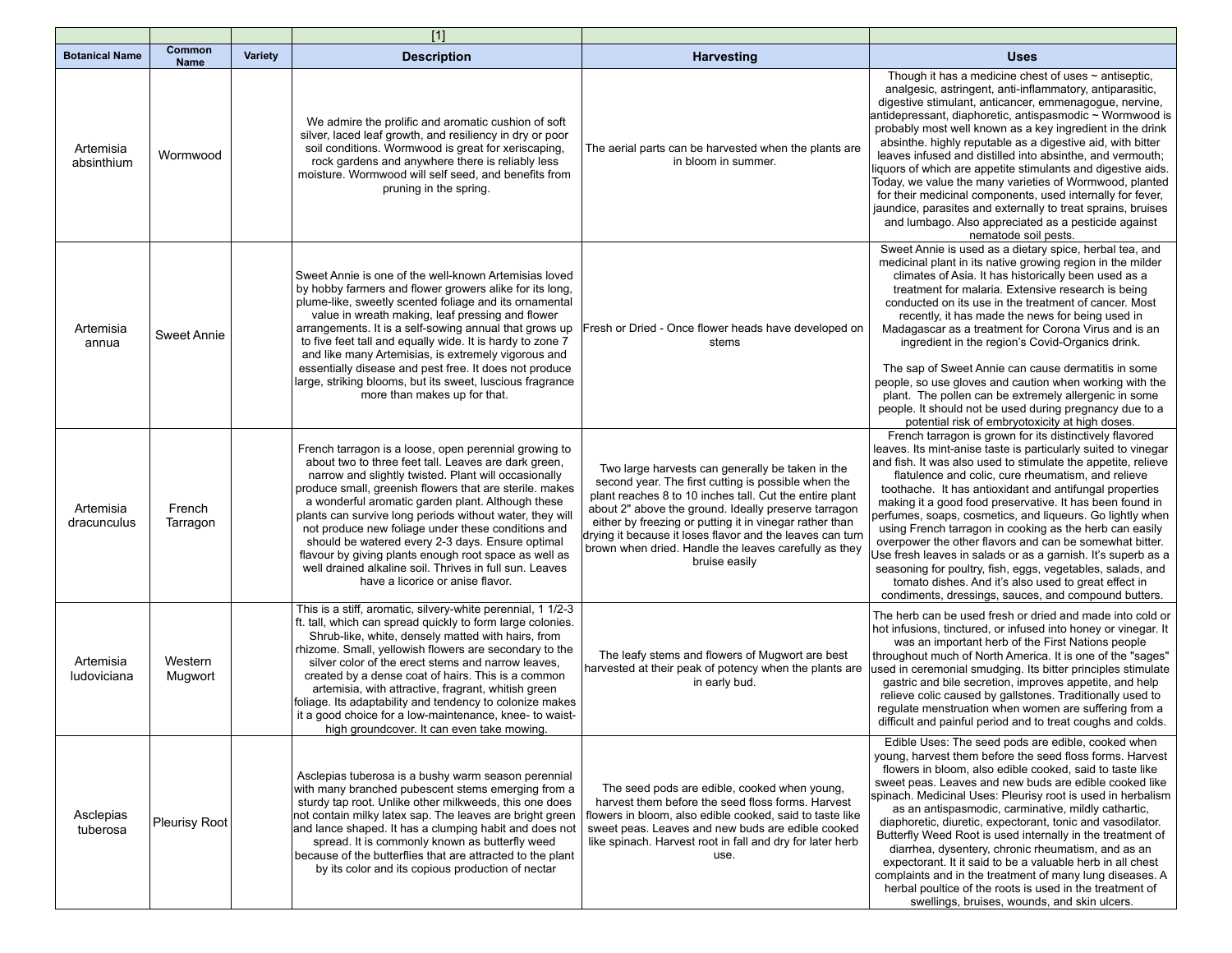|                                 |                       |                | $[1]$                                                                                                                                                                                                                                                                                                                                                                                                                                                                                                                                                                                                                                            |                                                                                                                                                                                                                                                                                                                                                                                                                                                                                                                                                                                                                                                                                                                                                                                                                                                                                                                                                                                                                                                                                                                                                                                                                                                                                               |                                                                                                                                                                                                                                                                                                                                                                                                                                                                                                                                                                                                                                                                                                                                                                                                                                                                                                            |
|---------------------------------|-----------------------|----------------|--------------------------------------------------------------------------------------------------------------------------------------------------------------------------------------------------------------------------------------------------------------------------------------------------------------------------------------------------------------------------------------------------------------------------------------------------------------------------------------------------------------------------------------------------------------------------------------------------------------------------------------------------|-----------------------------------------------------------------------------------------------------------------------------------------------------------------------------------------------------------------------------------------------------------------------------------------------------------------------------------------------------------------------------------------------------------------------------------------------------------------------------------------------------------------------------------------------------------------------------------------------------------------------------------------------------------------------------------------------------------------------------------------------------------------------------------------------------------------------------------------------------------------------------------------------------------------------------------------------------------------------------------------------------------------------------------------------------------------------------------------------------------------------------------------------------------------------------------------------------------------------------------------------------------------------------------------------|------------------------------------------------------------------------------------------------------------------------------------------------------------------------------------------------------------------------------------------------------------------------------------------------------------------------------------------------------------------------------------------------------------------------------------------------------------------------------------------------------------------------------------------------------------------------------------------------------------------------------------------------------------------------------------------------------------------------------------------------------------------------------------------------------------------------------------------------------------------------------------------------------------|
| <b>Botanical Name</b>           | Common<br><b>Name</b> | <b>Variety</b> | <b>Description</b>                                                                                                                                                                                                                                                                                                                                                                                                                                                                                                                                                                                                                               | <b>Harvesting</b>                                                                                                                                                                                                                                                                                                                                                                                                                                                                                                                                                                                                                                                                                                                                                                                                                                                                                                                                                                                                                                                                                                                                                                                                                                                                             | <b>Uses</b>                                                                                                                                                                                                                                                                                                                                                                                                                                                                                                                                                                                                                                                                                                                                                                                                                                                                                                |
| Asparagus<br>officinalis        | Asparagus             |                | Asparagus, Asparagus officinalis, is an herbaceous<br>perennial plant in the family Asparagaceae which is<br>grown for its young shoots, or spears, which are eaten<br>as a vegetable. The asparagus plant is tall with scale<br>like leaves emerging from the underground stem<br>(rhizome) and has stout stems and feathery foliage.                                                                                                                                                                                                                                                                                                           | Unlike other vegetables, asparagus takes considerable<br>patience because it will not be until the third year after<br>planting that you can harvest it. This takes some<br>discipline, as the spears will appear in the first and<br>second year, but if you harvest them, then you will very<br>likely kill the plants-or at least seriously stunt their<br>production for future years. But if you have planted the<br>crown correctly, fertilized appropriately, and cared for<br>your asparagus for two years, in the spring of your<br>third year you will start to have an ongoing crop that<br>will provide you fresh asparagus each year from early<br>spring until July 1 for about 15 years or so. When the<br>spears appear in spring, harvest them when they are 6<br>to 10 inches above the soil line, but before the flower<br>buds are open. Simply cut or snap off the spears at<br>ground level. Continue harvesting for six to eight<br>weeks, but no later than July 1. If you notice decreased<br>production and vigor in your asparagus plants, stop<br>harvesting and let the plant store energy for next<br>season. Any spears that reach a height of more than<br>10 inches should be allowed to continue growing to<br>build root systems and energy for next year. | Asparagus is one of the most versatile vegetables,<br>because you can eat it shaved raw in salads, chopped and<br>cooked in brunch or pasta dishes or even roasted on its<br>own. it's a source of fiber and potassium. Asparagus also<br>contains glutathione, a powerful anticarcinogen and<br>antioxidant.                                                                                                                                                                                                                                                                                                                                                                                                                                                                                                                                                                                              |
| Astragalus<br>membrana-<br>ceus | Astragalus            |                | This rare and unusual herb is a herbaceous perennial<br>herb native to southeast Asia. The vetch like foliage is<br>aromatic. Plants get quite large, flowering to 6 feet, with<br>yellow flowers giving way to pea-like follicles. Plant is a<br>sturdy survivor, and prefers full sun, average soil, and<br>good drainage.                                                                                                                                                                                                                                                                                                                     | The roots are the medicinal part of Astragalus herb<br>plants. While it can take anywhere from two to four<br>years for the taproot to grow to a usable size, roots of<br>any age can be harvested. Older roots are considered<br>more potent. Harvest Astragalus in the fall by first<br>removing the foliage and stems. The Astragalus herb<br>plants have no medicinal value and can be composted<br>or discarded. Next, carefully dig around the base of the<br>stem to expose the taproot. Continue digging and<br>twisting until the majority of the root can be extracted<br>from the ground.                                                                                                                                                                                                                                                                                                                                                                                                                                                                                                                                                                                                                                                                                          | Also called Huang Qi, Bei Qi, Ogi, Hwanggi, and milk<br>vetch, Astragalus root has been used for a number of<br>illnesses including: Anorexia Blood sugar control Cancer<br>therapy Diarrhea Fatigue Fibromyalgia Heart Disease<br>Hepatitis Upper respiratory infections Also believed to<br>stimulate the immune system, improve kidney function,<br>and prevent senility Astragalus root is one of the 50<br>fundamental Chinese herbs. Clearly more studies are<br>needed to prove the usefulness of this herb in Western<br>medicine.                                                                                                                                                                                                                                                                                                                                                                 |
| Baileya<br>multiradiata         | Desert<br>Marigold    |                | Desert marigold seeds thrive in the deserts of the<br>Southwest, throwing a carpet of color over stony, dry,<br>and sandy areas that usually discourage growth. The<br>fine hairs on the foliage serve the important purpose of<br>reflecting heat and the brightest rays of the sun,<br>controlling the temperature of the leaves. Though the<br>foliage is attractive enough to stand on its own, the<br>brilliant yellow flowers bloom practically all season<br>long. This plant's drought tolerance and long lasting<br>blossoms have made it valuable in desert landscaping,<br>though its toxic foliage makes it unsuitable for pastures. | N/A                                                                                                                                                                                                                                                                                                                                                                                                                                                                                                                                                                                                                                                                                                                                                                                                                                                                                                                                                                                                                                                                                                                                                                                                                                                                                           | N/A                                                                                                                                                                                                                                                                                                                                                                                                                                                                                                                                                                                                                                                                                                                                                                                                                                                                                                        |
| Ballota nigra                   | Black<br>Horehound    |                | Ballota nigra has a very strong characteristic smell<br>reminiscent of mold or humidity, and can be recognized<br>by its clusters of hairy, reddish-purple flowers. It can<br>grow up to 3 feet in height                                                                                                                                                                                                                                                                                                                                                                                                                                        | The plant is harvested as it comes into flower and is<br>dried for later use.                                                                                                                                                                                                                                                                                                                                                                                                                                                                                                                                                                                                                                                                                                                                                                                                                                                                                                                                                                                                                                                                                                                                                                                                                 | Black horehound has a long history of herbal use, though<br>is not widely employed in modern herbalism because of its<br>unpleasant flavour. Nonetheless, it does have a range of<br>medicinal virtues, being especially effective in its action as<br>an antiemetic. In the past it was often used for treating<br>problems connected with the respiratory system,<br>convulsions, low spirits and the menopause, but present-<br>day authorities differ over whether it was effective in these<br>applications. The whole plant is antiemetic, antispasmodic,<br>expectorant, stimulant and vermifuge. It is taken internally<br>in the treatment of nervous dyspepsia, travelling sickness,<br>morning sickness in pregnancy, arthritis, gout, menstrual<br>disorders and bronchial complaints. It should not be<br>stored for longer than a year. The fresh herb is sometimes<br>used to make a syrup. |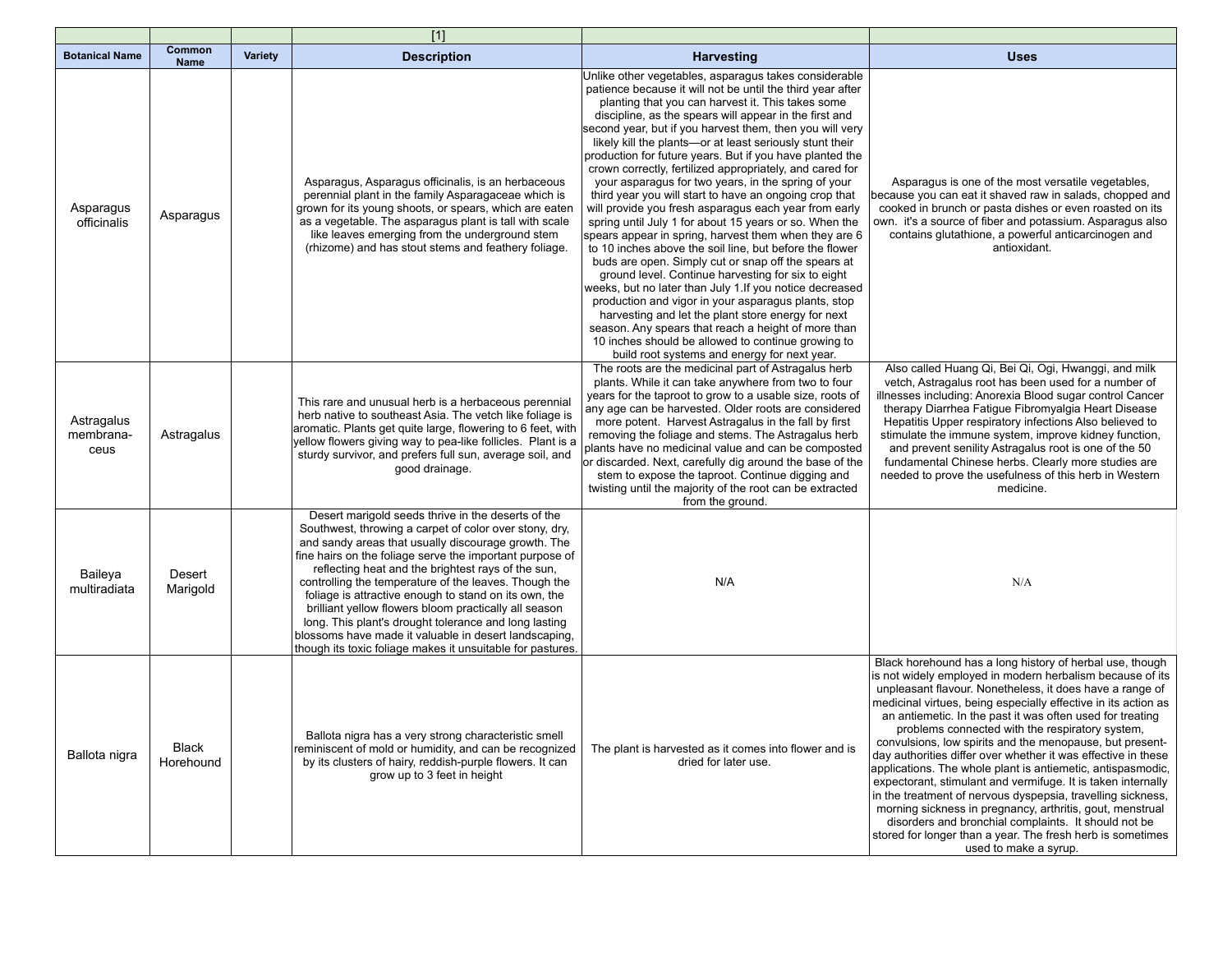|                             |                         |                | $[1]$                                                                                                                                                                                                                                                                                                                                                                                                                                                                                                                                                                                                                                                                                                                                                                                                                               |                                                                                                                                                                                                                                                                                                                                                                                                                                                                                                                                                                                                                                                                                                                                                                                                                                                                                                                                                                                                                                                                                                              |                                                                                                                                                                                                                                                                                                                                                                                                                                                                                                                                                                                                                                                                                                                                                                                                                                                                                                                                                                                                                                                                                                                                                                                                                                                                |
|-----------------------------|-------------------------|----------------|-------------------------------------------------------------------------------------------------------------------------------------------------------------------------------------------------------------------------------------------------------------------------------------------------------------------------------------------------------------------------------------------------------------------------------------------------------------------------------------------------------------------------------------------------------------------------------------------------------------------------------------------------------------------------------------------------------------------------------------------------------------------------------------------------------------------------------------|--------------------------------------------------------------------------------------------------------------------------------------------------------------------------------------------------------------------------------------------------------------------------------------------------------------------------------------------------------------------------------------------------------------------------------------------------------------------------------------------------------------------------------------------------------------------------------------------------------------------------------------------------------------------------------------------------------------------------------------------------------------------------------------------------------------------------------------------------------------------------------------------------------------------------------------------------------------------------------------------------------------------------------------------------------------------------------------------------------------|----------------------------------------------------------------------------------------------------------------------------------------------------------------------------------------------------------------------------------------------------------------------------------------------------------------------------------------------------------------------------------------------------------------------------------------------------------------------------------------------------------------------------------------------------------------------------------------------------------------------------------------------------------------------------------------------------------------------------------------------------------------------------------------------------------------------------------------------------------------------------------------------------------------------------------------------------------------------------------------------------------------------------------------------------------------------------------------------------------------------------------------------------------------------------------------------------------------------------------------------------------------|
| <b>Botanical Name</b>       | Common<br><b>Name</b>   | <b>Variety</b> | <b>Description</b>                                                                                                                                                                                                                                                                                                                                                                                                                                                                                                                                                                                                                                                                                                                                                                                                                  | <b>Harvesting</b>                                                                                                                                                                                                                                                                                                                                                                                                                                                                                                                                                                                                                                                                                                                                                                                                                                                                                                                                                                                                                                                                                            | <b>Uses</b>                                                                                                                                                                                                                                                                                                                                                                                                                                                                                                                                                                                                                                                                                                                                                                                                                                                                                                                                                                                                                                                                                                                                                                                                                                                    |
| Balsamorhiza<br>hookeri     | Hooker's<br>Balsamroot  |                | The leaves of this species are deeply segmented,<br>appearing in basal tufts from a woody taproot with the<br>4-12 in., leafless flowering stems. These bear solitary,<br>2-3 in. wide, yellow sunflower-like flowers. Hooker's<br>balsamroot is a perennial, native forb. It has a carrot-<br>like taproot and simple crown, often producing slender,<br>short creeping roots from which new plants arise, so<br>that separate rosettes are connected underground. It is<br>recognized by<br>pollination ecologists as attracting large numbers of<br>native bees                                                                                                                                                                                                                                                                  | As for Arrowleaf Balsamroot                                                                                                                                                                                                                                                                                                                                                                                                                                                                                                                                                                                                                                                                                                                                                                                                                                                                                                                                                                                                                                                                                  | The Atsugewi people parched, winnowed and ground the<br>seed into cakes. The Gosiute, Northern Paiute, and<br>Okanagan-Colville cooked and ate the roots. The Paiute<br>used the plant root for food, as a decoction to treat severe<br>stomach problems and for bladder troubles. The Washo<br>made a decoction of the root to treat gynecological<br>complaints                                                                                                                                                                                                                                                                                                                                                                                                                                                                                                                                                                                                                                                                                                                                                                                                                                                                                              |
| Balsamorhiza<br>sagittata   | Arrowleaf<br>Balsamroot |                | This perennial's large, silvery "arrowhead" to heart-<br>shaped leaves, 6 in. wide and 12 in. long, form<br>impressive tufts. A woody taproot gives rise to several<br>8-24 in. stems, each bearing a solitary, 2 1/2-4 in. wide,<br>yellow, sunflower-like flower. An almost leafless stalk<br>with 1 large bright yellow flower head at tip grows from<br>a basal cluster of large silvery-gray leaves covered with<br>felt-like hairs.                                                                                                                                                                                                                                                                                                                                                                                           | Harvest flower stalks before flower opens and peal<br>furry skin away to eat fresh. harvest root in late fall or<br>early spring.                                                                                                                                                                                                                                                                                                                                                                                                                                                                                                                                                                                                                                                                                                                                                                                                                                                                                                                                                                            | The leaves, stems, roots and seeds of arrowleaf<br>balsamroot were commonly eaten by several western<br>tribes. The Flathead, Kutenai, Montana, Nez Perce,<br>Okanagan-Colville, Paiute, Thompson and Ute tribes ate<br>raw or cooked leaves and young stems. Native Americans<br>used the sticky sap of this plant as a topical antiseptic for<br>minor wounds. The entire plant is edible and nutritious, but<br>not necessarily enjoyable because it contains a bitter,<br>strongly pine-scented sap. The large taproots produced by<br>Balsamorhiza sagittata are edible and were harvested.<br>dried, and ground into a starchy flour by Native Americans<br>when other food plants were scarce. The plants' large<br>taproots are reported to be very palatable and far less<br>bitter than the above-ground parts of the plant                                                                                                                                                                                                                                                                                                                                                                                                                          |
| Borago<br>officinalis       | Borage                  |                | Borage, (Borago officinalis), an edible and ornamental<br>plant with loose drooping clusters of starlike bright blue<br>flowers, in the family Boraginaceae. Leave the flowers<br>alone if you are hosting a honeybee colony. The<br>blooms produce an excellent flavored honey.                                                                                                                                                                                                                                                                                                                                                                                                                                                                                                                                                    | The leaves and flowers may be picked at any time and<br>used fresh.                                                                                                                                                                                                                                                                                                                                                                                                                                                                                                                                                                                                                                                                                                                                                                                                                                                                                                                                                                                                                                          | The leaves and flowers are used in salads, and in Europe<br>the leaves are cooked as a vegetable.                                                                                                                                                                                                                                                                                                                                                                                                                                                                                                                                                                                                                                                                                                                                                                                                                                                                                                                                                                                                                                                                                                                                                              |
| <b>Bunias</b><br>orientalis | Turkish<br>Rocket       |                | Turkish Rocket is a very hardy perennial in the brassica<br>family with a lot going for it. The main edible part are<br>the young florets that can be harvested and cooked like<br>a broccoli raab, although we've read that most parts<br>are edible/useful at different times of year. We love the<br>vibrant, rich green color and incredible vegetative vigor<br>of this plant, and the mid-season flowers seem to be a<br>real joy for all sorts of beneficial insects.                                                                                                                                                                                                                                                                                                                                                        | Harvest the young florets and stalks in spring before<br>the flowers open. It is much more productive if you pick<br>a good long stem along with the flower head.<br>Harvesting the stalks will prompt more regrowth,<br>similar to asparagus.                                                                                                                                                                                                                                                                                                                                                                                                                                                                                                                                                                                                                                                                                                                                                                                                                                                               | The young florets and stalks make a delicious vegetable<br>when cooked like asparagus, with tastes of broccoli rabe<br>and cabbage. Leaves are are mildly bitter, especially when<br>older, but this bitterness mostly disappears with cooking,<br>making them good eats boiled, steamed, or sautéd                                                                                                                                                                                                                                                                                                                                                                                                                                                                                                                                                                                                                                                                                                                                                                                                                                                                                                                                                            |
| Calendula<br>officinalis    | Calendula               |                | Calendula can grow to almost two feet tall, and the<br>flowers tend to open with sunny, dry weather and close<br>in cold or moist conditions. They enjoy full sun $-$ or<br>even partial shade in hot summer regions - and<br>average soil. They need a moderate amount of water<br>and if flower production dwindles, you can cut back the<br>plants to promote new blooms. Calendula will self-sow<br>yearly in many gardens and don't mind crowding.<br>Direct-sow the seeds in early spring or late fall, as they<br>can withstand some frost. Calendula makes an<br>excellent companion plant in any vegetable or<br>pollinator-friendly garden! This flower attracts bees and<br>butterflies, and is said to repel pest insects. Its roots<br>may help increase the activity of beneficial microbes<br>and fungi in the soil. | The best time to harvest calendula flowers is in the<br>morning after the dew has dried. They are fresh,<br>opening to the sun, but don't have wet petals. You<br>should also harvest the blossoms when they are half-<br>open. Soon after this point they open more and are<br>past their prime medicinally, and the petals begin to<br>wither. Snipping off the flower head at the top of the<br>stalk is the standard way to harvest calendula. Use<br>scissors or your fingers to pinch the stem. You could<br>also pull entire plants and include the leaves, which<br>have much of the same medicinal quality as the<br>flowers, but it's so much easier to continually harvest<br>flower blooms from a patch of calendula throughout the<br>season. You may want to trim back the stem that<br>emains on the plant so that the stem does not begin to<br>rot. With calendula, the more often you harvest, the<br>better. If you allow blossoms to stay on the plants, they<br>will go to seed. When you deadhead frequently, the<br>blooms will return and multiply. So snip early and snip<br>often! | Calendula is used as both a culinary and medicinal herb.<br>Sprinkle fresh or dried calendula blossom petals on top of<br>salads (or any dish really) as a cheerful pop of color! They<br>also make a beautiful and tasty addition to scrambled<br>eggs, frittata, summer salsa, or even in soup! Whole dried<br>flowers can also be added to soups, broths, and stews in<br>the winter for an extra immunity boost. Or, put some pep in<br>your summer beverages with a calendula garnish.<br>Medicinally, it is commonly used to make teas, oils, and<br>salves. Topically, calendula can ease, heal, or otherwise<br>treat a huge array of skin conditions. This includes:<br>"rasnes, stings, wounds, burns, sunburn, sweiling,<br>eczema, acne, surgical wounds, scrapes, chicken pox,<br>cold sores, and even genital herpes sores." It works its<br>magic by promoting cells repair and growth, coupled with<br>its natural antiseptic properties and anti-inflammatory<br>properties. Above all, it is gentle in its work. Internally, it<br>can help boost the immune and lymph system, fight fungal<br>infections, reduce inflammation, menstrual cramps, and<br>gastrointestinal upset, as well as keep fevers at bay. It is<br>also an anti-viral. |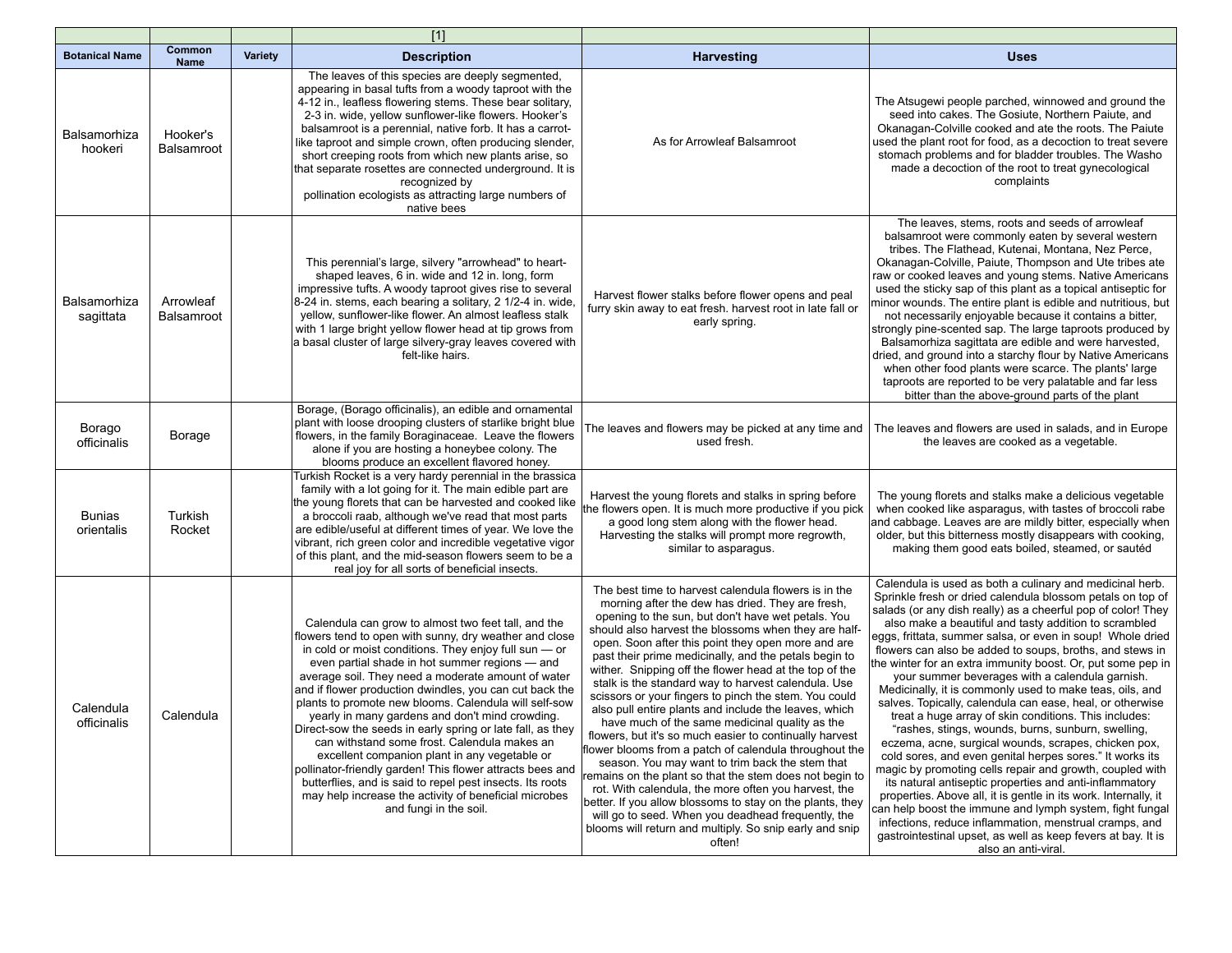|                       |                                       |                | $[1]$                                                                                                                                                                                                                                                                                                                                                                    |                                                                                                                                                                                                                                                                                                                                                                                                                                                                                                                                                                                                                                              |                                                                                                                                                                                                                                                                                                                                                                                                                                                                                                                                                                                                                                                                                                                                                                                                                                                                                                                                                                                                                                                                                                                                                                                                                                                                                                                                                                                                                                                                                                                                                                                                                            |
|-----------------------|---------------------------------------|----------------|--------------------------------------------------------------------------------------------------------------------------------------------------------------------------------------------------------------------------------------------------------------------------------------------------------------------------------------------------------------------------|----------------------------------------------------------------------------------------------------------------------------------------------------------------------------------------------------------------------------------------------------------------------------------------------------------------------------------------------------------------------------------------------------------------------------------------------------------------------------------------------------------------------------------------------------------------------------------------------------------------------------------------------|----------------------------------------------------------------------------------------------------------------------------------------------------------------------------------------------------------------------------------------------------------------------------------------------------------------------------------------------------------------------------------------------------------------------------------------------------------------------------------------------------------------------------------------------------------------------------------------------------------------------------------------------------------------------------------------------------------------------------------------------------------------------------------------------------------------------------------------------------------------------------------------------------------------------------------------------------------------------------------------------------------------------------------------------------------------------------------------------------------------------------------------------------------------------------------------------------------------------------------------------------------------------------------------------------------------------------------------------------------------------------------------------------------------------------------------------------------------------------------------------------------------------------------------------------------------------------------------------------------------------------|
| <b>Botanical Name</b> | Common<br><b>Name</b>                 | <b>Variety</b> | <b>Description</b>                                                                                                                                                                                                                                                                                                                                                       | <b>Harvesting</b>                                                                                                                                                                                                                                                                                                                                                                                                                                                                                                                                                                                                                            | <b>Uses</b>                                                                                                                                                                                                                                                                                                                                                                                                                                                                                                                                                                                                                                                                                                                                                                                                                                                                                                                                                                                                                                                                                                                                                                                                                                                                                                                                                                                                                                                                                                                                                                                                                |
| Centranthus<br>ruber  | Jupiter's<br>Beard                    |                | Bushy, well-branched, with one of the longest blooming<br>seasons, a showy bloom of star-shaped crimson, pink<br>or white flowers from spring to frost. Flowers are<br>fragrant and attract bees and pollinators. Easily grown<br>in average to sandy, medium moisture, well-drained<br>soils in full sun to part shade. Prefers slightly alkaline<br>soils in full sun. | Harvest flowers when 1/3 to 1/2 a stalk is in bloom.<br>Leaves can be harvested when young and tender,<br>before onset of blooming.                                                                                                                                                                                                                                                                                                                                                                                                                                                                                                          | The cut flowers look great in a bouquet. The young, fresh<br>leaves of Centranthus Ruber can be used in salads and<br>added to soups, though can be overly bitter.                                                                                                                                                                                                                                                                                                                                                                                                                                                                                                                                                                                                                                                                                                                                                                                                                                                                                                                                                                                                                                                                                                                                                                                                                                                                                                                                                                                                                                                         |
| Chamaemelum<br>nobile | Roman<br>Chamomile                    |                | Roman chamomile is a low-growing evergreen<br>perennial that forms a spreading mat of aromatic<br>foliage typically growing 3-6" tall and spreading by<br>decumbent stems to 12" wide.                                                                                                                                                                                   | Harvesting chamomile is a continuous activity, since<br>chamomile flowers will bloom all summer long,<br>especially if picked regularly. So, get ready to harvest<br>chamomile blossoms all summer! Good thing, it's easy<br>to do. Chamomile flowers are ready to harvest when<br>they are at full bloom. Ideally, the blossoms are open<br>to their fullest, just before the tiny white petals begin to<br>droop down. It's not unsafe to harvest the blossoms if<br>they're a little premature or a little droopy, it's just that<br>they're beneficial properties may not be at their fullest<br>and most potent state.                  | Chamomile has been used for centuries in teas as a mild.<br>relaxing sleep aid, treatment for fevers, colds, stomach<br>ailments, and as an anti-inflammatory, to name only a few<br>therapeutic uses. Chamomile may be used internally or<br>externally. Extensive scientific research over the past 20<br>years has confirmed many of the traditional uses for the<br>plant and established pharmacological mechanisms for the<br>plant's therapeutic activity, including antipeptic,<br>antispasmodic, antipyretic, antibacterial, antifungal, and<br>anti-allergenic activity. Recent and on-going research has<br>identified chamomiles specific anti-inflammatory, anti-<br>bacterial, muscle relaxant, antispasmodic, anti-allergenic<br>and sedative properties, validating its long-held reputation.<br>Specifically, chamomile may: As a tea, be used for<br>lumbago, rheumatic problems and rashes. As a salve, be<br>used for hemorrhoids and wounds. As a vapor, be used to<br>alleviate cold symptoms or asthma. Relieve restlessness,<br>teething problems, and colic in children. Relieve allergies,<br>much as an antihistamine would. Aid in digestion when<br>taken as a tea after meals. Relieve morning sickness<br>during pregnancy. Speed healing of skin ulcers, wounds,<br>or burns. Treat gastritis and ulcerative colitis. Reduce<br>inflammation and facilitate bowel movement without acting<br>directly as a purgative. Be used as a wash or compress for<br>skin problems and inflammations, including inflammations<br>of mucous tissue. Promote general relaxation and relieve<br>stress. |
| Cichorium<br>intybus  | Chicory                               |                | Common chicory (Cichorium intybus) is a somewhat<br>woody, perennial herbaceous plant of the daisy family<br>Asteraceae, usually with bright blue flowers, rarely<br>white or pink. Many varieties are cultivated for salad<br>leaves, chicons (blanched buds), or roots. Chicory is<br>grown as a forage crop for livestock.                                            | If you plan to use the roots, harvest them in the first<br>year after the plants have flowered. This typically<br>happens around 120 days after planting the seeds.<br>Harvesting should take place as late in the season as<br>possible as there is usually a marked increase in size<br>and weight of roots during cool weather. After the first<br>year of growth, the roots get woody. To harvest them,<br>dig a few inches around the plant and gently tug the<br>long taproot to pull it free.<br>You can pluck the leaves and flowers whenever you<br>want them, but the leaves are best when young, and<br>before the plant flowers. | Medicinal Uses: Chicory has a long history of herbal use<br>and is especially of great value for its tonic affect upon the<br>liver and digestive tract. It is little used in modern<br>herbalism, though it is often used as part of the diet. The<br>root and the leaves are appetizer, cholagogue, depurative,<br>digestive, diuretic, hypoglycaemic, laxative and tonic. The<br>roots are more active medicinally. A decoction of the root<br>has proved to be of benefit in the treatment of jaundice,<br>liver enlargement, gout and rheumatism. A decoction of<br>the freshly harvested plant is used for treating gravel. The<br>root can be used fresh or dried, it is best harvested in the<br>autumn. The leaves are harvested as the plant comes into<br>flower and can also be dried for later use.                                                                                                                                                                                                                                                                                                                                                                                                                                                                                                                                                                                                                                                                                                                                                                                                           |
| Cleome<br>serrulata   | Rocky<br>Mountain<br><b>Bee Plant</b> |                | Rocky Mountain Bee Plant is a colorful long blooming<br>native annual with large showy flowers in shades of<br>pink and rose pink, it is invaluable as a nectar source<br>for bees and butterflies.                                                                                                                                                                      | Primarily for use as a self seedling pollinator plant.<br>Collect some seeds in fall after frost. allow some to fall<br>on their own to re-seed.                                                                                                                                                                                                                                                                                                                                                                                                                                                                                             | Cleome serrulata is an important cultural plant for many<br>Southwestern Indian tribes. The young, tender shoots and<br>leaves are good sources of vitamin A and calcium. In the<br>past they were used as potherbs or medicinally as teas for<br>fevers and other ailments. The seeds were ground and<br>used to make gruel or bread.                                                                                                                                                                                                                                                                                                                                                                                                                                                                                                                                                                                                                                                                                                                                                                                                                                                                                                                                                                                                                                                                                                                                                                                                                                                                                     |
| Coriandrum<br>sativum | Cilantro                              |                | a warm weather annual that is commonly grown in herb<br>gardens for its lacy, strong-scented foliage (cilantro)<br>and its aromatic seeds (coriander). It is native to<br>southern Europe and the western Mediterranean. It<br>typically grows in a basal clump to 24" tall and to 18"<br>wide.                                                                          | When harvested for its leaves, this herb is called<br>cilantro. Harvest leaves anytime. When it is harvested<br>for its fragrant edible seeds, cilantro is known as the<br>spice coriander. Harvest cilantro seeds after they ripen<br>and dry slightly on the plant.                                                                                                                                                                                                                                                                                                                                                                        | wonderful culinary herb.                                                                                                                                                                                                                                                                                                                                                                                                                                                                                                                                                                                                                                                                                                                                                                                                                                                                                                                                                                                                                                                                                                                                                                                                                                                                                                                                                                                                                                                                                                                                                                                                   |
| Crambe<br>maritima    | Sea Kale                              |                | Beautiful, unique, perennial green with a lot going for it.<br>Incredibly hardy, comes up very early in the season,<br>has massive edible leaves, interesting 'broccoli' tops<br>and a very ancient feel about it.                                                                                                                                                       | Harvest young florets and stalks just before flowering.<br>Leaves can be harvested anytime, but become bitter<br>as the summer gets hot.                                                                                                                                                                                                                                                                                                                                                                                                                                                                                                     | Sea kale makes an abundance of tasty, succulent leaves<br>that serve a great addition to salads, soups, and stews.<br>The florets are another great vegetable, used raw,<br>steamed, or sautéed, very similar to broccoli.                                                                                                                                                                                                                                                                                                                                                                                                                                                                                                                                                                                                                                                                                                                                                                                                                                                                                                                                                                                                                                                                                                                                                                                                                                                                                                                                                                                                 |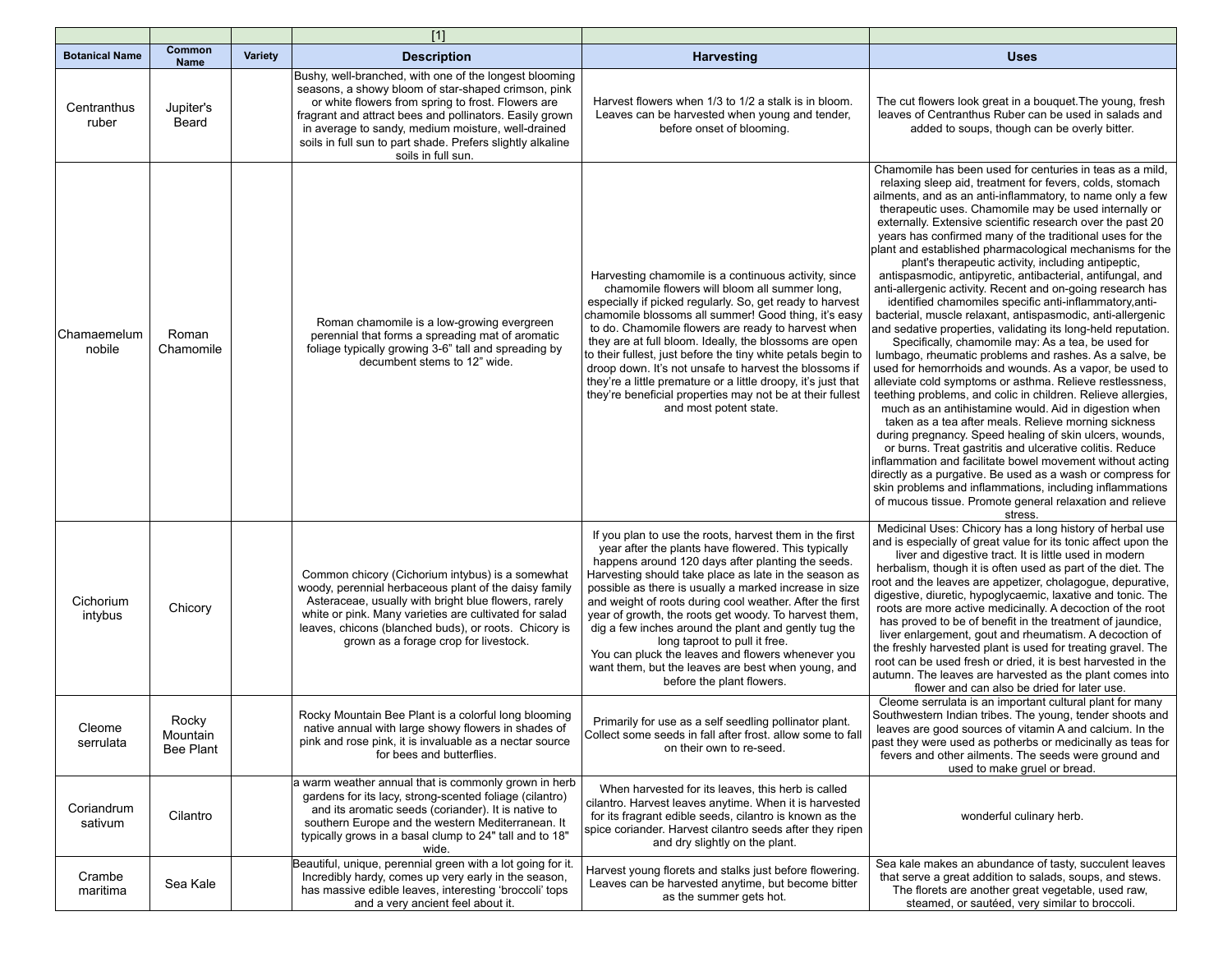|                                  |                                  |         | $[1]$                                                                                                                                                                                                                                                                                                                                                                                                                                                                                                                                                                                                                                                       |                                                                                                                                                          |                                                                                                                                                                                                                                                                                                                                                                                                                                                                                                                                                                                                                                                                                                                                                                                                                                                                                                                                                                                                      |
|----------------------------------|----------------------------------|---------|-------------------------------------------------------------------------------------------------------------------------------------------------------------------------------------------------------------------------------------------------------------------------------------------------------------------------------------------------------------------------------------------------------------------------------------------------------------------------------------------------------------------------------------------------------------------------------------------------------------------------------------------------------------|----------------------------------------------------------------------------------------------------------------------------------------------------------|------------------------------------------------------------------------------------------------------------------------------------------------------------------------------------------------------------------------------------------------------------------------------------------------------------------------------------------------------------------------------------------------------------------------------------------------------------------------------------------------------------------------------------------------------------------------------------------------------------------------------------------------------------------------------------------------------------------------------------------------------------------------------------------------------------------------------------------------------------------------------------------------------------------------------------------------------------------------------------------------------|
| <b>Botanical Name</b>            | Common<br><b>Name</b>            | Variety | <b>Description</b>                                                                                                                                                                                                                                                                                                                                                                                                                                                                                                                                                                                                                                          | <b>Harvesting</b>                                                                                                                                        | <b>Uses</b>                                                                                                                                                                                                                                                                                                                                                                                                                                                                                                                                                                                                                                                                                                                                                                                                                                                                                                                                                                                          |
| Cucurbita<br>foetidissim         | <b>Buffalo</b><br>Gourd          |         | Buffalo gourd is a fast-growing perennial that is very<br>drought tolerant. It sends out long vines from a large,<br>underground tuberous root that can be as large as 16<br>inches in diameter at the ground level. It usually splits<br>into two descending roots that can go as deep as 3<br>feet. From this tuber, the long vines can extend for tens<br>of feet along which large triangular green/gray leaves<br>are produced. The large, roughly triangular leaves of<br>this plant are coarse, almost leathery, and emit what<br>many consider an offensive odor when brushed<br>against. The gourd itself is usually 3 to 4 inches in<br>diameter. | Harvest flowers as for squash flowers. Harvest seeds<br>from mature fruits in fall after first frost.                                                    | The seeds of the buffalo gourd contain 30-35% protein and<br>up to 34% oil. The seeds are roasted and eaten, ground<br>into a meal, or pressed for their edible oil. Roots are used<br>as a source of starch. Fruits contain poisonous compounds<br>and should not be consumed. The flowers are also edible.                                                                                                                                                                                                                                                                                                                                                                                                                                                                                                                                                                                                                                                                                         |
| Cuminum<br>cyminum               | Cumin                            |         | Cumin (Cuminum cyminum) is an annual flowering<br>plant from the family Apiaceae, or parsley family,<br>whose seeds are used in the cuisines of Mexico, Asia,<br>the Mediterranean and the Middle East. Its stem is<br>slender and branched, rarely exceeding 1 foot in height<br>and somewhat angular. The leaves are divided into<br>long, narrow segments like Fennel, but much smaller<br>and are of a deep green colour, generally turned back<br>at the ends. The upper leaves are nearly stalkless, but<br>the lower ones have longer leaf-stalks.                                                                                                   | To harvest seeds, allow pod to ripen and turn brown.<br>Remove from the plant and dry. Rub pods to remove<br>the seeds.                                  | Edible uses: seed is used whole or ground as a fabulous<br>culinary spice. Medicinal Action and Uses---Stimulant,<br>antispasmodic, carminative. The older herbalists esteemed<br>Cumin superior in comforting carminative qualities to<br>Fennel or Caraway, but on account of its very disagreeable<br>flavour, its medicinal use at the present day is almost<br>confined to veterinary practice, in which it is employed as a<br>carminative.                                                                                                                                                                                                                                                                                                                                                                                                                                                                                                                                                    |
| Delosperma<br>cooperi            | Hardy Purple<br>Ice Plant        |         | One of the finest drought-resistant ground covers<br>available. Succulent foliage reaches only 3" high and<br>has daisy-like 2" flowers that are a wonderful shade of<br>rosy-purple. Purple Ice Plants begin to bloom in early to<br>mid-summer and continue to bloom all summer long!<br>Great bee and pollinator plant! Spreads 12-15". Prefers<br>a well-drained area and a sunny location. Deer-<br>resistant.                                                                                                                                                                                                                                         | N/A                                                                                                                                                      | N/A                                                                                                                                                                                                                                                                                                                                                                                                                                                                                                                                                                                                                                                                                                                                                                                                                                                                                                                                                                                                  |
| Delosperma<br>nubigenum          | <b>Hardy Yellow</b><br>Ice Plant |         | Hardy Yellow Ice Plant is a mat-forming, evergreen<br>succulent with bright yellow, daisy-like flowers, 3/4 in.<br>across (2 cm). Blooming continuously from late spring<br>to fall, the blossoms are produced in such quantities<br>that they literally cover the foliage of closely-packed,<br>fleshy green leaves. Great Bee and pollinator plant.<br>Perfect for edges and rock gardens.                                                                                                                                                                                                                                                                | N/A                                                                                                                                                      | N/A                                                                                                                                                                                                                                                                                                                                                                                                                                                                                                                                                                                                                                                                                                                                                                                                                                                                                                                                                                                                  |
| Diplotaxis<br>erucoides          | Sylvetta                         |         | Easy to grow. Multiple plantings provide continued<br>harvesting. Also known as wild rocket. Compared to<br>salad arugula, Sylvetta is slower growing, about half<br>the height, and has yellow flowers. The leaves are also<br>more deeply lobed with a more pungent flavor. Heavily<br>sought after by chefs. One of the latest flowering plants<br>in N Nevada. Wonderful fall bee forage. Self seeds<br>readily if allowed                                                                                                                                                                                                                              | Havest leaves at any time before flowering. Leave<br>about 25% or more of the plant to regrow                                                            | Like arugula, though a bit more spicy and strong flavored                                                                                                                                                                                                                                                                                                                                                                                                                                                                                                                                                                                                                                                                                                                                                                                                                                                                                                                                            |
| Dracoceph-<br>alum<br>moldavicum | Moldavian<br>balm                |         | Moldavian Dragonhead is a self seeding annual, and is<br>hardy in zones 3a-7b. It gets about 1 foot high or so<br>and about the same width, and the flowers are very<br>long lasting, bright purple, proportionally large to the<br>plant, and shaped outrageously like the toothed head<br>of a dragon It grows quickly so it is often one of the<br>first flowering herbs of the summer it is easy to grow,<br>flowers all summer, prolific to self seed, and makes a<br>great tea. It is also loved by pollinators                                                                                                                                       | To harvest, wait until the flowers have bloomed up<br>most of the stem and start harvesting by cutting the top<br>5-6" or so off of each flowering stem. | Historically it was used as an astringent, tonic and<br>vulnerary. This plants smells and tastes similar to lemon<br>balm but keeps its aromatic fragrance even when dried<br>(which lemon balm does not do as well). It adds a fresh<br> aromatic bright lemony flavor to blended herbal teas. And it<br>makes a wonderful iced tea. This plant has unique<br>nutritional characteristics. It is a good source of protein,<br>lipids and fibre. Dragonhead seeds are useful for<br>extraction of oil rich in omega-3 fatty acids. This can be<br>used in culinary recipes - as a substitute for lemon balm.<br>Properties: analgesic, antibacterial, antifungal, anti-<br>inflammatory, antimicrobial, cardiovascular tonic,<br>immunostimulant, sedative, stomachic. Main benefits:<br>Soothes an upset stomach Supports the immune system<br>Protects the body against environmental threats Uplifts the<br>mind and body Relieves stress, helps the body and mind<br>handle stressful situations |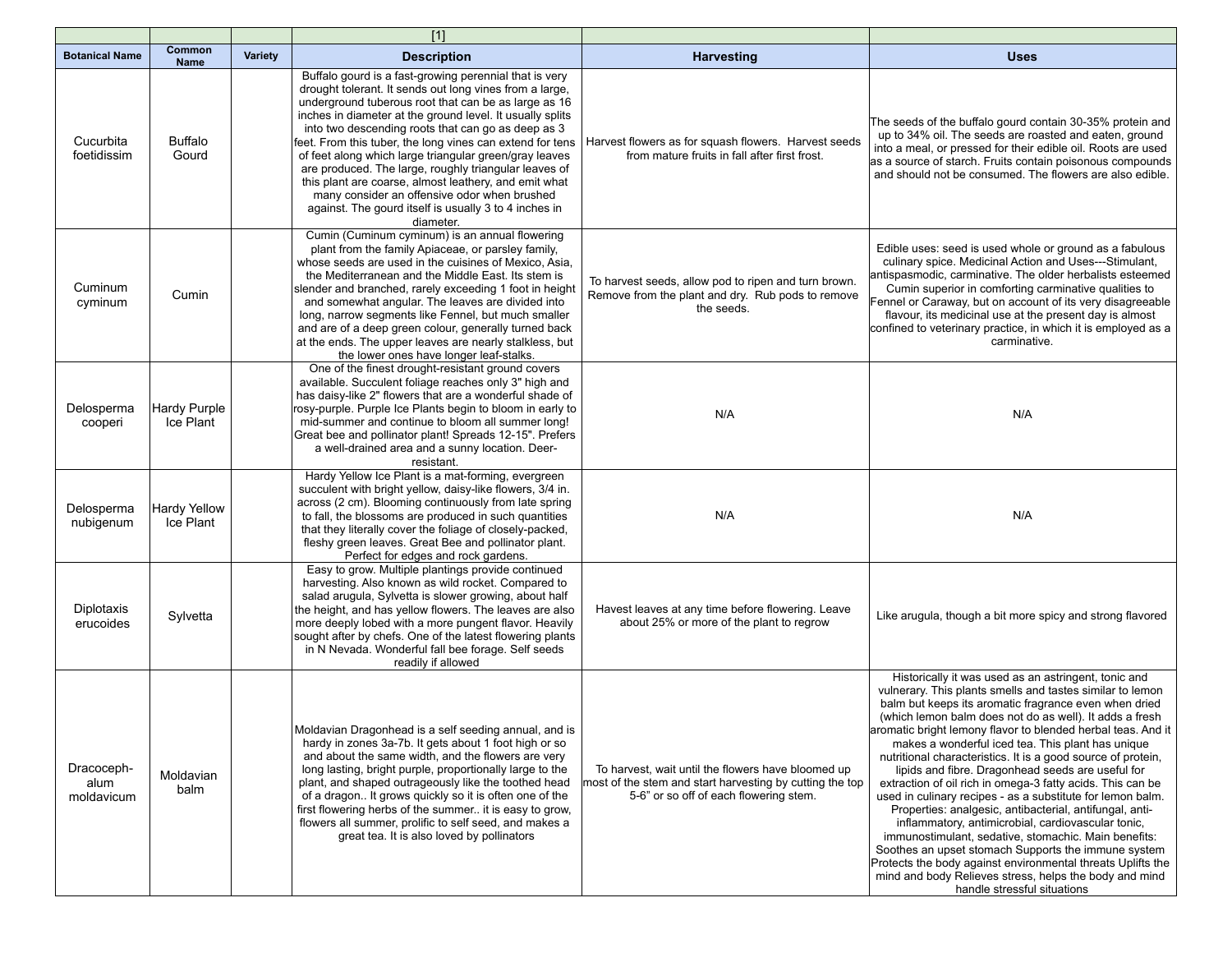|                             |                                 |                | $[1]$                                                                                                                                                                                                                                                                                                                                                                                                                                                                                              |                                                                                                                                                                                                                                                                                                                                                                                                                                                                                                                                                                              |                                                                                                                                                                                                                                                                                                                                                                                                                                                                                                                                                                                                                                                                                                                                                                                                                                                                                                                                                                                                                                                                                                                   |
|-----------------------------|---------------------------------|----------------|----------------------------------------------------------------------------------------------------------------------------------------------------------------------------------------------------------------------------------------------------------------------------------------------------------------------------------------------------------------------------------------------------------------------------------------------------------------------------------------------------|------------------------------------------------------------------------------------------------------------------------------------------------------------------------------------------------------------------------------------------------------------------------------------------------------------------------------------------------------------------------------------------------------------------------------------------------------------------------------------------------------------------------------------------------------------------------------|-------------------------------------------------------------------------------------------------------------------------------------------------------------------------------------------------------------------------------------------------------------------------------------------------------------------------------------------------------------------------------------------------------------------------------------------------------------------------------------------------------------------------------------------------------------------------------------------------------------------------------------------------------------------------------------------------------------------------------------------------------------------------------------------------------------------------------------------------------------------------------------------------------------------------------------------------------------------------------------------------------------------------------------------------------------------------------------------------------------------|
| <b>Botanical Name</b>       | Common<br><b>Name</b>           | <b>Variety</b> | <b>Description</b>                                                                                                                                                                                                                                                                                                                                                                                                                                                                                 | <b>Harvesting</b>                                                                                                                                                                                                                                                                                                                                                                                                                                                                                                                                                            | <b>Uses</b>                                                                                                                                                                                                                                                                                                                                                                                                                                                                                                                                                                                                                                                                                                                                                                                                                                                                                                                                                                                                                                                                                                       |
| Echinacea<br>angustifolia   | Narrow-<br>leaved<br>coneflower |                | This species of Coneflower is the preferred one for<br>medicinal uses. Plants form a medium to tall clump of<br>coarse dark-green leaves, by midsummer bearing large<br>daisy flowers with mauve-purple to rose-pink petals<br>surrounding an orange-brown central cone. Petals<br>droop down in an attractive way. Removing faded<br>flowers regularly will greatly increase the flowering<br>period. Seedheads have good winter interest.<br>Outstanding for cutting. Attractive to butterflies. | Harvest the roots of a 3-4-year-old plant in the spring<br>or the fall. E. Augustifolia has a taproot. To harvest<br>Echinacea, using a shovel or a garden fork, lift the<br>roots out of the ground around the Echinacea plant.<br>Now you can take pieces of the root from the root ball<br>to harvest or you can remove the whole plant to<br>harvest the roots. Removing the whole plant can allow<br>you to thin out your Echinacea patch. If you choose to<br>just harvest parts of the root ball, you can place the<br>remaining roots back in the ground to replant. | E. angustifolia has a long tradition of use among the native<br>people of<br>North America. It continues to be the most widely used<br>herbal remedy in<br>native cultures. In modern cultures of North America and<br>Europe, E.<br>angustifolia is primarily used in medicines believed to<br>stimulate the immune system. It is also used as an<br>antibacterial agent. Traditional and<br>folk uses include treatments for blood poisoning, fever,<br>acne, infections,<br>and sores.                                                                                                                                                                                                                                                                                                                                                                                                                                                                                                                                                                                                                         |
| Echinacea<br>purpurea       | Purple<br>Coneflower            |                | Echinacea purpurea (Purple Coneflower) is a garden<br>classic perennial plant and one of our most popular<br>native wildflowers. Echinacea purpurea (Purple<br>Coneflower) has a large center cone, surrounded by<br>pink-purple petals and brighten the garden in mid-<br>summer. It attracts bees, butterflies, hummingbirds and<br>more. great for cut flowers, both fresh and dried. Also a<br>wonderful medicinal herb.                                                                       | Both the flower heads and the roots are medicinally<br>valuable. The flowers can be collected as they open<br>during the summer months. The root is best harvested<br>after the second or third year in the fall. Now you can<br>take pieces of the root from the root ball to harvest or<br>you can remove the whole plant to harvest the roots.<br>Removing the whole plant can allow you to thin out<br>your Echinacea patch. If you choose to just harvest<br>parts of the root ball, you can place the remaining roots<br>back in the ground to replant.                | Echinacea is one of the most effective detoxifying herbs<br>available in the Western materia medica. It was used<br>primarily for the purpose of detoxifying the blood and<br>lymph long before it became popular as an immune<br>system booster. Echinacea acts as a herbal antibiotic both<br>internally and topically. It strengthens the immune system<br>making it more effective against infection. It is especially<br>useful for infections of the upper respiratory tract, such as<br>from cold and flu. It is also a good remedy for toothaches,<br>and can be used as a mouthwash to reduce bacterial build<br>up and encourage healthy tissue growth. The flowers,<br>seeds, or roots, when chewed cause a mouth tingling<br>sensation similar to that of Spilanthes (Acmela oleracea)                                                                                                                                                                                                                                                                                                                |
| Echinacea<br>simulata       |                                 |                | Commonly called pale purple coneflower or wavy leaf<br>purple coneflower. Features very narrow, parallel-<br>veined, toothless, dark green leaves (4-10" long) and<br>large, daisy-like flowers with drooping, pale pinkish-<br>purple petals (ray flowers) and spiny, flattened-knob-<br>like, coppery-orange center cones. Flowers appear on<br>rigid stems to 3' tall over a long summer bloom.                                                                                                 | May be used similar to other Echinacea sp. Do not<br>wild harvest this Rare and endangered plant.                                                                                                                                                                                                                                                                                                                                                                                                                                                                            | As for other Echinacea sp.                                                                                                                                                                                                                                                                                                                                                                                                                                                                                                                                                                                                                                                                                                                                                                                                                                                                                                                                                                                                                                                                                        |
| Ephedra viridis             | Green<br>Ephedra                |                | Green Ephedra or Mormon Tea is a native, evergreen<br>shrub, 4 ft., it grows in high elevation desert areas,<br>Calif. to Utah, looks like leafless, green branched<br>shrub. Ephedra spp. are good wildlife plants. Ephedra<br>viridis tolerates sand. Ephedra viridis is great for a bird<br>garden.                                                                                                                                                                                             | The stems can be harvested at any time of the year<br>and are dried for later use.                                                                                                                                                                                                                                                                                                                                                                                                                                                                                           | The stems can be used fresh or dried and are usually<br>made into a tea, though they can also be eaten raw[. The<br>young stems are best if eating them raw, though older<br>stems can be used if a tea is made                                                                                                                                                                                                                                                                                                                                                                                                                                                                                                                                                                                                                                                                                                                                                                                                                                                                                                   |
| Eriogonum<br>umbellata      | Sulphur<br><b>Buckwheat</b>     |                | This is a spreading, mat-forming perennial that is noted<br>for its tiny sulphur yellow flowers which bloom from late<br>spring into summer in compound umbels (rounded<br>flower clusters to 4" wide) located atop leafless<br>flowering stalks rising to 12" tall. Flowers are attractive<br>to a large number of butterflies and bees.                                                                                                                                                          | N/A                                                                                                                                                                                                                                                                                                                                                                                                                                                                                                                                                                          | N/A                                                                                                                                                                                                                                                                                                                                                                                                                                                                                                                                                                                                                                                                                                                                                                                                                                                                                                                                                                                                                                                                                                               |
| Eschscholzia<br>californica | California<br>Poppy             |                | Eschscholzia californica, commonly called California<br>poppy, is the state flower of California.Single, cup-<br>shaped, 4-petaled, silky flowers (3" diameter) are<br>typically bright orange or less frequently yellow-orange.<br>Flowers bloom on long stems from late spring to early<br>summer.                                                                                                                                                                                               | The whole plant is harvested when in flower and dried<br>for use in tinctures and infusions.                                                                                                                                                                                                                                                                                                                                                                                                                                                                                 | The Californian poppy is a bitter sedative herb that acts as<br>a diuretic, relieves pain, relaxes spasms and promotes<br>perspiration. It is taken internally in the treatment of<br>nervous tension, anxiety, insomnia and incontinence<br>(especially in children). The watery sap is mildly narcotic<br>and has been used to relieve toothache. It is similar in its<br>effect to the opium poppy (Papaver somniferum) but is<br>much milder in its action and does not depress the central<br>nervous system. Another report says that it has a markedly<br>different effect upon the central nervous system, that it is<br>not a narcotic but tends to normalize psychological<br>function. Its gently antispasmodic, sedative and analgesic<br>actions make it a valuable herbal medicine for treating<br>physical and psychological problems in children. It may<br>also prove beneficial in attempts to overcome bedwetting.<br>difficulty in sleeping and nervous tension and anxiety. An<br>extract of the root is used as a wash on the breasts to<br>suppress the flow of milk in lactating females. |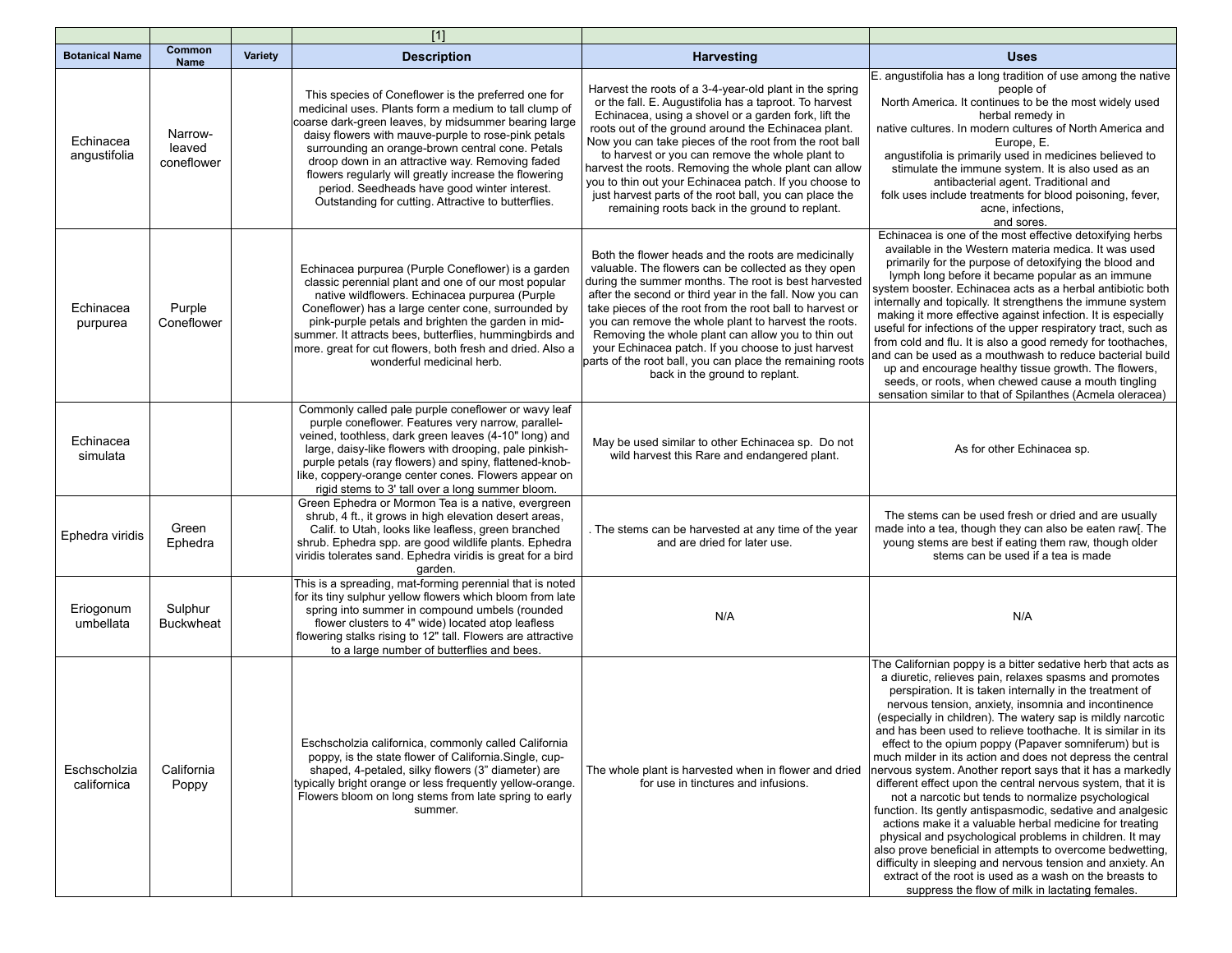|                        |                       |                | $[1]$                                                                                                                                                                                                                                                                                                                                                                                                                                                                                                                                                                                                                                                                                                                                                       |                                                                                                                                                                                                                                                                                                                                                                                                                                                                                                                                                                                                                                                                                                                                          |                                                                                                                                                                                                                                                                                                                                                                                                                                                                                                                                                                                                                                                                                                                                                                                                                                                                                                                                                                                                                                                                                                                                                                                                                                                                                                                                                                                                                                                                         |
|------------------------|-----------------------|----------------|-------------------------------------------------------------------------------------------------------------------------------------------------------------------------------------------------------------------------------------------------------------------------------------------------------------------------------------------------------------------------------------------------------------------------------------------------------------------------------------------------------------------------------------------------------------------------------------------------------------------------------------------------------------------------------------------------------------------------------------------------------------|------------------------------------------------------------------------------------------------------------------------------------------------------------------------------------------------------------------------------------------------------------------------------------------------------------------------------------------------------------------------------------------------------------------------------------------------------------------------------------------------------------------------------------------------------------------------------------------------------------------------------------------------------------------------------------------------------------------------------------------|-------------------------------------------------------------------------------------------------------------------------------------------------------------------------------------------------------------------------------------------------------------------------------------------------------------------------------------------------------------------------------------------------------------------------------------------------------------------------------------------------------------------------------------------------------------------------------------------------------------------------------------------------------------------------------------------------------------------------------------------------------------------------------------------------------------------------------------------------------------------------------------------------------------------------------------------------------------------------------------------------------------------------------------------------------------------------------------------------------------------------------------------------------------------------------------------------------------------------------------------------------------------------------------------------------------------------------------------------------------------------------------------------------------------------------------------------------------------------|
| <b>Botanical Name</b>  | Common<br><b>Name</b> | <b>Variety</b> | <b>Description</b>                                                                                                                                                                                                                                                                                                                                                                                                                                                                                                                                                                                                                                                                                                                                          | Harvesting                                                                                                                                                                                                                                                                                                                                                                                                                                                                                                                                                                                                                                                                                                                               | <b>Uses</b>                                                                                                                                                                                                                                                                                                                                                                                                                                                                                                                                                                                                                                                                                                                                                                                                                                                                                                                                                                                                                                                                                                                                                                                                                                                                                                                                                                                                                                                             |
| Fallopia<br>multiflora | Ho-Shou-Wu<br>(Fo-ti) |                | Fo-ti is a legendary plant in traditional Chinese herbal<br>medicine used to nourish the heart and calm the spirit.<br>The vining herbaceous perennial has red stems, heart<br>shaped leaves and either white or pink flowers. It is a<br>fast growing, almost to the point of being unstoppable<br>and good for fences, creating shade for porches, etc.<br>Grow in full sun, semi-shade, or dappled shade in<br>moist well-drained soil.                                                                                                                                                                                                                                                                                                                  | The tuber, known as he shou wu, is harvested in the<br>fall after three to four year.                                                                                                                                                                                                                                                                                                                                                                                                                                                                                                                                                                                                                                                    | The functionality of Ho-shou-wu in traditional chinese<br>formulas is to nourish the blood, liver and kidneys. This<br>would help support the health of the skin, hair, and support<br>overall energy levels. There are more anecdotal stories<br>about it's success than recorded clinical studies. The root<br>is harvested and has a distinctive sweet yet bitter taste. In<br>Chinese herbalism fo-ti is thought to unblock the channels<br>of energy through the body, allowing the escape of the<br>pathogenic influences that causing generalized weakness,<br>soreness, pain, and fatique. t's used to treat a variety of<br>ailments and has been linked to a number of health<br>benefits, such as healthy aging, longevity, and virility.<br>However, despite its widespread use, this herb has come<br>under scrutiny as it may cause serious side effects, such<br>as liver damage                                                                                                                                                                                                                                                                                                                                                                                                                                                                                                                                                                         |
| Fallugia<br>paradoxa   | Apache<br>Plume       |                | Fallugia paradoxa is an erect shrub not exceeding two<br>meters in height. It has light gray or whitish peeling<br>bark on its many thin branches. The leaves are each<br>about a centimeter long and deeply lobed with the<br>edges rolled under. It is a drought hardy plant native to<br>the SW USA and provides good habitat for wildlife.<br>Apache plume has single, white, rose-like flowers in a<br>fine-textured shrub up to 5 feet tall and 8 feet wide.<br>Flowering occurs from late spring until late summer,<br>and is followed by clouds of showy, pink, feater-duster-<br>like seed heads that are just as showy as the flowers.                                                                                                            | N/A                                                                                                                                                                                                                                                                                                                                                                                                                                                                                                                                                                                                                                                                                                                                      | N/A                                                                                                                                                                                                                                                                                                                                                                                                                                                                                                                                                                                                                                                                                                                                                                                                                                                                                                                                                                                                                                                                                                                                                                                                                                                                                                                                                                                                                                                                     |
| Gaillardia sp.         | Blanket<br>Flower     |                | Gaillardia, also known as blanket flower, is an easy to<br>grow, short-lived perennial with richly colored yellow,<br>orange, and red, daisy-like flowers. The flower can<br>reseed and sprawl through the garden. Since the<br>original plants are hybrids, expect some variation from<br>self-seeding. Drought hardy and attractive to<br>pollinators. Plants reach 1-3' tall and wide.                                                                                                                                                                                                                                                                                                                                                                   | Gather blossoms to use as cut flowers just after they<br>open. If you like dried flowers, harvest some of the<br>older flowers and dry them after the petals have been<br>removed by hanging them up in a dry, well-ventilated<br>place                                                                                                                                                                                                                                                                                                                                                                                                                                                                                                  | Cut flower                                                                                                                                                                                                                                                                                                                                                                                                                                                                                                                                                                                                                                                                                                                                                                                                                                                                                                                                                                                                                                                                                                                                                                                                                                                                                                                                                                                                                                                              |
| Galium<br>odoratum     | Sweet<br>Woodruff     |                | Galium odoratum, commonly called sweet woodruff, is<br>a mat-forming perennial that is most often grown as a<br>ground cover in shady areas. Plants typically grow 8-<br>12" tall and feature fragrant, lance-shaped, dark green<br>leaves in whorls of 6-8 along square stems. Plants<br>have also been used commercially in perfumes                                                                                                                                                                                                                                                                                                                                                                                                                      | For best fragrance, sweet woodruff leaves should be<br>harvested right after the plants have bloomed.                                                                                                                                                                                                                                                                                                                                                                                                                                                                                                                                                                                                                                    | the leaves develop their full bouquet when dry and remain<br>fragrant for years as apotporri. Sweet woodruff is also<br>edible. Its most well-known use is as an ingredient in May<br>wine, traditionally drunk on the first day of May to both<br>welcome spring and as a healthful spring tonic. It has also<br>been used to flavor other wines, as well as brandies, fruit<br>salads, sorbets and jellies.                                                                                                                                                                                                                                                                                                                                                                                                                                                                                                                                                                                                                                                                                                                                                                                                                                                                                                                                                                                                                                                           |
| Galium verum           | Yellow<br>Bedstraw    |                | Galium verum, commonly called yellow bedstraw, is a<br>rhizomatous, somewhat weedy perennial herb that<br>typically grows to 8-30" tall and to 36" wide on erect to<br>sprawling stems. Yellow dye from flowering stems has<br>been used as a food coloring for cheese or butter. Red<br>dye can be made from the roots. Prefers a loose moist<br>leafy soil in some shade, but it tolerates a position in<br>full sun. Plants are tolerant of dry soils, but do not<br>thrive in a hot climate. They dislike very acid soils. An<br>agressive spreader, though it is low-growing and mixes<br>without harm with any plants at least 2' tall. It grows<br>well in the summer meadow and is a food plant for the<br>larvae of several species of butterflies | For edible uses: harvest flowering stems, tops, or<br>seeds as appropriate for each use. For medicinal uses:<br>The plant is harvested as it comes into flower and is<br>dried for later use. For Dyes: To make a yellow dye,<br>harvest the flowering tops of Our-Lady's bedstraw<br>when in full bloom, simmer them in water for 30 to 60<br>minutes, then strain the dye liquid. To make a red dye,<br>dig the roots of established plants in late fall. Wash,<br>then chop them into small pieces. Simmer in water to<br>cover for an hour, let stand overnight, and strain the<br>liquid. You may repeat this step, using fresh water,<br>until no more dye is released. Four plants yield enough<br>roots to dye 4 ounces of wool. | Edible Uses: Leaves - raw or cooked. A yellow dye from<br>the flowering stems is used as a food colouring. The<br>roasted seed is a coffee substitute. The seed is also said<br>to be edible. The chopped up plant can be used as a<br>rennet to coaquiate plant milks. The flowering tops are<br>distilled in water to make a refreshing acid beverage.<br>Medicinal Uses: Lady's bedstraw has a long history of use<br>as a herbal medicine, though it is little used in modern<br>medicine. Its main application is as a diuretic and as a<br>treatment for skin complaints. The leaves, stems and<br>flowering shoots are antispasmodic, astringent, diuretic,<br>foot care, lithontripic and vulnerary. The plant is used as a<br>remedy in gravel, stone or urinary disorders and is<br>believed to be a remedy for epilepsy. A powder made from<br>the fresh plant is used to soothe reddened skin and reduce<br>inflammation whilst the plant is also used as a poultice on<br>cuts, skin infections, slow-healing wounds etc. Other uses:<br>A red dye is obtained from the roo. It is rather fiddly to<br>utilize. A yellow dye is obtained from the flowering tops.<br>The dye is obtained from the foliage when it is boiled with<br>alum. The dried plant has the scent of newly mown hay, it<br>was formerly used as a strewing herb and for stuffing<br>mattresses etc. It is said to keep fleas away. A sprig in a<br>shoe is said to prevent blisters. |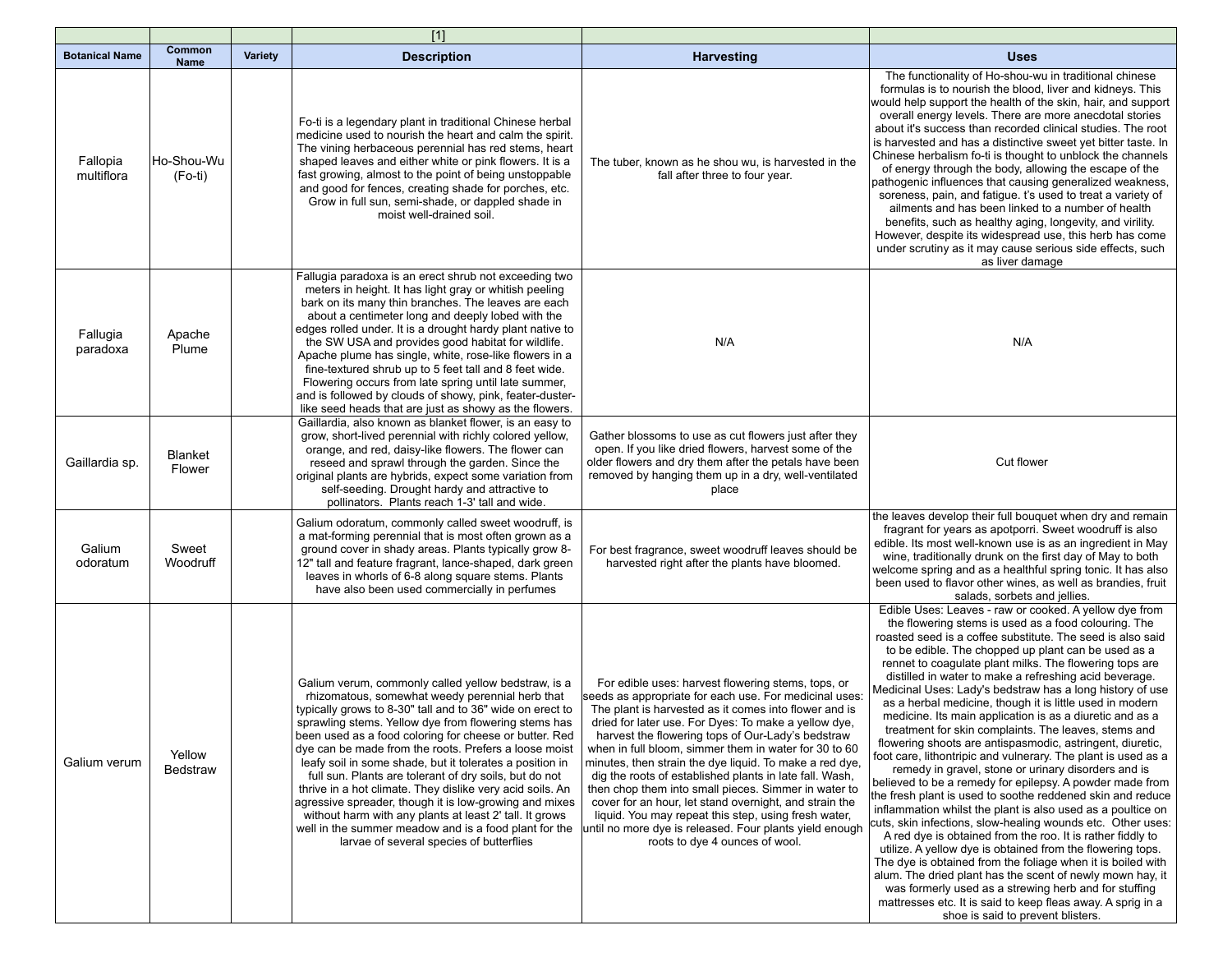|                                   |                                      |         | $[1]$                                                                                                                                                                                                                                                                                                                                                                                                                                                                                   |                                                                                                                                                                                                                                                                                                                                                                                                                                                            |                                                                                                                                                                                                                                                                                                                                                                                                                                                                                                                                                                                                                                                                                                                                                                                                                                                                                                                                                           |
|-----------------------------------|--------------------------------------|---------|-----------------------------------------------------------------------------------------------------------------------------------------------------------------------------------------------------------------------------------------------------------------------------------------------------------------------------------------------------------------------------------------------------------------------------------------------------------------------------------------|------------------------------------------------------------------------------------------------------------------------------------------------------------------------------------------------------------------------------------------------------------------------------------------------------------------------------------------------------------------------------------------------------------------------------------------------------------|-----------------------------------------------------------------------------------------------------------------------------------------------------------------------------------------------------------------------------------------------------------------------------------------------------------------------------------------------------------------------------------------------------------------------------------------------------------------------------------------------------------------------------------------------------------------------------------------------------------------------------------------------------------------------------------------------------------------------------------------------------------------------------------------------------------------------------------------------------------------------------------------------------------------------------------------------------------|
| <b>Botanical Name</b>             | Common<br><b>Name</b>                | Variety | <b>Description</b>                                                                                                                                                                                                                                                                                                                                                                                                                                                                      | <b>Harvesting</b>                                                                                                                                                                                                                                                                                                                                                                                                                                          | <b>Uses</b>                                                                                                                                                                                                                                                                                                                                                                                                                                                                                                                                                                                                                                                                                                                                                                                                                                                                                                                                               |
| Gaura<br>lindheimeri              | Showy<br>Gaura                       |         | Gaura lindheimeri, commonly called gaura, is a<br>herbaceous clump-forming perennial that is native to<br>Texas and Louisiana. It grows to as much as 5' tall on<br>stems clad with spoon-shaped to lanceolate leaves (to<br>3" long). Pinkish buds along wiry, erect, wand-like<br>stems open to white flowers which slowly fade to pink.<br>It has quite a long blooming time and makes an<br>amazing pollinator summer hedge.                                                        | The flower stems may become leggy and flop if grown<br>in rich soils or too much shade. Plants can be sheared<br>in late spring, removing up to half the height of the<br>plant, to keep plants smaller.                                                                                                                                                                                                                                                   | N/A                                                                                                                                                                                                                                                                                                                                                                                                                                                                                                                                                                                                                                                                                                                                                                                                                                                                                                                                                       |
| Glycyrrhiza<br>glabra             | Licorice                             |         | Once established, the plants shoot up like a young<br>willow thicket, setting erect lilac flowers that give way to<br>the smooth pods. The part used is the stoloniferous<br>root, which can be harvested after 2 or 3 years of<br>growth. Plant prefers full sun and dry, alkaline soils.<br>Can take years to establish a good plot. This is a great<br>crop for people in Arizona, or at elevation in California,<br>or any other place where the weather is clear, high and<br>hot. | Licorice roots are ready for harvest after three years of<br>planting. Harvest the plant in spring or fall of the 3rd to<br>4th year. Dig a hole beside the planting row and<br>remove just the horizontal roots to leave the main roots<br>undamaged. Extract the horizontal roots with a sharp<br>spade and replant the plant so that it will regrow again.<br>Preserve the main roots, particularly the deep taproot,<br>so as not to damage the plant. | Sweet roots are great for teas. Dried roots can also be<br>used as toothbrushes or chewing sticks. is a traditional<br>remedy used to relieve chronic gastric issues, heal ulcers<br>and soothe heartburn through its demulcient or mucilage<br>forming properties. Its anti-inflammatory and expectorant<br>properties make it ideal for relieving respiratory conditions.<br>It has been widely used throughout history; the troops of<br>Alexander the Great used it for stamina, as it has mild<br>adaptogenic properties. It was also used in the middle<br>ages to balance spicy foods and was even used by the<br>Egyptians as a drink flavouring. Its delightful flavour has<br>been widely utilized throughout the ages. It is a sweetener<br>that finds its way into herbal teas, liquor, candy, tobacco,<br>beer, soft-drinks, and pharmaceutical products. In fact,<br>glycyrrhizin (the sweet compound) is 50 times sweeter<br>than sucrose! |
| Glycyrrhiza<br>uralensis          | Chinese<br>Licorice                  |         | Herbaceous perennial native to Siberia and China.<br>Flowers blue to 3 feet. The plant prefers alkaline soil<br>and thrives on neglect. This plant produces the fine-<br>flavored licorice root.                                                                                                                                                                                                                                                                                        | Licorice roots are ready for harvest after three years of<br>planting. Harvest the plant in spring or fall of the 3rd to<br>4th year. Dig a hole beside the planting row and<br>remove just the horizontal roots to leave the main roots<br>undamaged. Extract the horizontal roots with a sharp<br>spade and replant the plant so that it will regrow again.<br>Preserve the main roots, particularly the deep taproot,<br>so as not to damage the plant. | Sweet roots are great for teas. Dried roots can also be<br>used as toothbrushes or chewing sticks. One of the most<br>commonly prescribed Chinese medicinal herbs. Its use is<br>associated with longevity, mainly helping to relieve chronic<br>gastric issues and respiratory symptoms. It is a tonic<br>sweetener that is considered anti-inflammatory and<br>expectorant while able to soothe irritated mucus<br>membranes in the respiratory and GI tract. It is said to<br>neutralize toxins and help regulate blood sugar levels.                                                                                                                                                                                                                                                                                                                                                                                                                  |
| <b>Helianthus</b><br>maximilianii | Maximilian<br>Sunfower               |         | Maximilian Sunflower is very showy and towers above<br>surrounding vegetation when in bloom. It is best suited<br>for full sun in dry to medium conditions. It grows to 6'<br>tall and spreads both by seed and slowly by rhizome to<br>form a large clump. Flowers are great for pollinators<br>and goldfinches love the seeds in fall.                                                                                                                                                | Harvest cut flowers as they are opening, when 1/3 to<br>1/2 the blooms on a stalk are open                                                                                                                                                                                                                                                                                                                                                                 | Native Americans used parts of this plant as sources of<br>food, oil, dye, and thread. Pioneers planted Maximilian<br>sunflowers near their homes to repel mosquitoes and used<br>the blossoms in bathwater to relieve arthritis pain                                                                                                                                                                                                                                                                                                                                                                                                                                                                                                                                                                                                                                                                                                                     |
| <b>Helianthus</b><br>tuberosus    | Sunchoke<br>(Jerusalem<br>Artichoke) |         | A rhizomatous, spreading tuber producing sunflower.<br>grows into a clump and shoots up 6' stalks that are<br>topped with small sunflowers in late summer and fall.<br>great for late season pollinators and goldfinches love<br>the seeds on dried flowerheads.                                                                                                                                                                                                                        | Harvest the tubers in fall or spring when the above<br>ground parts of the plant have died back                                                                                                                                                                                                                                                                                                                                                            | Primarily great for pig feed. the tubers can be eaten raw in<br>salads, cooked by steaming, roasting, or baking similar to<br>potatoes, and can be fermented. Generally considered to<br>be tasty but often causes flatulence. Hence the nickname<br>"Fartichokes"                                                                                                                                                                                                                                                                                                                                                                                                                                                                                                                                                                                                                                                                                        |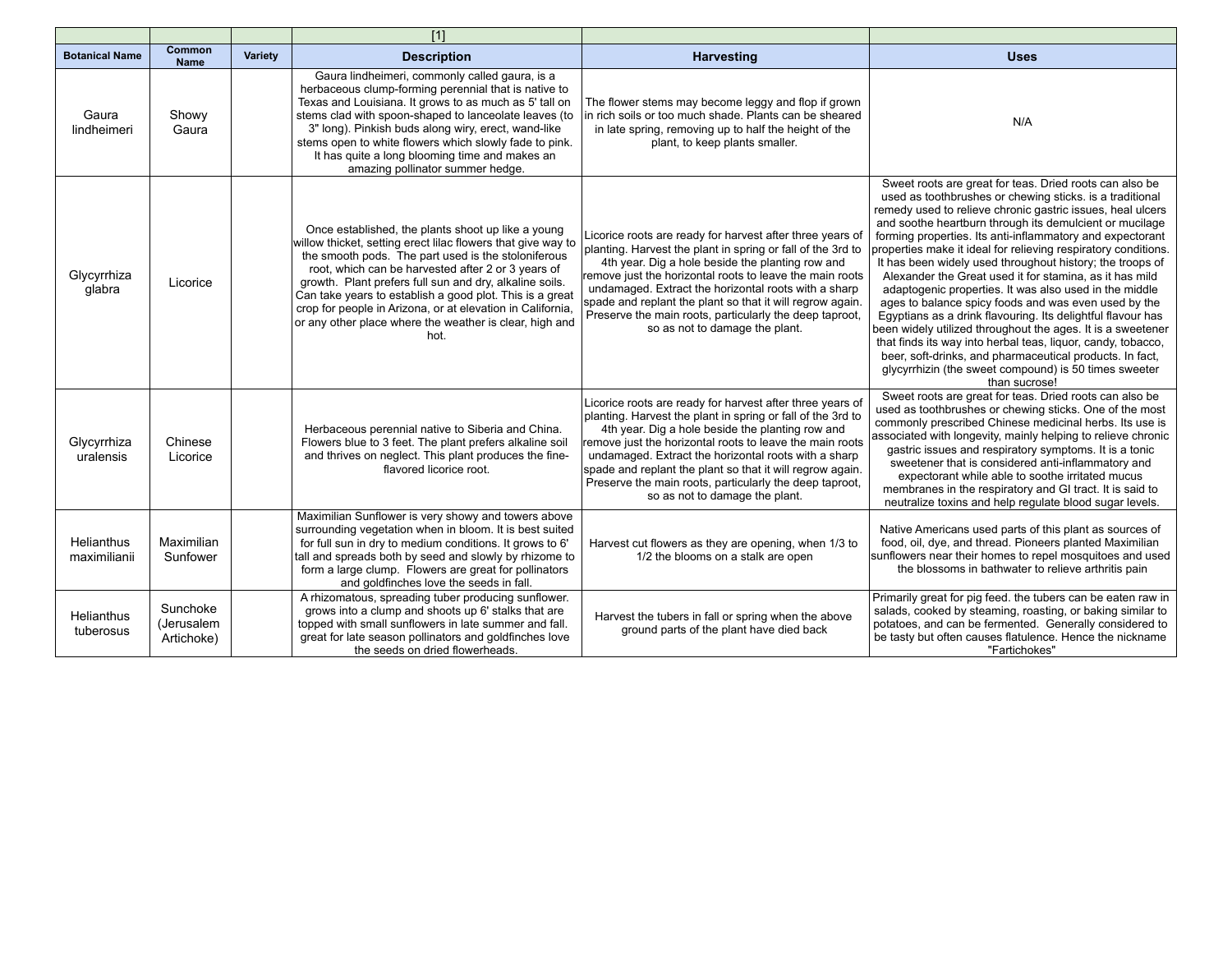|                                |                       |         | $[1]$                                                                                                                                                                                                                                                                                                                                                                                                                                                                                                                |                                                                                                                                                                                                                                                                                                                                                                                                                                                                                                                                                                                                                                                                                                                                                                                                                                                                                                                                                                                                                                                                                                                                                                                                                                                                                                                                                                                                                                                                                                                                                                                                                                                                                                                                                                                                                                                                                              |                                                                                                                                                                                                                                                                                                                                                                                                                                                                                                                                                                                                                                                                     |
|--------------------------------|-----------------------|---------|----------------------------------------------------------------------------------------------------------------------------------------------------------------------------------------------------------------------------------------------------------------------------------------------------------------------------------------------------------------------------------------------------------------------------------------------------------------------------------------------------------------------|----------------------------------------------------------------------------------------------------------------------------------------------------------------------------------------------------------------------------------------------------------------------------------------------------------------------------------------------------------------------------------------------------------------------------------------------------------------------------------------------------------------------------------------------------------------------------------------------------------------------------------------------------------------------------------------------------------------------------------------------------------------------------------------------------------------------------------------------------------------------------------------------------------------------------------------------------------------------------------------------------------------------------------------------------------------------------------------------------------------------------------------------------------------------------------------------------------------------------------------------------------------------------------------------------------------------------------------------------------------------------------------------------------------------------------------------------------------------------------------------------------------------------------------------------------------------------------------------------------------------------------------------------------------------------------------------------------------------------------------------------------------------------------------------------------------------------------------------------------------------------------------------|---------------------------------------------------------------------------------------------------------------------------------------------------------------------------------------------------------------------------------------------------------------------------------------------------------------------------------------------------------------------------------------------------------------------------------------------------------------------------------------------------------------------------------------------------------------------------------------------------------------------------------------------------------------------|
| <b>Botanical Name</b>          | Common<br><b>Name</b> | Variety | <b>Description</b>                                                                                                                                                                                                                                                                                                                                                                                                                                                                                                   | <b>Harvesting</b>                                                                                                                                                                                                                                                                                                                                                                                                                                                                                                                                                                                                                                                                                                                                                                                                                                                                                                                                                                                                                                                                                                                                                                                                                                                                                                                                                                                                                                                                                                                                                                                                                                                                                                                                                                                                                                                                            | <b>Uses</b>                                                                                                                                                                                                                                                                                                                                                                                                                                                                                                                                                                                                                                                         |
| <b>Hemerocallis</b><br>sp.     | Daylily               |         | Daylilies are a common, hardy and beautiful landscape<br>plant. Blooming throughout the summer, the buds and<br>blooms also add color and crunch to any dish. The<br>daylily produces 4 edible parts: the shoots, the tubers,<br>the buds, and the flowers.                                                                                                                                                                                                                                                          | If you harvest daylilies properly they will continue to<br>grow and replenish. In order to harvest daylilies, you<br>can cut the shoots, dig up the tubers, and pick the<br>buds and flowers. For the best tasting daylily shoots,<br>you should harvest them when they are approximately<br>8 inches (20 cm) tall or smaller. Measure the shoots<br>from the soil to the top. If they are taller than 8 inches<br>(20 cm) the flavour will be stronger and they will not<br>taste as good. cut the daylily shoots just above the soil<br>level. Once you have picked the daylily shoots, you<br>should peel back the outer leaves until you reach the<br>tender inner portion. In spring, dig up a plant to harvest<br>tubers. Cut off the tubers from the root. The root of a<br>daylily consists of spindly roots and tubers that look<br>like small fingerling potatoes. The tubers will range in<br>size from the size of a pea to the size of a large<br>almond. Using garden clippers, cut some of the tubers<br>from the root. Then replant the rest. The buds of<br>daylilies are also edible and taste delicious when fried<br>in butter. In the early spring the small green buds can<br>be harvested by pulling them off the plant with your<br>hands or by cutting them with clippers. You can also<br>harvest and eat the buds when they are larger,<br>immediately before they bloom. Harvest the flowers in<br>summer. In the late spring and early summer the<br>davillies will begin to bloom. These flowers are edible<br>and can be harvested for food, or used in a floral<br>arrangement. It is important to note that each flower<br>only blooms for 1 day, which is how they got the name<br>daylily. Daylily flowers only bloom for 1 day, so you will<br>need to eat them shortly after picking them. You can<br>store the buds in the refrigerator for later use. | For shoots, Chop them up and use them in stir-fries or<br>pasta. For tubers, cook them like small potatoes. For<br>flower buds, add them to stir-fry. For flower petals, add<br>them to salads or other dishes for color and crunch.                                                                                                                                                                                                                                                                                                                                                                                                                                |
| Hylotelephium<br>spectabile    | Showy<br>Stonecrop    |         | The fleshy foliage grows with a mounding habit and is<br>attractive even without blooms. The stems can be<br>pruned in summer to obtain a shorter bushier plant but<br>will delay bloom time. The showy flowers appear mid to<br>late summer into fall and attract bees and butterflies.<br>Leaving the seedheads on the plant will add some<br>winter interest.                                                                                                                                                     | Harvest stems and leaves when young, until onset of<br>flowering. Flowers can be harvested for cut flowers.<br>harvest when 1/3-1/2 of the blooms on a stalk are<br>open.                                                                                                                                                                                                                                                                                                                                                                                                                                                                                                                                                                                                                                                                                                                                                                                                                                                                                                                                                                                                                                                                                                                                                                                                                                                                                                                                                                                                                                                                                                                                                                                                                                                                                                                    | Stems and leaves, when very young and tender, may be<br>eaten raw. Later, until they flower, they may be briefly<br>cooked. Flavor is mild with a bit of sour similar to sorrel.                                                                                                                                                                                                                                                                                                                                                                                                                                                                                    |
| <b>Hyssopus</b><br>officinalis | Hyssop                |         | Hyssop is an evergreen, bushy perennial native to<br>southern Europe. A member of the mint family,<br>Hyssopus officinalis can be used sparingly as a spice<br>or macerated as a unique flavor to liqueurs. The plant<br>has a long history of folklore in ancient Europe and was<br>often hung in homes for protection. Hyssop herb is also<br>typically made into a syrup or steeped and enjoyed as<br>an infusion of hyssop tea.                                                                                  | The aerial parts can be harvested when in bloom                                                                                                                                                                                                                                                                                                                                                                                                                                                                                                                                                                                                                                                                                                                                                                                                                                                                                                                                                                                                                                                                                                                                                                                                                                                                                                                                                                                                                                                                                                                                                                                                                                                                                                                                                                                                                                              | Hyssop is sometimes used as a culinary spice, similar to<br>thyme. Hyssop is a wonderful herb to soothe sore throats,<br>and simply chewing on a fresh leaf or two out of the<br>garden will bring great relief in this respect. The herb is a<br>specific for respiratory infections, helping ease the<br>symptoms of cold and flu, and bring about expectoration.<br>High in volatile oils, Hyssop is energetically warming,<br>pungent, and bitter. It has a stimulating effect opening the<br>pores and increasing secretions in the body. Slightly<br>skunky smelling when fresh, the leaves become lovelier in<br>minty and camphorous aromatics as they dry. |
| Inula helenium                 | Elecampane            |         | a perennial herb in the aster family with a long history<br>of medicinal uses. In appearance, it is reminiscent of a<br>sunflower plant, with tall stalks, pale green foliage, and<br>bright yellow flowers with large seed heads in the<br>center. The flowers of elecampane are much smaller<br>than sunflowers, but it has enormous leaves that can<br>grow to 2 feet in length. All parts of the plant have<br>medicinal applications, but the octopus-like roots<br>provide the main source of useful material. | The roots have a warm energy and a strong medicinal<br>taste that reminds one of balsam and is bitter and<br>sweet at the same time. They spread more laterally<br>then downward, and resemble a many-tentacled<br>octopus. It is best to wait until the third year onward<br>when they are large and potent, then they can be dug<br>in the fall or winter until early spring.                                                                                                                                                                                                                                                                                                                                                                                                                                                                                                                                                                                                                                                                                                                                                                                                                                                                                                                                                                                                                                                                                                                                                                                                                                                                                                                                                                                                                                                                                                              | The immense stature of its above ground parts hint at the<br>goodness below. The medicine is warming and soothing<br>like glowing amber honey-coloured coals cradled against<br>the deep cool brown earth. The roots are a wonderful<br>medicine for the lungs, easing irritating bronchial coughs<br>and asthma. The infused honey is especially wonderful for<br>this. The tea or tincture can also be taken as a warming<br>digestive aid and antimicrobial.                                                                                                                                                                                                     |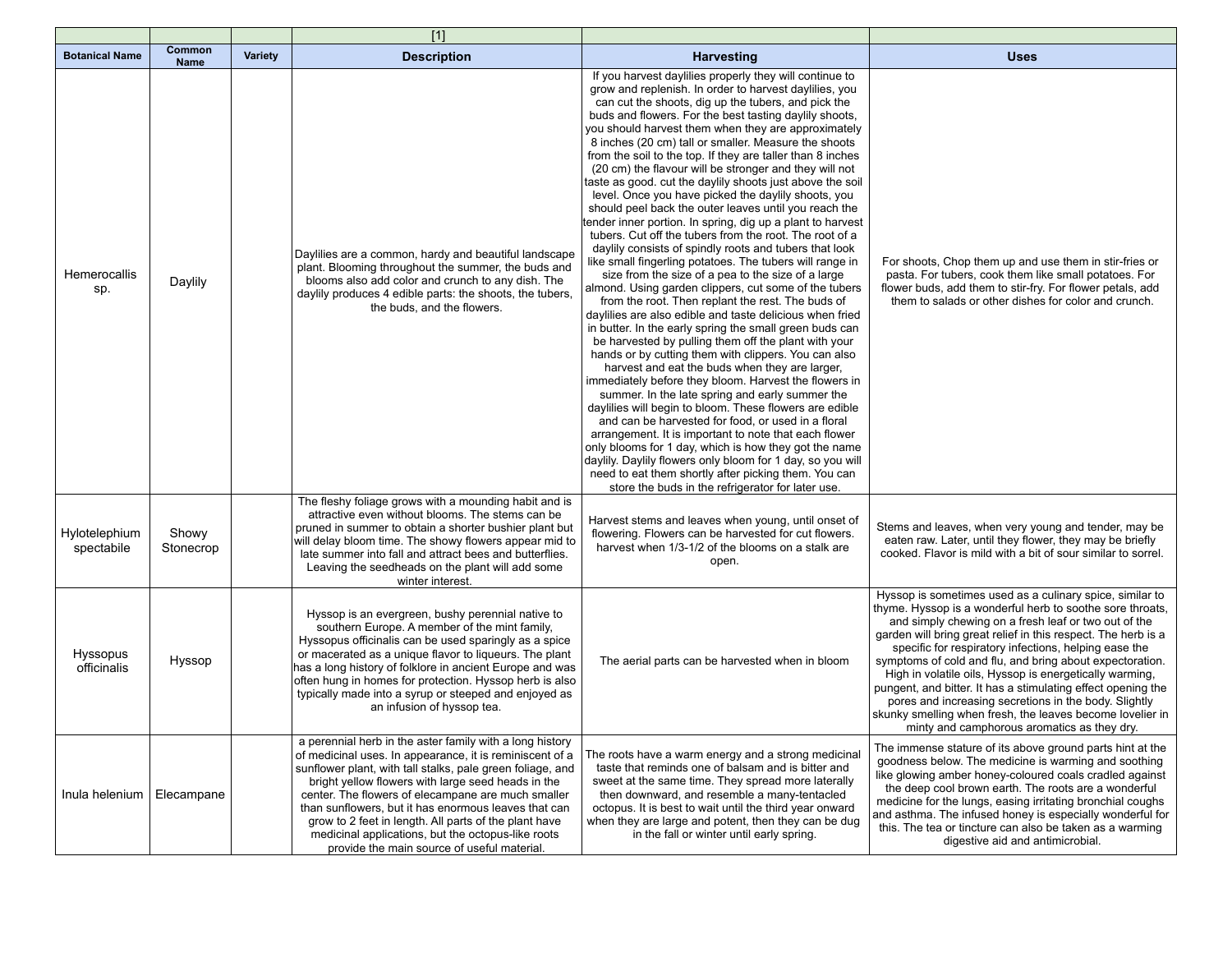|                            |                           |                   | $[1]$                                                                                                                                                                                                                                                                                                                                                                                                                                                                                                                                                                                                                                       |                                                                                                                                                                                                                                                                                                                                                                                                                                                                                                       |                             |
|----------------------------|---------------------------|-------------------|---------------------------------------------------------------------------------------------------------------------------------------------------------------------------------------------------------------------------------------------------------------------------------------------------------------------------------------------------------------------------------------------------------------------------------------------------------------------------------------------------------------------------------------------------------------------------------------------------------------------------------------------|-------------------------------------------------------------------------------------------------------------------------------------------------------------------------------------------------------------------------------------------------------------------------------------------------------------------------------------------------------------------------------------------------------------------------------------------------------------------------------------------------------|-----------------------------|
| <b>Botanical Name</b>      | Common<br><b>Name</b>     | <b>Variety</b>    | <b>Description</b>                                                                                                                                                                                                                                                                                                                                                                                                                                                                                                                                                                                                                          | <b>Harvesting</b>                                                                                                                                                                                                                                                                                                                                                                                                                                                                                     | <b>Uses</b>                 |
| Iris germanica             | Iris                      |                   | Bearded Irises are some of the most popular<br>perennials in gardens throughout the world, and we're<br>not surprised! The endless array of colors and sizes<br>makes them a versatile and show-stopping element of<br>any garden. They are loved by many because they are<br>easy to grow, deer-resistant, they multiply each year.                                                                                                                                                                                                                                                                                                        | Harvest when buds have formed and right before<br>opening or after 1 has opened                                                                                                                                                                                                                                                                                                                                                                                                                       | Cut Flowers. Fiber/Basketry |
| Kniphofia<br>uvaria        | <b>Hot Poker</b><br>Plant |                   | Kniphofia uvaria, commonly known as red-hot poker or<br>torch lily, is an upright, clump-forming, rhizomatous<br>perennial that is native to South Africa. From an 18-24"<br>tall basal tuft of coarse, linear, sword-shaped, semi-<br>evergreen, bluish-green leaves (to 3' long and 1" wide)<br>arises a succession of thick, naked flower scapes<br>(typically to 3-4' tall) with dense terminal racemes (6-<br>10" long) of drooping, tubular flowers. Buds and<br>emerging flowers are red but mature to yellow, giving<br>each spike a two-toned appearance. Flowers bloom<br>from late spring to early summer.                       | Harvest flowers when 1/2 stalk is in bloom                                                                                                                                                                                                                                                                                                                                                                                                                                                            | cut Flowers. Fiber/Basketry |
| Lavandula x<br>intermedia. | Dutch<br>Lavender         |                   | Dutch Lavender is in the same lavender family as Fred<br>Boutin, Provence, and Grosso lavender called<br>Lavindin. It is one of the hardiest lavenders you can<br>plant in your garden. It will grow into a large, silver,<br>shrub-like plant that is one to two feet tall. Be careful<br>not to overwater your lavender. Dutch flowers later in<br>the summer, often not beginning until July, then will<br>bloom into the fall. In the winter, the broad silver foliage<br>is striking.                                                                                                                                                  | The flower spikes are traditionally harvested when in<br>bud, or just as they begin to open. After the second<br>year of growth, begin pruning once or twice a year,<br>cutting back a third of its foliage. This will help maintain<br>its shape, leaf and flower production as well as prevent<br>woodyness. Varieties in the intermedia group are<br>typically the latest to bloom, occurring right after those<br>in the augustifolia group have finished, beginning in<br>July until late summer | <b>Essential Oil</b>        |
| Lavandula x<br>intermedia. | Dutch<br>Lavender         | <b>Edelweiss</b>  | Edelweiss has white blooms. Dutch Lavender is in the<br>same lavender family as Fred Boutin, Provence, and<br>Grosso lavender called Lavindin. It is one of the<br>hardiest lavenders you can plant in your garden. It will<br>grow into a large, silver, shrub-like plant that is one to<br>two feet tall. Be careful not to overwater your lavender.<br>Dutch flowers later in the summer, often not beginning<br>until July, then will bloom into the fall. In the winter, the<br>broad silver foliage is striking.                                                                                                                      | The flower spikes are traditionally harvested when in<br>bud, or just as they begin to open. After the second<br>year of growth, begin pruning once or twice a year,<br>cutting back a third of its foliage. This will help maintain<br>ts shape, leaf and flower production as well as prevent<br>woodyness. Varieties in the intermedia group are<br>typically the latest to bloom, occurring right after those<br>in the augustifolia group have finished, beginning in<br>July until late summer  | <b>Essential Oil</b>        |
| Lavandula x<br>intermedia. | Dutch<br>Lavender         | <b>Dutch Mill</b> | Dutch Mill is an early blooming variety of oil producing<br>lavender similar to Grosso. Dutch Lavender is in the<br>same lavender family as Fred Boutin, Provence, and<br>Grosso lavender called Lavindin. It is one of the<br>hardiest lavenders you can plant in your garden. It will<br>grow into a large, silver, shrub-like plant that is one to<br>two feet tall. Be careful not to overwater your lavender.<br>Dutch flowers later in the summer, often not beginning<br>until July, then will bloom into the fall. In the winter, the<br>broad silver foliage is striking.                                                          | The flower spikes are traditionally harvested when in<br>bud, or just as they begin to open. After the second<br>year of growth, begin pruning once or twice a year,<br>cutting back a third of its foliage. This will help maintain<br>ts shape, leaf and flower production as well as prevent<br>woodyness. Varieties in the intermedia group are<br>typically the latest to bloom, occurring right after those<br>in the augustifolia group have finished, beginning in<br>July until late summer  | <b>Essential Oil</b>        |
| Lavandula x<br>intermedia. | Dutch<br>Lavender         | Provence          | Provence is 24-36 inches, copious flowers, somewhat<br>lighter than grosso, evergreen good oil and a great<br>plant for fresh or dried bouquets. Dutch Lavender is in<br>the same lavender family as Fred Boutin, Provence,<br>and Grosso lavender called Lavindin. It is one of the<br>hardiest lavenders you can plant in your garden. It will<br>grow into a large, silver, shrub-like plant that is one to<br>two feet tall. Be careful not to overwater your lavender.<br>Dutch flowers later in the summer, often not beginning<br>until July, then will bloom into the fall. In the winter, the<br>broad silver foliage is striking. | The flower spikes are traditionally harvested when in<br>bud, or just as they begin to open. After the second<br>year of growth, begin pruning once or twice a year,<br>cutting back a third of its foliage. This will help maintain<br>ts shape, leaf and flower production as well as prevent<br>woodyness. Varieties in the intermedia group are<br>typically the latest to bloom, occurring right after those<br>in the augustifolia group have finished, beginning in<br>July until late summer  | <b>Essential Oil</b>        |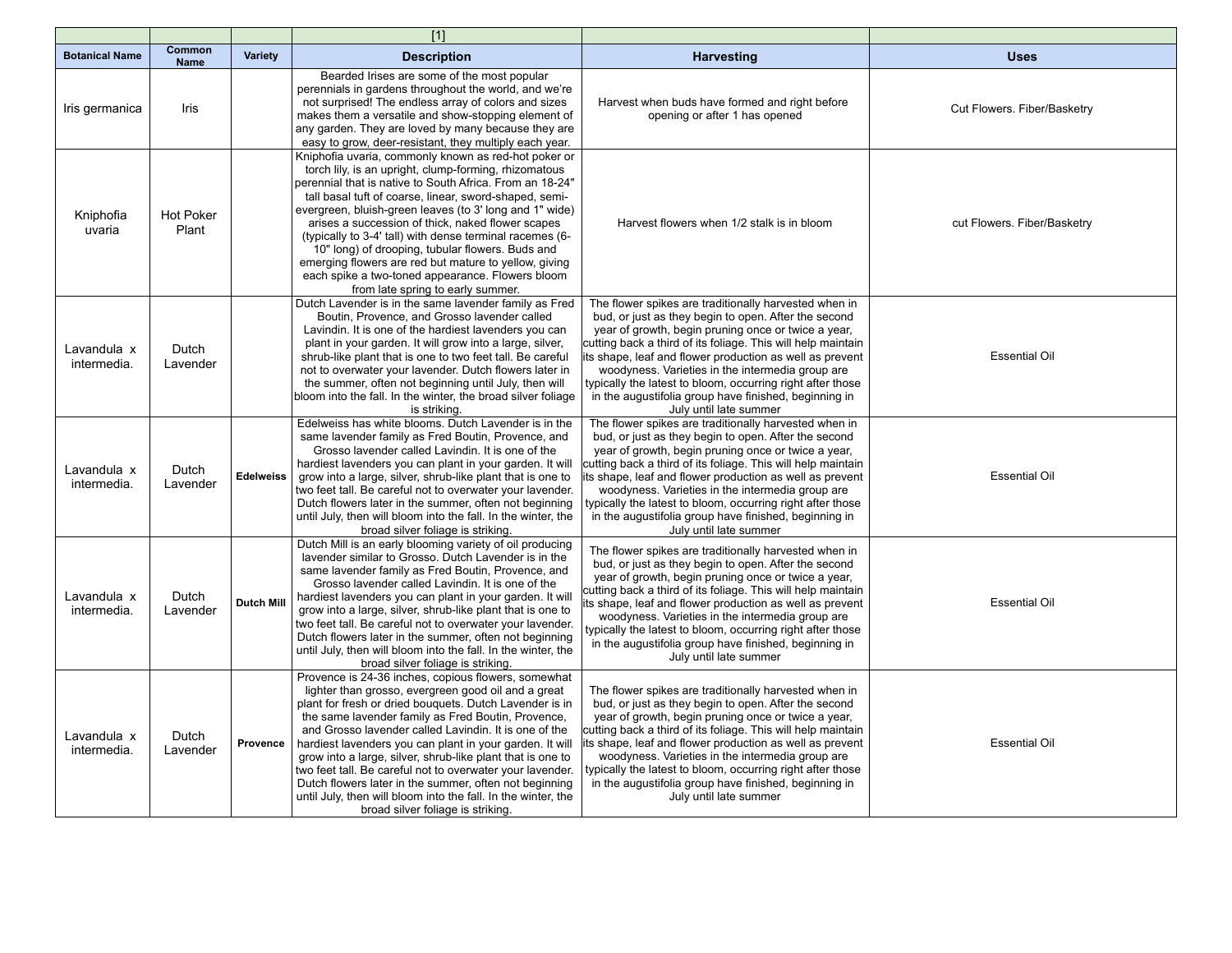|                            |                       |                      | $[1]$                                                                                                                                                                                                                                                                                                                                                                                                                                                                                                                                                                                                                                                        |                                                                                                                                                                                                                                                                                                                                                                                                                                                                                                      |                                                                                                                                                                                                                                                                                                                                                                                                                                                                                                                                                                                                                                                    |
|----------------------------|-----------------------|----------------------|--------------------------------------------------------------------------------------------------------------------------------------------------------------------------------------------------------------------------------------------------------------------------------------------------------------------------------------------------------------------------------------------------------------------------------------------------------------------------------------------------------------------------------------------------------------------------------------------------------------------------------------------------------------|------------------------------------------------------------------------------------------------------------------------------------------------------------------------------------------------------------------------------------------------------------------------------------------------------------------------------------------------------------------------------------------------------------------------------------------------------------------------------------------------------|----------------------------------------------------------------------------------------------------------------------------------------------------------------------------------------------------------------------------------------------------------------------------------------------------------------------------------------------------------------------------------------------------------------------------------------------------------------------------------------------------------------------------------------------------------------------------------------------------------------------------------------------------|
| <b>Botanical Name</b>      | Common<br><b>Name</b> | Variety              | <b>Description</b>                                                                                                                                                                                                                                                                                                                                                                                                                                                                                                                                                                                                                                           | <b>Harvesting</b>                                                                                                                                                                                                                                                                                                                                                                                                                                                                                    | <b>Uses</b>                                                                                                                                                                                                                                                                                                                                                                                                                                                                                                                                                                                                                                        |
| Lavandula x<br>intermedia. | Dutch<br>Lavender     | Super                | Super is 24-36 inches or larger, lighter purple flowers,<br>evergreen, good oil. Dutch Lavender is in the same<br>lavender family as Fred Boutin, Provence, and Grosso<br>lavender called Lavindin. It is one of the hardiest<br>lavenders you can plant in your garden. It will grow into<br>a large, silver, shrub-like plant that is one to two feet<br>tall. Be careful not to overwater your lavender. Dutch<br>flowers later in the summer, often not beginning until<br>July, then will bloom into the fall. In the winter, the<br>broad silver foliage is striking.                                                                                  | The flower spikes are traditionally harvested when in<br>bud, or just as they begin to open. After the second<br>year of growth, begin pruning once or twice a year,<br>cutting back a third of its foliage. This will help maintain<br>ts shape, leaf and flower production as well as prevent<br>woodyness. Varieties in the intermedia group are<br>typically the latest to bloom, occurring right after those<br>in the augustifolia group have finished, beginning in<br>July until late summer | <b>Essential Oil</b>                                                                                                                                                                                                                                                                                                                                                                                                                                                                                                                                                                                                                               |
| Lavandula x<br>intermedia. | Dutch<br>Lavender     | <b>Twickle</b>       | Twickle is 24-36 inches, sagey colored leaves, flowers<br>tend towards blue, not a lot of oil but a distictinve<br>peppery essential oil. evergreen, full sun. Dutch<br>Lavender is in the same lavender family as Fred<br>Boutin, Provence, and Grosso lavender called<br>Lavindin. It is one of the hardiest lavenders you can<br>plant in your garden. It will grow into a large, silver,<br>shrub-like plant that is one to two feet tall. Be careful<br>not to overwater your lavender. Dutch flowers later in<br>the summer, often not beginning until July, then will<br>bloom into the fall. In the winter, the broad silver foliage<br>is striking. | The flower spikes are traditionally harvested when in<br>bud, or just as they begin to open. After the second<br>year of growth, begin pruning once or twice a year,<br>cutting back a third of its foliage. This will help maintain<br>ts shape, leaf and flower production as well as prevent<br>woodyness. Varieties in the intermedia group are<br>typically the latest to bloom, occurring right after those<br>in the augustifolia group have finished, beginning in<br>July until late summer | <b>Essential Oil</b>                                                                                                                                                                                                                                                                                                                                                                                                                                                                                                                                                                                                                               |
| Lavandula<br>angustifolia. | English<br>Lavender   |                      | Lavandula angustifolia, also called English Lavender, is<br>not native to England but to the Mediterranean. Ideal<br>for garden borders, cooking and potpourri, this<br>lavender also produces the best oils                                                                                                                                                                                                                                                                                                                                                                                                                                                 | The flower spikes are traditionally harvested when in<br>bud, or just as they begin to open. After the second<br>year of growth, begin pruning once or twice a year,<br>cutting back a third of its foliage. This will help maintain<br>its shape, leaf and flower production as well as prevent<br>woodyness.                                                                                                                                                                                       | Flowers can be used in the kitchen, offering a prized mild<br>and delicate flavour. Has similar medicinal and essential oil<br>properties to other English Lavenders                                                                                                                                                                                                                                                                                                                                                                                                                                                                               |
| Lavandula<br>angustifolia. | English<br>Lavender   | Dela<br>vande        | Lavandula angustifolia, also called English Lavender, is<br>not native to England but to the Mediterranean. Ideal<br>for garden borders, cooking and potpourri, this<br>lavender also produces the best oils                                                                                                                                                                                                                                                                                                                                                                                                                                                 | The flower spikes are traditionally harvested when in<br>bud, or just as they begin to open. After the second<br>year of growth, begin pruning once or twice a year,<br>cutting back a third of its foliage. This will help maintain<br>its shape, leaf and flower production as well as prevent<br>woodyness.                                                                                                                                                                                       | Flowers can be used in the kitchen, offering a prized mild<br>and delicate flavour. Has similar medicinal and essential oil<br>properties to other English Lavenders                                                                                                                                                                                                                                                                                                                                                                                                                                                                               |
| Lavandula<br>angustifolia. | English<br>Lavender   | <b>Melissa</b>       | Melissa has pink blooms. Lavandula angustifolia, also<br>called English Lavender, is not native to England but to<br>the Mediterranean. Ideal for garden borders, cooking<br>and potpourri, this lavender also produces the best oils                                                                                                                                                                                                                                                                                                                                                                                                                        | The flower spikes are traditionally harvested when in<br>bud, or just as they begin to open. After the second<br>year of growth, begin pruning once or twice a year,<br>cutting back a third of its foliage. This will help maintain<br>its shape, leaf and flower production as well as prevent<br>woodyness.                                                                                                                                                                                       | Flowers can be used in the kitchen, offering a prized mild<br>and delicate flavour. Has similar medicinal and essential oil<br>properties to other English Lavenders                                                                                                                                                                                                                                                                                                                                                                                                                                                                               |
| Lavandula<br>angustifolia. | English<br>Lavender   | <b>Skylark</b>       | Smaller than some other lavenders. grows 12-18" good<br>purple flowers, excellent culinary lavender, dark green<br>leaves.                                                                                                                                                                                                                                                                                                                                                                                                                                                                                                                                   | The flower spikes are traditionally harvested when in<br>bud, or just as they begin to open. After the second<br>year of growth, begin pruning once or twice a year,<br>cutting back a third of its foliage. This will help maintain<br>its shape, leaf and flower production as well as prevent<br>woodyness.                                                                                                                                                                                       | Flowers can be used in the kitchen, excellent culinary<br>avender. Has similar medicinal and essential oil properties<br>to other English Lavenders                                                                                                                                                                                                                                                                                                                                                                                                                                                                                                |
| Lavandula<br>angustifolia. | English<br>Lavender   | Mary<br><b>Diana</b> | Mary Diana is 18-24 inches, purple/blue flowers, good<br>oil, this plant was developed by Campie's Lavender<br>Patch in Stagecoach, NV. Often associated with the<br>famous purple fields of Provence, Lavandula<br>angustifolia, also called English Lavender, is not native<br>to England but to the Mediterranean. Ideal for garden<br>borders, cooking and potpourri, this lavender also<br>produces the best oils                                                                                                                                                                                                                                       | The flower spikes are traditionally harvested when in<br>bud, or just as they begin to open. After the second<br>year of growth, begin pruning once or twice a year,<br>cutting back a third of its foliage. This will help maintain<br>ts shape, leaf and flower production as well as prevent<br>woodyness.                                                                                                                                                                                        | The flowers are used to flavour confectionaries.<br>beverages, and jellies. Mainly prized for its essential oil<br>content, the scent of lavender is both uplifting and relaxing.<br>The essential oil is calming to the mind and uplifting to the<br>spirit, and commonly used to treat headaches and relieve<br>tension. A tincture of the flowers can be taken as a<br>carminative and bitter to improve digestion. The infused oil<br>makes a nice addition to wound healing and sore muscle<br>blends. Lavender preparations are energetically cooling<br>and pungent with an affinity for the nervous system,<br>digestive system and liver. |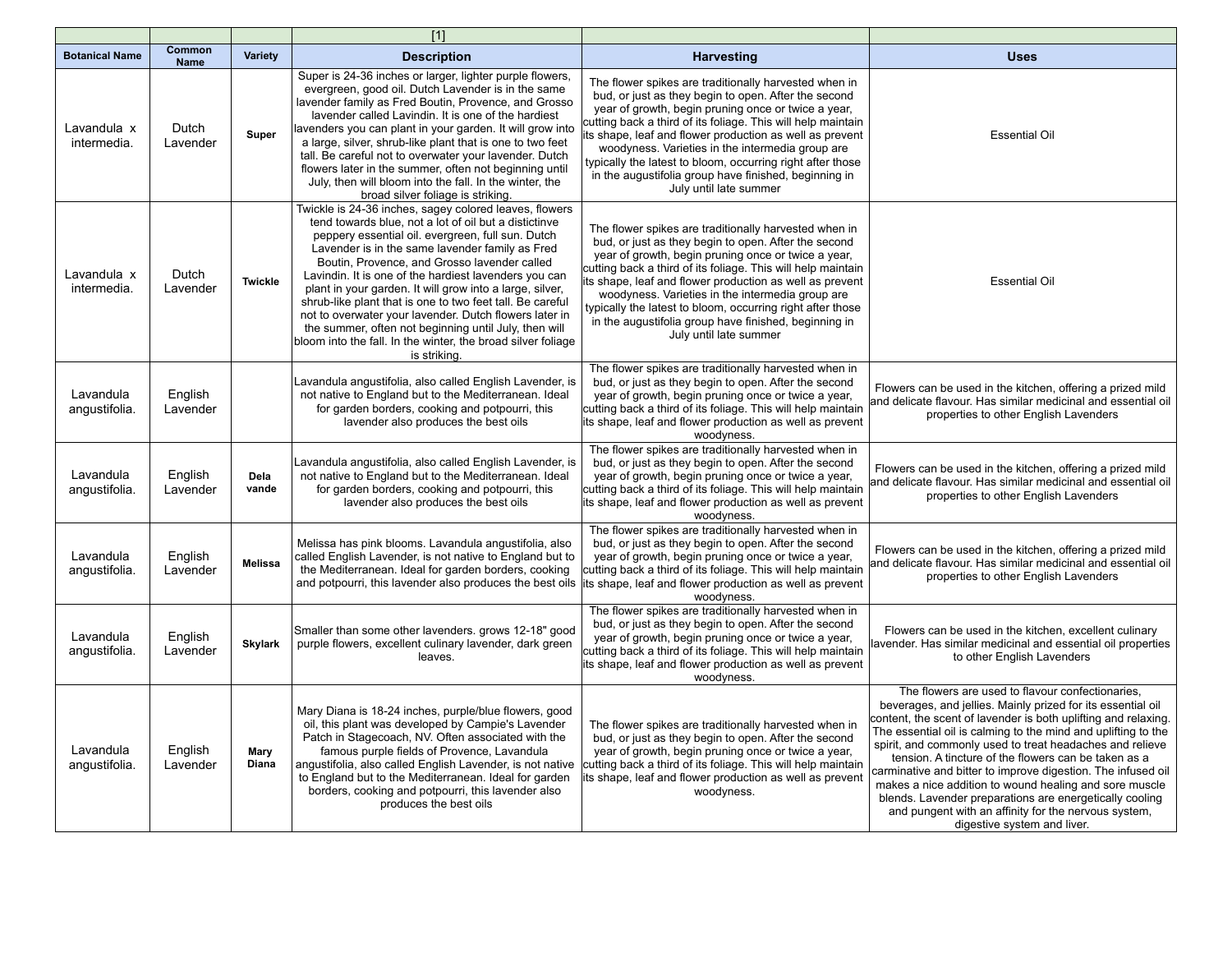|                                   |                       |                         | $[1]$                                                                                                                                                                                                                                                                                                                                                                                                                                 |                                                                                                                                                                                                                                                                                                                                                                      |                                                                                                                                                                                                                                                                                                                                                                                                                                                                                                                                                                                                                                                                                                                                                                                                               |
|-----------------------------------|-----------------------|-------------------------|---------------------------------------------------------------------------------------------------------------------------------------------------------------------------------------------------------------------------------------------------------------------------------------------------------------------------------------------------------------------------------------------------------------------------------------|----------------------------------------------------------------------------------------------------------------------------------------------------------------------------------------------------------------------------------------------------------------------------------------------------------------------------------------------------------------------|---------------------------------------------------------------------------------------------------------------------------------------------------------------------------------------------------------------------------------------------------------------------------------------------------------------------------------------------------------------------------------------------------------------------------------------------------------------------------------------------------------------------------------------------------------------------------------------------------------------------------------------------------------------------------------------------------------------------------------------------------------------------------------------------------------------|
| <b>Botanical Name</b>             | Common<br><b>Name</b> | <b>Variety</b>          | <b>Description</b>                                                                                                                                                                                                                                                                                                                                                                                                                    | <b>Harvesting</b>                                                                                                                                                                                                                                                                                                                                                    | <b>Uses</b>                                                                                                                                                                                                                                                                                                                                                                                                                                                                                                                                                                                                                                                                                                                                                                                                   |
| Lavandula<br>angustifolia.        | English<br>Lavender   | Premier                 | Premier is the first to bloom, very dark purple flowers,<br>12-18 inches dark green leaves, full sun, a great early<br>bloomer. Often associated with the famous purple<br>fields of Provence, Lavandula angustifolia, also called<br>English Lavender, is not native to England but to the<br>Mediterranean. Ideal for garden borders, cooking and<br>potpourri, this lavender also produces the best oils                           | The flower spikes are traditionally harvested when in<br>bud, or just as they begin to open. After the second<br>year of growth, begin pruning once or twice a year,<br>cutting back a third of its foliage. This will help maintain<br>ts shape, leaf and flower production as well as prevent<br>woodyness.                                                        | The flowers are used to flavour confectionaries.<br>beverages, and jellies. Mainly prized for its essential oil<br>content, the scent of lavender is both uplifting and relaxing.<br>The essential oil is calming to the mind and uplifting to the<br>spirit, and commonly used to treat headaches and relieve<br>tension. A tincture of the flowers can be taken as a<br>carminative and bitter to improve digestion. The infused oil<br>makes a nice addition to wound healing and sore muscle<br>blends. Lavender preparations are energetically cooling<br>and pungent with an affinity for the nervous system,<br>digestive system and liver.                                                                                                                                                            |
| Lavandula<br>angustifolia.        | English<br>Lavender   | Royal<br>Purple         | Royal Purple is 18-24 inches, viiolet to blue flowers, one<br>of our favorite culinary lavenders. mixes well with<br>Premier and De-Lavande, full sun. Often associated<br>with the famous purple fields of Provence, Lavandula<br>angustifolia, also called English Lavender, is not native<br>to England but to the Mediterranean. Ideal for garden<br>borders, cooking and potpourri, this lavender also<br>produces the best oils | The flower spikes are traditionally harvested when in<br>bud, or just as they begin to open. After the second<br>year of growth, begin pruning once or twice a year,<br>cutting back a third of its foliage. This will help maintain<br>its shape, leaf and flower production as well as prevent<br>woodyness.                                                       | The flowers are used to flavour confectionaries,<br>beverages, and jellies. Mainly prized for its essential oil<br>content, the scent of lavender is both uplifting and relaxing.<br>The essential oil is calming to the mind and uplifting to the<br>spirit, and commonly used to treat headaches and relieve<br>tension. A tincture of the flowers can be taken as a<br>carminative and bitter to improve digestion. The infused oil<br>makes a nice addition to wound healing and sore muscle<br>blends. Lavender preparations are energetically cooling<br>and pungent with an affinity for the nervous system,<br>digestive system and liver.                                                                                                                                                            |
| Lavandula x<br>heterophylla       | Indoor<br>Lavender    | Goodwin<br><b>Creek</b> | Goodwin Creek is 12-18 inches, the only lavender plant<br>that we recommend for all year inside. it will grow<br>indoors all year. outside in winter will kill it. light green<br>leaves with sawtooth edges and purple flowers. A<br>wonderful fragrant indoor lavender to enjoy year round.                                                                                                                                         |                                                                                                                                                                                                                                                                                                                                                                      |                                                                                                                                                                                                                                                                                                                                                                                                                                                                                                                                                                                                                                                                                                                                                                                                               |
| Leonurus<br>cardiaca              | Motherwort            |                         | Perennial flowering to 5 feet tall. Native to Europe.<br>Traditional usage (TWM): menstrual woes, tonic to the<br>heart. Decorative flowers on a lithe and blowsy plant.<br>Plant prefers part shade to full sun, regular garden soil<br>and plenty of water. Space plants 1 to 2 feet apart.                                                                                                                                         | Motherwort plants begin to bloom in mid-June to mid-<br>July with their unique mint-like flowers in tiny spiky<br>whorls around the stem. When they are setting their<br>first flower buds it is the most idea time to harvest the<br>aerial parts and make them into a tincture. As the herb<br>is incredibly bitter the tincture is the easiest way to take<br>it. | As its name suggests, mother and wort, meaning "to heal",<br>it isnt surprising that motherwort traditionally surrounds<br>aspects of fertility, childbirth, and menopause; especially<br>valuable for PMS, menstrual pain, or delayed<br>menstruation. It is said to calm the entire nervous system,<br>anxieties and nervousness; a gentle sedative. Cardiaca<br>indicates its affinity for the cardiovascular system as it<br>strengthens the heart and is often prescribed for<br>palpitations. It can also help an overactive thyroid and<br>reduce inflammation due to its antioxidant effect. Other<br>actions include antispasmodic, hepatic and hypotensive.<br>Dried leaves can be brewed into a tea or used as a<br>tincture.                                                                      |
| Lepidium<br>peruvianum            | Red Maca              |                         | Small low-growing plants in the mustard family. Grown<br>for their nutritious root.                                                                                                                                                                                                                                                                                                                                                   | Harvest the roots like radishes or beets, when the root<br>head can be seen aboveground and before flowering                                                                                                                                                                                                                                                         | Maca is mainly grown for consumption of its root. The<br>majority of harvested maca is dried. In this form, the<br>hypocotyls can be stored for several years.[1][16] In Peru,<br>maca is prepared and consumed in various ways, although<br>traditionally it is always cooked. The cooked roots are also<br>used with other vegetables in empanadas, jams, or soups.<br>The root may be ground to produce a flour for bread.<br>cakes, or pancakes.                                                                                                                                                                                                                                                                                                                                                          |
| Leuzea<br>carthamoides<br>'Lujza' | Maralroot             |                         | Produces a large rosette of large mid green leaves that<br>can be up to 2 feet long and are deeply incised with<br>pointed edges. In late spring it puts up thick round<br>stems up to two feet tall topped by large solitary purple<br>flowers that can be three inches across. Plant in part<br>shade or sheltered areas.                                                                                                           | They produce lots of wiry roots and thicker tubers<br>which can be very hard to dig out. Harvest roots no<br>sooner than the autumn of the second year.                                                                                                                                                                                                              | One of the many bright stars of the Russian<br>pharmacopoeia, Maral Root is not recommended for daily<br>use. The roots of this plant have been used by Russian<br>athletes for many years. They contain a substances called<br>ecdysteroids which have anabolic-like growth promoting<br>effects without the side effects associated with drugs.<br>These substances are known as adaptogens. These can<br>helps athletes increase endurance, reflexes an<br>concentration, and helps them to recover faster from<br>exertion. Studies show that the root extract greatly<br>increases the work capacity of muscles and normalizes<br>blood sugar levels quickly after exertion, and improves<br>memory and learning. There isn't enough reliable<br>information available to know how maral root might work |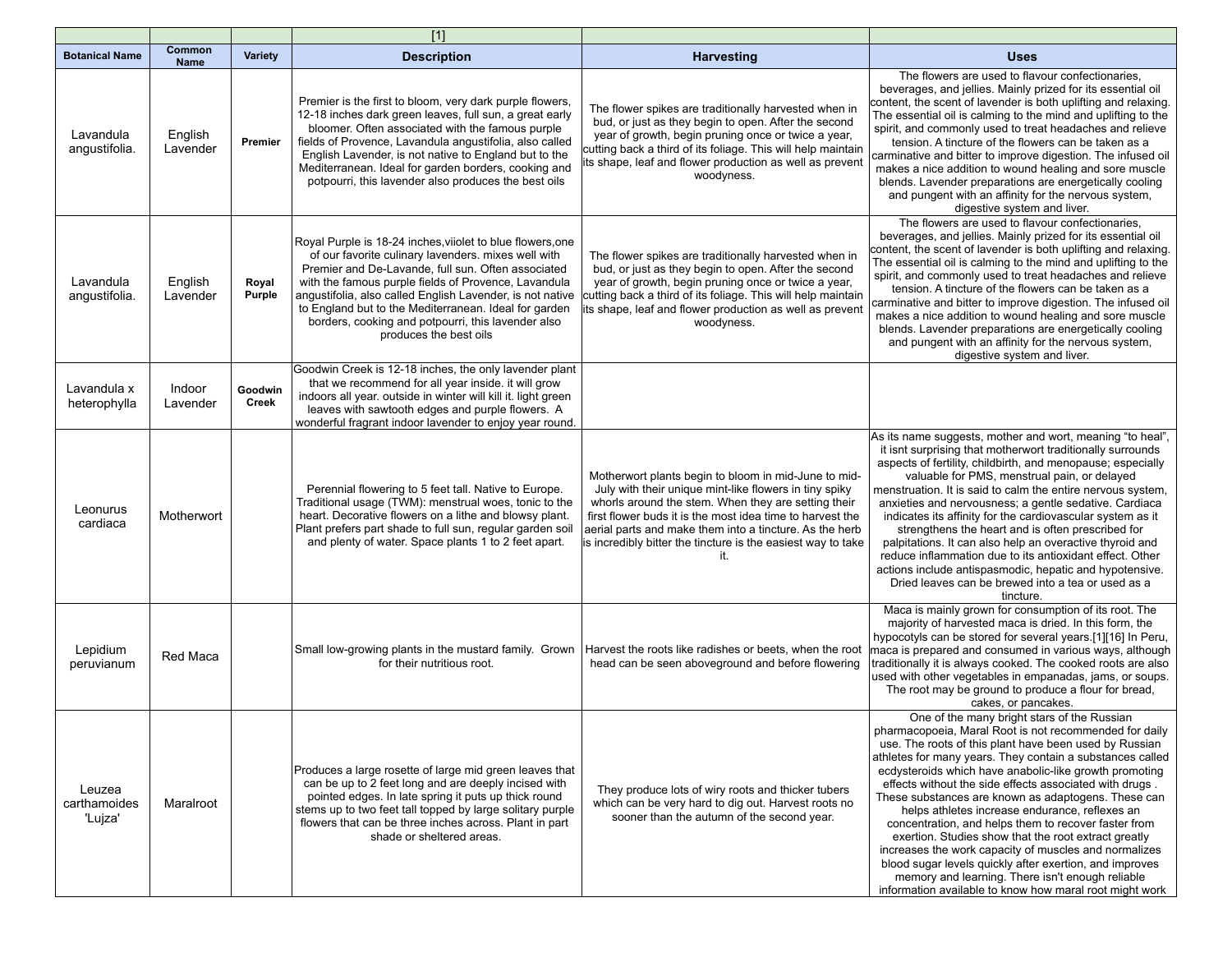|                          |                       |                | $[1]$                                                                                                                                                                                                                                                                                                                                                                                                                                                                                                                                                                    |                                                                                                                                                                                                                                                                                                                                                                                                                                                                                                                                                                                                                                                                                                                                                                                                                                                                                                                                                                                                                                 |                                                                                                                                                                                                                                                                                                                                                                                                                                                                                                                                                                                                                                                                                                                                                                                                                                                                                                                                                                                                                                                                                                                                                                                                                                                                                                                                                                                                                                                                                                                                                                                                                                                                        |
|--------------------------|-----------------------|----------------|--------------------------------------------------------------------------------------------------------------------------------------------------------------------------------------------------------------------------------------------------------------------------------------------------------------------------------------------------------------------------------------------------------------------------------------------------------------------------------------------------------------------------------------------------------------------------|---------------------------------------------------------------------------------------------------------------------------------------------------------------------------------------------------------------------------------------------------------------------------------------------------------------------------------------------------------------------------------------------------------------------------------------------------------------------------------------------------------------------------------------------------------------------------------------------------------------------------------------------------------------------------------------------------------------------------------------------------------------------------------------------------------------------------------------------------------------------------------------------------------------------------------------------------------------------------------------------------------------------------------|------------------------------------------------------------------------------------------------------------------------------------------------------------------------------------------------------------------------------------------------------------------------------------------------------------------------------------------------------------------------------------------------------------------------------------------------------------------------------------------------------------------------------------------------------------------------------------------------------------------------------------------------------------------------------------------------------------------------------------------------------------------------------------------------------------------------------------------------------------------------------------------------------------------------------------------------------------------------------------------------------------------------------------------------------------------------------------------------------------------------------------------------------------------------------------------------------------------------------------------------------------------------------------------------------------------------------------------------------------------------------------------------------------------------------------------------------------------------------------------------------------------------------------------------------------------------------------------------------------------------------------------------------------------------|
| <b>Botanical Name</b>    | Common<br><b>Name</b> | <b>Variety</b> | <b>Description</b>                                                                                                                                                                                                                                                                                                                                                                                                                                                                                                                                                       | <b>Harvesting</b>                                                                                                                                                                                                                                                                                                                                                                                                                                                                                                                                                                                                                                                                                                                                                                                                                                                                                                                                                                                                               | <b>Uses</b>                                                                                                                                                                                                                                                                                                                                                                                                                                                                                                                                                                                                                                                                                                                                                                                                                                                                                                                                                                                                                                                                                                                                                                                                                                                                                                                                                                                                                                                                                                                                                                                                                                                            |
| Levisticum<br>officinale | Lovage                |                | The plants can grow up to six feet tall, with a 32-inch<br>spread, so they make stately specimens in the garden.<br>It prefers partial shade or afternoon shade. Flowers<br>attract beneficial insects. The leaves and stem of the<br>lovage plant add an intense celery-like flavour to<br>soups, stews and stocks or pork and poultry dishes.<br>Seeds are milder and can be used like dill seed and<br>coriander.                                                                                                                                                     | Harvest leaves when young and tender, in the spring.<br>Then allow lovage to bolt and flower for beneficial<br>insects and to mature seed for seed harvest. If only<br>leaves are desired, the plant can be cut back to the<br>ground during or after flowering to create fresh new<br>growth.                                                                                                                                                                                                                                                                                                                                                                                                                                                                                                                                                                                                                                                                                                                                  | Leaves possess excellent flavouring qualities for soups,<br>stews and casseroles. Flavour is reminiscent of celery, and<br>of the famous yeast extract, Maggi. Can replace meat and<br>bone stock in soups. Also gives the character to vegetable,<br>meat and fish dishes. Seeds are milder and can be used<br>like dill seed and coriander.                                                                                                                                                                                                                                                                                                                                                                                                                                                                                                                                                                                                                                                                                                                                                                                                                                                                                                                                                                                                                                                                                                                                                                                                                                                                                                                          |
| Lomatium<br>dissectum    | <b>Biscuitroot</b>    |                | Fernleaf Biscuitroot is a perennial herb that brings a<br>lush appearance to dryland gardens (but it can handle<br>wet, too). Resprouting every spring from its<br>underground taproot, it grows graceful fern-shaped<br>leaves and yellow to purple carrot-like flowers.<br>Lomatium dissectum is a perennial herb reaching up to<br>1.4 meters tall, growing from a thick taproot. The<br>leaves are mostly attached near the base of the plant,<br>spreading with petioles up to 30 centimeters long and<br>large blades divided into many small, narrow<br>segments. | If you have gophers in the area, care must be taken to<br>protect roots from predation. Besides this, Biscuitroots<br>are quite easy to care for, and need very little water.<br>They spread by seed, which can be manually re-<br>planted to increase the patch size. The leaves and<br>young shoots are an early spring treat, easily plucked<br>or cut and added to raw salads or vegetable dishes.<br>Only harvest a few young shoots from each plant each<br>spring.<br>Seeds are mature in mid-summer and can be easily<br>stripped or shaken from the plant and stored as a<br>seasoning - used ground or whole in many dishes like<br>Carraway seed.<br>Harvesting the root requires digging the entire plant,<br>and is best done during dormancy of Fall/Winter.<br>Harvest roots within the first two years for fresh eating,<br>as they are still tender enough (older roots may be<br>better for medicine). The root can then be cleaned,<br>peeled, and cooked like a parsnip. Serve alongside<br>other root crop | The starchy root vegetable of this native food can be eaten<br>cooked or ground into flours, with a unique, earthy and<br>spicy flavor. The young leaves and shoots are a hardy<br>spring green, eaten raw or cooked, with a taste like<br>parsley. The seeds are especially aromatic and spicy like<br>Caraway - a great flavoring agent for soups and stews.<br>Fernleaf Biscuitroots are more commonly known for their<br>medicinal value, whereas the Bare Stem Biscuitroots are<br>more known for their delicious and sweet roots if harvested<br>when young before they grow woody. Lomatiums are used<br>as a panacea for a wide variety of ailments, from<br>respiratory infections to skin complaints to digestion issues<br>to arthiritis. The volatile oils in the roots, which give the<br>spicy flavor, are what is behind much of the medicinal<br>action Lomatiums have on the respiratory system. These<br>volative oils are antiviral and antibiotic, as well as<br>antibacterial and antifungal. The Fernleaf Biscuitroot in<br>particular stops the growth of invading viruses, bacterial<br>and funguses, without harming good bacteria. This makes<br>Lomatium a powerful ally to have in your garden or your<br>medicine cabinet for when colds, flus, and respiratory<br>illnesses come around.<br>***Fernleaf Biscuitroot can resemble Poison Hemlock in<br>the wild. Confirm identification before any wild harvest.***<br>***Some people with underlying health conditions can<br>experience a serious detox rash from ingesting Fernleaf<br>Biscuitroot. It is not harmful to the body, but very<br>uncomfortable. Use at your own risk.*** |
| Malva<br>sylvestris      | <b>High Mallow</b>    |                | A vigorous biennial/perennial plant with showy flowers<br>of bright mauve-purple, with dark veins, standing 3-4<br>feet (0.91-1.22 m) high and growing freely in<br>meadows, hedgerows and in fallow fields. Flowers are<br>similar to marshmallow and visted by many pollinators.                                                                                                                                                                                                                                                                                       | Leaves, in spring; flowers from late spring; seed pods<br>from early summer. Roots could be harvested from<br>larger rosettes whenever large enough.                                                                                                                                                                                                                                                                                                                                                                                                                                                                                                                                                                                                                                                                                                                                                                                                                                                                            | Edible Uses: Common mallow yields disc-shaped seeds,<br>or 'nutlets', that are edible and snacked on like 'cheeses'.<br>The leaves can be cooked and eaten like spinach, added<br>to thicken soups or deep-fried like green wafers. The<br>flowers and buds can be eaten fresh or pickled. Creative<br>cooks can substitute mallow for spinach in many dishes,<br>including soups, salads, gnocchi and quiche Medicinal<br>uses: As with many wild food plants, the common mallow<br>has also had a long history of medicinal use. Due to its<br>high mucilage content, mallows make excellent soothing<br>demulcent herbs, especially for cases of inflammation,<br>either for the urinary, digestive or respiratory systems.<br>Pregnant women or new mothers may like to know that<br>mallow leaves can provide useful amounts of iron, as well<br>as being quite high in zinc and most vitamins.                                                                                                                                                                                                                                                                                                                                                                                                                                                                                                                                                                                                                                                                                                                                                                   |
| Marrubium<br>vulgare     | White<br>Horehound    |                | An attractive shrub with small, grey-green leaves that<br>are covered in small white hairs, creating a fuzzy<br>appearance.                                                                                                                                                                                                                                                                                                                                                                                                                                              | The aerial parts can be harvested in summer                                                                                                                                                                                                                                                                                                                                                                                                                                                                                                                                                                                                                                                                                                                                                                                                                                                                                                                                                                                     | Source for the flavouring of old fashioned horehound<br>cough candy. Used as an appetite stimulant, to soothe<br>irritated throats, and to relieve gas. Traditionally used to<br>treat bronchitis and whooping cough, as it is an<br>expectorant, relaxing smooth muscle and encouraging<br>bronchial excretions to be expelled from the lungs. Bitter<br>compounds make it an effective digestive aid stimulating<br>digestive enzymes. Can be used topically to heal wounds.<br>Useful for coughs and persistent lung infections.                                                                                                                                                                                                                                                                                                                                                                                                                                                                                                                                                                                                                                                                                                                                                                                                                                                                                                                                                                                                                                                                                                                                    |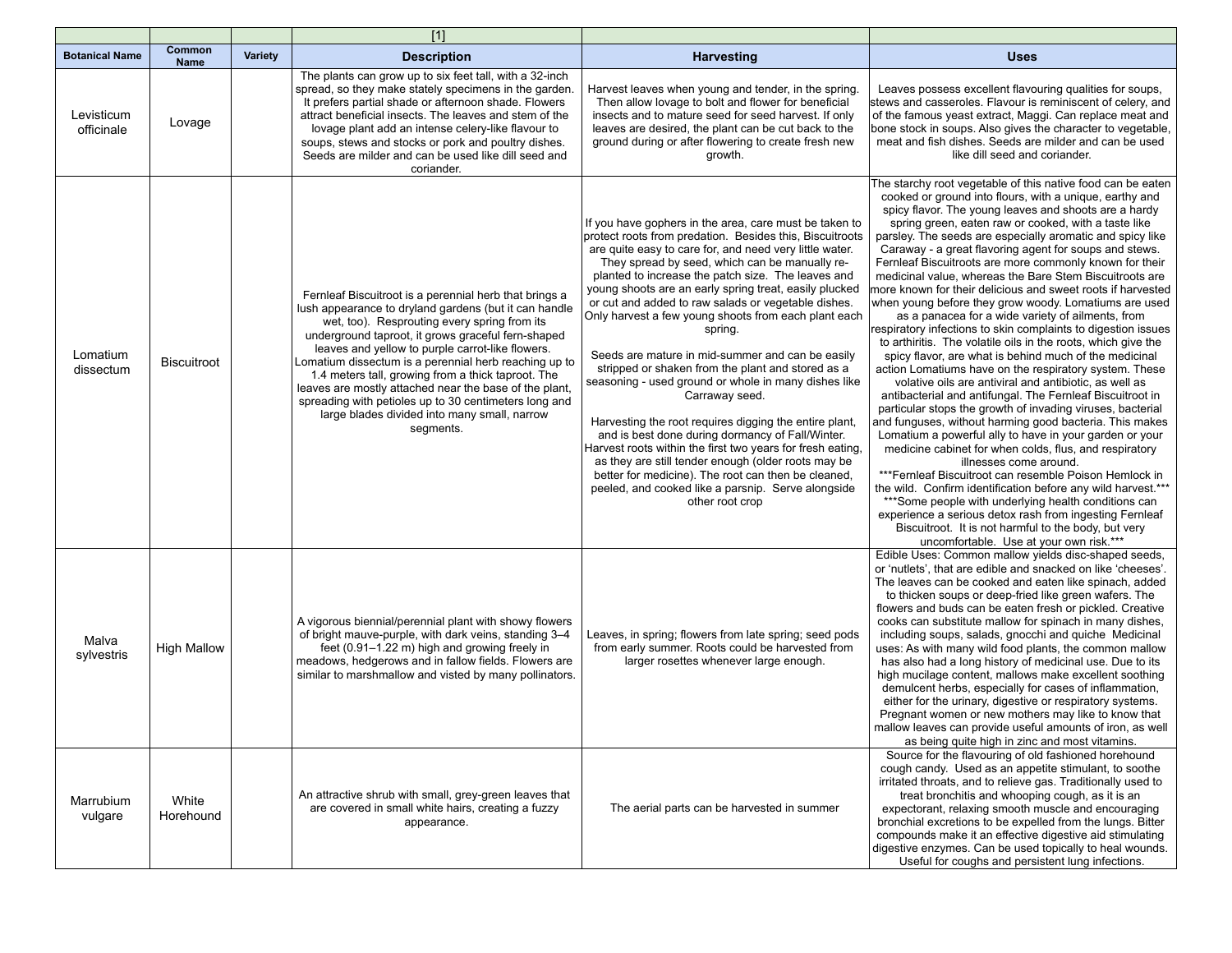|                        |                       |                | $[1]$                                                                                                                                                                                                                                                                                                                                 |                                                                                                                                                                                                                                                                                                                                                                                                                                                                                                                                |                                                                                                                                                                                                                                                                                                                                                                                                                                                                                                                                                                                                                                                                                                                                                                                                                                                                                                                                                                                                                                                                                                                                                                                                                                                                                                                                                                                                                                                                                                                                                                                                                                                                                                                                                                                                                                                                                                                                                                                                                                                                                                                                                                                                                                                                                                                                                                                                                                                                                                                                                                                                                                                                                                                                                                                                                                                                                                                                                                                                                                                                                                                                                                                                     |
|------------------------|-----------------------|----------------|---------------------------------------------------------------------------------------------------------------------------------------------------------------------------------------------------------------------------------------------------------------------------------------------------------------------------------------|--------------------------------------------------------------------------------------------------------------------------------------------------------------------------------------------------------------------------------------------------------------------------------------------------------------------------------------------------------------------------------------------------------------------------------------------------------------------------------------------------------------------------------|-----------------------------------------------------------------------------------------------------------------------------------------------------------------------------------------------------------------------------------------------------------------------------------------------------------------------------------------------------------------------------------------------------------------------------------------------------------------------------------------------------------------------------------------------------------------------------------------------------------------------------------------------------------------------------------------------------------------------------------------------------------------------------------------------------------------------------------------------------------------------------------------------------------------------------------------------------------------------------------------------------------------------------------------------------------------------------------------------------------------------------------------------------------------------------------------------------------------------------------------------------------------------------------------------------------------------------------------------------------------------------------------------------------------------------------------------------------------------------------------------------------------------------------------------------------------------------------------------------------------------------------------------------------------------------------------------------------------------------------------------------------------------------------------------------------------------------------------------------------------------------------------------------------------------------------------------------------------------------------------------------------------------------------------------------------------------------------------------------------------------------------------------------------------------------------------------------------------------------------------------------------------------------------------------------------------------------------------------------------------------------------------------------------------------------------------------------------------------------------------------------------------------------------------------------------------------------------------------------------------------------------------------------------------------------------------------------------------------------------------------------------------------------------------------------------------------------------------------------------------------------------------------------------------------------------------------------------------------------------------------------------------------------------------------------------------------------------------------------------------------------------------------------------------------------------------------------|
| <b>Botanical Name</b>  | Common<br><b>Name</b> | <b>Variety</b> | <b>Description</b>                                                                                                                                                                                                                                                                                                                    | <b>Harvesting</b>                                                                                                                                                                                                                                                                                                                                                                                                                                                                                                              | <b>Uses</b>                                                                                                                                                                                                                                                                                                                                                                                                                                                                                                                                                                                                                                                                                                                                                                                                                                                                                                                                                                                                                                                                                                                                                                                                                                                                                                                                                                                                                                                                                                                                                                                                                                                                                                                                                                                                                                                                                                                                                                                                                                                                                                                                                                                                                                                                                                                                                                                                                                                                                                                                                                                                                                                                                                                                                                                                                                                                                                                                                                                                                                                                                                                                                                                         |
| Matricaria<br>recutita | Chamomile             |                | German chamomile is a delicate looking plant that is<br>surprisingly tough. It has an almost wildflower look<br>about it. The fragrant flowers are daisy-like with white<br>petals surrounding a yellow disk. The stems are not<br>particularly strong and bend and flop as the plant grows<br>taller.                                | Both the flowers and the leaves of the German<br>chamomile plant are used for making tea. Select the<br>flowers that are nearly open or just fully opened. Pinch<br>the stalk just below the flower head and pop off the<br>bloom. Collect them in a tightly woven basket They<br>can be used fresh or dried and stored for later use. If<br>you find the leaves make your tea a bit too bitter, leave<br>them out and just harvest the flowers. If you keep your<br>patch picked daily, it will continue to bloom all summer. | Chamomile is most often made into tea and is commonly<br>used for many ailments including hay fever, menstrual<br>disorders, inflammation, insomnia, muscle spasms,<br>gastrointestinal disorders, and rheumatic pain. It can be<br>applied to the skin for inflammations and skin diseases. It<br>has a gentle calming effect.                                                                                                                                                                                                                                                                                                                                                                                                                                                                                                                                                                                                                                                                                                                                                                                                                                                                                                                                                                                                                                                                                                                                                                                                                                                                                                                                                                                                                                                                                                                                                                                                                                                                                                                                                                                                                                                                                                                                                                                                                                                                                                                                                                                                                                                                                                                                                                                                                                                                                                                                                                                                                                                                                                                                                                                                                                                                     |
| Medicago<br>sativa     | Alfalfa               |                | Growing 1-3' tall and wide, Alfalfa is one of the most<br>cultivated and useful plants on the planet. Alfalfa is a<br>perennial legume that is drought and heat hardy, can<br>be cut and regrows many times per year, produces a<br>profusion of purple flowers to attract bees and<br>pollinators, and has many medicinal qualities. | Harvest leaves at beginning of flowering stage                                                                                                                                                                                                                                                                                                                                                                                                                                                                                 | Alfalfa or lucerne is a highly valued legume forage,<br>extensively cultivated in warm temperate and cool<br>subtropical regions. It has been heralded as having the<br>highest feeding value of all commonly grown hay crops.<br>producing more protein per ha than any other crop for<br>ivestock. In some areas it is used in combination with corn<br>for silage. In parts of China and Russia tender alfalfa<br>leaves serve as a vegetable. It is used to reduce water<br>runoff and soil erosion. It is an excellent pasture for hogs,<br>cattle, and sheep, often in mixtures with smooth<br>bromegrass, orchardgrass or timothy. Supplemental<br>feeding of grain to dairy cows, sheep and fattening cattle<br>reduces bloating and balances the high protein level of the<br>alfalfa pastures with energy and extends the usefulness of<br>the pasture. Alfalfa meal is presently made into pellets and<br>used in mixed feeds for cattle, poultry and other animals.<br>Alfalfa may be grown as a cover crop and often increases<br>yield of succeeding crops, as potatoes, rice, cucumber,<br>lettuce, tomatoes (increased by 10 MT/ha), corn, apples,<br>and oranges. It is valued for bee pasturage. Extracts<br>produce antibacterial activity against gram-positive<br>bacteria. Powdered alfalfa is used as a diluent to adjust<br>strength of digitalis powder, and the root has been used as<br>an adulterant of Belladonna root. Seeds yield 8.5–11% of a<br>drying oil suitable for making paints and varnish. Seed<br>screenings are ground and used to a limited extent in<br>feeds for ruminants. The seeds also contain a yellow dye.<br>Alfalfa fiber has been used in manufacturing paper.<br>Medicinal Uses: Alfalfa leaves, either fresh or dried, have<br>traditionally been used as a nutritive tonic to stimulate the<br>appetite and promote weight gain. The plant has an<br>oestrogenic action and could prove useful in treating<br>problems related to menstruation and the menopause.<br>Some caution is advised in the use of this plant, however.<br>It should not be prescribed to people with auto-immune<br>diseases such as rheumatoid arthritis. See also the notes<br>above on toxicity. The plant is antiscorbutic, aperient,<br>diuretic, oxytocic, haemostatic, nutritive, stimulant and<br>tonic. The expressed juice is emetic and is also anodyne in<br>the treatment of gravel. The plant is taken internally for<br>debility in convalescence or anaemia, haemorrhage<br>menopausal complaints, pre-menstrual tension, fibroids<br>etc. A poultice of the heated leaves has been applied to<br>the ear in the treatment of earache. The leaves can be<br>used fresh or dried. The leaves are rich in vitamin K which<br>is used medicinally to encourage the clotting of blood. This<br>is valuable in the treatment of jaundice. The plant is grown<br>commercially as a source of chlorophyll and carotene, both<br>of which have proven health benefits. The leaves also<br>contain the anti-oxidant tricin. The root is febrifuge and is<br>also prescribed in cases of highly coloured urine. Extracts<br>of the plant are antibacterial |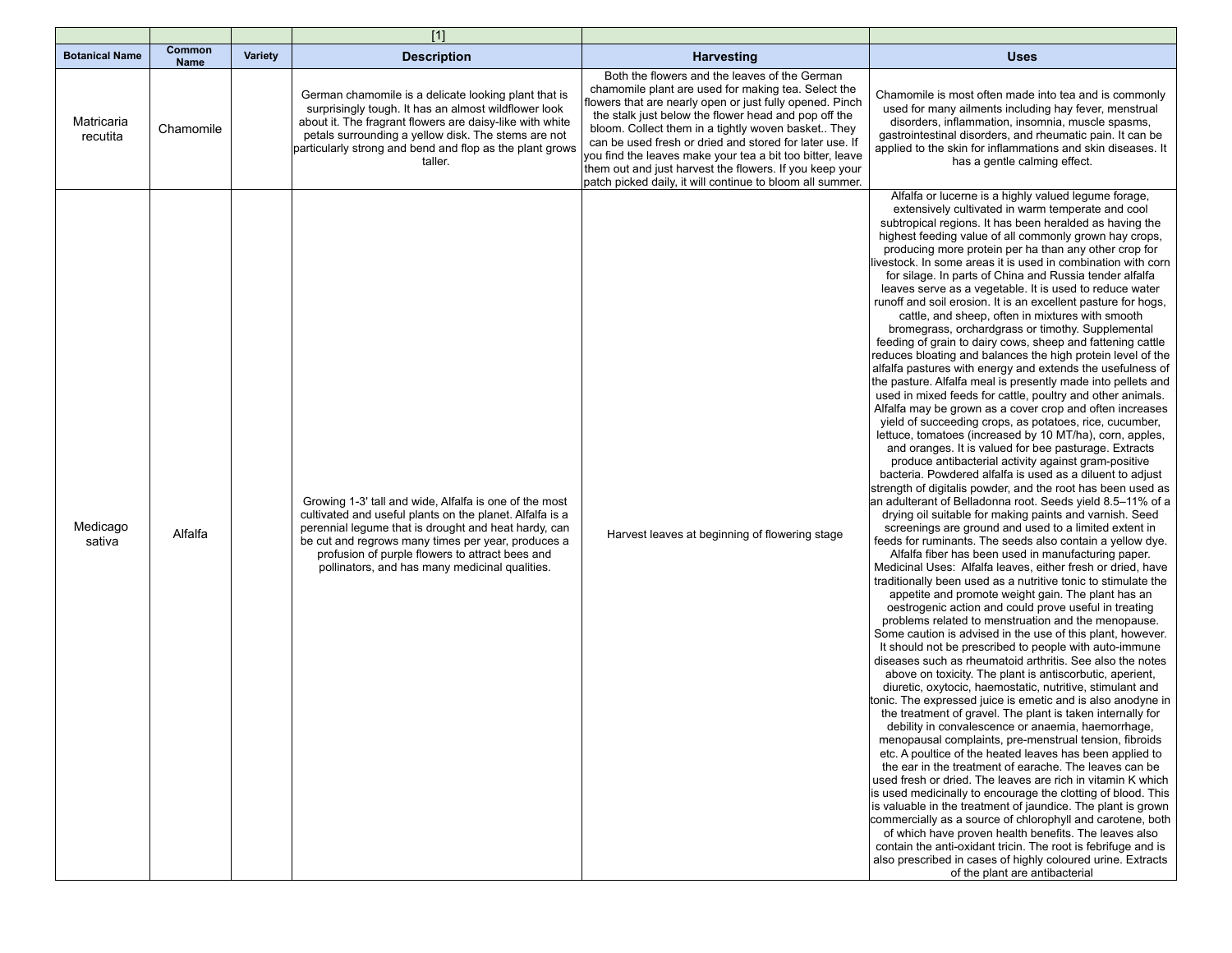|                                          |                           |                | $[1]$                                                                                                                                                                                                                                                                                                                                                                                                                                                                                                                                                                           |                                                                                                                                                                                                                                                                                                                                       |                                                                                                                                                                                                                                                                                                                                                                                                                                                                                                                                                                                                                                                                                                                                                                                                                                                                                                                                           |
|------------------------------------------|---------------------------|----------------|---------------------------------------------------------------------------------------------------------------------------------------------------------------------------------------------------------------------------------------------------------------------------------------------------------------------------------------------------------------------------------------------------------------------------------------------------------------------------------------------------------------------------------------------------------------------------------|---------------------------------------------------------------------------------------------------------------------------------------------------------------------------------------------------------------------------------------------------------------------------------------------------------------------------------------|-------------------------------------------------------------------------------------------------------------------------------------------------------------------------------------------------------------------------------------------------------------------------------------------------------------------------------------------------------------------------------------------------------------------------------------------------------------------------------------------------------------------------------------------------------------------------------------------------------------------------------------------------------------------------------------------------------------------------------------------------------------------------------------------------------------------------------------------------------------------------------------------------------------------------------------------|
| <b>Botanical Name</b>                    | Common<br><b>Name</b>     | <b>Variety</b> | <b>Description</b>                                                                                                                                                                                                                                                                                                                                                                                                                                                                                                                                                              | Harvesting                                                                                                                                                                                                                                                                                                                            | <b>Uses</b>                                                                                                                                                                                                                                                                                                                                                                                                                                                                                                                                                                                                                                                                                                                                                                                                                                                                                                                               |
| Melissa<br>officinalis                   | Lemon Balm                |                | Strongly aromatic herb with lemony fragrance and<br>excellent medicinal and culinary qualities. Shiny green<br>leaves on full plants up to 2' tall. Harvest before<br>flowering since leaf quality declines as flower stalks<br>mature. Attracts bees and pollinators.                                                                                                                                                                                                                                                                                                          | The best time to harvest lemon balm is in early flower,<br>through the blooming period. It is essential to wait until<br>bloom time so that the volatile oils will be at their most<br>concentrated in the leaves. The aerial parts can be<br>gathered. The leaves should be stripped from woodier<br>stems and these stems discarded | Very aromatic lemon scented leaves are delightful in tea,<br>cooking and baking. Medicines should be made fresh if<br>possible or from plants that have been dried quickly in the<br>shade. The dried herb looses its medicinal properties over<br>the course of a few months after drying. Lemon balm is a<br>mood enhancer and restorative to the nervous system. It is<br>helpful for tension and anxiety, specific for social anxiety,<br>insomnia, frayed nerves, and agitation. Lemon balm tea is<br>great for calming children and adults alike. It is useful for<br>easing upset tummies, as it is calming and antispasmodic<br>to the digestive tract. Lemon balm essential oil is used for<br>the treatment of topical viral infections such as cold sores,<br>genital herpes, and shingles. Using St. John's Wort<br>(Hypericum perforatum) infused oil makes a great carrier<br>oil for this as it is also antiviral.         |
| Melissa<br>officinalis ssp.<br>altissima | Lime Balm                 |                | Herbaceous perennial to 2 feet, native to the<br>mediterranean. Light-green lime-flavored foliage is<br>softly pubescent, with outsize flowers of light lavender.<br>A rare and unusual subspecies of lemon balm                                                                                                                                                                                                                                                                                                                                                                | as for Lemon Balm                                                                                                                                                                                                                                                                                                                     | as for Lemon Balm                                                                                                                                                                                                                                                                                                                                                                                                                                                                                                                                                                                                                                                                                                                                                                                                                                                                                                                         |
| Mentha ×<br>piperita                     | Peppermint                | French         | French Peppermint' is a classic aromatic herb. This<br>very attractive herb with medium green leaves is<br>extremely hardy to zone 3. A low growing spreading<br>groundcover. French Peppermint will readily make itself<br>at home in full sun to partial shade in moist soil.                                                                                                                                                                                                                                                                                                 | Begin harvesting as soon as it comes up in spring. The<br>main harvest should be taken as flowering begins, the<br>best quality being picked in early summer before it<br>begins flowering, or early fall after flowering is over.<br>Don't take more than one-third of the leaves at any one<br>harvest                              | Peppermint is the most effective mint medicinally because<br>it is the source for menthol. Menthol acts by stimulating the<br>flow of bile to the stomach, which promotes digestion. It<br>also acts as an antispasmodic, calming the action of<br>muscles.                                                                                                                                                                                                                                                                                                                                                                                                                                                                                                                                                                                                                                                                               |
| Mentha ×<br>piperita                     | <b>Swiss Mint</b>         |                | Swiss Mint (mentha x piperita 'swiss') - Interesting and<br>hard to find mint variety used in the flavoring of Swiss<br>candies. also sometimes called "Swiss Ricola" mint.<br>Swiss Mint   Attractive upright-growing plant features large slender<br>light green leaves with toothed edges. Light and<br>refreshing flavor for culinary or tea use. Flowers attract<br>beneficial insects.                                                                                                                                                                                    | Begin harvesting as soon as it comes up in spring. The<br>main harvest should be taken as flowering begins. the<br>best quality being picked in early summer before it<br>begins flowering, or early fall after flowering is over.<br>Don't take more than one-third of the leaves at any one<br>harvest                              | Compared to other peppermint varieties, this has a lighter,<br>more refreshing scent and flavour. It originally came to us<br>bearing the name of a very well known Swiss brand of<br>herbal candies, as the story went, this mint is used to<br>flavour the Swiss company's candies.                                                                                                                                                                                                                                                                                                                                                                                                                                                                                                                                                                                                                                                     |
| Mentha<br>aquatica                       | Berries and<br>Cream Mint | <b>Berries</b> | Berries and Cream mint is a vigorous grower and can<br>grow up to 3' tall. The plant has dark green, spear-<br>shaped leaves with wide, rounded bottoms that grow in<br>opposite pairs. Has spikes of light purple flowers in<br>summer. The leafy herb has a berry-like aroma<br>and Cream combined with the scent of menthol and a hint of citrus.<br>Plant Mentha aquatica along the edges of bodies of<br>water or in shallow water. The plant prefers slightly<br>acidic soil in moist loam. Watermint plants do best in<br>full sun but can also thrive in partial shade. | Begin harvesting as soon as it comes up in spring. The<br>main harvest should be taken as flowering begins. the<br>best quality being picked in early summer before it<br>begins flowering, or early fall after flowering is over.<br>Don't take more than one-third of the leaves at any one<br>harvest                              | Edible Uses: 'Berries and Cream' is an unique variety with<br>a fruity-mint flavour and scent. Sweet and fruity, like a bowl<br>of fresh berries and cream. Leaves can be used fresh<br>chopped or as a garnish. Use as for other mints in teas or<br>to flavor meats, sweets, or other food. Medicinal uses: The<br>leaves are anodyne, antiseptic, antispasmodic, astringent,<br>carminative, cholagogue, diaphoretic, emetic, refrigerant,<br>stimulant, stomachic, tonic and vasodilator. A tea made<br>from the leaves has traditionally been used in the<br>treatment of fevers, headaches, digestive disorders and<br>various minor ailments. It is also used as a mouth-wash<br>and a gargle for treating sore throats, ulcers, bad breath<br>etc. The leaves are harvested as the plant comes into<br>flower and can be dried for later use. The essential oil in<br>the leaves is antiseptic, though it is toxic in large doses |
| Mentha<br>aquatica<br>'Citrata'          | Orange Mint               | Orange         | Aslo known as Bergamot Mint. Treasured for its very<br>special fragrance. Its hint of citrus is tantalizing in fruit<br>punches, teas and potpourris. The oil is an ingredient in<br>chartreuse and perfumes. Plant Mentha aquatica along<br>the edges of bodies of water or in shallow water. The<br>plant prefers slightly acidic soil in moist loam.<br>Watermint plants do best in full sun but can also thrive<br>in partial shade.                                                                                                                                        | Begin harvesting as soon as it comes up in spring. The<br>main harvest should be taken as flowering begins. the<br>best quality being picked in early summer before it<br>begins flowering, or early fall after flowering is over.<br>Don't take more than one-third of the leaves at any one<br>harvest                              | Edible Uses: Its hint of citrus is tantalizing in fruit punches,<br>teas and potpourris. Leaves can be used fresh chopped or<br>as a garnish. Use as for other mints in teas or to flavor<br>meats, sweets, or other food. Medicinal uses: The leaves<br>are anodyne, antiseptic, antispasmodic, astringent,<br>carminative, cholagogue, diaphoretic, emetic, refrigerant,<br>stimulant, stomachic, tonic and vasodilator. A tea made<br>from the leaves has traditionally been used in the<br>treatment of fevers, headaches, digestive disorders and<br>various minor ailments. It is also used as a mouth-wash<br>and a gargle for treating sore throats, ulcers, bad breath<br>etc. The leaves are harvested as the plant comes into<br>flower and can be dried for later use. The essential oil in<br>the leaves is antiseptic, though it is toxic in large doses                                                                    |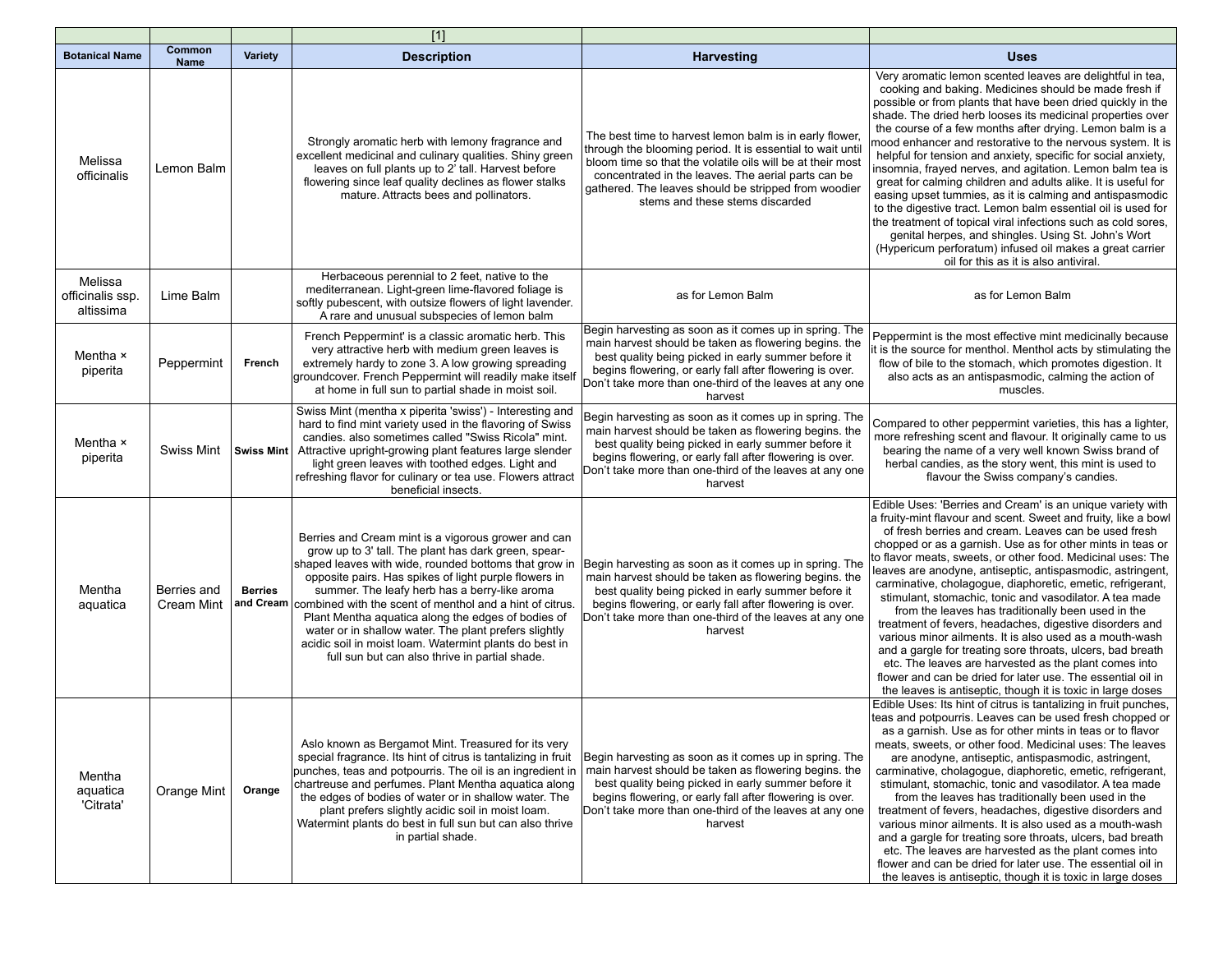|                                                        |                              |                          | $[1]$                                                                                                                                                                                                                                                                                                                                                                                                                                                                                                                                                                                                                                                                                                                                                                                                    |                                                                                                                                                                                                                                                                                                          |                                                                                                                                                                                                                                                                                                                                                                                                                                                                                                                                                                                                                                                                                                                                                                                                                                                                                                                                                                                                              |
|--------------------------------------------------------|------------------------------|--------------------------|----------------------------------------------------------------------------------------------------------------------------------------------------------------------------------------------------------------------------------------------------------------------------------------------------------------------------------------------------------------------------------------------------------------------------------------------------------------------------------------------------------------------------------------------------------------------------------------------------------------------------------------------------------------------------------------------------------------------------------------------------------------------------------------------------------|----------------------------------------------------------------------------------------------------------------------------------------------------------------------------------------------------------------------------------------------------------------------------------------------------------|--------------------------------------------------------------------------------------------------------------------------------------------------------------------------------------------------------------------------------------------------------------------------------------------------------------------------------------------------------------------------------------------------------------------------------------------------------------------------------------------------------------------------------------------------------------------------------------------------------------------------------------------------------------------------------------------------------------------------------------------------------------------------------------------------------------------------------------------------------------------------------------------------------------------------------------------------------------------------------------------------------------|
| <b>Botanical Name</b>                                  | <b>Common</b><br><b>Name</b> | <b>Variety</b>           | <b>Description</b>                                                                                                                                                                                                                                                                                                                                                                                                                                                                                                                                                                                                                                                                                                                                                                                       | <b>Harvesting</b>                                                                                                                                                                                                                                                                                        | <b>Uses</b>                                                                                                                                                                                                                                                                                                                                                                                                                                                                                                                                                                                                                                                                                                                                                                                                                                                                                                                                                                                                  |
| Mentha<br>arvensis                                     | <b>Banana Mint</b>           | <b>Banana</b>            | Banana mint grows low to the ground and bears many<br>small, oval to lanceolate shaped leaves on medium to<br>slender, green stems. The bright green leaves have<br>lightly serrated edges and are coated in a soft layer of<br>fuzz. In the summer, Banana mint also develops many<br>small lilac flowers that grow in clusters and are highly<br>fragrant. In addition to the flowers, the leaves of the<br>Banana mint are aromatic with a sweet, tropical scent<br>and are crisp with bright, herbal flavors of peppermint<br>and bananas. Delightful and unusual banana scented<br>leaves provide endless culinary possibilities! This mint<br>from France has a low growing creeping and trailing<br>habit that makes this variety nice for containers or<br>hanging baskets. Perennial zones 5-9. | Begin harvesting as soon as it comes up in spring. The<br>main harvest should be taken as flowering begins. the<br>best quality being picked in early summer before it<br>begins flowering, or early fall after flowering is over.<br>Don't take more than one-third of the leaves at any one<br>harvest | Edible Uses: Banana mint is most commonly consumed<br>raw as its flavor and scent are showcased when lightly<br>crushed and used fresh, out-of-hand. The leaves can be<br>added to both hot and cold drinks such as teas, smoothies,<br>milkshakes, and lemonade, and they can be used in<br>cocktails as an unusual twist on the classic drinks such as<br>the mojito. Banana mint can also be minced and tossed<br>into green and fruit salads, chopped into sauces, or lightly<br>sprinkled over cooked meats. The leaves are popularly<br>incorporated into desserts and can be baked into<br>brownies, muffins, fudge, and cookies, or they can be<br>topped over ice cream and pudding. Banana mint pairs<br>well with lime juice, honey, toasted nuts, pineapple,<br>chocolate, sparkling wine, and brown sugar.                                                                                                                                                                                      |
| Mentha<br>arvensis<br>'Variegata' (M.<br>x gentillis)' | <b>Ginger Mint</b>           | Ginger                   | Ginger mint is a cross between corn mint and<br>spearmint, and smells very much like spearmint. Often<br>called slender mint or scotch mint, variegated ginger<br>mint plants have beautiful bright yellow stripes on the<br>leaves. Heart-shapes leaves flecked with gold make<br>this a spectacular ornamental mint. Its fruity taste<br>carries a hint of ginger. The attractive plant brightens<br>up the herb garden. The plant is happy in moist soil<br>with sun or part shade and will expand into the garden<br>easily unless it is restrained in pots or bottomless<br>buckets sunk into the garden bed. Ginger mint is well<br>suited to container gardening, where it can decorate a<br>patio or doorstep while offering its many benefits to the<br>cuisine.                                | Begin harvesting as soon as it comes up in spring. The<br>main harvest should be taken as flowering begins. the<br>best quality being picked in early summer before it<br>begins flowering, or early fall after flowering is over.<br>Don't take more than one-third of the leaves at any one<br>harvest | The leaves bring a refreshing flavour to the kitchen in fruit<br>salads, with melon and with tomatoes. A few leaves will<br>garnish any yogurt-based recipe beautifully. Infusions<br>made by steeping fresh or dried leaves of ginger mint can<br>be used to calm a nervous stomach or ease a headache.<br>The leaves can be added to fruit salads and pair very well<br>with melons or tomatoes. They can also be used to brew<br>herbal teas, which can treat fevers, headaches, and<br>digestive ailments. Finely chopped leaves make a great<br>addition to butter spreads, lemonade, and hot chocolate.<br>Ginger mint can be mixed with lemon juice, salt, and<br>pepper to flavor fish and other meat dishes. The essential<br>oil from ginger mint is used as a spearmint flavoring.<br>Furthermore, the oil has medicinal value because of its<br>antiseptic properties. However, it can have unhealthy<br>effects on the body if it is ingested in large doses,<br>especially for pregnant women. |
| Mentha<br>canadensis [2]                               | Wild/<br>Canadian<br>Mint    |                          | One of the few native mints, this aromatic perennial<br>has dense whorls of tiny, white, pale pink, or lavender,<br>bell-shaped flowers nearly hidden by the opposite<br>leaves in hairy leaf axils on the square stems of a<br>branched, minty-smelling plant.                                                                                                                                                                                                                                                                                                                                                                                                                                                                                                                                          | Begin harvesting as soon as it comes up in spring. The<br>main harvest should be taken as flowering begins, the<br>best quality being picked in early summer before it<br>begins flowering, or early fall after flowering is over.<br>Don't take more than one-third of the leaves at any one<br>harvest | Strong aroma and flavor. use for teas and to flavor<br>beverages, juices, and other dishes                                                                                                                                                                                                                                                                                                                                                                                                                                                                                                                                                                                                                                                                                                                                                                                                                                                                                                                   |
| Mentha<br>haplocalyx                                   | Chinese mint<br>'Bo He'      |                          | Chinese mint is native to China where it is widely<br>grown as a tea plant used for medicinal purposes. It<br>can grow up to 60cm tall and has square stems,<br>toothed oval leaves and bears whorls of pale lilac<br>flowers growing from the leaf axils. It prefers sun to<br>partial shade and moist soils                                                                                                                                                                                                                                                                                                                                                                                                                                                                                            | Begin harvesting as soon as it comes up in spring. The<br>main harvest should be taken as flowering begins. the<br>best quality being picked in early summer before it<br>begins flowering, or early fall after flowering is over.<br>Don't take more than one-third of the leaves at any one<br>harvest | A tea made with Chinese mint has a pleasant, not<br>overpowering taste. Chinese mint is a valuable remedy for<br>several ailments in Chinese herbal medicine. It is<br>considered to be one of the cooling herbs for treating<br>tender throats, colds, sore mouth and tongue as well as an<br>assortment of other health conditions varying from<br>measles to toothache. Similar to peppermint it also<br>facilitates in reducing temperature and possesses anti-<br>congestive attributes. It may be given to patients suffering<br>from diarrhoea and dysentery. The juice extracted from the<br>Chinese mint has also been given to provide relief from<br>headaches as well as to treat sore or red eyes.                                                                                                                                                                                                                                                                                              |
| Mentha sp.                                             | Citrus<br>Kitchen Mint       | <b>Citrus</b><br>Kitchen | A mint hybrid known for its strong, pleasant citrus flavor<br>and aroma. It's prized for its culinary uses both for<br>cooking and beverages. On top of being useful in the<br>kitchen, its fragrance makes it a great choice for<br>garden borders where its tendrils can be easily bruised<br>by foot traffic, releasing its scent into the air.                                                                                                                                                                                                                                                                                                                                                                                                                                                       | Begin harvesting as soon as it comes up in spring. The<br>main harvest should be taken as flowering begins. the<br>best quality being picked in early summer before it<br>begins flowering, or early fall after flowering is over.<br>Don't take more than one-third of the leaves at any one<br>harvest | Great in Orange juice! A fantastic citrus scented mint<br>useful in most dishes mint pairs well with. Great for baked<br>goods, sweets, fruit salads, and even savory dishes like<br>fish and lamb.                                                                                                                                                                                                                                                                                                                                                                                                                                                                                                                                                                                                                                                                                                                                                                                                          |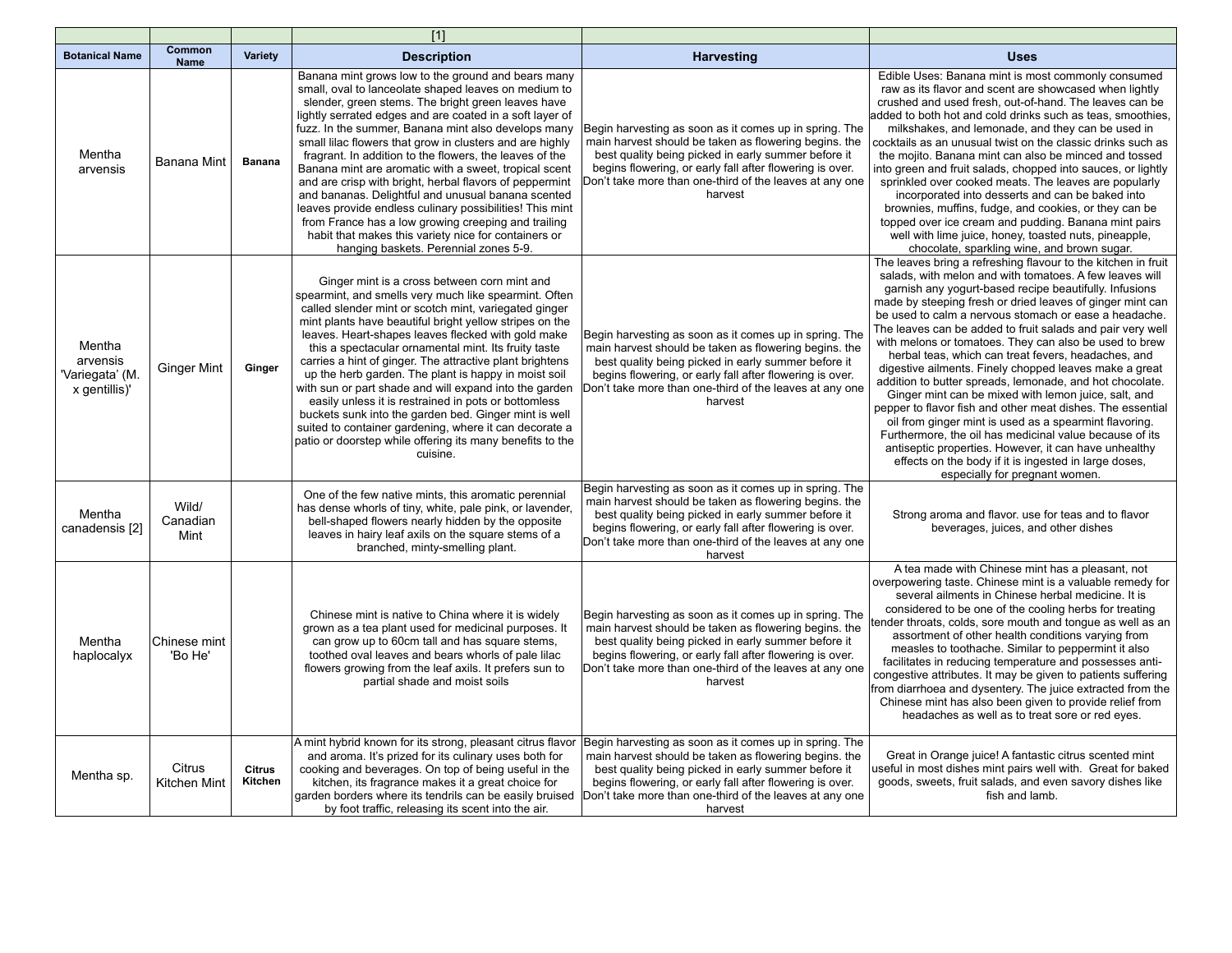|                                |                                  |                 | $[1]$                                                                                                                                                                                                                                                                                                                                                                                                                                                                                                                                           |                                                                                                                                                                                                                                                                                                          |                                                                                                                                                                                                                                                                                                                                                                                                                                                                                                                                          |
|--------------------------------|----------------------------------|-----------------|-------------------------------------------------------------------------------------------------------------------------------------------------------------------------------------------------------------------------------------------------------------------------------------------------------------------------------------------------------------------------------------------------------------------------------------------------------------------------------------------------------------------------------------------------|----------------------------------------------------------------------------------------------------------------------------------------------------------------------------------------------------------------------------------------------------------------------------------------------------------|------------------------------------------------------------------------------------------------------------------------------------------------------------------------------------------------------------------------------------------------------------------------------------------------------------------------------------------------------------------------------------------------------------------------------------------------------------------------------------------------------------------------------------------|
| <b>Botanical Name</b>          | Common<br>Name                   | Variety         | <b>Description</b>                                                                                                                                                                                                                                                                                                                                                                                                                                                                                                                              | <b>Harvesting</b>                                                                                                                                                                                                                                                                                        | <b>Uses</b>                                                                                                                                                                                                                                                                                                                                                                                                                                                                                                                              |
| Mentha sp.                     | Cotton<br>Candy Mint             | Cotton<br>Candy | A fuzzy blue leafed, spreading groundcover mint with<br>spikelets of lavender flowers in summer. As mint<br>breeder Jim Westerfield once told Ricthers, "The first<br>time I smelled this hybrid a voice in my head said<br>'Cotton Candy'. It had a certain soft, sweet aroma,<br>combined with, of all things, pink flowers! What's<br>nteresting is that there exists not one bottle of flavoring<br>ANYWHERE on any shelf in the world, whose label<br>reads 'Cotton Candy'. Nope, such a seasoning has<br>simply NEVER existed."           | Begin harvesting as soon as it comes up in spring. The<br>main harvest should be taken as flowering begins. the<br>best quality being picked in early summer before it<br>begins flowering, or early fall after flowering is over.<br>Don't take more than one-third of the leaves at any one<br>harvest | As for other mints, experiment to find the best applications<br>for the 'cotton candy' flavor!                                                                                                                                                                                                                                                                                                                                                                                                                                           |
| Mentha spicata                 | Spearmint                        | Spearmint       | Spearmint, (Mentha spicata), aromatic herb of the mint<br>family (Lamiaceae), widely used for culinary purposes.<br>Mint thrives in moist to slightly soggy soil. Consider<br>planting mint near downspouts or in low, damp spots in<br>your yard. Great for sweet teas. Flowers attract<br>beneficial insects.                                                                                                                                                                                                                                 | Begin harvesting as soon as it comes up in spring. The<br>main harvest should be taken as flowering begins. the<br>best quality being picked in early summer before it<br>begins flowering, or early fall after flowering is over.<br>Don't take more than one-third of the leaves at any one<br>harvest | Spearmint is a versatile culinary mint. Its flavor is milder<br>than peppermint. It enhances meat, fish, and veggie<br>dishes. It goes well with veal, eggplant, white beans, black<br>beans, lentils, tabouli, fruit salad, and beverages. It is a<br>condiment for lamb, jellies, sauces, candy, and chocolate.<br>Stuff spearmint leaves and garlic beneath the skin of roast<br>lamb, and add interest to split pea soup by using dried<br>leaves. Press the leaves and coat them with chocolate for<br>your own after dinner mints. |
| Mentha x<br>piperita           | Chocolate<br>Mint                | Chocolate       | Chocolate mint has a fragrance of chocolate. A variety<br>of peppermint, it is a rhizomatous, upright perennial<br>which is most commonly grown as a culinary herb<br>and/or ground cover. It typically grows to 2' tall and<br>spreads by rhizomes to form an attractive ground<br>cover. The rounded, lance-shaped leaves are a darker<br>green than other forms of mint. Lavender flowers<br>appear in summer.                                                                                                                               | Begin harvesting as soon as it comes up in spring. The<br>main harvest should be taken as flowering begins. the<br>best quality being picked in early summer before it<br>begins flowering, or early fall after flowering is over.<br>Don't take more than one-third of the leaves at any one<br>harvest | In cooking, chocolate can be used for flavoring desserts<br>and drinks. Chocolate mint is great sprinkled on fruit<br>dishes, makes a scrumptious tea, and is a nice addition to<br>mojitos.                                                                                                                                                                                                                                                                                                                                             |
| <b>Mirabilis</b><br>longiflora | Long<br>flowered<br>Four O'clock |                 | Mirabilis longiflora (Angels Trumpets) is a shrub-like,<br>tuberous perennial often grown as an annual, with<br>clusters of exquisitely fragrant flowers from summer to<br>fall. Their purpled fused center provides a purple<br>stamen that protrudes outside the flower accompanied<br>by red colored anthers. A sweet orange blossom scent<br>draws nighttime visitors, human and invertebrate alike!<br>Grow in moonlit gardens or in pots placed on the patio.                                                                             | N/A                                                                                                                                                                                                                                                                                                      | N/A                                                                                                                                                                                                                                                                                                                                                                                                                                                                                                                                      |
| <b>Mirabilis</b><br>multiflora | Desert Four<br>O'clock           |                 | 15-18" tall x 48-72" wide. In its full afternoon glory,<br>Desert Four O'clock has few rivals. A mature plant will<br>have hundreds of magenta-pink flowers open at one<br>time! This short grass prairie wildflower is a xeric<br>species with an enormous, deep-growing taproot. Plant<br>it in any soil, even clay, where it will get plenty of sun<br>and heat. Once established, it grows best when given<br>just a little extra irrigation. Semi-succulent foliage.<br>Great pollinator plant, particularly for nocturnal<br>pollinators. | generally not harvested                                                                                                                                                                                                                                                                                  | Used by native Americans for a wide range of medicinal<br>uses. Take care and only use with guidance from<br>experienced practitioners.                                                                                                                                                                                                                                                                                                                                                                                                  |
| Monarda<br>citriodora          | Lemon Bee<br>Balm                |                 | Monarda citriodora (Lemon Bee Balm) is a short-lived<br>perennial, often grown as an annual or biennial,<br>boasting showy clusters of scented, two-lipped, tubular,<br>lavender to pink flowers resting upon white or lavender<br>bracts                                                                                                                                                                                                                                                                                                       | Harvest leaves and flowers when they are full and<br>vibrant throughout summer.                                                                                                                                                                                                                          | Use as for other Monardas. Leaves - raw or cooked. They<br>are used as a flavouring in salads and cooked foods[46,<br>105, 161, K] and also as a tea. They have a pleasant<br>lemon flavour.                                                                                                                                                                                                                                                                                                                                             |
| Monarda<br>didyma              | Red<br>Bergamot                  |                 | The boldest blossoms of the bergamot varieties and a<br>favourite for those who are looking to attract a flurry of<br>pollinators to the garden! Red ragged blossoms are<br>easy to spot in their blooming months of July and<br>August.                                                                                                                                                                                                                                                                                                        | The aerial parts can be harvested by cutting the plants<br>down to a few inches above the ground. The medicinal<br>properties are more concentrated when the plants are<br>in bloom during the heat of summer                                                                                            | It has a minty fragrance use fresh flowers and leaves in<br>fruit, salads, teas, lemonade, pork, poultry, and jellies.<br>Bergamot has a long history of use by the Native<br>Americans, who would use it for its antibacterial properties<br>as well as topically to treat wounds. Makes an attractive<br>topping to summer salads. Citrus-scented leaves and<br>flowers can be brewed into a pleasant, soothing tea!<br>Antiseptic properties are beneficial for coughs and colds.                                                     |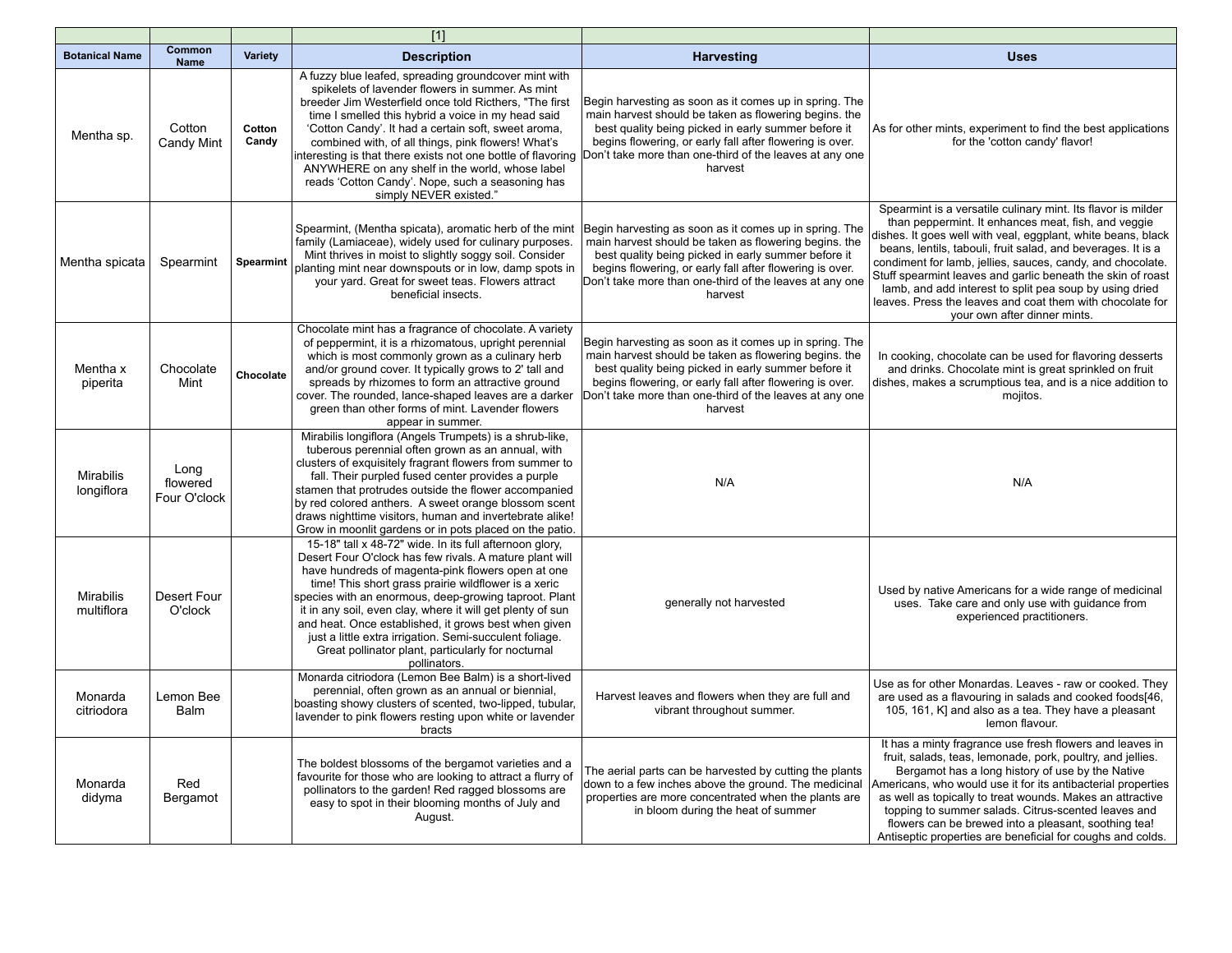|                            |                               |         | $[1]$                                                                                                                                                                                                                                                                                                                                                                                                                                                            |                                                                                                                                                                                                               |                                                                                                                                                                                                                                                                                                                                                                                                                                                                        |
|----------------------------|-------------------------------|---------|------------------------------------------------------------------------------------------------------------------------------------------------------------------------------------------------------------------------------------------------------------------------------------------------------------------------------------------------------------------------------------------------------------------------------------------------------------------|---------------------------------------------------------------------------------------------------------------------------------------------------------------------------------------------------------------|------------------------------------------------------------------------------------------------------------------------------------------------------------------------------------------------------------------------------------------------------------------------------------------------------------------------------------------------------------------------------------------------------------------------------------------------------------------------|
| <b>Botanical Name</b>      | Common<br><b>Name</b>         | Variety | <b>Description</b>                                                                                                                                                                                                                                                                                                                                                                                                                                               | <b>Harvesting</b>                                                                                                                                                                                             | <b>Uses</b>                                                                                                                                                                                                                                                                                                                                                                                                                                                            |
| Monarda<br>fistulosa       | Bee Balm                      |         | Bee Balm is a great insect attracting flower, particular<br>for bumblebees and hummingbirds. A North American<br>native, It grows 3-4' tall and spreads slowly. It has pink<br>showy whorled blooms; leaves have aroma of orange<br>and spice. Often used in tea, It has a soothing flavor<br>and aids digestion.                                                                                                                                                | The aerial parts can be harvested by cutting the plants<br>down to a few inches above the ground. The medicinal<br>properties are more concentrated when the plants are<br>in bloom during the heat of summer | Leaves and flowers are useful for flavouring various<br>beverages and deserts. Flowers are edible and may be<br>added to salads. Bee Balm is used to treat colds and flus,<br>as a strong antiseptic for healing wounds, and for its<br>carminative & diaphoretic actions. here is also something<br>wonderfully light and uplifting about Bee Balm, and the<br>aroma of a pot of tea steeping on the stove can bring a<br>sense of lightness and calm to a home.      |
| Monarda<br>fistulosa       | Bee Balm.<br>Mixed            |         | This is a highly aromatic and showy cultivar that makes<br>mixed colors, foliage giving rise to blossoms of pink,<br>lavender and purple.                                                                                                                                                                                                                                                                                                                        | The aerial parts can be harvested by cutting the plants<br>down to a few inches above the ground. The medicinal<br>properties are more concentrated when the plants are<br>in bloom during the heat of summer | Leaves and flowers are useful for flavouring various<br>beverages and deserts. Flowers are edible and may be<br>added to salads. Wild Bergamot is used to treat colds and<br>flus, as a strong antiseptic for healing wounds, and for its<br>carminative & diaphoretic actions. here is also something<br>wonderfully light and uplifting about Bee Balm, and the<br>aroma of a pot of tea steeping on the stove can bring a<br>sense of lightness and calm to a home. |
| Monarda<br>fistulosa       | Bee Balm,<br>Wild<br>Bergamot |         | Bee Balm is a great insect attracting flower, particular<br>for bumblebees and hummingbirds. A North American<br>native, It grows 3-4' tall and spreads slowly. It has pink<br>showy whorled blooms; leaves have aroma of orange<br>and spice. Often used in tea, It has a soothing flavor<br>and aids digestion.                                                                                                                                                | The aerial parts can be harvested by cutting the plants<br>down to a few inches above the ground. The medicinal<br>properties are more concentrated when the plants are<br>in bloom during the heat of summer | Leaves and flowers are useful for flavouring various<br>beverages and deserts. Flowers are edible and may be<br>added to salads. Wild Bergamot is used to treat colds and<br>flus, as a strong antiseptic for healing wounds, and for its<br>carminative & diaphoretic actions. here is also something<br>wonderfully light and uplifting about Bee Balm, and the<br>aroma of a pot of tea steeping on the stove can bring a<br>sense of lightness and calm to a home. |
| Monarda<br>fistulosa       | Bergamot,<br>Sweet leaf       |         | With showy flowers of lavender to rose and leaves both<br>pungent and minty, this wild native plant, hardy in the<br>face of severe frost, drought or flood, accommodates<br>well to the domestic garden and brings long-lasting joy.<br>Fantastic fresh cut flower and tasty tea herb.                                                                                                                                                                          | The aerial parts can be harvested by cutting the plants<br>down to a few inches above the ground. The medicinal<br>properties are more concentrated when the plants are<br>in bloom during the heat of summer | Leaves and flowers are useful for flavouring various<br>beverages and deserts. Flowers are edible and may be<br>added to salads. Wild Bergamot is used to treat colds and<br>flus, as a strong antiseptic for healing wounds, and for its<br>carminative & diaphoretic actions. here is also something<br>wonderfully light and uplifting about Bee Balm, and the<br>aroma of a pot of tea steeping on the stove can bring a<br>sense of lightness and calm to a home. |
| Monarda<br>punctata        | Spotted Bee<br><b>Balm</b>    |         | This native beauty boasts pale yellow blooms with<br>purple spots. Also known as Spotted Bee Balm and<br>Horsemint, this Monarda has a lovely thyme scent and<br>has been used in teas and for other medicinal<br>purposes. Spotted Bee Balm is drought tolerant and<br>thrives in dry, sandy conditions, requiring little water<br>and upkeep. Growing to be 40" tall, this Bee Balm<br>attracts an abundance of pollinators to the summer<br>garden or meadow. | Harvest when in full bloom. Cut back to 1/3 or so.<br>Leave at least 25% of the plant.                                                                                                                        | Similar to oregano and thyme. Can be even stronger in<br>flavor. Contains Thymol and carvacrol known for their<br>antibiotic and antifungal properties as well as potent aroma<br>and flavor.                                                                                                                                                                                                                                                                          |
| Monardella<br>odoratissima | Oregano de<br>la Sierra       |         | Perennial miniature woody subshrub native to North<br>America, Flowers lavender in showy globular whorls,<br>sometimes as many as 3 to a stem, to 18 inches tall.<br>Does well on a dry, rocky and sunny exposure-scree<br>slopes, path, roadside or full-sun garden bed. The<br>leaves give off a bright lemony mintiness when fresh<br>and when dried, are spicily aromatic, attaining the<br>fragrance of Oregano-deep, complex and pungent.                  | Harvest flowers or leaves in summer when growing<br>vigorously.                                                                                                                                               | Traditional usage (Native American, TWM): Diaphoretic,<br>emmenagogue, colds and influenza, skin wash or tincture<br>for disinfecting wounds. Source of anxiolytic rosmarinic<br>acid and antiseptic carvacrol. The tea of dried leaves and<br>flowers is tasty, while the leaves dried and pulverized<br>really do make a very credible spice for protein dishes and<br>salad dressings                                                                               |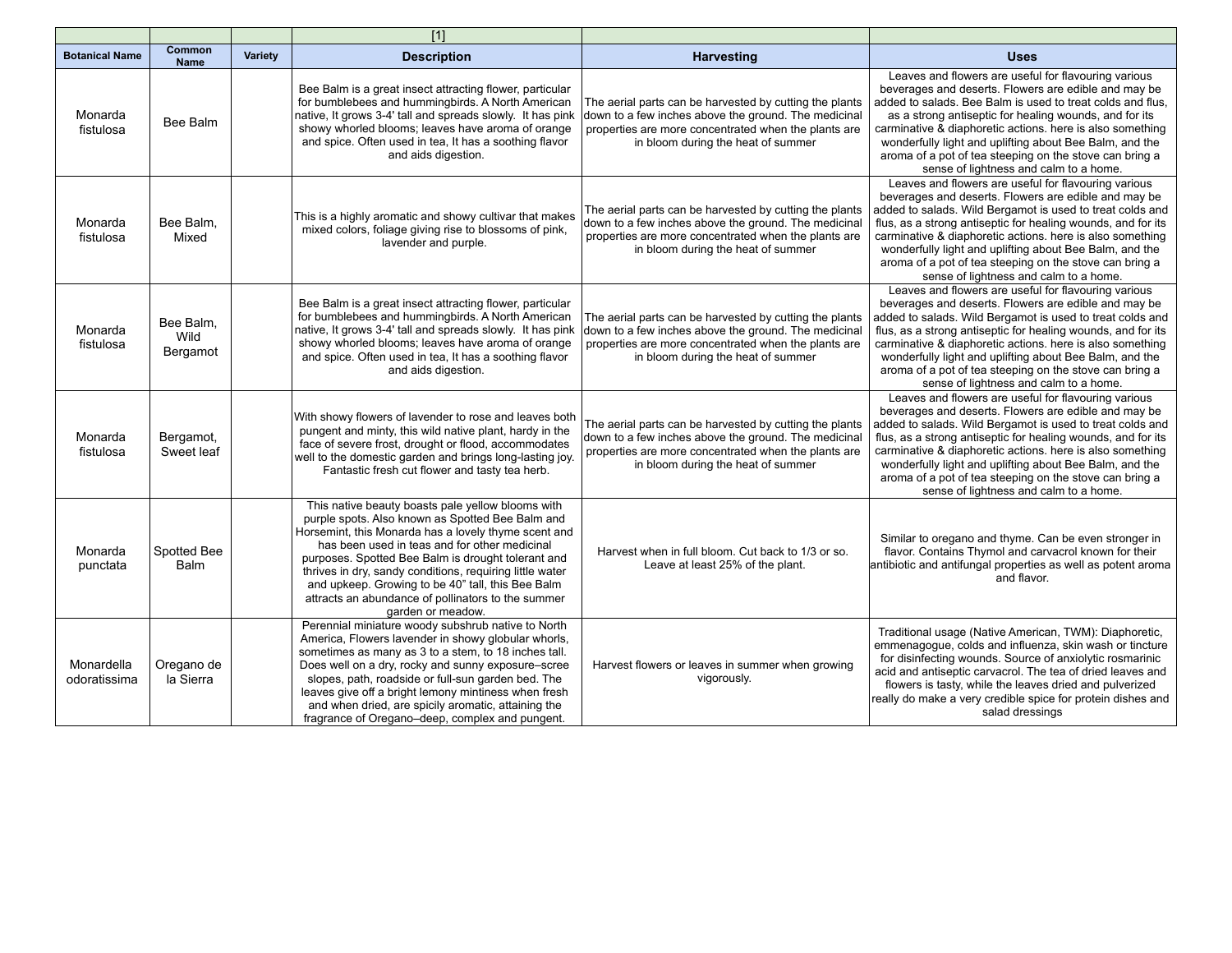|                                |                              |                | $[1]$                                                                                                                                                                                                                                                                                                                                                                                                                                                                                                                                                                                                                                                      |                                                                                                                                                                                                                                                                                                                                                                                                                                                                                                                                                                                                                                                                                                                                                                                                                                                                                                                                                                                                                                                                                                                                                                                                                                                   |                                                                                                                                                                                                                                                                                                                                                                                                                                                                                                                                                                                     |
|--------------------------------|------------------------------|----------------|------------------------------------------------------------------------------------------------------------------------------------------------------------------------------------------------------------------------------------------------------------------------------------------------------------------------------------------------------------------------------------------------------------------------------------------------------------------------------------------------------------------------------------------------------------------------------------------------------------------------------------------------------------|---------------------------------------------------------------------------------------------------------------------------------------------------------------------------------------------------------------------------------------------------------------------------------------------------------------------------------------------------------------------------------------------------------------------------------------------------------------------------------------------------------------------------------------------------------------------------------------------------------------------------------------------------------------------------------------------------------------------------------------------------------------------------------------------------------------------------------------------------------------------------------------------------------------------------------------------------------------------------------------------------------------------------------------------------------------------------------------------------------------------------------------------------------------------------------------------------------------------------------------------------|-------------------------------------------------------------------------------------------------------------------------------------------------------------------------------------------------------------------------------------------------------------------------------------------------------------------------------------------------------------------------------------------------------------------------------------------------------------------------------------------------------------------------------------------------------------------------------------|
| <b>Botanical Name</b>          | <b>Common</b><br><b>Name</b> | <b>Variety</b> | <b>Description</b>                                                                                                                                                                                                                                                                                                                                                                                                                                                                                                                                                                                                                                         | <b>Harvesting</b>                                                                                                                                                                                                                                                                                                                                                                                                                                                                                                                                                                                                                                                                                                                                                                                                                                                                                                                                                                                                                                                                                                                                                                                                                                 | <b>Uses</b>                                                                                                                                                                                                                                                                                                                                                                                                                                                                                                                                                                         |
| Myrrhis odorata   Sweet Cicely |                              |                | Herbaceous perennial native to Europe and Asia. The<br>plant exudes the fragrance of Anise from its ferny<br>leaves, white terminal umbels and deeply grooved,<br>resiny seeds. The seeds are the part that earned this<br>plant the name "myrrh," as they are shellacked with<br>resin. Plant prefers rich garden soil of shade garden or<br>woodland-part to full shade.                                                                                                                                                                                                                                                                                 | Leaves can be harvested throughout the year, and will<br>produce new leaves throughout most of the year.<br>However it is not recommended that first year plants<br>be harvested until the fall to allow them to establish<br>themselves first. Leaves tend to wilt quickly so<br>harvesting just before use is considered preferable. If<br>leaves are the desired harvest it is best to prevent the<br>plant flowering as the leaves loose their flavor once the<br>flowers bloom. Leave can be dried for later use, but<br>ensure that such leaves come from early in the season<br>not close to flowering to ensure the highest flavor<br>content.<br>Seeds. Can be either harvested when still slightly<br>green and allowed to ripen indoors or wait until the<br>pods are brown. Harvest the whole stem especially<br>when green so the stems can be bunched for further<br>drying. Once totally dry seeds can be stored in airtight<br>containers in a dark cool dry place.<br>Roots. Best dug in late fall, but can be dug at most<br>times of the year if necessary. Choose older plants at<br>least 2-3 years before digging roots to ensure suitable<br>size. Be aware that they can go deep and digging them<br>is not an easy task. | Garden myrrh is a food plant used raw in salads. Leaf,<br>stem and/or young root may be simmered with other<br>vegetables. The dried herb can be made into a good tea.<br>Sweet cicely is known for its delightful anise scented tall<br>fern-like leaves. The sweet leaves can be used as a sugar<br>alternative; very versatile in the kitchen as an addition to<br>soup, salads and other sweet or savory meals. Seeds can<br>be chewed as a breath freshener and stems candied like<br>angelica. Traditional uses (TWM): nutritive, carminative,<br>stomachic, blood cleansing. |
| Nepeta cataria                 | Lemon<br>Catnip              | Lemon          | Catnip is easy to grow and gets about three feet by<br>three feet. Catnip dies back to the ground in winter but<br>returns in the spring. Leaves can be harvested<br>anytime. Be careful that your cats don't maul it;) Uses:<br>Butterfly, Culinary, Fragrant, Medicinal. Catnip has a<br>long history of medicinal use. Most often it is referred to<br>as a sleep aid. Flowers attract beneficial insects.                                                                                                                                                                                                                                              | The aerial parts can be harvested in summer. Harvest<br>leaves as flowers begin to bloom, cutting top leaves,<br>stems, and flowers if desired.                                                                                                                                                                                                                                                                                                                                                                                                                                                                                                                                                                                                                                                                                                                                                                                                                                                                                                                                                                                                                                                                                                   | A favourite of our feline friends fresh or dried. Catnip is<br>especially lovely as a relaxant herb for nervous tension<br>combined with an upset stomach. The antispasmodic and<br>carminative actions soothe and relieve digestive spasms<br>and gas. The herb is great for colds and flus and fevers.<br>Combines well with chamomile, mint, and lemon balm. The<br>leaves have mild anesthetic properties and can be chewed<br>to soothe tooth and gum aches. Sometimes added to<br>smoking blends to produce euphoric effects.                                                 |
| Nepeta<br>racemosa             | Catmint                      |                | Catmint (Nepeta) is a member of the mint family. It is<br>an extremely easy growing plant with few pests or<br>problems. One of the best pollinator plants for our<br>region. It often blooms from late May - October. The<br>billowing foliage is topped with spikes of flowers in<br>early summer with repeat blooms throughout the<br>season. Nepeta has slightly aromatic grey-green<br>foliage that has a delicate, lacy appearance. The<br>flowers can be white, pink or lavender-blue, and bloom<br>on long spikes. The lavender-blue varieties are often<br>used as a substitute for lavender plants, where<br>lavender is not particularly hardy. | Harvest leaves as flowers begin to bloom, cutting top<br>leaves, stems, and flowers if desired.                                                                                                                                                                                                                                                                                                                                                                                                                                                                                                                                                                                                                                                                                                                                                                                                                                                                                                                                                                                                                                                                                                                                                   | Catmint can be used fresh, dried, or frozen for both<br>culinary and herbal use. The leaves and shoots can be<br>added to soups and sauces. Tea made from the leaves<br>and flowers can be used for calming nerves and relieving<br>coughs, congestion, and menstrual cramps.                                                                                                                                                                                                                                                                                                       |
| Nicotiana<br>rustica           | Hopi<br>Tobacco              |                | Nicotiana rustica, commonly known as Aztec tobacco<br>or strong tobacco, is a rainforest plant in the family<br>Solanaceae. It is a very potent variety of tobacco,<br>containing up to nine times more nicotine than common<br>species of Nicotiana such as Nicotiana tabacum<br>(common tobacco).                                                                                                                                                                                                                                                                                                                                                        | Leaving cut stalks of tobacco in the field risks<br>scorching them in the sun. Suggest allowing them to<br>continue to grow in the ground, then stalk-harvest them<br>when leaves on the entire plant are mostly or<br>completely yellow. Promptly hang the cut stalks in the<br>shed, to complete their curing.                                                                                                                                                                                                                                                                                                                                                                                                                                                                                                                                                                                                                                                                                                                                                                                                                                                                                                                                  | Ceremonially. Also as an insecticide                                                                                                                                                                                                                                                                                                                                                                                                                                                                                                                                                |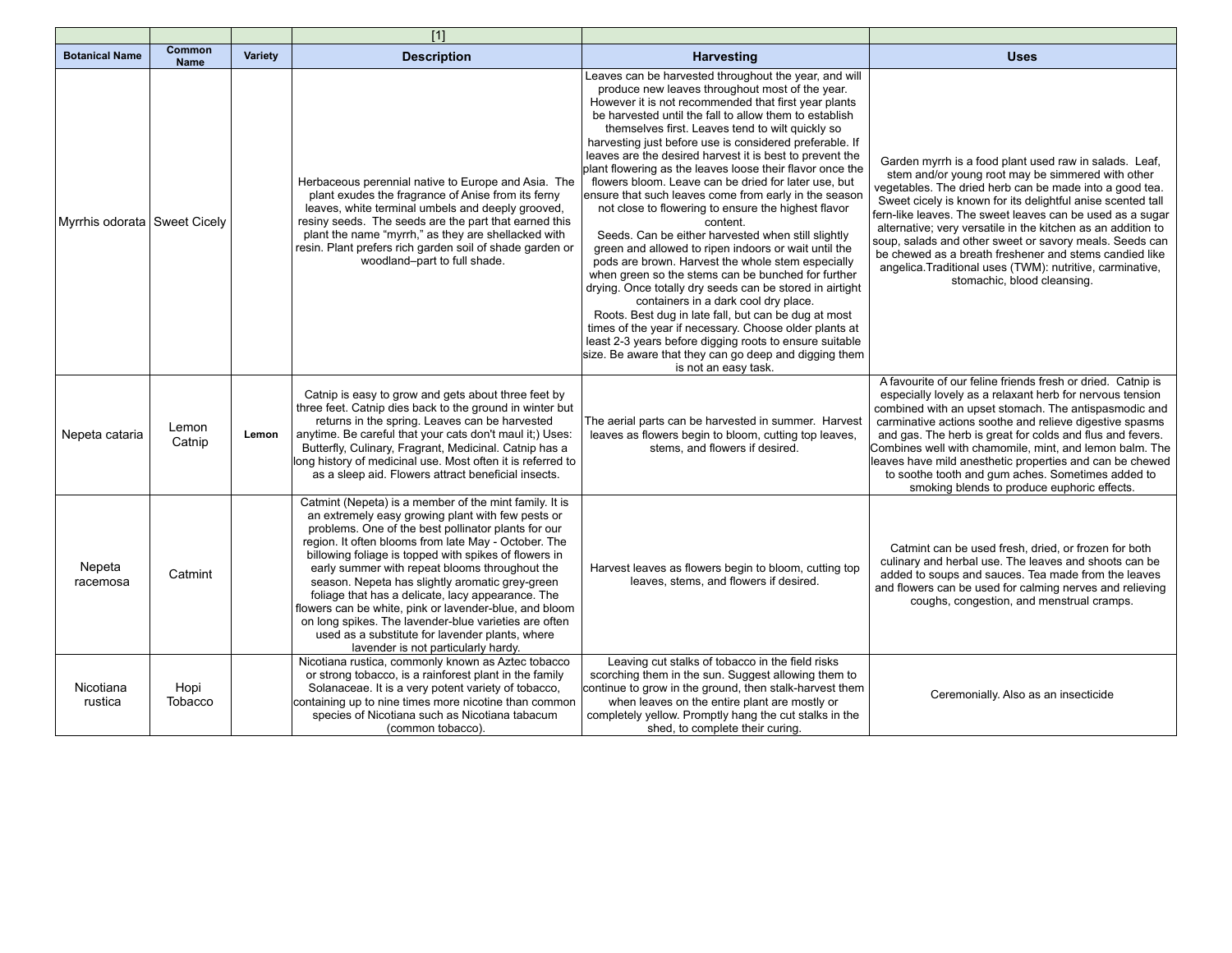|                       |                       |         | $[1]$                                                                                                                                                                                                                                                                                |                                                                                                                                                                                                                                                                                        |                                                                                                                                                                                                                                                                                                                                                                                                                                                                                                                                                                                                                                                                                                                                                                                                                                                                                                                                                                                                                                                                                                                                                                                                                                                                                                                                                                          |
|-----------------------|-----------------------|---------|--------------------------------------------------------------------------------------------------------------------------------------------------------------------------------------------------------------------------------------------------------------------------------------|----------------------------------------------------------------------------------------------------------------------------------------------------------------------------------------------------------------------------------------------------------------------------------------|--------------------------------------------------------------------------------------------------------------------------------------------------------------------------------------------------------------------------------------------------------------------------------------------------------------------------------------------------------------------------------------------------------------------------------------------------------------------------------------------------------------------------------------------------------------------------------------------------------------------------------------------------------------------------------------------------------------------------------------------------------------------------------------------------------------------------------------------------------------------------------------------------------------------------------------------------------------------------------------------------------------------------------------------------------------------------------------------------------------------------------------------------------------------------------------------------------------------------------------------------------------------------------------------------------------------------------------------------------------------------|
| <b>Botanical Name</b> | Common<br><b>Name</b> | Variety | <b>Description</b>                                                                                                                                                                                                                                                                   | <b>Harvesting</b>                                                                                                                                                                                                                                                                      | <b>Uses</b>                                                                                                                                                                                                                                                                                                                                                                                                                                                                                                                                                                                                                                                                                                                                                                                                                                                                                                                                                                                                                                                                                                                                                                                                                                                                                                                                                              |
| Ocimum<br>africanum   | Temperate<br>Tulsi    |         | The plant is a bushy annual tea basil with small<br>leaves, purple flowers, powerfully aromatic.                                                                                                                                                                                     | Harvest leaves and pinch tops to induce bushiness.<br>Harvest flowering tops as they appear.                                                                                                                                                                                           | It's gentle fragrance and taste make it a wonderful addition<br>to teas and beverages. Tulsi has been found to protect<br>organs and tissues against chemical stress from industrial<br>pollutants and heavy metals, and physical stress from<br>prolonged physical exertion, ischemia, physical restraint<br>and exposure to cold and excessive noise. Tulsi has also<br>been shown to counter metabolic stress through<br>normalization of blood glucose, blood pressure and lipid<br>levels, and psychological stress through positive effects on<br>memory and cognitive function and through its anxiolytic<br>and anti-depressant properties. Tulsi's broad-spectrum<br>antimicrobial activity, which includes activity against a<br>range of human and animal pathogens, suggests it can be<br>used as a hand sanitizer, mouthwash and water purifier as<br>well as in animal rearing, wound healing, the preservation<br>of food stuffs and herbal raw materials and traveler's<br>health.                                                                                                                                                                                                                                                                                                                                                                       |
| Ocimum<br>basilicum   | Basil                 |         | Basil or sweet basil is an annual plant, a popular<br>culinary herb that is dark greenish to light yellow green<br>in color with a pointed round leaves in appearance.                                                                                                               | Harvest the young fresh leaves as needed, the plant<br>grows back quickly as the more it is harvested and<br>pinched the more likely it will be to branch and produce<br>more leaves. Always harvest the leaves from the tops<br>of the stems taking about one third of the stem only. | Wonderful culinary herb.                                                                                                                                                                                                                                                                                                                                                                                                                                                                                                                                                                                                                                                                                                                                                                                                                                                                                                                                                                                                                                                                                                                                                                                                                                                                                                                                                 |
| Ocimum<br>tenuiflorum | Tulsi / Holy<br>Basil | Rama    | Perennial bush basil originally from India-the main type<br>grown there. The plants are purple stemmed with green<br>leaves, sometimes tinted in purple, open form to 4 feet,<br>flowers reddish purple. Highly aromatic plant, testing<br>high in both eugenol and rosmarinic acid. | Harvesting is done like basil by cutting the foliage, in<br>flower, down to two inches above the ground. The<br>plants will regrow rapidly and flower again for a second<br>harvest during the warm months of July or August.                                                          | The leaves and flowers are edible and are sometimes<br>used in place of the culinary species of basil to make pesto<br>or flavour dishes. The flowers can be added to salads. Holy<br>Basil is regarded as an 'elixir of life' in Ayurvedic Medicine.<br>The herb is used to promote longevity, and is considered a<br>sacred plant in India. It acts as an adaptogen to help<br>balance the body and mind in times of stress. It is calming<br>and strengthening to the nerves, acting as a<br>trophorestorative to the nervous system.<br>Holy Basil contains many of the same properties that other<br>aromatic Mint Family plants are known for. The volatile oils<br>in the herb are calming to digestive spasms, and are<br>carminative to relieve gas and bloating. Holy Basil can be<br>taken as a diaphoretic and antimicrobial to help ease<br>symptoms of colds, flu, and fever. It is decongesting to the<br>nasal passages and helps clear excess mucus from the<br>lungs.<br>Both the oil applied topically, and the tea or tincture taken<br>internally can help ease menstrual cramps, and help with<br>symptoms of PMS such as bloating, irritability and other<br>mood changes. It has a warm, circulating energy and helps<br>with warming extremities and relieving cold hands and<br>feet, which are often experienced as premenstrual<br>symptoms. |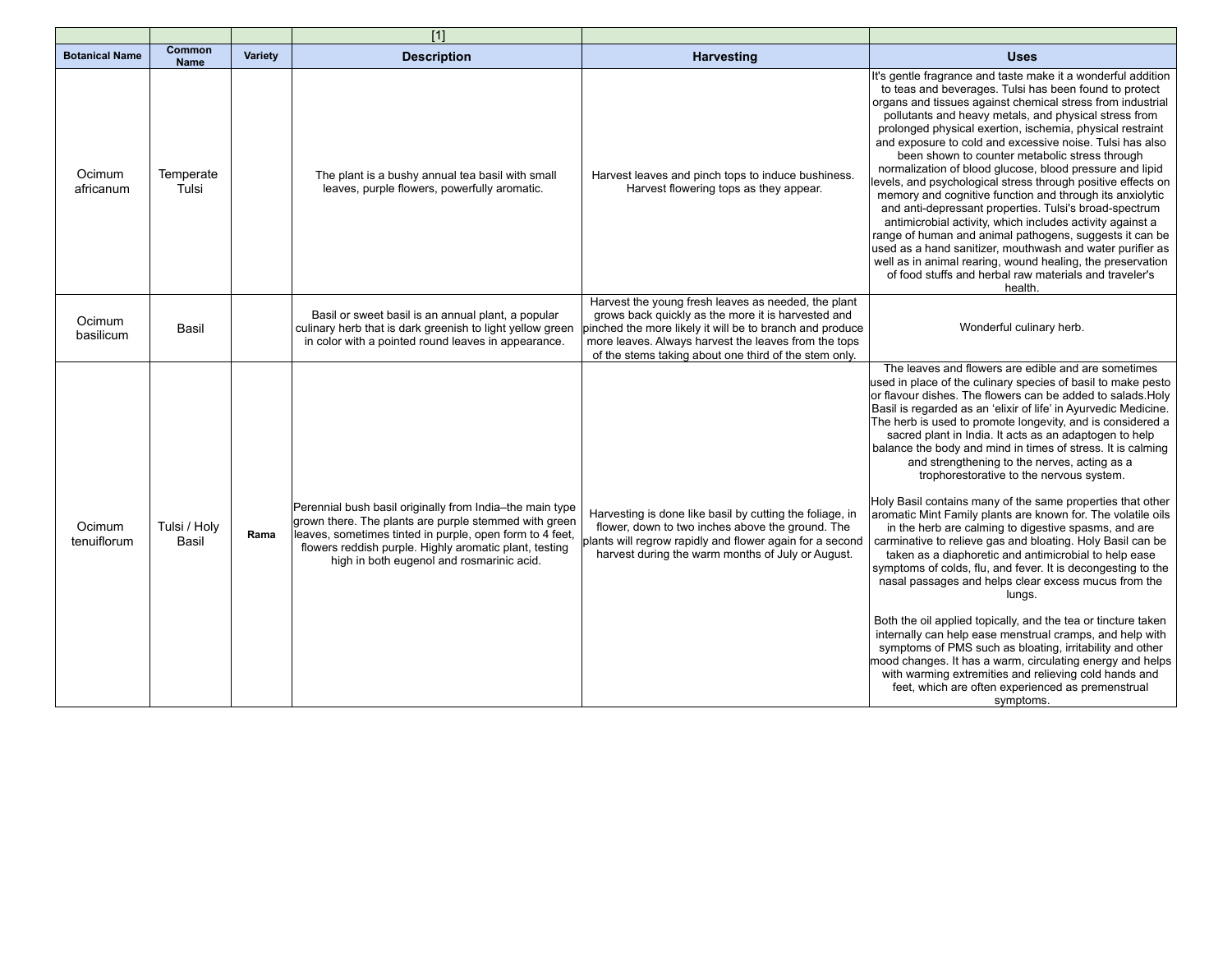|                       |                       |         | $[1]$                                                                                                                                                                                                                                                                                                                                                                                      |                                                                                                                                                                                                                               |                                                                                                                                                                                                                                                                                                                                                                                                                                                                                                                                                                                                                                                                                                                                                                                                                                                                                                                                                                                                                                                                                                                                                                                                                                                                                                                                                                          |
|-----------------------|-----------------------|---------|--------------------------------------------------------------------------------------------------------------------------------------------------------------------------------------------------------------------------------------------------------------------------------------------------------------------------------------------------------------------------------------------|-------------------------------------------------------------------------------------------------------------------------------------------------------------------------------------------------------------------------------|--------------------------------------------------------------------------------------------------------------------------------------------------------------------------------------------------------------------------------------------------------------------------------------------------------------------------------------------------------------------------------------------------------------------------------------------------------------------------------------------------------------------------------------------------------------------------------------------------------------------------------------------------------------------------------------------------------------------------------------------------------------------------------------------------------------------------------------------------------------------------------------------------------------------------------------------------------------------------------------------------------------------------------------------------------------------------------------------------------------------------------------------------------------------------------------------------------------------------------------------------------------------------------------------------------------------------------------------------------------------------|
| <b>Botanical Name</b> | Common<br><b>Name</b> | Variety | <b>Description</b>                                                                                                                                                                                                                                                                                                                                                                         | <b>Harvesting</b>                                                                                                                                                                                                             | <b>Uses</b>                                                                                                                                                                                                                                                                                                                                                                                                                                                                                                                                                                                                                                                                                                                                                                                                                                                                                                                                                                                                                                                                                                                                                                                                                                                                                                                                                              |
| Ocimum<br>tenuiflorum | Tulsi / Holy<br>Basil | Amrita  | An outstanding cultivar for producing the true tropical-<br>type tulsi tea (as opposed to tea of temperate tulsi).<br>Amrita tulsi makes larger plants than the other types.<br>with excellent vigor and yield. Amrita has a wonderful<br>aroma and tests for the eugenol marker compound and<br>also tests very high for the anxiolytic compound<br>rosmarinic acid.                      | Harvesting is done like basil by cutting the foliage, in<br>flower, down to two inches above the ground. The<br>plants will regrow rapidly and flower again for a second<br>harvest during the warm months of July or August. | The leaves and flowers are edible and are sometimes<br>used in place of the culinary species of basil to make pesto<br>or flavour dishes. The flowers can be added to salads. Holy<br>Basil is regarded as an 'elixir of life' in Ayurvedic Medicine.<br>The herb is used to promote longevity, and is considered a<br>sacred plant in India. It acts as an adaptogen to help<br>balance the body and mind in times of stress. It is calming<br>and strengthening to the nerves, acting as a<br>trophorestorative to the nervous system.<br>Holy Basil contains many of the same properties that other<br>aromatic Mint Family plants are known for. The volatile oils<br>in the herb are calming to digestive spasms, and are<br>carminative to relieve gas and bloating. Holy Basil can be<br>taken as a diaphoretic and antimicrobial to help ease<br>symptoms of colds, flu, and fever. It is decongesting to the<br>nasal passages and helps clear excess mucus from the<br>lungs.<br>Both the oil applied topically, and the tea or tincture taken<br>internally can help ease menstrual cramps, and help with<br>symptoms of PMS such as bloating, irritability and other<br>mood changes. It has a warm, circulating energy and helps<br>with warming extremities and relieving cold hands and<br>feet, which are often experienced as premenstrual<br>symptoms. |
| Ocimum<br>tenuiflorum | Tulsi / Holy<br>Basil |         | Known as the Queen of Herbs in India, tulsi is<br>considered to be sacred. This type of holy basil is also<br>known as kapoor, or temperate basil. It is distinguished<br>by its bubble-qum scent, frost-tolerance, and fast-<br>growing nature. Its health-promoting properties are said<br>to help combat stress and other medical concerns. If<br>allowed to flower, it is a bee magnet | Harvesting is done like basil by cutting the foliage, in<br>flower, down to two inches above the ground. The<br>plants will regrow rapidly and flower again for a second<br>harvest during the warm months of July or August. | The leaves and flowers are edible and are sometimes<br>used in place of the culinary species of basil to make pesto<br>or flavour dishes. The flowers can be added to salads. Holy<br>Basil is regarded as an 'elixir of life' in Ayurvedic Medicine.<br>The herb is used to promote longevity, and is considered a<br>sacred plant in India. It acts as an adaptogen to help<br>balance the body and mind in times of stress. It is calming<br>and strengthening to the nerves, acting as a<br>trophorestorative to the nervous system.<br>Holy Basil contains many of the same properties that other<br>aromatic Mint Family plants are known for. The volatile oils<br>in the herb are calming to digestive spasms, and are<br>carminative to relieve gas and bloating. Holy Basil can be<br>taken as a diaphoretic and antimicrobial to help ease<br>symptoms of colds, flu, and fever. It is decongesting to the<br>nasal passages and helps clear excess mucus from the<br>lungs.<br>Both the oil applied topically, and the tea or tincture taken<br>internally can help ease menstrual cramps, and help with<br>symptoms of PMS such as bloating, irritability and other<br>mood changes. It has a warm, circulating energy and helps<br>with warming extremities and relieving cold hands and<br>feet, which are often experienced as premenstrual<br>symptoms. |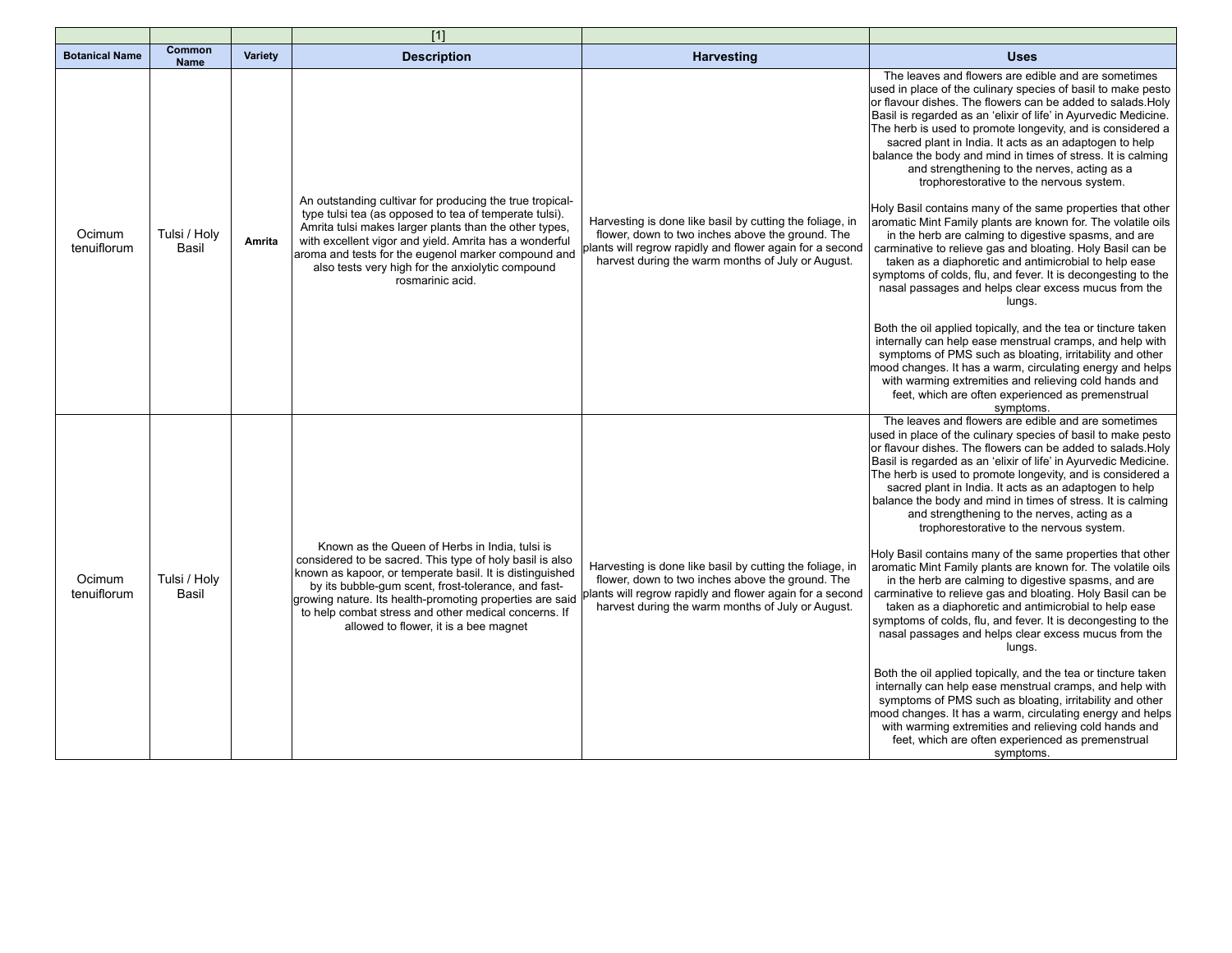|                        |                                |          | $[1]$                                                                                                                                                                                                                                                                                                                                                                                                                                                                                                                                                                                                                            |                                                                                                                                                                                                                                                                                                                                                                                                                                                                                                                                                                                                                                                                                                                                                                                                                                                                                             |                                                                                                                                                                                                                                                                                                                                                                                                                                                                                                                                                                                                                                                                                                                                                                                                                                                                                                                                                                                                                                                                                                                                                                                                                                                                                                                                                                                                                                                                                                                |
|------------------------|--------------------------------|----------|----------------------------------------------------------------------------------------------------------------------------------------------------------------------------------------------------------------------------------------------------------------------------------------------------------------------------------------------------------------------------------------------------------------------------------------------------------------------------------------------------------------------------------------------------------------------------------------------------------------------------------|---------------------------------------------------------------------------------------------------------------------------------------------------------------------------------------------------------------------------------------------------------------------------------------------------------------------------------------------------------------------------------------------------------------------------------------------------------------------------------------------------------------------------------------------------------------------------------------------------------------------------------------------------------------------------------------------------------------------------------------------------------------------------------------------------------------------------------------------------------------------------------------------|----------------------------------------------------------------------------------------------------------------------------------------------------------------------------------------------------------------------------------------------------------------------------------------------------------------------------------------------------------------------------------------------------------------------------------------------------------------------------------------------------------------------------------------------------------------------------------------------------------------------------------------------------------------------------------------------------------------------------------------------------------------------------------------------------------------------------------------------------------------------------------------------------------------------------------------------------------------------------------------------------------------------------------------------------------------------------------------------------------------------------------------------------------------------------------------------------------------------------------------------------------------------------------------------------------------------------------------------------------------------------------------------------------------------------------------------------------------------------------------------------------------|
| <b>Botanical Name</b>  | Common<br><b>Name</b>          | Variety  | <b>Description</b>                                                                                                                                                                                                                                                                                                                                                                                                                                                                                                                                                                                                               | <b>Harvesting</b>                                                                                                                                                                                                                                                                                                                                                                                                                                                                                                                                                                                                                                                                                                                                                                                                                                                                           | <b>Uses</b>                                                                                                                                                                                                                                                                                                                                                                                                                                                                                                                                                                                                                                                                                                                                                                                                                                                                                                                                                                                                                                                                                                                                                                                                                                                                                                                                                                                                                                                                                                    |
| Oenothera<br>biennis   | Evening<br>Primrose            |          | This is a cheerful North American herb that blooms with<br>bright yellow flowers that, as its name suggests, open<br>up at night and close around noon. It is easy to spot in<br>the wild and can grow almost anywhere, which makes<br>for a very low maintainence addition to the garden! Its<br>leaves can be cooked like spinach and roots eaten like<br>potatoes. Attracts hummingbirds by day and hawk<br>moths by night.                                                                                                                                                                                                   | The early leaves (April to June) can be cooked and<br>eaten as greens.<br>The flowering stems are preferably used when they<br>are still young in June. They have to be peeled and<br>can then be eaten raw or fried.<br>The flowers are particularly sweet and make a great<br>addition to salads, or as a garnish. They can be<br>harvested from June to September.<br>When the fruits are still green (August and September)<br>they can be prepared in the same way as the flowering<br>stems<br>The young seedpods can be served steamed, and the<br>seeds can be used as a substitute for poppy or<br>sesame seeds on baked foods.<br>The roots are sweet, peppery, and delicious and can<br>be eaten raw, diced into a salad. They can also be<br>boiled – tasty way to eat the roots is parboiling them<br>with potatoes, and cooking them up with cream and<br>cheese in a gratin. | Its leaves can be cooked like spinach and roots eaten like<br>potatoes Used traditionally by Native Americans as a<br>salve to treat topical wounds and hemorrhoids as well as<br>an infusion used as an astringent and sedative. It is well<br>known today for the abundance of gamma linolenic acid<br>(GLA) found in its seeds (7-14%). The body naturally<br>produces GLA but the pathway can get blocked due to<br>diet, lifestyle, aging and other stressors. GLA<br>supplementation helps to bypass this block. It has been<br>shown to reduce inflammation in rheumatoid arthritis,<br>relieve PMS and menopausal symptoms and improve skin<br>conditions. Root - cooked. Boiled and eaten like salsify.<br>Fleshy, sweet and succulent. Wholesome and nutritious. A<br>peppery taste. The taste somewhat resembles salsify or<br>parsnips. Young shoots - raw or cooked]. Mucilaginous,<br>with a peppery flavour, they are best used sparingly.<br>Another source suggests that the shoots should not be<br>eaten. Flowers - sweet. Used in salads or as a garnish.<br>Young seedpods - cooked. Steamed. The seed contains<br>28% of a drying oil. It is edible and a very good source of<br>gamma-linolenic acid, an essential fatty acid that is not<br>found in many plant sources and has numerous vital<br>functions in the body. The seed, however, is very small<br>and difficult to harvest, it has to be done by hand. Overall<br>yields are low, making the oil very expensive to produce. |
| Oenothera<br>speciosa  | Mexican<br>Evening<br>Primrose |          | This is a vigorous, spreading plant that will form a low<br>patch of small, spotted, olive-green leaves. Large<br>satiny deep-pink flowers appear from early summer<br>into the fall, seeming to rest right on top of the leaves.<br>Excellent choice for hot, dry slopes. Also nice in<br>containers. Use as a groundcover to take advantage of<br>its spreading nature. Drought tolerant.                                                                                                                                                                                                                                      | harvest the flowers for tea when they have just<br>opened. flowers don't last long, so harvest consistently<br>to get much volume.                                                                                                                                                                                                                                                                                                                                                                                                                                                                                                                                                                                                                                                                                                                                                          | The flowers were also used in syrups to help with<br>whooping cough and asthma                                                                                                                                                                                                                                                                                                                                                                                                                                                                                                                                                                                                                                                                                                                                                                                                                                                                                                                                                                                                                                                                                                                                                                                                                                                                                                                                                                                                                                 |
| Origanum<br>'Kaliteri' | Kaliteri<br>Oregano            | Kaliteri | Kaliteri' means 'the best' in Greek, an apt nickname for<br>this terrific oregano that first came to us without a<br>name. Specially selected for its high oil content, this<br>strain is grown commercially in Greece for the high<br>quality oregano market. Spicy, silver-grey foliage.                                                                                                                                                                                                                                                                                                                                       | Harvest leaves before bloom. harvest 1/3 of the plant                                                                                                                                                                                                                                                                                                                                                                                                                                                                                                                                                                                                                                                                                                                                                                                                                                       | Wonderful culinary herb. as for other oreganos                                                                                                                                                                                                                                                                                                                                                                                                                                                                                                                                                                                                                                                                                                                                                                                                                                                                                                                                                                                                                                                                                                                                                                                                                                                                                                                                                                                                                                                                 |
| Origanum<br>majorana   | Sweet<br>Marjoram              |          | Sweet marjoram could be described as a mild oregano.<br>Bushy and lush, you will want to harvest snips<br>throughout the growing season and trim it all at the end<br>of the growing season to dry for later use. In Germany,<br>it's a popular seasoning for sausage. In the northern<br>US, it is popular for turkey stuffing. In France, Italy, and<br>Portugal it is used to flavor soups, lamb, veal, stews,<br>and assorted vegetables. Not as cold hardy as<br>oregano, plant in a location that is sheltered from cold<br>winter freezes like near a wall or along a rock border.<br>Flowers attract beneficial insects. | Harvest fresh during the summer, then, if not<br>overwintering, pull up the plants just before flowering<br>and dry for winter use.                                                                                                                                                                                                                                                                                                                                                                                                                                                                                                                                                                                                                                                                                                                                                         | Leaves add strong, spicy flavour to cooking, with a similar<br>but milder flavour to that of oregano. A popular flavouring<br>in German sausages, meatloaf, stuffing and potato soup<br>but also adds a nice addition to cooked vegetables, salads<br>and vinaigrettes. Not only is it flavourful, but packed with<br>nutrition! A good source of vitamin K and manganese.<br>Tops are used as a natural dye to colour wool in shades of<br>yellow, orange, brown and grey. Used for flavouring<br>sauces, soups and stews. Antiseptic, antimicrobial,<br>expectorant.                                                                                                                                                                                                                                                                                                                                                                                                                                                                                                                                                                                                                                                                                                                                                                                                                                                                                                                                         |
| Origanum<br>vulgare    | Oregano                        |          | Oregano is a loose, open plant growing from six inches<br>to two feet tall with gray-green leaves and small purple<br>or white flowers that can thrive in hot dry sites once<br>establsihed.                                                                                                                                                                                                                                                                                                                                                                                                                                     | Cut sprigs as soon as the plant is 6" tall. This also<br>promotes bushiness. Harvest to the first set of leaves<br>as it begins to flower and again in the fall. If space<br>permits in the jars, try not to crush leaves.                                                                                                                                                                                                                                                                                                                                                                                                                                                                                                                                                                                                                                                                  | Medicinally, oregano tea is still used for indigestion,<br>coughs, and to bring on menstruation. The oil is still used<br>for toothache. It is also found in cosmetics. But its main<br>use today is in cooking. After all, what is a pizza or tomato<br>sauce without the hot, peppery taste of oregano? It<br>enhances cheese and egg dishes such as omelets, frittata,<br>quiches, and flans. It can be added to yeast breads,<br>marinated veggies, roast peppers, mushrooms, roast and<br>stewed beef, pork, poultry, game, onions, black beans,<br>zucchini, potatoes, eggplant, and shellfish.                                                                                                                                                                                                                                                                                                                                                                                                                                                                                                                                                                                                                                                                                                                                                                                                                                                                                                          |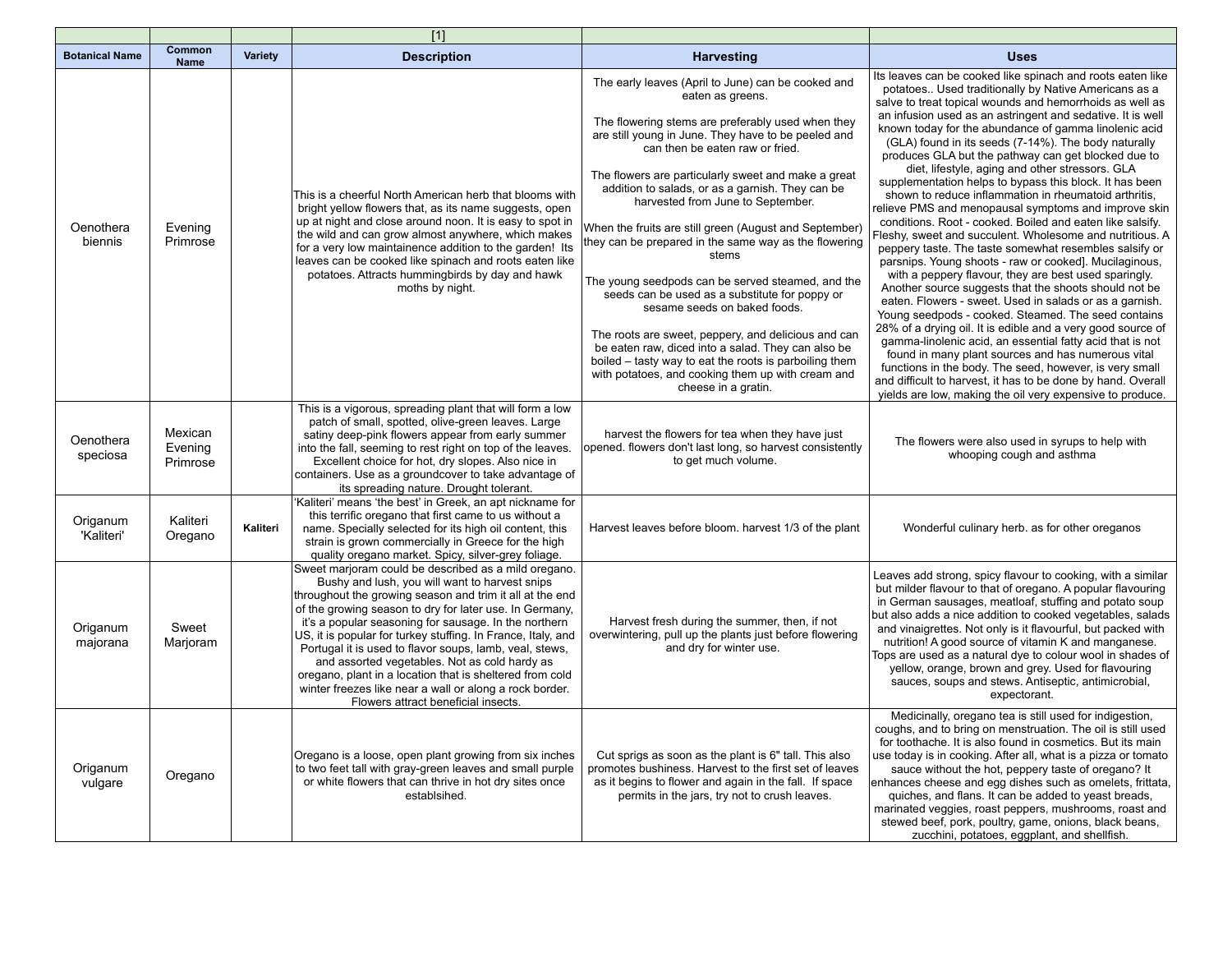|                                     |                                |         | $\boxed{1}$                                                                                                                                                                                                                                                                                                                                                                                                                                                                                                                                                                                                                                                                                                        |                                                                                                                                                                                                                                                                                                                                                                   |                                                                                                                                                                                                                                                                                                                                                                                                                                                                                                                                                                                                                                                                                                                                   |
|-------------------------------------|--------------------------------|---------|--------------------------------------------------------------------------------------------------------------------------------------------------------------------------------------------------------------------------------------------------------------------------------------------------------------------------------------------------------------------------------------------------------------------------------------------------------------------------------------------------------------------------------------------------------------------------------------------------------------------------------------------------------------------------------------------------------------------|-------------------------------------------------------------------------------------------------------------------------------------------------------------------------------------------------------------------------------------------------------------------------------------------------------------------------------------------------------------------|-----------------------------------------------------------------------------------------------------------------------------------------------------------------------------------------------------------------------------------------------------------------------------------------------------------------------------------------------------------------------------------------------------------------------------------------------------------------------------------------------------------------------------------------------------------------------------------------------------------------------------------------------------------------------------------------------------------------------------------|
| <b>Botanical Name</b>               | Common<br><b>Name</b>          | Variety | <b>Description</b>                                                                                                                                                                                                                                                                                                                                                                                                                                                                                                                                                                                                                                                                                                 | <b>Harvesting</b>                                                                                                                                                                                                                                                                                                                                                 | <b>Uses</b>                                                                                                                                                                                                                                                                                                                                                                                                                                                                                                                                                                                                                                                                                                                       |
| Papaver<br>orientale                | Oriental<br>Poppy              |         | Papaver orientale, the Oriental poppy, is a perennial<br>flowering plant native to the Caucasus, northeastern<br>Turkey, and northern Iran. Oriental poppies grow a<br>mound of leaves that are hairy and finely dissected in<br>spring. They gather energy and bloom in mid-summer.<br>Growing in clumps up to 2-3 feet tall and wide (60-90<br>cm), the flowers are generally 4-6 inches wide (10-15<br>cm) with purple-black centers and red-orange petals.<br>When planting poppies, be aware that the aboveground<br>growth dies back in summer, when the plant goes<br>dormant. consider planting roman chamomile, purple<br>hardy ice plant, creeping thyme or other summer<br>perennials to compliment it. | Harvest seeds from dried out seed heads                                                                                                                                                                                                                                                                                                                           | Apart from being a source of fatty oil, poppy seeds are<br>used in various cuisines. They are used in fruit salad<br>dressings and fragrant yeast breads. Poppy seeds add a<br>nutty flavour and texture to breads, cakes, cookies,<br>pastries, curries, sweets, confectionary, pastry crusts, and<br>pancake and waffle batters.                                                                                                                                                                                                                                                                                                                                                                                                |
| Penstemon<br>palmerii               | Palmer's<br>Penstemon          |         | Palmer's Beardtongue blooms in early summer with tall<br>spikes of fragrant, light pink flowers in early summer.<br>Very xeric and heat tolerant, it is a willing reseeder for<br>use in colonizing harsh sites. One of the most durable<br>and beautiful penstemons. Great for large pollinators<br>and hummingbirds. Will reseed if allowed.                                                                                                                                                                                                                                                                                                                                                                     | Harvest cut flowers as they are opening, when 1/3 to<br>1/2 the blooms on a stalk are open                                                                                                                                                                                                                                                                        | Good Cut flower                                                                                                                                                                                                                                                                                                                                                                                                                                                                                                                                                                                                                                                                                                                   |
| Penstemon<br>psuedo-<br>spectabilis | Desert<br>Penstemon            |         | Penstemon pseudospectabilis a species of penstemon.<br>It is native to the southwestern United States, where it<br>grows in desert and plateau habitat types, such as<br>sandy washes, scrub, and woodland. The plant is<br>generally a shrub growing to one meter, with many<br>erect stems. brilliant deep pink flowers bloom in<br>abundance over a long period in late spring and early<br>summer. The shiny blue-green leaves are serrated<br>along the edge, adding to the plant's ornamentation.<br>Hummingbirds find the flowers irresistible and<br>songbirds eat the seeds. This regional beauty is an<br>important nectar source for native bees and honey -<br>bees                                    | Harvest cut flowers as they are opening, when 1/3 to<br>1/2 the blooms on a stalk are open                                                                                                                                                                                                                                                                        | Good Cut flower                                                                                                                                                                                                                                                                                                                                                                                                                                                                                                                                                                                                                                                                                                                   |
| Penstemon<br>strictus               | Rocky<br>Mountain<br>Penstemon |         | Rocky Mountain beardtongue, with its spikes of bright<br>blue flowers and evergreen foliage, is one of the<br>easiest-to-grow Penstemon. Long-lived, this beauty<br>thrives in most any well-drained soil with full sun<br>exposure. The show begins in early summer and<br>continues for more than a month, giving you enough<br>bloomspikes to fill every vase in the house. But be sure<br>to leave some on the plant -- hummingbirds and<br>butterflies love this Penstemon almost as much as you<br>do, and will visit your garden in droves to sip its nectar.                                                                                                                                               | Harvest cut flowers as they are opening, when 1/3 to<br>1/2 the blooms on a stalk are open                                                                                                                                                                                                                                                                        | Good Cut flower                                                                                                                                                                                                                                                                                                                                                                                                                                                                                                                                                                                                                                                                                                                   |
| Petroselinum<br>crispum             | Parsley                        |         | Parsley is a hardy, biennial that is grown and treated<br>like an annual. It is the most widely grown herb for both<br>garnish and flavoring. There are two distinct types of<br>parsley: moss-curled and flat-leaf. Moss-curled forms a<br>rosette of leaves that are finely cut and tightly curled                                                                                                                                                                                                                                                                                                                                                                                                               | Harvest stems throughout the season and use fresh.<br>To keep the plant productive, cut the stems close to<br>the ground, leaving some in the clump. The clump can<br>be harvested in its entirety in the fall. It can be dried in<br>a shady area with good air circulation. Because flat<br>parsley is more strongly flavored than the curly, it dries<br>best. | Parsley has medicinal, culinary, ornamental and cosmetic<br>uses. This incredible plant is a powerhouse of vitamins and<br>minerals and is very high in chlorophyll. It is safe in<br>amounts given in recipes, but is toxic in excess especially<br>as an essential oil. As a culinary it goes with everything<br>except sweets. It is a main ingredient in tabouli. It is<br>delicious with garlic, butter, escargots, salad, grilled meat,<br>and poultry. It adds a nice dimension to potatoes mashed<br>with milk and butter. The Belgians like fondue with deep-<br>fried parsley on the side. The Japanese deep-fry it in<br>tempura batter. It is a prime ingredient in salsa verde. The<br>English make a jelly with it. |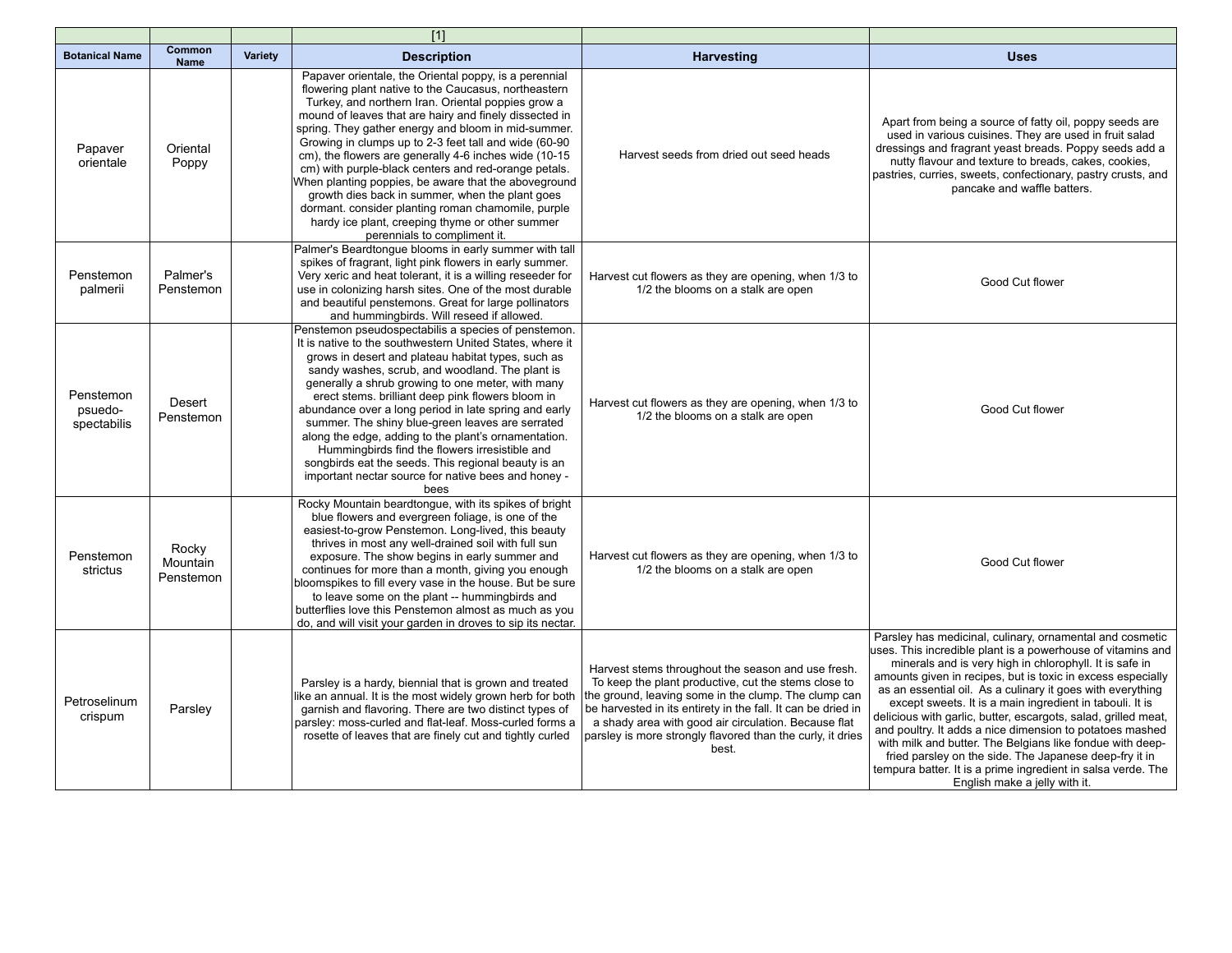|                           |                       |         | $[1]$                                                                                                                                                                                                                                                                                                                                                                                                                                                                                                                                                                                                                                                                                                                                                                |                                                                                                                                                                                                                                                                                                                    |                                                                                                                                                                                                                                                                                                                                                                                                                                                                                                                                                                                                                                                                                                                                                                                           |
|---------------------------|-----------------------|---------|----------------------------------------------------------------------------------------------------------------------------------------------------------------------------------------------------------------------------------------------------------------------------------------------------------------------------------------------------------------------------------------------------------------------------------------------------------------------------------------------------------------------------------------------------------------------------------------------------------------------------------------------------------------------------------------------------------------------------------------------------------------------|--------------------------------------------------------------------------------------------------------------------------------------------------------------------------------------------------------------------------------------------------------------------------------------------------------------------|-------------------------------------------------------------------------------------------------------------------------------------------------------------------------------------------------------------------------------------------------------------------------------------------------------------------------------------------------------------------------------------------------------------------------------------------------------------------------------------------------------------------------------------------------------------------------------------------------------------------------------------------------------------------------------------------------------------------------------------------------------------------------------------------|
| <b>Botanical Name</b>     | Common<br><b>Name</b> | Variety | <b>Description</b>                                                                                                                                                                                                                                                                                                                                                                                                                                                                                                                                                                                                                                                                                                                                                   | <b>Harvesting</b>                                                                                                                                                                                                                                                                                                  | <b>Uses</b>                                                                                                                                                                                                                                                                                                                                                                                                                                                                                                                                                                                                                                                                                                                                                                               |
| Pimpinella<br>anisum      | Anise                 |         | Pimpinella anisum, commonly known as aniseed, is<br>one of the oldest species used by people, being<br>cultivated in Eqypt and later in Greece, Rome, and the<br>Middle East. A carrot like plant, Anise has white flowers<br>and yellow-brown or green-brown fruits, which contain<br>not less than 2% (w/w) of essential oil.                                                                                                                                                                                                                                                                                                                                                                                                                                      | Snip anise leaves for fresh use as needed. Seeds<br>require more than 100 frost-free days to reach harvest.<br>Harvest seeds from late summer to early autumn<br>starting about two to three weeks after flowering when<br>seeds have turned brown and fall easily from the head.                                  | Leaves of the green anise plant are edible, and they have<br>a distinctive strong flavor. Add a few to your salads, blend<br>them with veggies for soup or boil them for broth. In<br>Middle-Eastern countries like Syria, restaurants<br>customarily offer a small bowl with aniseed at the end of<br>the meal. Munching on a pinch of seeds is very refreshing<br>on hot days and does away with bad breath that might<br>result from the otherwise spicy local food. It also helps<br>digest heavy foods. It's the main ingredient for celebrated<br>anis-flavored drinks, like the French Pastis, Turkish Raki<br>and Greek Ouzo. Aniseed is quite similar to dill and fennel<br>at first glance because all share a pungent, licorice-like<br>smell that people either love or hate. |
| Podophyllum<br>peltatum   | American<br>Mayapple  |         | his herbaceous perennial typically grows in colonies<br>from a single root in open deciduous forests and shady<br>fields, riverbanks and roadsides. All the parts of the<br>plant, except the fruit, contain podophyllotoxin which is<br>highly toxic if consumed, but was used by Native<br>Americans for a variety of medicinal purposes.<br>Podophyllotoxin is an ingredient in prescription drugs.<br>The upright stems grow from a shallow, creeping,<br>branched underground rhizome, composed of many<br>thick dark or reddish-brown tubers connected by fleshy<br>fibers and downward spreading roots at the nodes.<br>Each terminal bud produces a shoot. The mostly<br>unbranched 12-18 inch tall stems are topped with<br>umbrella-like (peltate) leaves. | When unripe the Mayapple resembles a lime. Then it<br>turns a soft yellow and wrinkles a little, see to the right.<br>That is ripe. The rest of the plant is also often dying at<br>that time as well. Trim off the ends, do not eat the<br>seeds. If you cook with it remove the seeds first.                     | Other parts of the Mayapple have had a wide range of<br>medicinal uses with native Americans. It is, however, a<br>powerful plant and not to be used lightly: The Indians also<br>used it to commit suicide. Two drugs are made from the<br>Mayapple, etoposide and teniposide. Etoposide is for<br>testicular and small-cell lung cancer, teniposide is used in<br>conditions like brain tumors and infancy leukemia. For<br>those of us old enough to remember "Carter's Little Liver<br>Pills" Mayapple was a main ingredient that made the pills<br>a laxative and had nothing to do with the liver at all.                                                                                                                                                                           |
| Pycnanth-<br>emum pilosum | Mountain<br>Mint      |         | This herbaceous perennial plant is 2-4' tall, branching<br>frequently to create a slender bushy appearance. The<br>small white to lavender flowers have subtle purple<br>spots and are packed with nectar inviting all kinds of<br>bees, wasps, flies, beetles, moths and butterflies. It<br>indeed is one of THE natives to have to attract<br>pollinators. Mammals, small and large, will not bother<br>this plant due to its strong mint smell. A simple walk-by<br>and brush up against this plant will yield that familar<br>mint fragrance.                                                                                                                                                                                                                    | Harvest leaves as flowers begin to bloom, cutting top<br>leaves, stems, and flowers if desired.                                                                                                                                                                                                                    | Flower buds and leaves - raw or cooked. A nice addition<br>to salads or used as a condiment. The fresh or dried<br>leaves are brewed into a delicious mint-like tea                                                                                                                                                                                                                                                                                                                                                                                                                                                                                                                                                                                                                       |
| Rheum<br>rhabarum         | Rhubarb               |         | Native to southern Siberia, it got its name from the<br>Russians who grew it along the Rha river (now the<br>Volga). For centuries it was traded alongside tea as a<br>cure for stomach aches and fevers. This herbaceous<br>perennial vegetable grows 2 to 4 feet tall with large,<br>smooth, heart-shaped basal leaves. The plant grows<br>from large, fleshy reddish-brown rhizomes with yellow<br>interiors. The leaves emerge from crown buds when<br>temperatures begin to exceed 40°F in early spring. The<br>thick, succulent red or green leafstalks (petioles) grow<br>up to 18 inches long and 1-2 inches in diameter, with<br>leaf blades up to a foot or more in width. The foliage<br>dies back to the ground each winter.                             | Harvest the stalks when they are 12 to 18 inches long.<br>Usually after 3 years, the harvest period runs 8 to 10<br>weeks long. If the stalks become thin, stop harvesting;<br>this means the plant's food reserves are low. Grab the<br>base of the stalk and pull it away from the plant with a<br>gentle twist. | Rhubarb is technically a vegetable but is usually prepared<br>as a fruit would be. It's often used in sauces, pies, muffins,<br>and cakes. Its tart flavor lends itself to sweet pairings. The<br>most basic way to prepare rhubarb is as a sauce or loose<br>jam. Rhubarb sauce can be served as a side to meat or<br>served over ice cream or pound cake.<br>The most important thing to know about how to cook<br>rhubarb is that is must be cooked down. The fibrous<br>texture of this vegetable is too tough to enjoyably chew.<br>But when cooked down and sweetened up, rhubarb is a<br>real delight.                                                                                                                                                                             |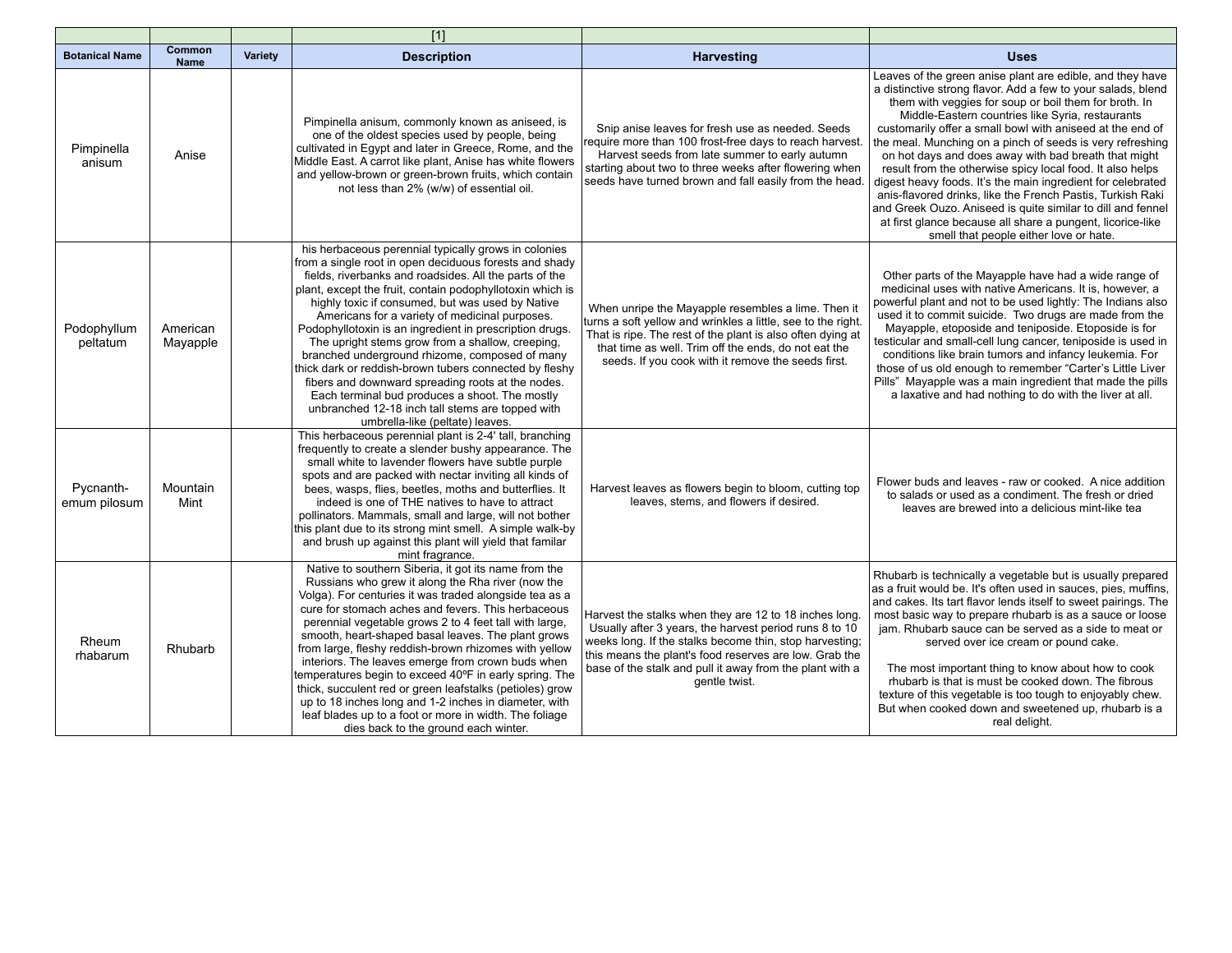|                           |                                  |         | $[1]$                                                                                                                                                                                                                                                                                                                                                                                                                                                                                                                                                                           |                                                                                                                                                                                                                                                                                                                                                                     |                                                                                                                                                                                                                                                                                                                                                                                                                                                                                                                                                                                                                                                                                                                                                                                                                                                                                                                                       |
|---------------------------|----------------------------------|---------|---------------------------------------------------------------------------------------------------------------------------------------------------------------------------------------------------------------------------------------------------------------------------------------------------------------------------------------------------------------------------------------------------------------------------------------------------------------------------------------------------------------------------------------------------------------------------------|---------------------------------------------------------------------------------------------------------------------------------------------------------------------------------------------------------------------------------------------------------------------------------------------------------------------------------------------------------------------|---------------------------------------------------------------------------------------------------------------------------------------------------------------------------------------------------------------------------------------------------------------------------------------------------------------------------------------------------------------------------------------------------------------------------------------------------------------------------------------------------------------------------------------------------------------------------------------------------------------------------------------------------------------------------------------------------------------------------------------------------------------------------------------------------------------------------------------------------------------------------------------------------------------------------------------|
| <b>Botanical Name</b>     | Common<br><b>Name</b>            | Variety | <b>Description</b>                                                                                                                                                                                                                                                                                                                                                                                                                                                                                                                                                              | <b>Harvesting</b>                                                                                                                                                                                                                                                                                                                                                   | <b>Uses</b>                                                                                                                                                                                                                                                                                                                                                                                                                                                                                                                                                                                                                                                                                                                                                                                                                                                                                                                           |
| Rosmarinus<br>officinalis | Rosemary                         |         | A classic Mediterranean culinary herb. Barely hardy in<br>Reno, place somewhere sheltered, next to a wall or in<br>a courtyard. Plants can grow to 4-6 feet tall with some<br>varieties having a trailing or cascading habit. Foliage is<br>dark green and needle-like much like a spruce or fir. A<br>white band on the underside gives it a gray coloration.                                                                                                                                                                                                                  | Harvest anytime by snipping the ends of the stems.<br>This will cause your plant to bush out. If you do not<br>want it to bush, pull off a few leaves or sprays. Never<br>take more than 20% of the plant. Rosemary is so much<br>better fresh because it dries into tough little sticks that<br>stick in your teeth or ruin the consistency of culinary<br>dishes. | The flavor of rosemary harmonizes with those of poultry.<br>fish, lamb, beef, veal, pork, and game, especially roasts. It<br>also goes well with tomatoes, spinach, peas, mushrooms,<br>squash, cheese, eggs, lentils, and complements chives,<br>chervil, chives, thyme, parsley, and bay. Commercially, an<br>antioxidant prepared from both sage and rosemary<br>improves the stability of soy oil and potato chips.<br>Rosemary adds character to mild soups, marinades, salad<br>dressings, and bouquets garni. Include fresh rosemary in<br>all your Italian sauces. Stud roast pork generously with<br>garlic and rosemary sprigs by making a hole in the meat<br>and pressing the garlic and rosemary into it. Try an herb<br>butter by combining 2 teaspoons rosemary to $\frac{1}{2}$ cup butter.<br>Add it to fruit salad to enhance sweetness without adding<br>sugar. Make a rosemary jelly for roast meats and poultry. |
| Rumex acetosa             | Sorrel                           |         | Sorrel is a slender herbaceous perennial plant about 60<br>centimetres (24 inches) high, with roots that run deep<br>into the ground, as well as juicy stems and edible,<br>arrow-shaped (sagittate) leaves. The leaves, when<br>consumed raw, have a sour taste.                                                                                                                                                                                                                                                                                                               | Pick fresh sorrel leaves when they are young and<br>tender, just 4 or 5 inches tall. Harvest cut-and-come-<br>again through the growing season. Leaves can be<br>harvested as early as 60 days after sowing. Remove<br>flowers before they mature to keep the plants<br>producing new leaves into the fall.                                                         | You can use sorrel fresh, in salads or on sandwiches and<br>you can also cook with it. The leaves tend to dissolve with<br>long cooking, imparting their lemony flavor. Like spinach<br>and rhubarb, sorrel leaves contain oxalic acid, which can<br>be toxic in large quantities. Small amounts will not harm<br>you unless you are extremely sensitive to oxalic acid.                                                                                                                                                                                                                                                                                                                                                                                                                                                                                                                                                              |
| Sagittaria<br>latifolia   | Common<br>Arrowhead              |         | Sagittaria latifolia, commonly called arrowhead, duck<br>potato or wapato, is a vigorous, deciduous, marginal<br>aquatic perennial that typically grows 1-4' tall. It is<br>noted for its arrowhead-shaped leaves and three-<br>petaled white flowers in whorls of three.                                                                                                                                                                                                                                                                                                       | The tubers are best harvested in the late summer as<br>the leaves die down. They cannot be harvested by<br>pulling out the plant since the tops break off easily,<br>leaving the tubers in the ground.                                                                                                                                                              | Duck potatoes, also called Arrowhead, Watato or Wapati,<br>or Katniss, can be eaten raw, should you be in a survival<br>situation. But, they're bitter and don't taste good. Boiled or<br>roasted for about a half hour, they become soft and potato<br>like (just remember to cut off the sprout before cooking and<br>peel after cooking.) Once cooked, they can be used like<br>potatoes. They can also be dried and ground into powder<br>for soups and bread.                                                                                                                                                                                                                                                                                                                                                                                                                                                                    |
| Salvia apiana             | <b>White Sage</b>                |         | White sage is a native evergreen salvia to southern<br>California commonly found in coastal sage scrub and<br>chaparral. Soft, gray-white leaves of white sage clothe<br>the herbaceous stems, which are erect from the<br>wooden base. Plant in a container and bring inside for<br>winter or a warm shelterd space next to a wall or rocks.<br>This plant can only tolerate OF - 10F temperatures.                                                                                                                                                                            | Individual leaves or branches can be harvested the<br>first year once the plants have become established. In<br>the second and subsequent years cut stems to within<br>6" of the base of the plant just as flowers are starting to<br>open.                                                                                                                         | Used heavily amongst California tribal people for centuries,<br>this plant has many names given by the tribes who used it.<br>Viewed as a sacred plant, it was also used for food,<br>medicine, and many other purposes. White sage was<br>traditionally used for ceremonial or medicinal purposes.<br>The most well-known of these uses is burning it to release<br>its fragrant smoke. Traditionally, white sage leaves were<br>chewed by Californian tribes to freshen the breath and to<br>stave off thirst on hot days. That same eucalyptol content<br>made it extremely helpful during times of sickness for<br>clearing congestion. A common practice was to boil sage<br>leaves for five to ten minutes in a small amount of water,<br>then to breathe the steam from the container. This would<br>help relieve congestion and ease cold symptoms.                                                                           |
| Salvia dorrii             | Desert Sage                      |         | Desert Purple Sage is a showy late spring blooming<br>native shrublet with silver foliage and blue flowers<br>pushing out from mid-purple bracts. Impervious to<br>browsing deer and rabbits, it is a pollinator's delight<br>attracting all types of bees. Drought resistant/drought<br>tolerant plant                                                                                                                                                                                                                                                                         | N/A                                                                                                                                                                                                                                                                                                                                                                 | N/A                                                                                                                                                                                                                                                                                                                                                                                                                                                                                                                                                                                                                                                                                                                                                                                                                                                                                                                                   |
| Salvia glutinosa          | Jupiter's<br><b>Distaff Sage</b> |         | It's a shrubby perennial with medium green arrowhead-<br>shaped leaves, already attractive in their own right, that<br>reaches about 2 to 3 feet in height and diameter. The<br>pale yellow flower is curious, with two very long, curved<br>lips, looking much like a wide-open bird's beak. It's a<br>very hardy perennial sage (zone 3) that grows and<br>blooms in dry shade. Yes, in dense shade, among<br>abundant and shallow tree roots. And it blooms for over<br>2 months as well: quite a performance! It also does well<br>in part shade and will tolerate full sun | leaves can be harvested anytime they are vigourous.<br>pick a few nice leaves at a time.                                                                                                                                                                                                                                                                            | Generally used in small quantities as a flavoring for food or<br>beverages.                                                                                                                                                                                                                                                                                                                                                                                                                                                                                                                                                                                                                                                                                                                                                                                                                                                           |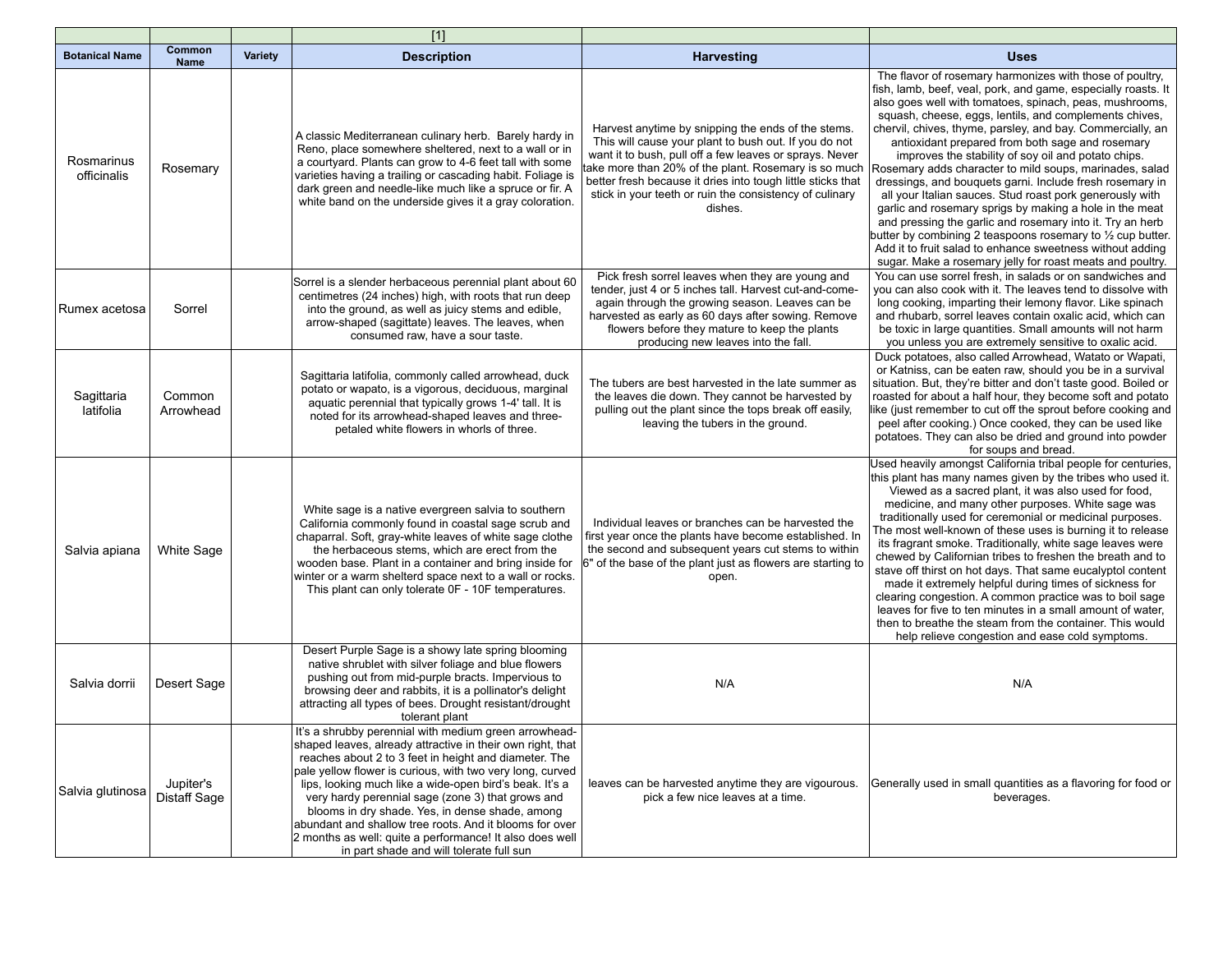|                                                 |                       |                 | $[1]$                                                                                                                                                                                                                                                                                                                                                                                                                                                                                                                                                                                                                                                                                                               |                                                                                                                                                                                                                                                                                                                                                             |                                                                                                                                                                                                                                                                                                                                                                                                                                                                           |
|-------------------------------------------------|-----------------------|-----------------|---------------------------------------------------------------------------------------------------------------------------------------------------------------------------------------------------------------------------------------------------------------------------------------------------------------------------------------------------------------------------------------------------------------------------------------------------------------------------------------------------------------------------------------------------------------------------------------------------------------------------------------------------------------------------------------------------------------------|-------------------------------------------------------------------------------------------------------------------------------------------------------------------------------------------------------------------------------------------------------------------------------------------------------------------------------------------------------------|---------------------------------------------------------------------------------------------------------------------------------------------------------------------------------------------------------------------------------------------------------------------------------------------------------------------------------------------------------------------------------------------------------------------------------------------------------------------------|
| <b>Botanical Name</b>                           | Common<br><b>Name</b> | <b>Variety</b>  | <b>Description</b>                                                                                                                                                                                                                                                                                                                                                                                                                                                                                                                                                                                                                                                                                                  | <b>Harvesting</b>                                                                                                                                                                                                                                                                                                                                           | <b>Uses</b>                                                                                                                                                                                                                                                                                                                                                                                                                                                               |
| Salvia greggii                                  | Cherry Chief<br>Sage  | Cherry<br>Chief | Autumn sage is a soft, mounding shrub normally 2-3 ft.<br>tall, with small, mintily aromatic green leaves that are<br>evergreen in warmer climates. The flowers are borne<br>on racemes from spring to frost and can be red, pink,<br>purple, orange, or white.  The species name "greggii"<br>is in honor of Josiah Gregg, (1806-1850). Autumn sage<br>works well in containers, borders, or mass plantings. It<br>blooms prolifically from mid-summer to mid-fall. During<br>this time it will be attracting bees, birds, and butterflies.<br>Hummingbirds are especially drawn to the flowers'<br>typical red color.                                                                                             | Harvest leaves anytime during the growing season, do<br>not remove more than 1/3 of the plant at a time, cut<br>back flower stems after blooming in late June                                                                                                                                                                                               | A tasty culinary herb. The aromatic leaves are used as a<br>seasoning in Mexico, and the edible nectar-filled flowers<br>are excellent in salads, even adding to the 'crunch'!                                                                                                                                                                                                                                                                                            |
| Salvia hians                                    | Kashmir<br>Sage       |                 | This short-lived herbaceous perennial from the<br>Himalayas has scented, hairy leaves and forms a small<br>shrub 2 feet tall by 2 feet wide. It bears 1.5-inch-long<br>purplish-blue flowers with white lips (called bee lines)<br>from early to late summer. The flowers are clasped by<br>rusty colored calyxes that accent color of the blooms.<br>Salvias are some of the showiest plants for containers,<br>annual borders, and mixed borders. Butterflies and<br>hummingbirds love them. The plant flowers over a<br>longer period of time than most sages. Salvia hians is a<br>particularly robust sage, with resinously sticky foliage<br>that gives off an enticing, fruity aroma, even at a<br>distance. | Harvest large individual leaves or prune to a bud to<br>encourage branching. When stems are done blooming,<br>cut back to encourage leaf growth                                                                                                                                                                                                             | Native to the Himalayas, the plant is used to make tea.<br>Traditional usage (TCM): Secondary source of Dan-shen.<br>In India, the roots of S. hians are used as a stimulant; in<br>Nepal they are reportedly used as a remedy for dysentery                                                                                                                                                                                                                              |
| Salvia<br>nemorosa                              | Woodland<br>Sage      |                 | Salvia nemorosa, the woodland sage or Balkan clary, is<br>a hardy herbaceous perennial plant native to a wide<br>area of central Europe and Western Asia. An erect,<br>clump-forming perennial salvia that is noted for its dark<br>purple stems and blue-violet flowers. It typically forms a<br>foliage mound to 12" tall. It is an attractive plant that is<br>easy to grow and propagate, with the result that it has<br>been passed around by gardeners for many years.<br>Flowers attract beneficial insects.                                                                                                                                                                                                 | Harvest flowers when 1/3-1/2 blooms have opened.                                                                                                                                                                                                                                                                                                            | Use as a cut flower in arrangements.                                                                                                                                                                                                                                                                                                                                                                                                                                      |
| Salvia<br>officinalis                           | Sage                  |                 | Sage is a shrubby, perennial plant that grows to about<br>2-3 feet tall. Foliage is gray-green with a pebbly<br>texture. As it ages, it has a tendency to sprawl. Spikes<br>of purple flowers appear in mid-summer. Great<br>Pollinator and bee plant                                                                                                                                                                                                                                                                                                                                                                                                                                                               | Harvest new leaves throughout summer. Flowers and<br>seed capsules can also be harvested and offer a<br>wonderful, milder flavor. Harvest flower stalks when<br>about 1/2 of the flowers have finished blooming                                                                                                                                             | A culinary favourite for flavouring meats, seafood, and<br>soups. The main culinary varieties popular with onions for<br>poultry stuffing and for flavouring rich meats like pork or<br>duck. Also in homemade sausage, omelettes, cheese and<br>bean dishes. Sage tea gargle is valuable for sore throat.<br>Medicinally sage is antimicrobial, astringent, and<br>antispasmodic. It is useful in menopause formulas to help<br>control hot flashes and excess sweating. |
| Salvia<br>pratensis                             | Meadow<br>Sage        |                 | Salvia pratensis is a clump-forming salvia that features<br>numerous, dense, upright, spike-like racemes of tiny,<br>two-lipped, deep lavender-blue flowers which rise<br>above dull gray-green foliage to a height of 3'. Excellent<br>fresh cut flower.                                                                                                                                                                                                                                                                                                                                                                                                                                                           | Harvest flowers when 1/3-1/2 the blooms on a stalk<br>have opened. Meadow sage produces an aromatic<br>harvest of rich leaves almost all year round. For use as<br>a spice preferably the shoot tips and fresh new growth.<br>Older leaves are too bitter in taste. Harvesting is<br>always done with the stems, and a cut to the wood is<br>to be avoided. | Use as a cut flower in arrangements. Use leaves as for<br>Culinary Sage.                                                                                                                                                                                                                                                                                                                                                                                                  |
| Santolina<br>chamae-<br>cyparissus<br>tomentosa | Santolina             |                 | (Lavender Cotton) Evergreen rounded bush to 24<br>inches tall, with silvery-grey foliage giving rise to bright<br>yellow flowers, native to the Mediterranean basin. Plant<br>prefers very fast-draining, alkaline soils and full sun,<br>being perfectly drought-tolerant                                                                                                                                                                                                                                                                                                                                                                                                                                          | Leaves and flowers can be harvested when they are<br>looking vigorous and in bloom                                                                                                                                                                                                                                                                          | Leaves and flowers are used in wreaths, potporri and as<br>smudge                                                                                                                                                                                                                                                                                                                                                                                                         |
| Santolina<br>rosmarinifolia                     | Green<br>Santolina    |                 | Green Santolina is an evergreen, rounded, fragrant<br>shrub from the Mediterranean that produces cheerful<br>yellow flowers. It needs well-drained soil in the full sun.<br>Santolina herb plant is fairly pest and disease resistant,<br>drought tolerant and deer resistant                                                                                                                                                                                                                                                                                                                                                                                                                                       | Prune the plant back severely in late winter or spring to<br>keep it from getting too leggy, woody or splitting apart                                                                                                                                                                                                                                       | Can be used in wreaths and as a potporri for aromatic<br>fragrance and smudge alternative. Generally used in the<br>garden as a border planting.                                                                                                                                                                                                                                                                                                                          |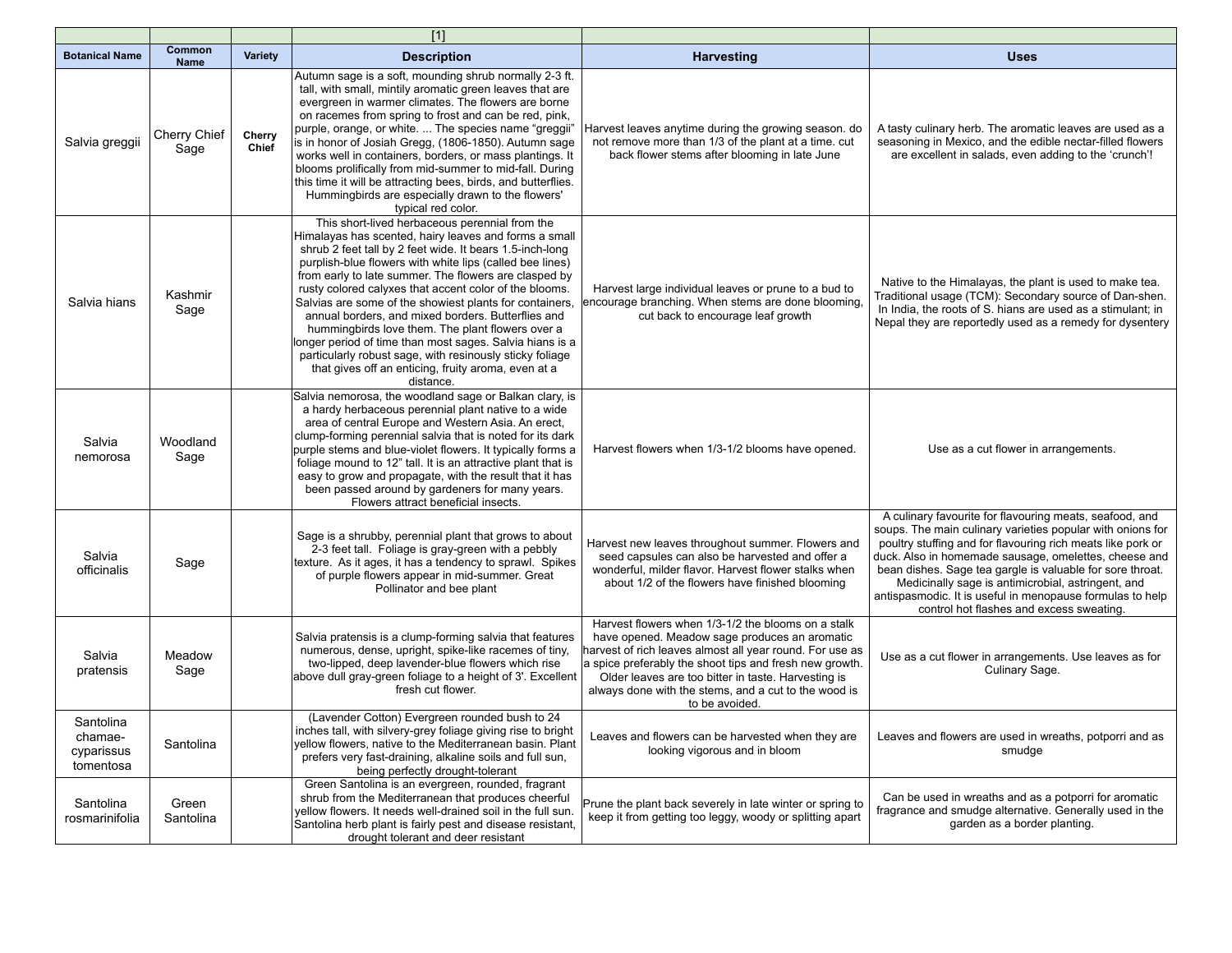|                                        |                            |         | $[1]$                                                                                                                                                                                                                                                                                                                                                                                                                         |                                                                                                                                                                                   |                                                                                                                                                                                                                                                                                                                                                                                                                                                                                                                                                                                                                                                                                                                                                                                                                                                                                                                                  |
|----------------------------------------|----------------------------|---------|-------------------------------------------------------------------------------------------------------------------------------------------------------------------------------------------------------------------------------------------------------------------------------------------------------------------------------------------------------------------------------------------------------------------------------|-----------------------------------------------------------------------------------------------------------------------------------------------------------------------------------|----------------------------------------------------------------------------------------------------------------------------------------------------------------------------------------------------------------------------------------------------------------------------------------------------------------------------------------------------------------------------------------------------------------------------------------------------------------------------------------------------------------------------------------------------------------------------------------------------------------------------------------------------------------------------------------------------------------------------------------------------------------------------------------------------------------------------------------------------------------------------------------------------------------------------------|
| <b>Botanical Name</b>                  | Common<br><b>Name</b>      | Variety | <b>Description</b>                                                                                                                                                                                                                                                                                                                                                                                                            | <b>Harvesting</b>                                                                                                                                                                 | <b>Uses</b>                                                                                                                                                                                                                                                                                                                                                                                                                                                                                                                                                                                                                                                                                                                                                                                                                                                                                                                      |
| Satureja<br>hortensis                  | Savory                     |         | Satureja hortensis (Summer Savory) is a bushy annual<br>prized for its stiff, narrowly lance-shaped, aromatic,<br>dark green leaves which can be used fresh or dried to<br>flavor food. Preferred by cooks, their aroma is slightly<br>peppery with a hint of marjoram, thyme, and mint. The<br>flavor is better before the plant flowers                                                                                     | Annual. Harvest leaves before onset of flowering for<br>best flavor                                                                                                               | One of the main ingredients in herbes de Provence, savory<br>is often used fresh or dried, and is well suited for slow<br>cooking or added with a light touch at the end of cooking. It<br>can also be used to replace thyme in many recipes. With<br>its many antioxidants and intense essential oils, this tangy<br>herb has long been used to treat a variety of ailments.<br>Steeped leaves are sometimes used to ease a sore throat,<br>or as an antiseptic gargle. It is also reportedly used to<br>enhance appetite, as a remedy for stomach and digestive<br>disorders, and to help alleviate symptoms of asthma and<br>colic. It also has astringent and anti-inflammatory<br>properties, and is used by herbalists and natural<br>practitioners in liniment or poultice form to ease the pain of<br>inflamed joints, and to treat the sting and swelling of insect<br>bites.                                           |
| Satureja<br>montana                    | Winter<br>Savory           |         | A evergreen shrub that can be easily overlooked in the<br>culinary realm, although it should certainly have a place<br>in any kitchen garden! Produces charming white<br>flowers, in contrast to the pink flowers of the summer<br>savoury. Plant in well drained alkaline soil in a sunny<br>spot (will tolerate part shade). Makes a great border<br>and edging plant. Prune in early spring to encourage<br>robust growth. | Plants are semi-evergreen and will not tolerate being<br>cut back to the woody stems. The aerial parts are be<br>harvested during flowering, or throughout the growing<br>season. | Stronger spicier, and more thyme-like flavour than<br>Summer Savory (Satureja hortensis). Adds a delicious<br>peppery, pungent flavour to soups, stews, salads and meat<br>dishes. Because it is high phenol carvicol, also found in<br>oregano, it has similar carminative properties which ease<br>digestive discomfort caused by gas and bloating. Brewed<br>as a tea, savorys medicinal properties make it useful as a<br>sore throat remedy. Can be used topically to soothe insect<br>stings. Antiseptic, antimicrobial, expectorant. Commonly<br>taken as a tea for its carminative and digestive benefits.                                                                                                                                                                                                                                                                                                               |
| Satureja<br>montana var.<br>citriodora | Lemon<br>Savory            |         | Evergreen woody subshrub to 12 inches tall, native to<br>the Mediterranean. With flowers of white to pink and<br>leaves redolent with citrus, the plant is also pretty on<br>the dryland landscape and well-loved by bees. Plant<br>prefers full sun and dry soils.                                                                                                                                                           | Harvest leaves prior to flowering. Trim back in fall to 1<br>inch above previous year's growth.                                                                                   | The dried leaf is a good condiment and tea herb, with<br>distinct and lasting lemonyness. Savory is a great mixing<br>herb, it is said that it brings all other herbs together in a<br>unique taste. It blends well with different culinary<br>oreganos, thymes and basils and can be added to meat,<br>poultry or fish. Famous for making its mark on beans, it is<br>often referred to as the 'bean herb' because it has an<br>incredible flavour affinity with all types of beans. Dried<br>Savory also perks up stuffings and can be mixed with<br>sage, thyme, and bay. Add to turkey or pork with fennel<br>seed, cayenne pepper, and thyme. Or, add a pinch to<br>chicken salad or hearty soup. Its small leaves are the<br>perfect complement to herb cheeses or as last-minute<br>additions to sautés. There are very few dishes that a little<br>Winter Savory won't improve. Traditional usage (TWM):<br>Carminative. |
| Satureja<br>montana var.<br>illyrica   | Purple<br>Winter<br>Savory |         | A prostrate groundcover form of winter savory, growing<br>to only 6 inches. Plant is purple-flowered, an aromatic<br>spice, leaves turning purple in the winter. Plant prefers<br>full sun, a dry exposure, and fast-draining soil.                                                                                                                                                                                           | Harvest leaves before flowering. Harvest 1/3 or less of<br>the plant at a time.                                                                                                   | Use as for Winter Savory. Purple winter savory can be<br>used as a culinary herb but this subspecies tends to be a<br>little more acrid than the species.                                                                                                                                                                                                                                                                                                                                                                                                                                                                                                                                                                                                                                                                                                                                                                        |
| Scutellaria<br>baicalensis             | Baikal<br>Skullcap         |         | Baikal Skullcap is a low growing, perennial shrub<br>reaching only 30cm in height, but spreading up to 50-<br>60cm wide. The tubular flowers are held in dense one<br>sided racemes, with long stalks giving the plant more<br>height. The blue-purple flowers have a helmet shape<br>on the top and a wider, skirt like lobe at the base.                                                                                    | The roots can be harvested in the fall of the second or<br>third year.                                                                                                            | The root is used in Traditional Chinese Medicine as a<br>cooling bitter, antibacterial, antiviral, and diuretic.<br>Prescribed for fevers, colds, hypertension, insomnia,<br>headaches, hepatitis, diphtheria, shingles, and other<br>ailments.                                                                                                                                                                                                                                                                                                                                                                                                                                                                                                                                                                                                                                                                                  |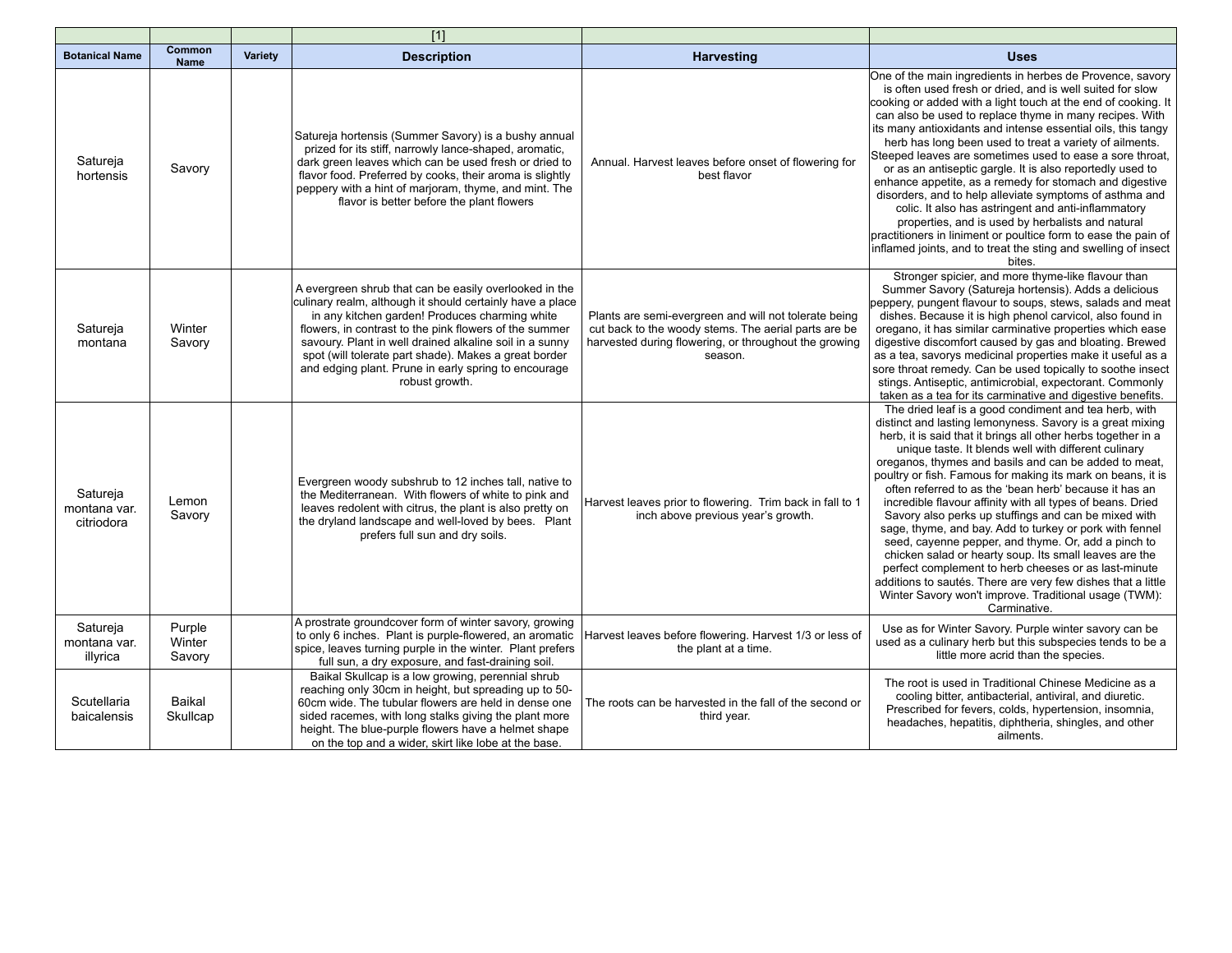|                            |                          |         | $[1]$                                                                                                                                                                                                                                                                                                                                                                                                                                                                                                                                                                                                                                     |                                                                                                                                                                                  |                                                                                                                                                                                                                                                                                                                                                                                                                                                                                                                                                                                                                                                                                                                                                  |
|----------------------------|--------------------------|---------|-------------------------------------------------------------------------------------------------------------------------------------------------------------------------------------------------------------------------------------------------------------------------------------------------------------------------------------------------------------------------------------------------------------------------------------------------------------------------------------------------------------------------------------------------------------------------------------------------------------------------------------------|----------------------------------------------------------------------------------------------------------------------------------------------------------------------------------|--------------------------------------------------------------------------------------------------------------------------------------------------------------------------------------------------------------------------------------------------------------------------------------------------------------------------------------------------------------------------------------------------------------------------------------------------------------------------------------------------------------------------------------------------------------------------------------------------------------------------------------------------------------------------------------------------------------------------------------------------|
| <b>Botanical Name</b>      | Common<br><b>Name</b>    | Variety | <b>Description</b>                                                                                                                                                                                                                                                                                                                                                                                                                                                                                                                                                                                                                        | <b>Harvesting</b>                                                                                                                                                                | <b>Uses</b>                                                                                                                                                                                                                                                                                                                                                                                                                                                                                                                                                                                                                                                                                                                                      |
| Scutellaria<br>lateriflora | Skullcap                 |         | Scullcap is an herbaceous perennial. Plant prefers part Once it produces its sea of delicate light blue flowers in<br>shade to full sun and rich, moist soils. Flowers have a<br>blue monk's hood appearance. Low growing and<br>spreading, Scullcap is great if you have a low wet spot<br>in your yard. Used in teas for headaches.                                                                                                                                                                                                                                                                                                     | mid August, the aerial parts of the herb can be<br>harvested, and tinctured or infused in honey. The herb<br>is best used fresh as the dried herb looses much of its<br>potency. | Skullcap is like being tucked into a big warm cozy blanket<br>under clean sheets on the most comfortable bed ever after<br>the best day you had hiking in an alpine meadow with your<br>best friends. You feel soothed, calm, a bit giddy with<br>contentment, and perfectly sleepy. Skullcap has a<br>sedative, anti-anxiety, and muscle relaxant effect through<br>its effect on the neurotransmitter GABA. This mechanism<br>is similar to how tranquilizing drugs such as<br>benzodiazepines, barbiturates, or alcohol, affect the<br>nervous system (but without being narcotic and highly<br>addictive). Skullcap also acts as a dopamine reuptake<br>inhibitor, increasing the levels of this feel-good<br>neurotransmitter in the brain. |
| Sedum<br>reflexum          | <b>Blue Sedum</b>        |         | A standout among hardy, low-maintenance, ground<br>cover succulents. Its stiff, needle-like leaves hold a soft<br>blue-green and flush salmon pink in winter. The<br>growing season also brings a sea of bright yellow, star-<br>shaped flowers that attract pollinators. Edible stems<br>and leaves add a crunchy lemon flavor to salads or as<br>a garnish                                                                                                                                                                                                                                                                              | Pick leaves when fresh and plump before flowering                                                                                                                                | Edible stems and leaves add a crunchy lemon flavor to<br>salads or as a garnish                                                                                                                                                                                                                                                                                                                                                                                                                                                                                                                                                                                                                                                                  |
| Sedum spurium              | Dragon's<br>Blood Sedum  |         | Dragon's blood sedum is a small, cold-hardy stonecrop<br>that makes excellent ground-cover.                                                                                                                                                                                                                                                                                                                                                                                                                                                                                                                                               | N/A                                                                                                                                                                              | N/A                                                                                                                                                                                                                                                                                                                                                                                                                                                                                                                                                                                                                                                                                                                                              |
| Sideritis syriaca          | Greek<br>Mountain<br>Tea |         | Woody perennial growing to 18 inches, native to the<br>mountains surrounding the Mediterranean sea,<br>especially the Peloponnese. A comely plant with its<br>attractive, felted-white leaves feels home in sparse,<br>nutrient-poor, and dry places in the sun. Highly desired<br>for those of us blessed with hot, dry summers and cool,<br>moist winters.                                                                                                                                                                                                                                                                              | Harvest flowering tops when 1/3-1/2 bloom is open.                                                                                                                               | Tea of dried flowering tops is sweetish and pleasant.<br>Traditional usage (TWM): colds and restless insomnia                                                                                                                                                                                                                                                                                                                                                                                                                                                                                                                                                                                                                                    |
| Silene capensis            | Dream Root.<br>Xhosa     |         | Low-growing herbaceous perennial 1 to 2 feet tall,<br>native to the cape of South Africa. Softly spreading<br>leafy rosette produces multiple stalks crowned by the<br>pure white flower. Unlike other members of the Silene<br>genus, the calyx is elongated and not particularly<br>inflated. The plant is easy to grow as a wayside<br>attraction, spreads healthily but not invasively,<br>producing many handsome flowers that smell<br>excellently of jasmine and clove. The plant prefers full<br>sun and fast-draining soil but is not particularly picky<br>and can be grown as a troublefree mounding plant in<br>most gardens. | the plant for spiritual or medicinal use.                                                                                                                                        | It's best to wait two years before harvesting the root of Traditional usage (Xhosa people of South Africa): stimulate<br>dreaming                                                                                                                                                                                                                                                                                                                                                                                                                                                                                                                                                                                                                |
| Silene vulgaris            | Mainden's<br>tears       |         | Silene vulgaris is a herbaceous perennial plant<br>producing a dense cluster of stems from woody<br>rhizomes; it can grow up to 2.5' tall. It produces delicate<br>white flowers and ornamental buds.<br>The plant is a commonly used wild food, especially in<br>the Mediterranean, and has at times been suggested<br>for cultivation. It also has a range of medicinal uses<br>and has sometimes been grown as an ornamental. As<br>the leaves age, they become sticky and resinous.                                                                                                                                                   | Harvest tender shoots for salad and young shoots ~2"<br>long for cooking. The leaves should be used before the<br>plant starts to flower.                                        | The young shoots and the leaves may be used as food in<br>some countries of the Mediterranean region.[6] The tender<br>leaves may be eaten raw in salads. The older leaves are<br>usually eaten boiled or fried, sauteed with garlic as well as<br>in omelettes. The young leaves are sweet and very<br>agreeable in salads. The cooked young shoots, harvested<br>when about 5cm long, have a flavour similar to green peas<br>but with a slight bitterness. This bitterness can be reduced<br>by blanching the shoots as they appear from the ground.<br>When pureed it is said to rival the best spinach purees.<br>The leaves can also be finely chopped and added to<br>salads. Traditional usage (TWM): emollient, fumigant.               |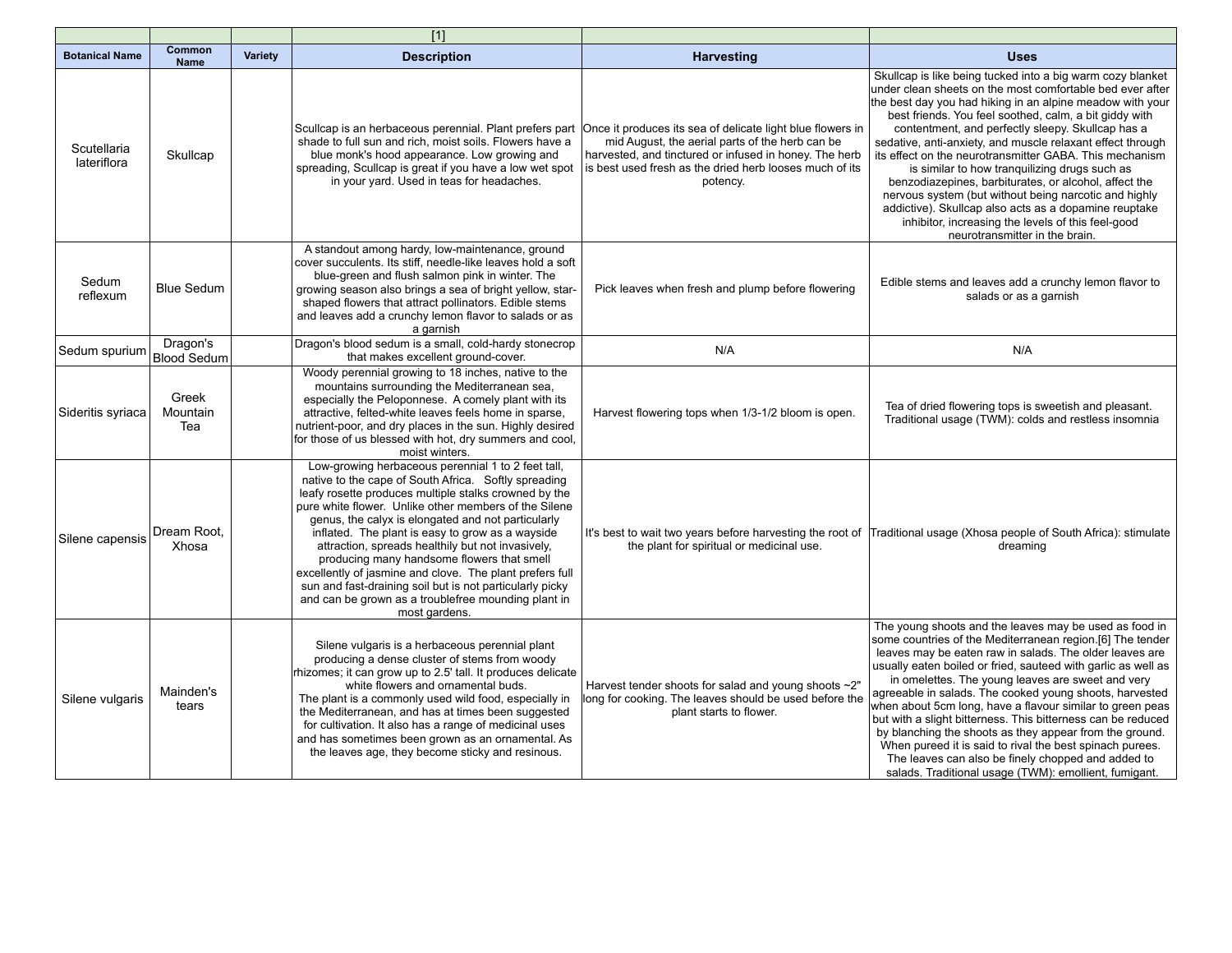|                             |                         |                | $\overline{[1]}$                                                                                                                                                                                                                                                                                                                                                                                                                                                                                                                                                                                                                                                                                                                                         |                                                                                                                                                                                                                                                                                                                                                                                                                   |                                                                                                                                                                                                                                                                                                                                                                                                                                                                                                                                                                                                                                                                                                                                                                                                                                                                                                                                                                                                                                          |
|-----------------------------|-------------------------|----------------|----------------------------------------------------------------------------------------------------------------------------------------------------------------------------------------------------------------------------------------------------------------------------------------------------------------------------------------------------------------------------------------------------------------------------------------------------------------------------------------------------------------------------------------------------------------------------------------------------------------------------------------------------------------------------------------------------------------------------------------------------------|-------------------------------------------------------------------------------------------------------------------------------------------------------------------------------------------------------------------------------------------------------------------------------------------------------------------------------------------------------------------------------------------------------------------|------------------------------------------------------------------------------------------------------------------------------------------------------------------------------------------------------------------------------------------------------------------------------------------------------------------------------------------------------------------------------------------------------------------------------------------------------------------------------------------------------------------------------------------------------------------------------------------------------------------------------------------------------------------------------------------------------------------------------------------------------------------------------------------------------------------------------------------------------------------------------------------------------------------------------------------------------------------------------------------------------------------------------------------|
| <b>Botanical Name</b>       | Common<br><b>Name</b>   | <b>Variety</b> | <b>Description</b>                                                                                                                                                                                                                                                                                                                                                                                                                                                                                                                                                                                                                                                                                                                                       | <b>Harvesting</b>                                                                                                                                                                                                                                                                                                                                                                                                 | <b>Uses</b>                                                                                                                                                                                                                                                                                                                                                                                                                                                                                                                                                                                                                                                                                                                                                                                                                                                                                                                                                                                                                              |
| Solidago sp.                | Goldenrod               |                | Solidago speciosa, commonly called showy goldenrod,<br>is a rhizomatous, Missouri native perennial which<br>typically occurs in dry soils in open woods, fields and<br>prairies throughout most of the State except the Ozark<br>region. Features tiny, bright yellow flowers borne in<br>dense, erect, club-shaped terminal clusters atop stiff,<br>narrow-leaved, reddish stems typically growing 2-3' tall.<br>Flowers bloom mid to late summer. As the common<br>name suggests, this species is one of the showiest of<br>the many goldenrods. Goldenrods have been wrongly<br>accused of causing hay fever which is actually an<br>allergic reaction to wind-borne pollen from other plants<br>such as ragweed. Attractive to bees and butterflies. | Harvest leaves just before flowers open or when just a<br>few of the flowers are open. Harvest flowers in full<br>bloom (generally use flowers fresh). Harvest roots in<br>fall after heavy frost.                                                                                                                                                                                                                | Goldenrod is a natural dye, medicinal, & healing. All parts<br>of this herbal plant are useable. flowers are used in baked<br>goods. Urinary uses - Goldenrods astringent & antiseptic<br>properties have long been used to tighten, strengthen, and<br>treat UTI issues. The German Commission E has even<br>approved Goldenrod for use in treatment of urinary and<br>bladder inflammations. Muscle and joint pain - Oil infused<br>with goldenrod's flowers & leaves used in making salves &<br>rubs, like my dandelion salve, help to relieve soreness<br>from both muscle overuse and arthritic pain. Respriatory<br>uses- Respiratory issues stemming from seasonal<br>allergies, colds, and sore throats will benefit from the use<br>of goldenrod                                                                                                                                                                                                                                                                                |
| Sophora<br>flavescens       | Ku-shen                 |                | Herbaceous perennial in cooler zones, a woody<br>subshrub in warmer, sending arching stems to 5 feet,<br>native to China and Japan. Long racemes of cream<br>colored flowers give way to generous follicular clusters<br>of seedpods. Handsome and fun.                                                                                                                                                                                                                                                                                                                                                                                                                                                                                                  | he root is harvested in the autumn and dried for later use                                                                                                                                                                                                                                                                                                                                                        | The plant contains cytosine, which resembles nicotine and<br>is similarly toxic. The plant is poisonous when used in<br>quantity. The plant is a source of an insecticide and<br>parasiticide. Medicinal Uses - used in Chinese Medicine.<br>The root is anthelmintic, antibacterial, antifungal,<br>antipruritic, astringent, bitter, carminative, diuretic,<br>febrifuge, parasiticide, pectoral, stomachic and tonic. It is<br>used internally in the treatment of jaundice, dysentery,<br>diarrhoea and urinary infections. It is used both internally<br>and externally in the treatment of vaginitis, eczema,<br>pruritis, ringworm, leprosy, syphilis, scabies and itching<br>allergic reactions. The plant is anthelmintic and diuretic                                                                                                                                                                                                                                                                                          |
| Sphaeralcea<br>angustifolia | Lobeleaf<br>Globemallow |                | Native to the Western USA. Hollyhock-like flowers in<br>white, pink and lavender grace these 3-4' plants. Can<br>grow 2-3' wide in full sun, any<br>soil. Drought tolerant. Blooms in summer. Great for<br>native pollinators.                                                                                                                                                                                                                                                                                                                                                                                                                                                                                                                           | N/A                                                                                                                                                                                                                                                                                                                                                                                                               | N/A                                                                                                                                                                                                                                                                                                                                                                                                                                                                                                                                                                                                                                                                                                                                                                                                                                                                                                                                                                                                                                      |
| Spirea ulmaria              | Meadowswe<br>et         |                | Filipendula ulmaria, commonly called meadowsweet or<br>queen-of-the-meadow, is a large, clump-forming,<br>upright perennial that typically grows 3-4' (less<br>frequently to 6') tall and features branched, terminal,<br>astilbe-like panicles (4-6") of fragrant, creamy white<br>flowers in early to mid summer                                                                                                                                                                                                                                                                                                                                                                                                                                       | When harvesting meadowsweet, both the green leaves<br>as well as the inflorescences and fruits can be<br>harvested. The herbs can be stored and dried. When<br>drying the herbs, the inflorescences should be hung.                                                                                                                                                                                               | Meadowsweet is mostly used as a medicinal plant<br>because of its content of natural salicylic compounds.<br>Salicylic acid has an analgesic, anti-inflammatory and<br>antimicrobial effect. The herb can be applied in different<br>ways, e.g. as a tea, as a tincture, as a bath additive, as an<br>ingredient of steam baths, as herbal wine or even pure.<br>However, the most commonly used dosage form is tea,<br>which is drunk especially in cases of inflammation, pain or<br>cold symptoms. It can also be used as a kitchen and<br>seasoning herb in the kitchen. Meadowsweet is often used<br>for the flavoring of home-made beverages or for the<br>preparation of jellies. It gives especially sweet food and<br>drinks a fine and tart taste. Even fruit preserves can be<br>spiced perfectly with it. For flavoring usually the sweet<br>smelling flowers are used. The leaves can be used for<br>salads, but also as herbs for fish and game dishes. Also,<br>the leaves can be cooked and prepared similar to spinach. |
| Stachys<br>byzantina        | Lamb's Ears             |                | Soft white woolly leaves on spreading 12-18" stems.<br>Flower stalks with purple flowers not showy. Grown<br>mostly as foliage plant to contrast<br>with greens and purples. Slightly amended soil, sun to<br>part sun, extra water. Will<br>creep out of planted area.                                                                                                                                                                                                                                                                                                                                                                                                                                                                                  | The aerial parts can be harvested in summer.                                                                                                                                                                                                                                                                                                                                                                      | Lamb's ears contain astringent compounds that make it<br>useful for halting bleeding and to speed wound healing.<br>The downy leaves have been used as natural bandaids.                                                                                                                                                                                                                                                                                                                                                                                                                                                                                                                                                                                                                                                                                                                                                                                                                                                                 |
| Stachys<br>officinalis      | Wood Betony             |                | a rhizomatous perennial the produces basal rosettes of<br>dark green glossy ovate basal leaves. Tiny two-lipped<br>rose-lavender flowers appear in dense spikes atop<br>mostly leafless flowering stems from mid-summer<br>through September. Plants will spread over time to<br>form a dense groundcover.                                                                                                                                                                                                                                                                                                                                                                                                                                               | Do not harvest plant until well established. Never<br>attempt harvest in the first year from seed. Leaves can<br>be harvested from early flower bloom until flowers are<br>almost finished. Flower stalks should be harvested<br>when about half the flowers are in bloom. Leave at<br>least one third of the leaves and some flowers to<br>ensure the plant can replenish itself for the next<br>growing season. | Can be used as a substitute for black tea, infusion<br>resembles taste and is caffeine free. Medicinal Uses: The<br>leaves are used as a tincture to treat migraine headaches,<br>chronic and acute pain mostly in combination with other<br>nervines. It is also used to stimulate the digestive system<br>and liver and as an overall tonic for the body. It is also<br>used for 'frayed nerves', pre-menstrual complaints, poor<br>memory and tension, sore throats caused by allergies or<br>colds, heartburn, and inflammation due to infections of the<br>urinary tract. A fine yellow dye is obtained from the leaves.<br>Flowers can be dried and used in displays.                                                                                                                                                                                                                                                                                                                                                              |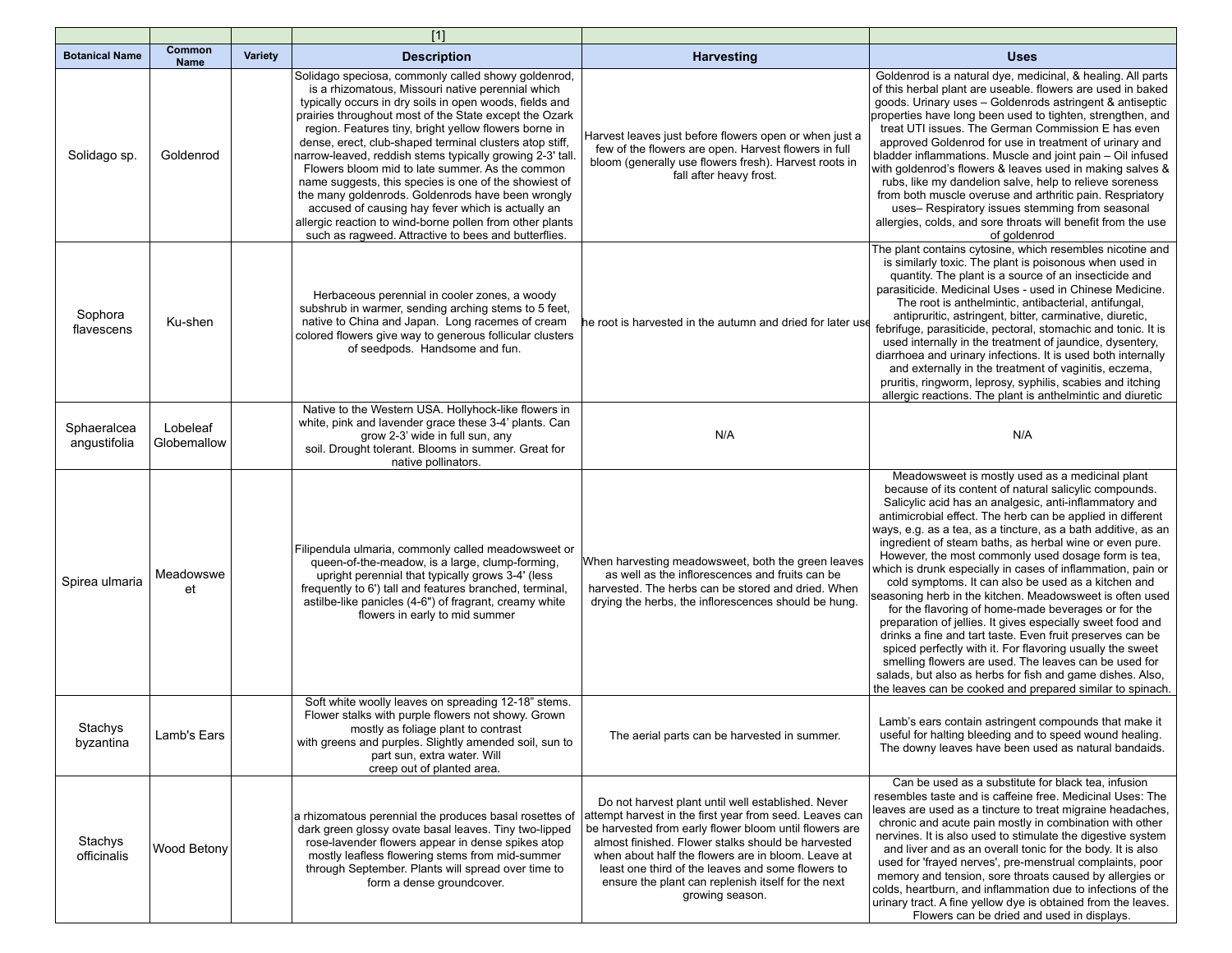|                           |                       |                | $[1]$                                                                                                                                                                                                                                                                                                                                                                                                                                                                                                                                                                                                                                                                                                                                                                                                                                                                                                                                                                     |                                                                                                                                                                                                                                                                                                         |                                                                                                                                                                                                                                                                                                                                                                                                                                                                                                                                                                                                                                                                                                                                                                                                                                                                                                                                                                                                                                                                                                                                                                                                                                                                                                                                                                                                                                                                                                                                                                                                                                                                                                                                                                                                              |
|---------------------------|-----------------------|----------------|---------------------------------------------------------------------------------------------------------------------------------------------------------------------------------------------------------------------------------------------------------------------------------------------------------------------------------------------------------------------------------------------------------------------------------------------------------------------------------------------------------------------------------------------------------------------------------------------------------------------------------------------------------------------------------------------------------------------------------------------------------------------------------------------------------------------------------------------------------------------------------------------------------------------------------------------------------------------------|---------------------------------------------------------------------------------------------------------------------------------------------------------------------------------------------------------------------------------------------------------------------------------------------------------|--------------------------------------------------------------------------------------------------------------------------------------------------------------------------------------------------------------------------------------------------------------------------------------------------------------------------------------------------------------------------------------------------------------------------------------------------------------------------------------------------------------------------------------------------------------------------------------------------------------------------------------------------------------------------------------------------------------------------------------------------------------------------------------------------------------------------------------------------------------------------------------------------------------------------------------------------------------------------------------------------------------------------------------------------------------------------------------------------------------------------------------------------------------------------------------------------------------------------------------------------------------------------------------------------------------------------------------------------------------------------------------------------------------------------------------------------------------------------------------------------------------------------------------------------------------------------------------------------------------------------------------------------------------------------------------------------------------------------------------------------------------------------------------------------------------|
| <b>Botanical Name</b>     | Common<br><b>Name</b> | <b>Variety</b> | <b>Description</b>                                                                                                                                                                                                                                                                                                                                                                                                                                                                                                                                                                                                                                                                                                                                                                                                                                                                                                                                                        | <b>Harvesting</b>                                                                                                                                                                                                                                                                                       | <b>Uses</b>                                                                                                                                                                                                                                                                                                                                                                                                                                                                                                                                                                                                                                                                                                                                                                                                                                                                                                                                                                                                                                                                                                                                                                                                                                                                                                                                                                                                                                                                                                                                                                                                                                                                                                                                                                                                  |
| Symphytum x<br>uplandicum | Russian<br>Comfrey    |                | Broad leaved clumps 3-4' wide and 2' tall grow, then in<br>early summer slender stalks of leaves emerge. These<br>leaves get gradually smaller as they near the top,<br>ending in gracefully hanging, tiny bell shaped flowers<br>loved by bumblebees. Russian Comfrey is sterile which<br>means it does not make viable seed. Besides being<br>attractive, its leaves add relatively high amounts of<br>nitrogen, potassium and phosphorus to the compost<br>pile. Or, use the leaves as a direct mulch and let them<br>break down right under the plants. Once the plant has<br>some size on it, you can cut leaves and use them<br>whenever there are enough to mess with. Late fall<br>pruning should be avoided as the plant starts to flower<br>and go into its readiness phase for winter dormancy.<br>As the last batch of leaves rot, they fertilize the plant for<br>better growth next spring. Great for bumblebees,<br>animal fodder, as a topical medicinal. | Harvest the whole plant anytime. Allow time to regrow<br>to near flowering before next cutting. Cut near to<br>ground to avoid leaving sharp woody dead stalks.                                                                                                                                         | Feed Fresh to any and all farm animals. Can be used<br>topically as a poultice to speed healing of wounds.                                                                                                                                                                                                                                                                                                                                                                                                                                                                                                                                                                                                                                                                                                                                                                                                                                                                                                                                                                                                                                                                                                                                                                                                                                                                                                                                                                                                                                                                                                                                                                                                                                                                                                   |
| Tanacetum<br>balsamita    | Costmary              |                | Costmary is a low growing, spreading, aromatic plant of<br>the daisy family, used in medicine and for flavoring ale<br>prior to the use of hops. Appreciated for its long,<br>feathery leaves and mixed balsam-mint-like aroma.<br>Also known as Bible plant, costmary leaves were often<br>used as bookmarks to mark pages of scripture. The<br>plant will thrive in almost every soil or situation, but will<br>do best on dry land. Heads of yellow flowers bloom in<br>August and attract beneficial insects.                                                                                                                                                                                                                                                                                                                                                                                                                                                         | Harvest fresh leaves throught the year, making sure to<br>leave at least 25% of the leaves on the plant                                                                                                                                                                                                 | A versatile herb that offers a minty-eucalyptus like tang<br>when used fresh in salads, sauces and soups. Highly<br>aromatic, so use sparingly or else it will be overpowering!<br>Can be brewed into a tea to ease pain and digestive<br>discomfort. Medicinally recognized for its antibacterial,<br>antifungal and insecticidal properties. Also use the leaves<br>in potpourri, sachets or to scent your bathwater, alone or in<br>combination with other herbs.                                                                                                                                                                                                                                                                                                                                                                                                                                                                                                                                                                                                                                                                                                                                                                                                                                                                                                                                                                                                                                                                                                                                                                                                                                                                                                                                         |
| Tanacetum<br>parthenium   | Feverfew              |                | Ornamental as well as useful Feverfew is a wonderful<br>self seeding plant that naturalizes large areas well. An<br>herbaceous perennial that grows into a small bush up<br>to 28 in high, with pungently-scented leaves. The<br>leaves are light yellowish green, and it has conspicuous<br>daisy-like flowers. Frequent cutting of blossoms helps<br>feverfew stay in bloom longer. Depending on climate,<br>feverfew is a biennial or short-lived perennial. Flowers<br>attract beneficial insects.                                                                                                                                                                                                                                                                                                                                                                                                                                                                    | The aerial parts of Feverfew can be harvested when<br>the plants are in bloom in July. The plants can be cut<br>down to three or four inches above the ground. If given<br>a bit of water they will regrow for a second harvest.<br>The leaves and flowers can be used fresh or dried for<br>later use. | A charming short bushy daisy like perennial with a wide<br>history of traditional use dating back to ancient times,<br>recorded in literature and prescribed by Dioscorides for "all<br>hot inflammations". Its name stems from the Latin word<br>'febrifugia", meaning "fever reducer" and primarily used as<br>such; gaining its recognition as the aspirin of the 18th<br>century! Its wide spectrum of phytochemicals give it an<br>array of medicinal applications that go well beyond fever,<br>as it has also been noted for its potential as a prophylactic<br>treatment for migraines, possibly due to its antispasmodic<br>effects on vasculature and blocking of certain inflammatory<br>mediators. Additionally researched for its, anti-arthritic,<br>anticancer and antiplatelet properties. Keynote compound<br>present is parthenolide (0.4%) which attributes to its anti-<br>nflammatory and anticancer effects. Feverfew is helpful for<br>the treatment of inflammation of the joints, especially when<br>the inflammation is allergic in nature (ex. joint pain caused<br>by food allergies). It inhibits histamine secretion, is pain<br>relieving, and helps to cool hot inflammatory conditions. It<br>is also helpful for easing menstrual cramps, and acts as an<br>emmenagogue to encourage menstrual flow. As a bitter<br>tonic and carminative, Feverfew can help increase<br>digestive fire and relieve gas and bloating. Feverfew<br>contains pyrethrins, which are compounds known to<br>paralyze fleas. It can be used as a wash to help manage<br>fleas on cats and dogs. The oil and salve can be used as<br>an insect repellent, and also to relieve bites and swellings.<br>Be careful with potency. It has been know to cause mouth<br>sores in some sensitive people. |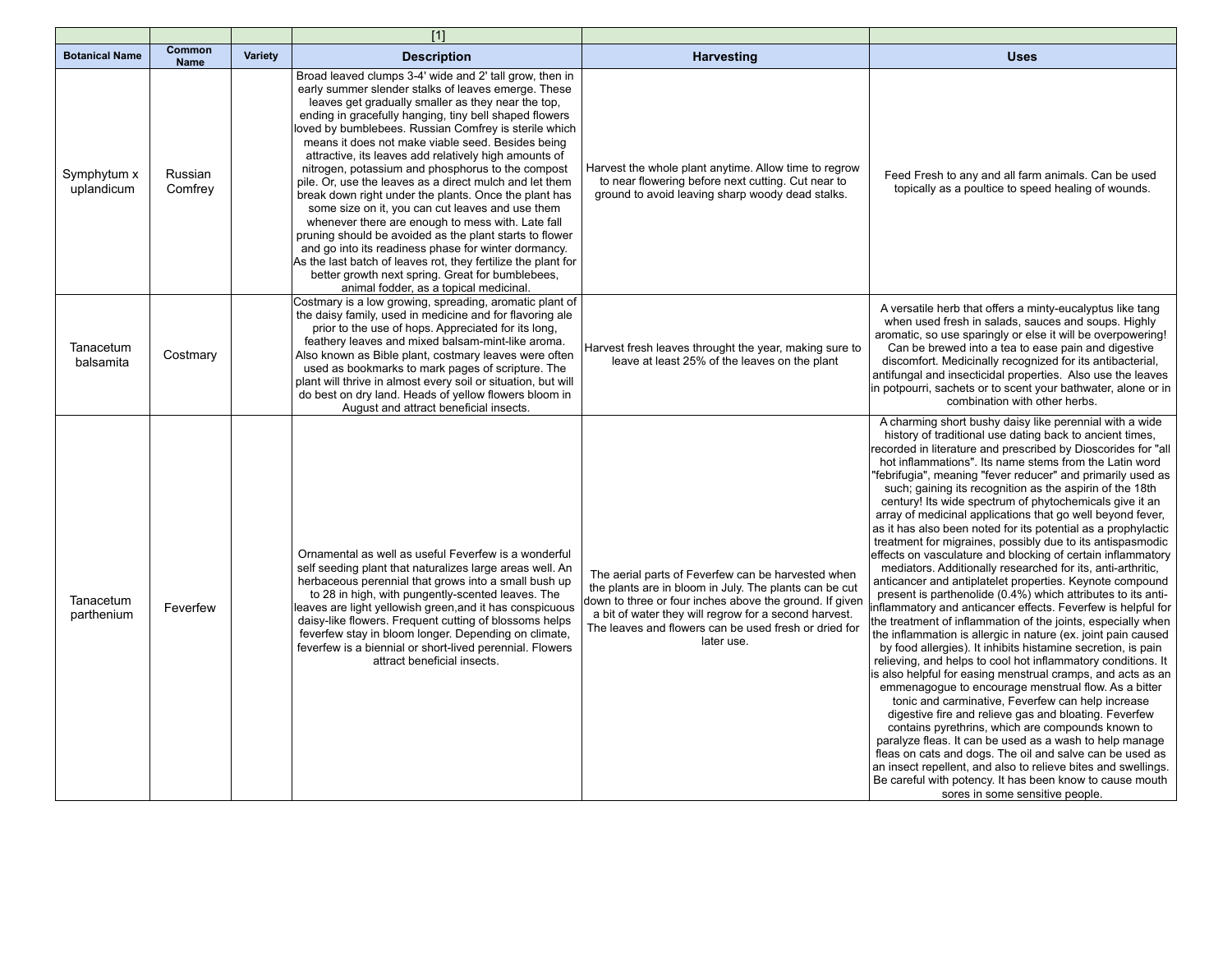|                                  |                            |         | $[1]$                                                                                                                                                                                                                                                                                                                                                                                                                                                              |                                                                                                                                                                                                                                                                                                                                                                                                                                                                                                                                                                                                                                                                                                                                                                                                                                                                                                                                                                                                                                                                                |                                                                                                                                                                                                                                                                                                                                                                                                                                                                                                                                                                                               |
|----------------------------------|----------------------------|---------|--------------------------------------------------------------------------------------------------------------------------------------------------------------------------------------------------------------------------------------------------------------------------------------------------------------------------------------------------------------------------------------------------------------------------------------------------------------------|--------------------------------------------------------------------------------------------------------------------------------------------------------------------------------------------------------------------------------------------------------------------------------------------------------------------------------------------------------------------------------------------------------------------------------------------------------------------------------------------------------------------------------------------------------------------------------------------------------------------------------------------------------------------------------------------------------------------------------------------------------------------------------------------------------------------------------------------------------------------------------------------------------------------------------------------------------------------------------------------------------------------------------------------------------------------------------|-----------------------------------------------------------------------------------------------------------------------------------------------------------------------------------------------------------------------------------------------------------------------------------------------------------------------------------------------------------------------------------------------------------------------------------------------------------------------------------------------------------------------------------------------------------------------------------------------|
| <b>Botanical Name</b>            | Common<br><b>Name</b>      | Variety | <b>Description</b>                                                                                                                                                                                                                                                                                                                                                                                                                                                 | <b>Harvesting</b>                                                                                                                                                                                                                                                                                                                                                                                                                                                                                                                                                                                                                                                                                                                                                                                                                                                                                                                                                                                                                                                              | <b>Uses</b>                                                                                                                                                                                                                                                                                                                                                                                                                                                                                                                                                                                   |
| Taraxacum<br>officinale          | Dandelion                  |         | The dandelion is a readily identifiable, hardy, perennial<br>weed. It has a rosette base producing several flowering<br>stems and multiple leaves. Contrary to popular belief,<br>this is a beneficial plant to have. It's a great companion<br>plant for gardening because it's long taproot brings up<br>nutrients to the shallow-rooting plants in the garden<br>adding minerals and nitrogen to the soil. It also attracts<br>pollinating insects such as bees | Every part of dandelion is useful, harvest leaves,<br>flowers, and roots in the season when they are most<br>vital. Early spring is when leaves are most tender and<br>can be eaten fresh, cooked, or dried for tea. As the<br>leaves age and are exposed to sunlight, they can<br>become intensely bitter. Buds appear at the base of<br>the leaves in early spring. These can be eaten fresh,<br>cooked or pickled. Buds open into flowering heads.<br>These are best gathered for food or medicine on sunny<br>days when they are dry and fully open, usually in April<br>or early May. Drying the flowers is nearly impossible<br>since they go to seed quickly. Root medicinal<br>properties vary a little from season to season. In<br>spring, they are more bitter and have optimal medicine<br>as a digestive stimulant. In the fall, they are sweeter<br>and higher in a carbohydrate called inulin, which is<br>excellent for diabetics. Be mindful that when you dig<br>dandelion even the smallest piece of root left in the<br>ground will grow into a new plant. | Dandelion contains an impressive list of nutrients. Leaves<br>are high in vitamins and minerals including Potassium,<br>Calcium, Magnesium, Iron, and vitamins A, B and C.<br>Dandelion is higher in Vitamin A than any other garden<br>plant. Roots contain inulin, mucilage, latex resin, and<br>teraxacin. There are so many used for dandelion, we can't<br>list them all here. leaves, flower buds and flowers are<br>great in salads. flowers are often made into wine. roots are<br>used medicinally for a wide range of things including liver<br>tonic, a diuretic, and antioxidant. |
| Teucrium<br>chamaedrys           | Germander                  |         | Rich rosy-lavender flowers contrast against dense,<br>deep green aromatic leaves. This easy-care sub-shrub<br>is perfect for waterwise gardens and blooms summer-<br>long! Makes a wonderful herb, knot garden plant or low<br>clipped hedge. Use as a carefree, informal filler around<br>larger shrubs and perennials                                                                                                                                            | Germander foliage and flowers are usually harvested<br>with hand pruners when the plants are flowering, and<br>then the leaves and flowers are dried to use for crafts                                                                                                                                                                                                                                                                                                                                                                                                                                                                                                                                                                                                                                                                                                                                                                                                                                                                                                         | Its garlic-like aroma makes it useful in herb wreaths to<br>freshen a room. Medicinally, an infusion is helpful in the<br>treatment of gout. In the past, it was used as a tonic for<br>intermittent fevers and recommended for uterine<br>obstructions. Possessing qualities similar to horehound, an<br>infusion with honey was used for asthmatic conditions and<br>coughs. This plant is widely used in making alcoholic<br>drinks with a bitter base, which have digestive or appetite-<br>promoting qualities                                                                           |
| Thymbra<br>spicata               | Spiked<br>Thyme            |         | Evergreen woody subshrub to 18 inches tall, native to<br>Greece. With outsize, lipped flowers of lavender and<br>glossy, oil-rich leaves the plant is pretty on the dryland<br>landscape, well-loved by bees. Plant prefers full sun<br>and dry soils. Plant in a container and bring inside for<br>winter or a warm shelterd space next to a wall or rocks.<br>This plant can only tolerate OF - 10F temperatures.                                                | Harvest leaves prior to flowering. Trim back in fall to 1<br>inch above previous year's growth.                                                                                                                                                                                                                                                                                                                                                                                                                                                                                                                                                                                                                                                                                                                                                                                                                                                                                                                                                                                | The dried leaf is a good condiment, similar to Zaatar.<br>Traditional usage (TWM): Carminative, vermifuge.                                                                                                                                                                                                                                                                                                                                                                                                                                                                                    |
| Thymus<br>capitatus              | Timo<br>Arbostivo          |         | a small woody, strongly branching perennial with<br>showy bright rose, dense flower heads above narrow,<br>dark green, strongly aromatic leaves. It is native of<br>dryish, rocky spots throughout the Mediterranean. For<br>any rich, well drained soil in a sunny and protected<br>spot.                                                                                                                                                                         | Harvest leaves before flowering. Harvest 1/3 or less of<br>the plant at a time. cut back after flowers bloom to<br>encourage regrowth of leaf and flowers cut back to 1-<br>2" above last years growth at end of season                                                                                                                                                                                                                                                                                                                                                                                                                                                                                                                                                                                                                                                                                                                                                                                                                                                        | Excellent in the stew pot. Traditional use (TWM):<br>carminative, flavoring, antioxidant.                                                                                                                                                                                                                                                                                                                                                                                                                                                                                                     |
| Thymus<br>fragrantissimus        | Orange<br>Thyme            |         | A new Thyme with an orange-spicy scent. When you<br>cook with it, the clear orange flavor lingers in the mouth<br>without the harsh aftertaste of other thymes. This<br>species grows short and compact to 4" tall and 12"<br>across. Lots of light pink blooms in Summer are a<br>delight for the local bee population. Plant prefers full<br>sun and dry soils. Harvest leaves prior to flowering.                                                               | Harvest fresh leaves prior to flowering and cut back<br>blooms before they dry out to encourage regrowth of<br>leaf and bloom. Trim back in fall to 1 inch above<br>previous year's growth.                                                                                                                                                                                                                                                                                                                                                                                                                                                                                                                                                                                                                                                                                                                                                                                                                                                                                    | The dried leaf is a good condiment and tea herb, with<br>distinct and lasting lemonyness. Traditional usage (TWM):<br>Carminative.                                                                                                                                                                                                                                                                                                                                                                                                                                                            |
| Thymus<br>pulegioides<br>'Lemon' | Creeping<br>Lemon<br>Thyme | Lemon   | It is reportedly very similar to Creeping Thyme<br>(Thymus serpyllum.) Lemon Thyme is a creeping<br>thyme with lemon-scented leaves. It is used in a<br>garden for flowerbeds, groundcover or to create green<br>walls. Honeybee species. Perennial creeping shrub<br>that reaches 10 cm high. Pink flowers from late spring<br>to summer                                                                                                                          | Harvest fresh leaves prior to flowering and cut back<br>blooms before they dry out to encourage regrowth of<br>leaf and bloom. Trim back in fall to 1 inch above<br>previous year's growth.                                                                                                                                                                                                                                                                                                                                                                                                                                                                                                                                                                                                                                                                                                                                                                                                                                                                                    | Its leaves and flowers are valuable ingredients in the<br>kitchen. It has recognized medicinal properties as<br>antiseptic, disinfectant, deodorant and expectorant.                                                                                                                                                                                                                                                                                                                                                                                                                          |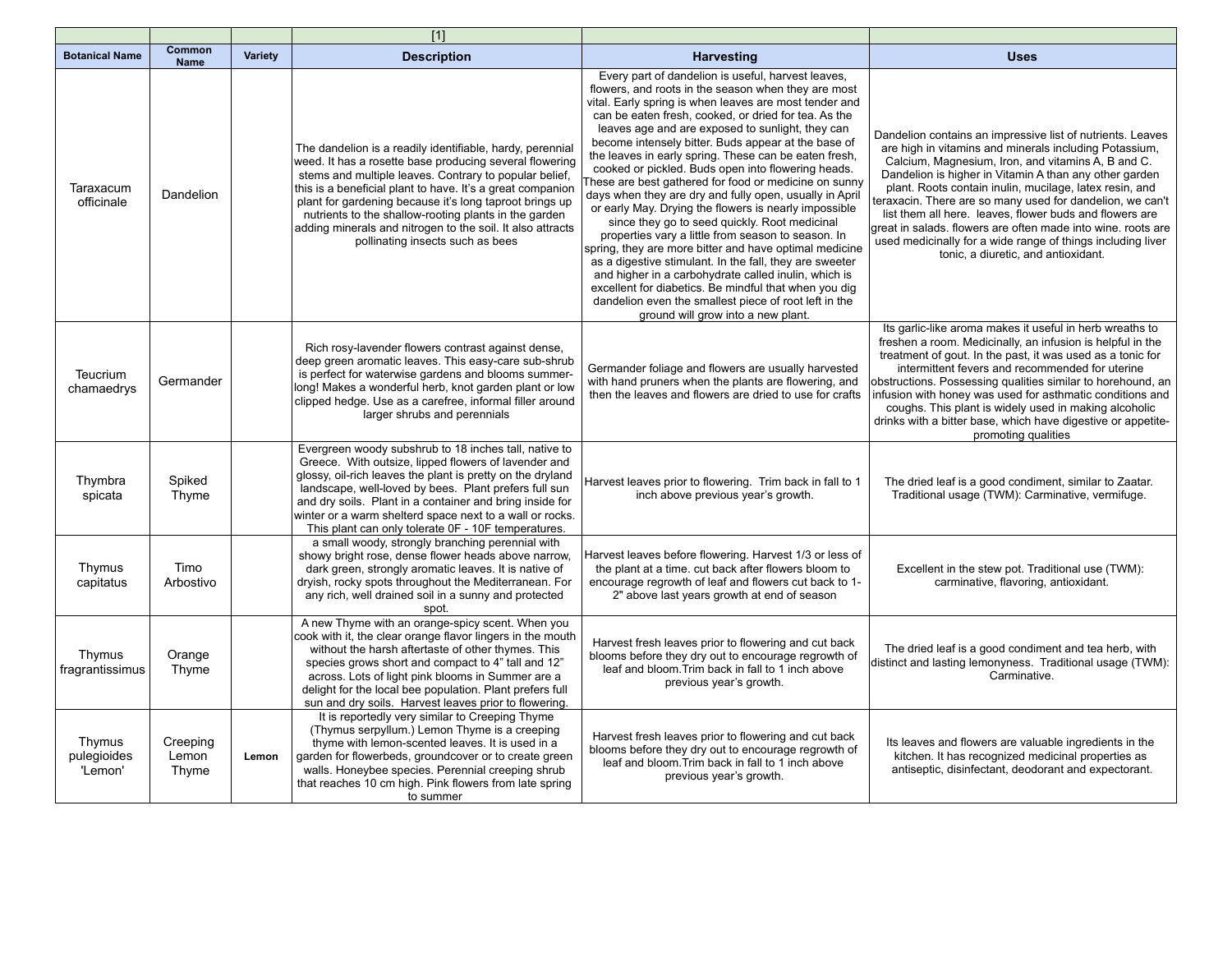|                       |                       |         | $\overline{[1]}$                                                                                                                                                                                                                                                                                                                                                                                                                                                                                                                                                     |                                                                                                                                                                                                                                                                                                                                                                                                                                                     |                                                                                                                                                                                                                                                                                                                                                                                                                                                                                                                                                                                                                                                                                                                                                                                                                                                                                                                    |
|-----------------------|-----------------------|---------|----------------------------------------------------------------------------------------------------------------------------------------------------------------------------------------------------------------------------------------------------------------------------------------------------------------------------------------------------------------------------------------------------------------------------------------------------------------------------------------------------------------------------------------------------------------------|-----------------------------------------------------------------------------------------------------------------------------------------------------------------------------------------------------------------------------------------------------------------------------------------------------------------------------------------------------------------------------------------------------------------------------------------------------|--------------------------------------------------------------------------------------------------------------------------------------------------------------------------------------------------------------------------------------------------------------------------------------------------------------------------------------------------------------------------------------------------------------------------------------------------------------------------------------------------------------------------------------------------------------------------------------------------------------------------------------------------------------------------------------------------------------------------------------------------------------------------------------------------------------------------------------------------------------------------------------------------------------------|
| <b>Botanical Name</b> | Common<br><b>Name</b> | Variety | <b>Description</b>                                                                                                                                                                                                                                                                                                                                                                                                                                                                                                                                                   | <b>Harvesting</b>                                                                                                                                                                                                                                                                                                                                                                                                                                   | <b>Uses</b>                                                                                                                                                                                                                                                                                                                                                                                                                                                                                                                                                                                                                                                                                                                                                                                                                                                                                                        |
| Thymus<br>serpyllum   | Creeping<br>Thyme     |         | A wonderful mat forming thyme with large aromatic<br>leaves that are milder than english thyme. White<br>blooms in summer attract bees, pollinators and<br>beneficial insects. lives much longer than english<br>thyme in our climate. Perfect for borders, along paths,<br>in a rock garden or underneath fruit trees.                                                                                                                                                                                                                                              | The aerial parts are be harvested during flowering, or<br>throughout the growing season. Harvest in the<br>morning, as concentrations of aromatic oils are highest<br>at this time.                                                                                                                                                                                                                                                                 | Wild thyme has a milder gentler thyme flavor when cooking<br>or making teas. It is a commonly used domestic remedy,<br>being employed especially for its antiseptic properties and<br>its beneficial effect on the digestive system. The whole<br>plant is anthelmintic, strongly antiseptic, antispasmodic,<br>carminative, deodorant, diaphoretic, disinfectant,<br>expectorant, sedative and tonic. Wild thyme contains all<br>the medicinal properties of the more commonly used<br>garden thyme (T. vulgaris), though in a lesser degree                                                                                                                                                                                                                                                                                                                                                                      |
| Thymus sp.            | Lime Thyme            | Lime    | Lime thyme is a dense mounding thyme with lime<br>colored leaves. Great for the rock garden, flower bed<br>and it makes a great groundcover. The bright lime<br>colored leaves will stand out in the flower bed. Good as<br>a container plant.                                                                                                                                                                                                                                                                                                                       | Harvest fresh leaves prior to flowering and cut back<br>blooms before they dry out to encourage regrowth of<br>leaf and bloom. Trim back in fall to 1 inch above<br>previous year's growth.                                                                                                                                                                                                                                                         | Primarily a garden aromatic and potporri thyme. Can be<br>used in cooking but lacks a fragrant 'lime' thyme flavor.                                                                                                                                                                                                                                                                                                                                                                                                                                                                                                                                                                                                                                                                                                                                                                                                |
| Thymus<br>vulgaris    | English<br>Thyme      |         | Also known as German Thyme, Simple, robust and<br>upright growth habit makes it a perfect potted or garden<br>plant. Plant in sandy, well drained soil in full sun.<br>Thyme is typically low maintenance, but will need to be<br>pruned to encourage a bushy growth and prevent<br>woodyness. Sensitive to over watering, as thyme is<br>susceptible to fungal diseases and root rot if conditions<br>are too wet. Flowers attract beneficial insects.                                                                                                              | The aerial parts are be harvested during flowering, or<br>throughout the growing season. Harvest in the<br>morning, as concentrations of aromatic oils are highest<br>at this time.                                                                                                                                                                                                                                                                 | Commonly used culinary herb for seasoning poultry,<br>meats, soups, stews and other dishes. Known for its<br>antimicrobial, anti-inflammatory, and expectorant<br>properties. Its antimicrobial action makes it great for<br>fighting bacterial, yeast and fungal infections both<br>internally and topically. Also utilized as a preservative.                                                                                                                                                                                                                                                                                                                                                                                                                                                                                                                                                                    |
| Thymus<br>vulgaris    | French<br>Thyme       |         | Woody perennial subshrub, a select cultivar from<br>France. Excellent as a spice, this nicely green, narrow<br>leaved cultivar is one of the most flavorful of all the<br>Thymes. Wonderful flower displays are much visited by<br>bees. Flowers also edible and tasty. Makes an<br>excellent tea (dry it first). Plant prefers full sun and<br>mesic soils.                                                                                                                                                                                                         | The aerial parts are be harvested during flowering, or<br>throughout the growing season. Harvest in the<br>morning, as concentrations of aromatic oils are highest<br>at this time.                                                                                                                                                                                                                                                                 | Commonly used culinary herb for seasoning poultry,<br>meats, soups, stews and other dishes. Known for its<br>antimicrobial, anti-inflammatory, and expectorant<br>properties. Its antimicrobial action makes it great for<br>fighting bacterial, yeast and fungal infections both<br>internally and topically. Also utilized as a preservative.                                                                                                                                                                                                                                                                                                                                                                                                                                                                                                                                                                    |
| Trifolium<br>pratense | <b>Red Clover</b>     |         | This herbaceous perennial plant is $\frac{1}{2}$ -2' tall, branching<br>occasionally. The hairy stems are sprawling or erect.<br>The upper stems terminate in flowerheads that are<br>spheroid or ovoid and covered in bright pinkish blooms.                                                                                                                                                                                                                                                                                                                        | Harvest red clover by plucking off the flower head and<br>top leaves. If you're planning on drying the clover,<br>harvest in the early morning when there's still some<br>dew on the flowers, and be careful not to bruise the<br>flowers. This will help keep the color after the<br>blossoms dry. Pick the flowers in the spring and<br>summer for a sweeter flavor. The fall blossoms are still<br>edible and useful, just not usually as sweet. | Fresh blooms are a great addition to salads. Internally and<br>most commonly red clover blossoms are used to treat<br>menopausal systems like hot flashes. This can be done by<br>drinking tea or taking a tincture for a more concentrated<br>dose. Red clover is high in calcium, magnesium, iron, and<br>vitamin C making it good as a bone building tea. Because<br>it is safe for children, it is also often used to help soothe<br>children's coughs.                                                                                                                                                                                                                                                                                                                                                                                                                                                        |
| Urtica dioica         | Stinging<br>Nettle    |         | Stinging nettle (Urtica dioica) is a fast-growing<br>herbaceous perennial that gets tall in the summer and<br>dies back down to the ground in the winter. It bears<br>small greenish flowers in the spring. Be careful when<br>working with stinging nettle because it has a toxic<br>component. Its leaves and stems have tiny stinging<br>barbs, which contain chemicals that can cause pain<br>and inflammation in people and animals when they<br>come in contact with the skin. Reactions also can occur<br>if you eat the plant without properly preparing it. | To harvest nettles, the new shoots are best, and all<br>you need is gloves, scissors, and a basket. Once the<br>plants begin to flower this signals the end of the<br>harvest season. At this stage the leaves begin to<br>develop gritty particles called cystoliths which act as an<br>irritant to the kidneys.                                                                                                                                   | Nettles are a true gift to our bodies and souls, a wild<br>'superfood'. Nettle is extremely high in protein, iron, and<br>other minerals and vitamins. The nettle shoots can be<br>prepared as a braising green, in a similar way to how you<br>would eat spinach or kale. The taste is rich and green and<br>earthy. I love the taste of nettles and I love the way my<br>body feels after eating them. They can be added to soups,<br>smoothies, and dried for tea. Once the nettles are cooked,<br>juiced, pureed, or dried they no longer sting. Taken as a<br>food, or as a decoction or long infusion, nettle is useful for<br>anemia and nutrient deficiencies. The herb can be taken<br>for regulating menstruation, in formula for bladder<br>infections, and is wonderful internally or externally for<br>arthritis, rheumatism, and inflammation. Also a great<br>antihistamine for seasonal allergies. |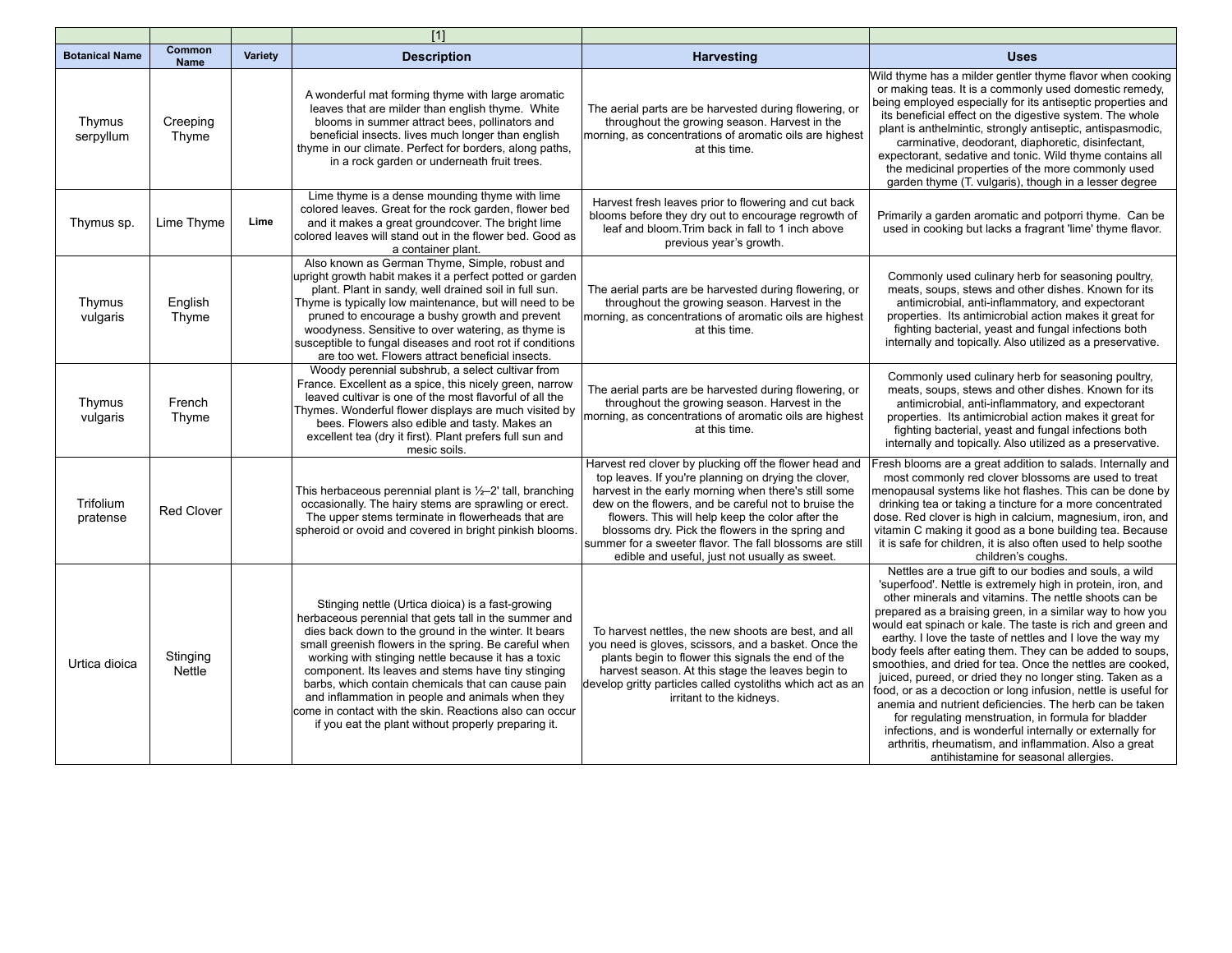|                          |                              |                | $[1]$                                                                                                                                                                                                                                                                                                                                                                                                                                                                                                                                                                                                                                                                                                                                                                                                                                                                                                                                                                                                                                                                                                                                                                                                                                                                                                                                                                                                                                                                                                                                                                                                                                                                                                                                                                                                      |                                                                                                                                                                                                                                                                                                                                                                                              |                                                                                                                                                                                                                                                                                                                                                                                                                                                                                                                                                                                                                                                                                                                                                                                                                                                                                                                                                                                                                                                                                                                                                                                                                                                                                                                                                                                                                                                                                                                                          |
|--------------------------|------------------------------|----------------|------------------------------------------------------------------------------------------------------------------------------------------------------------------------------------------------------------------------------------------------------------------------------------------------------------------------------------------------------------------------------------------------------------------------------------------------------------------------------------------------------------------------------------------------------------------------------------------------------------------------------------------------------------------------------------------------------------------------------------------------------------------------------------------------------------------------------------------------------------------------------------------------------------------------------------------------------------------------------------------------------------------------------------------------------------------------------------------------------------------------------------------------------------------------------------------------------------------------------------------------------------------------------------------------------------------------------------------------------------------------------------------------------------------------------------------------------------------------------------------------------------------------------------------------------------------------------------------------------------------------------------------------------------------------------------------------------------------------------------------------------------------------------------------------------------|----------------------------------------------------------------------------------------------------------------------------------------------------------------------------------------------------------------------------------------------------------------------------------------------------------------------------------------------------------------------------------------------|------------------------------------------------------------------------------------------------------------------------------------------------------------------------------------------------------------------------------------------------------------------------------------------------------------------------------------------------------------------------------------------------------------------------------------------------------------------------------------------------------------------------------------------------------------------------------------------------------------------------------------------------------------------------------------------------------------------------------------------------------------------------------------------------------------------------------------------------------------------------------------------------------------------------------------------------------------------------------------------------------------------------------------------------------------------------------------------------------------------------------------------------------------------------------------------------------------------------------------------------------------------------------------------------------------------------------------------------------------------------------------------------------------------------------------------------------------------------------------------------------------------------------------------|
| <b>Botanical Name</b>    | <b>Common</b><br><b>Name</b> | <b>Variety</b> | <b>Description</b>                                                                                                                                                                                                                                                                                                                                                                                                                                                                                                                                                                                                                                                                                                                                                                                                                                                                                                                                                                                                                                                                                                                                                                                                                                                                                                                                                                                                                                                                                                                                                                                                                                                                                                                                                                                         | Harvesting                                                                                                                                                                                                                                                                                                                                                                                   | <b>Uses</b>                                                                                                                                                                                                                                                                                                                                                                                                                                                                                                                                                                                                                                                                                                                                                                                                                                                                                                                                                                                                                                                                                                                                                                                                                                                                                                                                                                                                                                                                                                                              |
| Valeriana<br>officinalis | Valerian                     |                | a clumping perennial with scented leaves, stems,<br>flowers and roots. Sends up clusters of white flowers in<br>summer. Leaves are odd-pinnate, each leaf having 7-<br>10 pairs (plus terminal) of toothed, lance-shaped<br>leaflets. Leaves are aromatic when bruised                                                                                                                                                                                                                                                                                                                                                                                                                                                                                                                                                                                                                                                                                                                                                                                                                                                                                                                                                                                                                                                                                                                                                                                                                                                                                                                                                                                                                                                                                                                                     | Harvest valerian on warm fall day, after the first frost or<br>in the spring once the ground thaws and before new<br>growth begins. The parts used include the root and the<br>rhizomes. Dig plants that are at least two years old in<br>the spring or fall. Be careful not to damage the roots as<br>you dig. To get more root production, deadhead the<br>flowers during the summer.      | In Germany, valerian is used in more than 100 over-the-<br>counter tranquilizers and is the number one<br>nonprescription sedative in Europe. When most people<br>think of valerian, the first thing they often think of is sleep -<br>for falling asleep, a good night's sleep, and for waking<br>without the usual grogginess of other sleep aids. It is one<br>of the best gentlest ways to find sleep when used properly.<br>But it has also described as a nervine, hypnotic,<br>antispasmodic, emmenagogue, nervous system tonic,<br>sedative, stomachic, expectorant, mild anodyne, and a<br>smooth muscle relaxant. In addition to a sleep aid,<br>valerian has been used for anxiety, stress, to treat<br>addictions, convulsions, gas, pain, hyperactivity, intestinal<br>cramping, migraines, aggression, nervous exhaustion,<br>coughs, epilepsy, and the flu.                                                                                                                                                                                                                                                                                                                                                                                                                                                                                                                                                                                                                                                               |
| Verbena<br>hastata       | <b>Blue Vervain</b>          |                | Blue vervain is a native wildflower that spreads slowly<br>through rhizomes and self-seeding. It can grow in<br>disturbed sites and is commonly found in moist<br>meadows, thickets, pastures, riversides, marshes,<br>ditches, and river-bottom prairies. he plant forms<br>clumps of stiff upright stems with lanced-shaped leaves<br>with toothed margins. The purple flowers occur in a<br>candelabra-shaped panicle and are a high-value nectar<br>plant with a long bloom season. Blooms open bottom to<br>top with only a few open at one time in mid to late<br>summer.                                                                                                                                                                                                                                                                                                                                                                                                                                                                                                                                                                                                                                                                                                                                                                                                                                                                                                                                                                                                                                                                                                                                                                                                                            | ut off the upper 1/3 of the stem, directly above a pair of<br>leaves. Plants have auxiliary buds at the place where<br>the leaf stem goes into the main stem. So if we don't<br>damage this juncture the plant will grow a new stem,<br>have bushier growth and hopefully flower more. Also<br>try not to leave too much stem above the leaves as this<br>is more prone to rot and infection | Edible Uses: The seed are edible when roasted and are<br>ground into a powder and used as a pile (an Indian flour).<br>Medicinal Uses: Blue Vervain is a nice sedative plant.<br>Many folks find that the plant helps create a general state<br>of ease as well. It's a good one to try for depression -<br>works for some, not others. It is also quite bitter so can be<br>used to help stimulate the liver and the digestive tract. The<br>bitter properties with its sedative effects make it great for<br>nervous indigestion. The plant is also a diaphoretic,<br>meaning that it will help the body release heat through<br>sweating. It is useful in intermittent fevers, ulcers, pleurisy,<br>scrofula, gravel, easing pain in the bowels and expelling<br>worms. A very strong infusion is emetic. As a poultice, it is<br>said to be good in headache and rheumatism.                                                                                                                                                                                                                                                                                                                                                                                                                                                                                                                                                                                                                                                         |
| Yucca bacatta            | Banana<br>Yucca              |                | This yucca was named for its edible, banana-shaped<br>fruit that was a historic food source for Native<br>Americans. The plant grows slowly to three to five feet<br>tall and wide with large, strap-like, dark-green foliage<br>that is stiff, erect, sharply pointed, and arranged spirally<br>at the base of its stem. This plant also produces white<br>fibers along its leaf margins that tend to curl on the<br>plant. The fibers from its leaves can be soaked and<br>used to make string or rope. In spring, the plant sends<br>up tall flower stalks that come from a center whorl of<br>leaves. The flowers are creamy white, bell-shaped and<br>appear in thick clusters. Its young flowers are also<br>edible and taste like asparagus. After flowering, the<br>plant produces banana-like fruit that contains flat, black<br>seeds. When the fruit is baked, is has a flavor similar to<br>potatoes. Use it as a low-growing accent plant in<br>desert landscapes or as a specimen planting. It can<br>also be used as a focal plant in front of tall walls and<br>foundations because of its picturesque form and growth<br>habit. The banana yucca also looks good in large<br>containers in front of walls, entryways, or pillars. It is<br>native to Arizona, California, New Mexico, Colorado,<br>Texas, Utah, and parts of Mexico, where it grows at<br>elevations of 2,500 to 8,500 feet. The banana yucca<br>grows amongst piñon pines, junipers, and ponderosa<br>pines in its native habitat. This tough, durable plant is<br>hardy to seventeen degrees Fahrenheit or below. It<br>likes full sun, reflected heat, but also grows in partial<br>shade. It is drought-resistant but likes well-draining<br>soils. Give it supplemental irrigation during the hot,<br>summer months. | Harvest the fruits in fall when soft and ripe or when<br>damage from animals is seen. Harvest leaves or roots<br>in the late fall or early spring.                                                                                                                                                                                                                                           | Most yuccas have dry hard fruits, but the fruits of banana<br>yucca are fleshy and succulent. They look roughly like<br>short fat green bananas, thus the name. These fruits were<br>a traditional food of the Apache and Navajo. They were<br>prepared by roasting or baking, stripping out the seeds,<br>pounding the remaining flesh into a pulp, forming the pulp<br>into flat cakes, and sun-drying them for later use. The<br>resulting product is said to be nutritious, sweet, and<br>delicious. The fruits were often picked before maturity and<br>ripened off the plant to keep wildlife from eating them<br>before they could be harvested. To prepare the pulp, wash<br>the fruit and spread it on a baking sheet. Roast at 400 F for<br>20 to 30 minutes, or until the fruit is easy to pierce with a<br>skewer, then remove from the oven. When the fruit has<br>cooled enough to touch, pull it apart by pushing into the<br>bottom of the fruit with your thumb and peeling back the<br>sections.<br>Each fruit has three sections, and each of those contains a<br>double line of large, black seeds. Split the fruit open with<br>your fingers, then scoop out the seeds and the fibers that<br>hold them in place<br>Besides food, yuccas have many other traditional uses.<br>The leaf blades can be woven into baskets, used to make<br>brushes, or with the fleshy leaf tissue removed the<br>remaining stiff fibers can be made into a combination<br>needle and thread. The roots are prized as a natural soap. |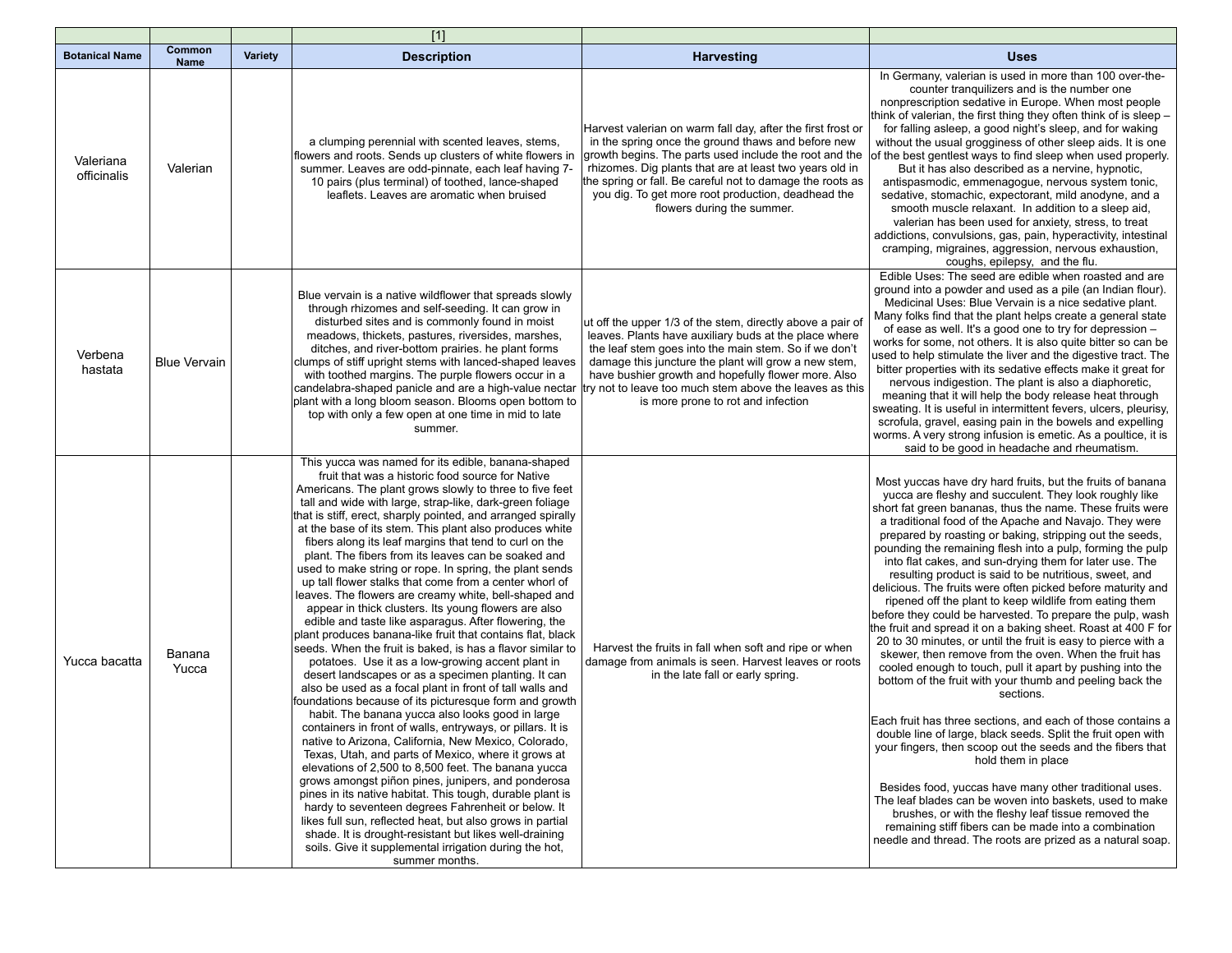|                            |                           |                | [1]                                                                                                                                                                                                                                                                                                                                                                                                                                                                                                                                                                                                                                                                                                                                                                                                                                                                                                                                                                                                      |                   |             |
|----------------------------|---------------------------|----------------|----------------------------------------------------------------------------------------------------------------------------------------------------------------------------------------------------------------------------------------------------------------------------------------------------------------------------------------------------------------------------------------------------------------------------------------------------------------------------------------------------------------------------------------------------------------------------------------------------------------------------------------------------------------------------------------------------------------------------------------------------------------------------------------------------------------------------------------------------------------------------------------------------------------------------------------------------------------------------------------------------------|-------------------|-------------|
| <b>Botanical Name</b>      | Common<br><b>Name</b>     | <b>Variety</b> | <b>Description</b>                                                                                                                                                                                                                                                                                                                                                                                                                                                                                                                                                                                                                                                                                                                                                                                                                                                                                                                                                                                       | <b>Harvesting</b> | <b>Uses</b> |
| Yucca<br>filamentosa       | Adam's<br>Needle<br>Yucca |                | Adam's needle yucca (Yucca filamentosa) is a plant in<br>the agave family that is native to the Southeastern<br>United States. It was an important plant to Native<br>Americans who used its fibers for cord and cloth, and<br>the roots as a shampoo. The leaves are blade-like and<br>form a basal rosette. The slender leaves, which end in<br>a spine, can reach a length of over two feet long on<br>large plants. Curled threads line the edges of the<br>leaves, giving it its species name-filamentosa,<br>meaning a thread or "filament."<br>The flower stalk that grows up from the center of the<br>foliage in late spring can double the height of this yucca<br>plant over time, sometimes growing to over eight feet<br>tall. The flower cluster usually appears right around the<br>beginning of summer. The individual blooms take the<br>shape of nodding, white bells. It can take a long time<br>for a new Yucca filamentosa to bloom for the first time.<br>often about three years. | N/A               | N/A         |
| Yucca glauca               | Narrowleaf<br>Yucca       |                | A 3-4 ft. wide clump of pale-green, dagger-like leaves<br>subtends the 4 1/2 ft. flowering stalk of this yucca. The<br>20-30 in. long leaves are evergreen, persisting for<br>several years. Bell-shaped, greenish-white, pendulous<br>flowers are followed by woody, oblong, cream-colored<br>seed capsules.                                                                                                                                                                                                                                                                                                                                                                                                                                                                                                                                                                                                                                                                                            | N/A               | N/A         |
| Zauschneria<br>californica | California<br>Fuchsia     |                | It is a perennial plant, notable for the profusion of bright<br>scarlet flowers in summer and autumn - it's usually the<br>only native California plant in an area flowering at the<br>height of summer. They tend to die back and go<br>dormant in the winter. It does best and will flower most<br>profusely in full sun.                                                                                                                                                                                                                                                                                                                                                                                                                                                                                                                                                                                                                                                                              | N/A               | N/A         |